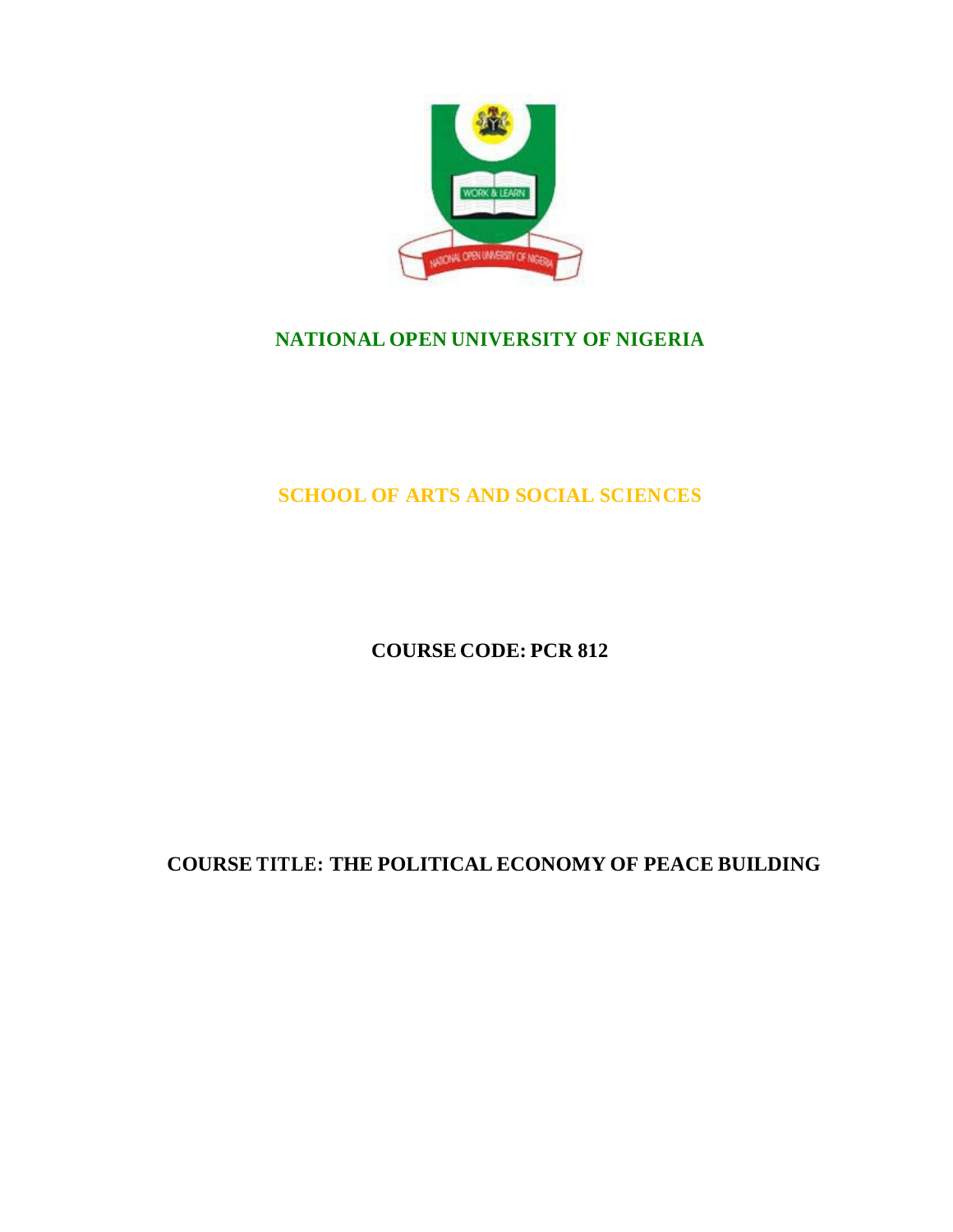# **COURSE GUIDE**

# **PCR 812 THE POLITICAL ECONOMY OF PEACE BUILDING**

| Course Developer          | Dr. Osita Agbu<br>Nigerian Institute of International Affairs<br>(NIIA)<br>Lagos |
|---------------------------|----------------------------------------------------------------------------------|
| Course Writer             | Nkemjika Anike-Nweze<br>Nigerian Institute of International Affairs<br>Lagos     |
| Course Editor             | Dr. E. U. Idachaba<br>University of Ibadan<br>Nigeria                            |
| <b>Course Coordinator</b> | Mr. Oyedolapo B. Durojaye<br>National Open University of Nigeria<br>Lagos        |



**NATIONAL OPEN UNIVERSITY OF NIGERIA**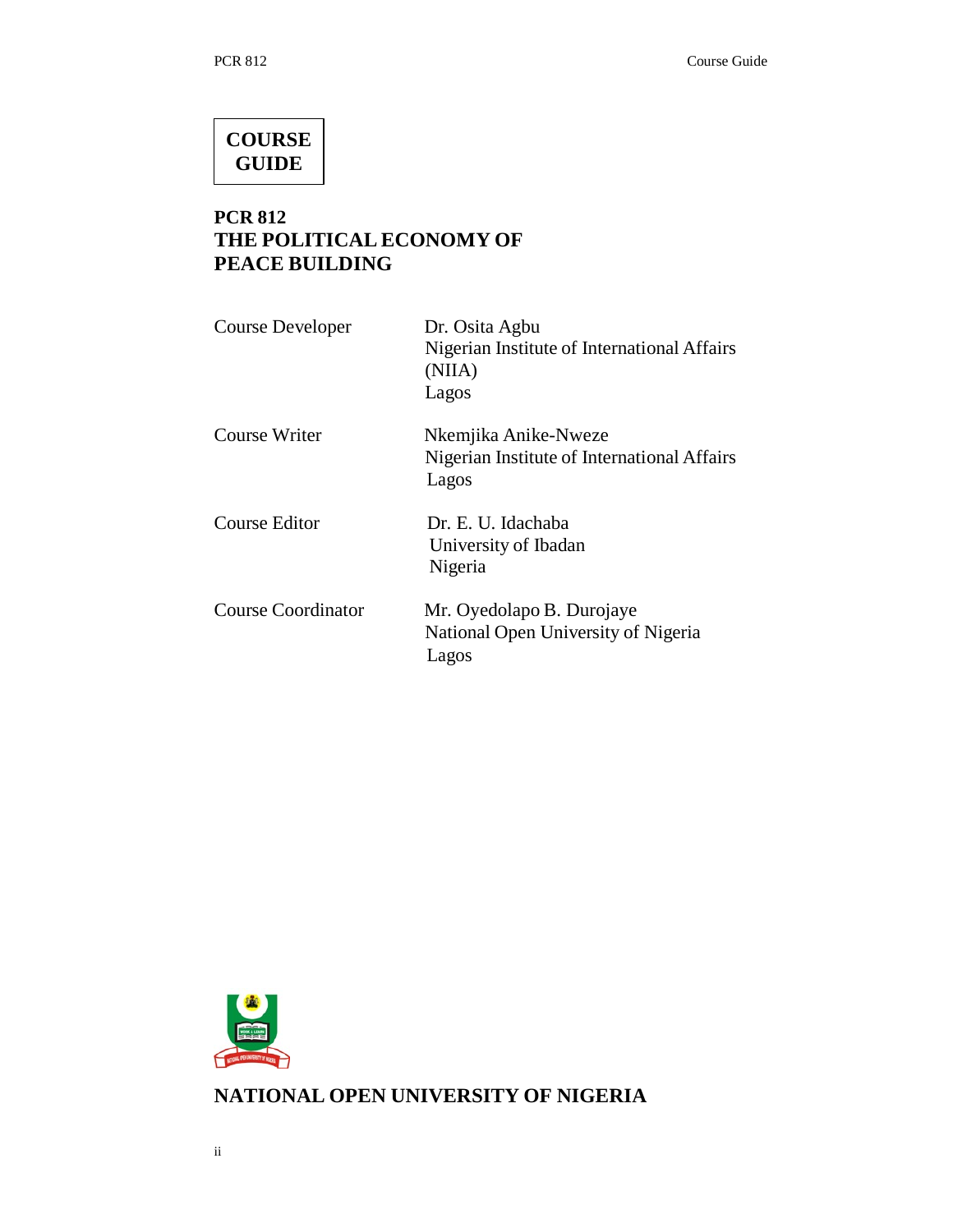National Open University of Nigeria **Headquarters** 14/16 Ahmadu Bello Way Victoria Island Lagos

Abuja Annex 245 Samuel Adesujo Ademulegun Street Central Business District Opposite Arewa Suites Abuja

e-mail: centralinfo@nou.edu.ng URL: www.nou.edu.ng

National Open University of Nigeria 2006

First Printed 2006

ISBN: 978-058-326-2

All Rights Reserved

Printed by …………….. For National Open University of Nigeria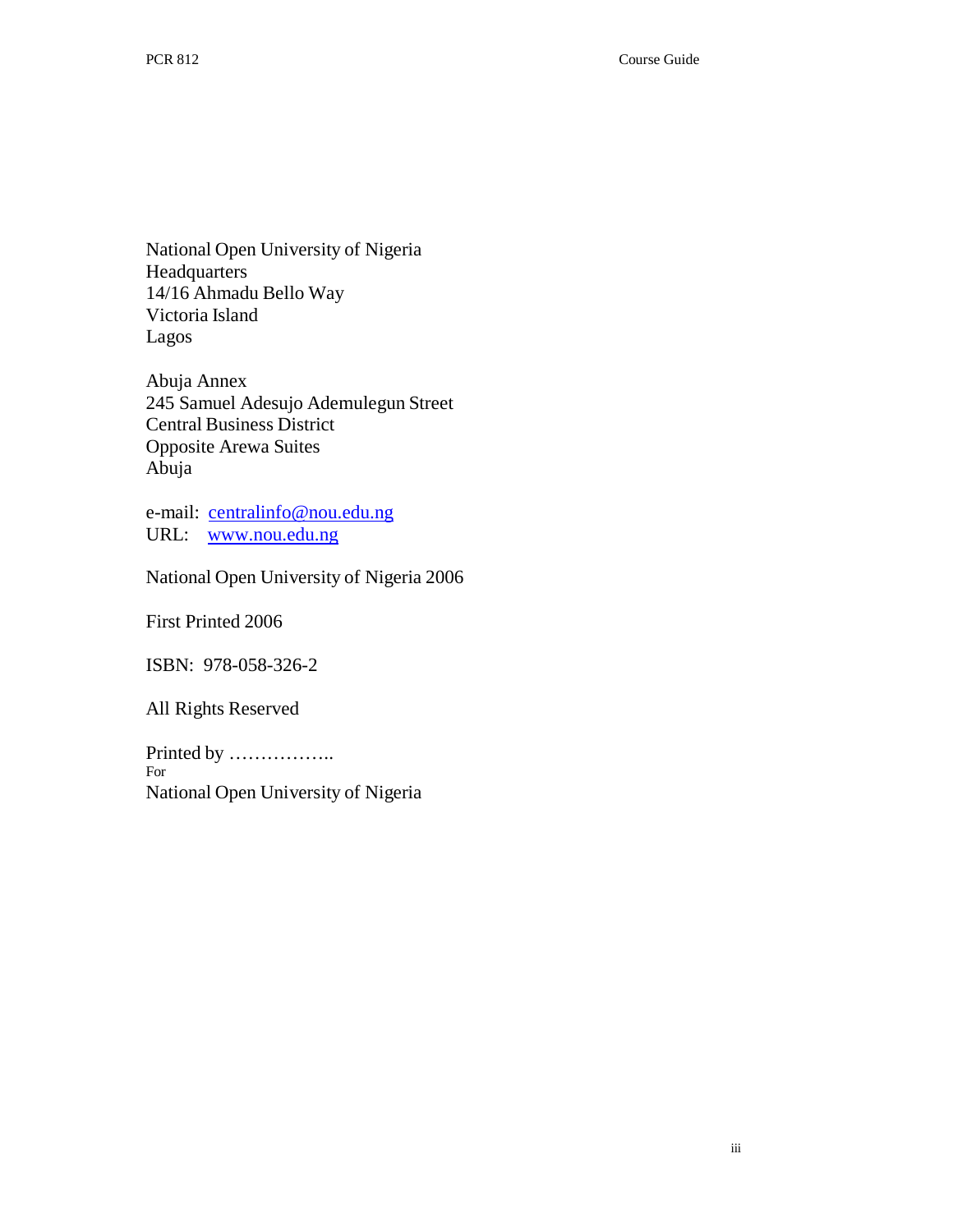# **CONTENTS PAGE**

|                                      | 1       |
|--------------------------------------|---------|
|                                      | $1-2$   |
|                                      | $2 - 3$ |
|                                      | 3       |
|                                      | 3       |
|                                      | $3-4$   |
|                                      | $4 - 5$ |
|                                      | 5       |
|                                      | 5       |
|                                      | $5-6$   |
|                                      | 6       |
|                                      | 6       |
| How To Get The Most From This Course | 6-8     |
|                                      | 8       |
|                                      | 9       |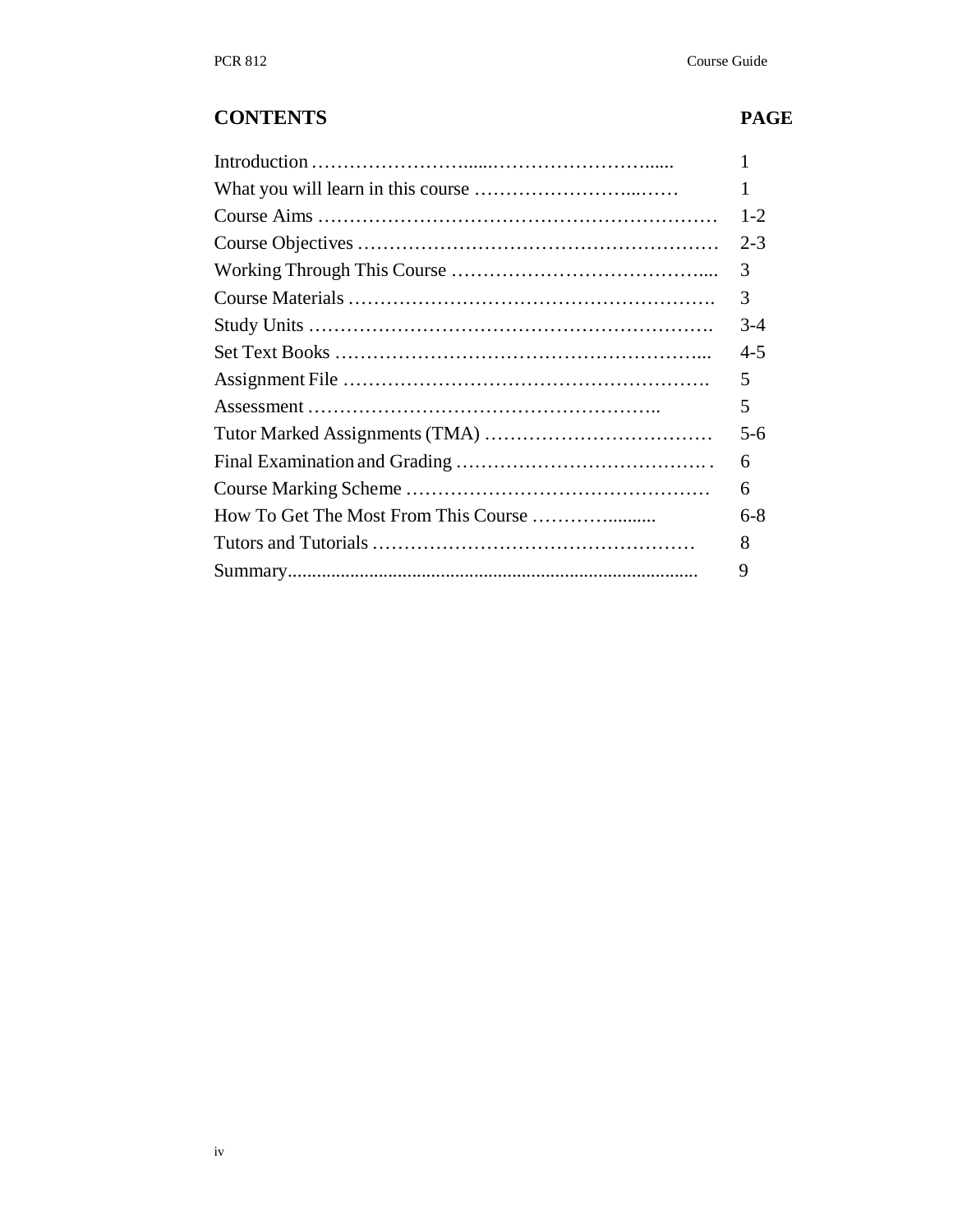# **Introduction**

**Welcome to PCR 812: The Political Economy of Peacebuilding.** It is a one semester course and is available for all students to take towards the core module of the Master of Arts in Peace Studies and Conflict Resolution. This course is suitable for post graduate students seeking to understand the various dimensions of peacebuilding especially the intricacies of the peace process, and the political economy of peacebuilding.

This course consists of 21 units, it examines in detail various dimensions of the peace building process such as the theories of conflict, causes of conflict and the political economy of conflicts, it discusses the various theories of reconciliation and the issue of justice, mercy, and peace as factors of reconciliation of parties to a conflict.

It also examines the concept of peace itself and the approaches to building peace, while presenting the integrated framework for peace building, as well as the necessity for coordination of efforts in peace building.

There are compulsory prerequisites for this course. The course guide tells you briefly what the course is all about, what you are expected to know in each unit, what course materials you need to use and how you can work your way through these materials. It also emphasizes the necessity for tutor–marked assignments. There are also periodic tutorial classes that are linked to this course.

#### **What you will learn in this course**

The overall objective of **PCR 812 The Political Economy of Peacebuilding** is to expose you to the array of elements involved in the process of building peace in post conflict situations and even during peace time. Emphasis is also laid on being able to understand the linkages between the nature of particular conflicts, the funding of the conflicts and the economic implications of a conflict.

Your understanding of this course will serve to expose you to a very important part of peace studies that have to do with the very important perspective of consciously building peace in societies in order to prevent wars.

#### **Course Aims**

The basic aim of this course is to critically examine the underlying causes of conflicts and to give a structured and evaluative insight into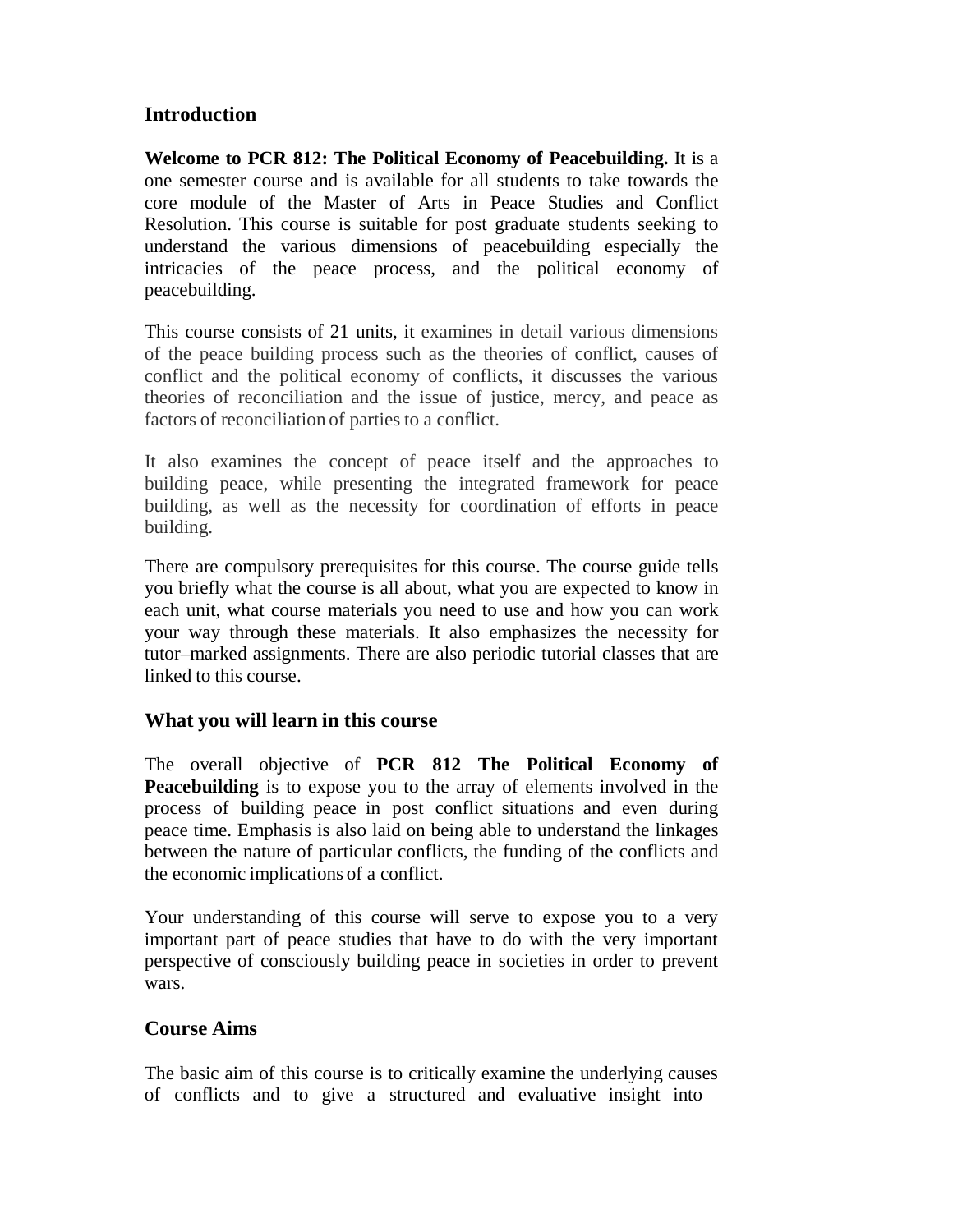reconciliation and peacebuilding in divided or troubled societies. It also aims to explore the political economy of peacebuilding through examining the socio-political and economic environment of the peace building process.

#### **Course Objectives**

Several objectives can be delineated from this course. In addition, each unit has specific objectives. The unit objectives can be found at the beginning of a unit. You may want to refer to them during your study of the particular unit to check on the progress you are making.

You should always look at the unit objectives after completing a unit. In this way, you can be sure that you have covered what is required of you in that unit.

On successful completion of the course, you should be able to:

- 1. Analyse and Determine the underlying causes of a conflict in any particular instance
- 2. Be conversant with the theories of reconciliation
- 3. Appreciate the importance of truth in reconciliation
- 4. Discuss justice as a factor of reconciliation
- 5. Define mercy and its importance in reconciliation
- 6. Discuss peace as an important component of reconciliation
- 7. Discuss peace in relation to the economies of war
- 8. Define peace and its various dimensions
- 9. Understand the process of peacebuilding
- 10. Discuss the necessity for coordination during peacebuilding
- 11. Understand the challenges that exist in designing and implementing peace accords
- 12. Analyse strategic coordination as an operational challenge for peace missions
- 13. Discuss the challenges of disarmament, demobilization and reintegration
- 14. Discuss the criminization of economic life in the economic impact of intervention
- 15. Understand the process of conflict prevention and impact of donor aid
- 16. Be conversant with the case study of Sierra Leone
- 17. Define diplomacy and its components and its relationship to peacebuilding
- 18. Appreciate the importance of gender in peacebuilding
- 19. Discuss the correlation between democratization and peace building
- 20. Be conversant with the notion of coexistence during and after conflict
- 21. Assess the sustainabilty of peacebuilding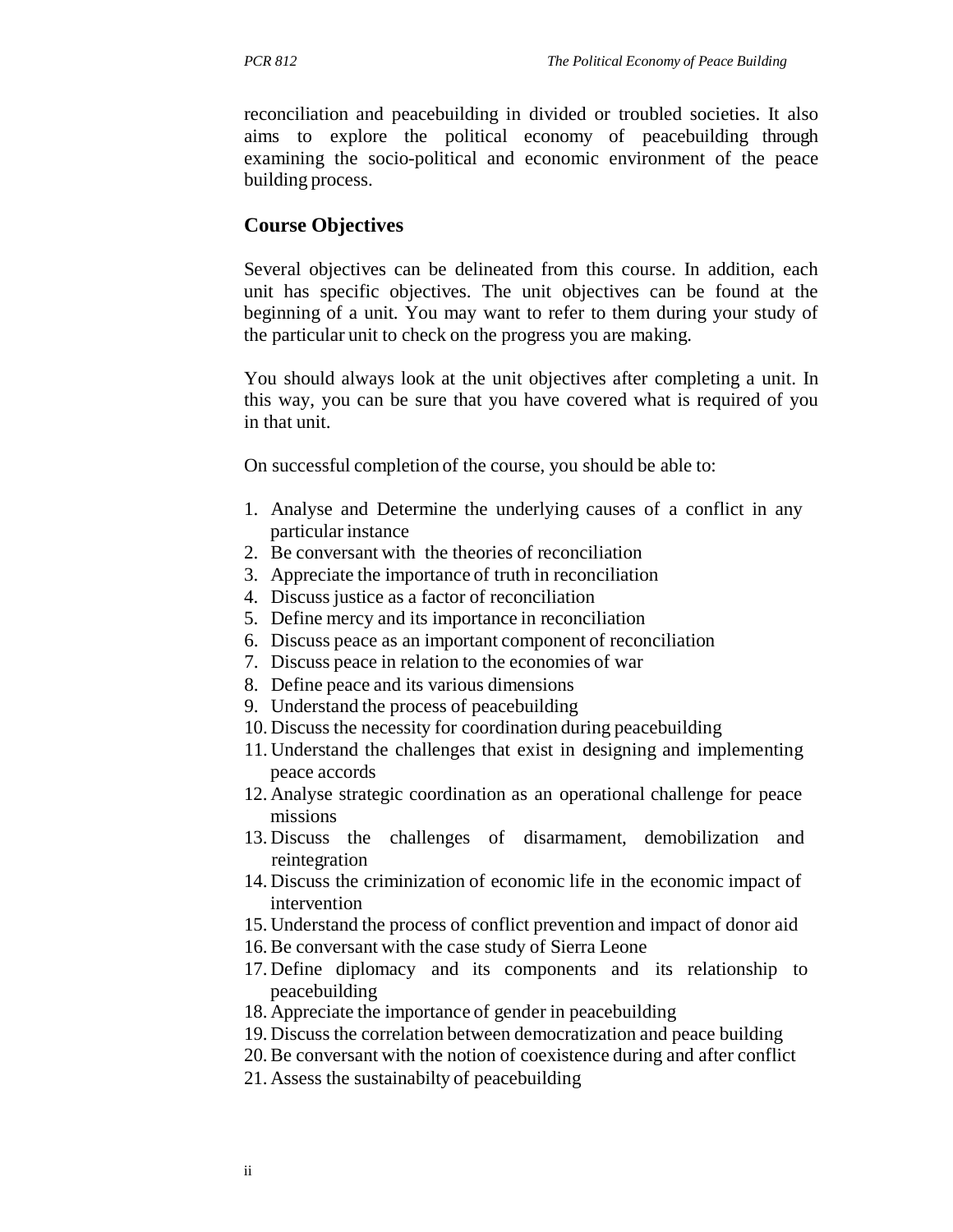# **Working through this course**

To complete this course you are required to read the study units, read recommended books and read other materials provided by the National Open University of Nigeria (NOUN). Most of the units contain selfassessment exercises, and at points in the course, you are required to submit assignments for assessment purposes. At the end of this course is a final examination. Stated below are the components of the course and what you are expected to do.

# **Course Materials**

- 1. Course Guide
- 2. Study Units
- 3. Textbooks and other Reference Sources
- 4. Assignment File
- 5. Presentation

In addition, you must obtain the text materials. They are provided by the NOUN. You may also be able to purchase the materials from the bookshops. Please, contact your tutor if you have problems in obtaining the text materials.

# **Study Units**

There are twenty-one study units in this course, as follows:

# **Module 1**

- Unit 1 The Political Economy of Peace and Conflict
- Unit 2 Theory of Reconciliation
- Unit 3 Components of Reconciliation
- Unit 4 Justice as a Factor of Reconciliation

# **Module 2**

- Unit 1 Mercy in Reconciliation
- Unit 2 Peace as a Component of Reconciliation
- Unit 3 The Concept of Peace
- Unit 4 Approaches to Peacebuilding

# **Module 3**

- Unit 1 Integrated Framework to Peacebuilding
- Unit 2 Coordination of Points of Contacts for Peacebuilding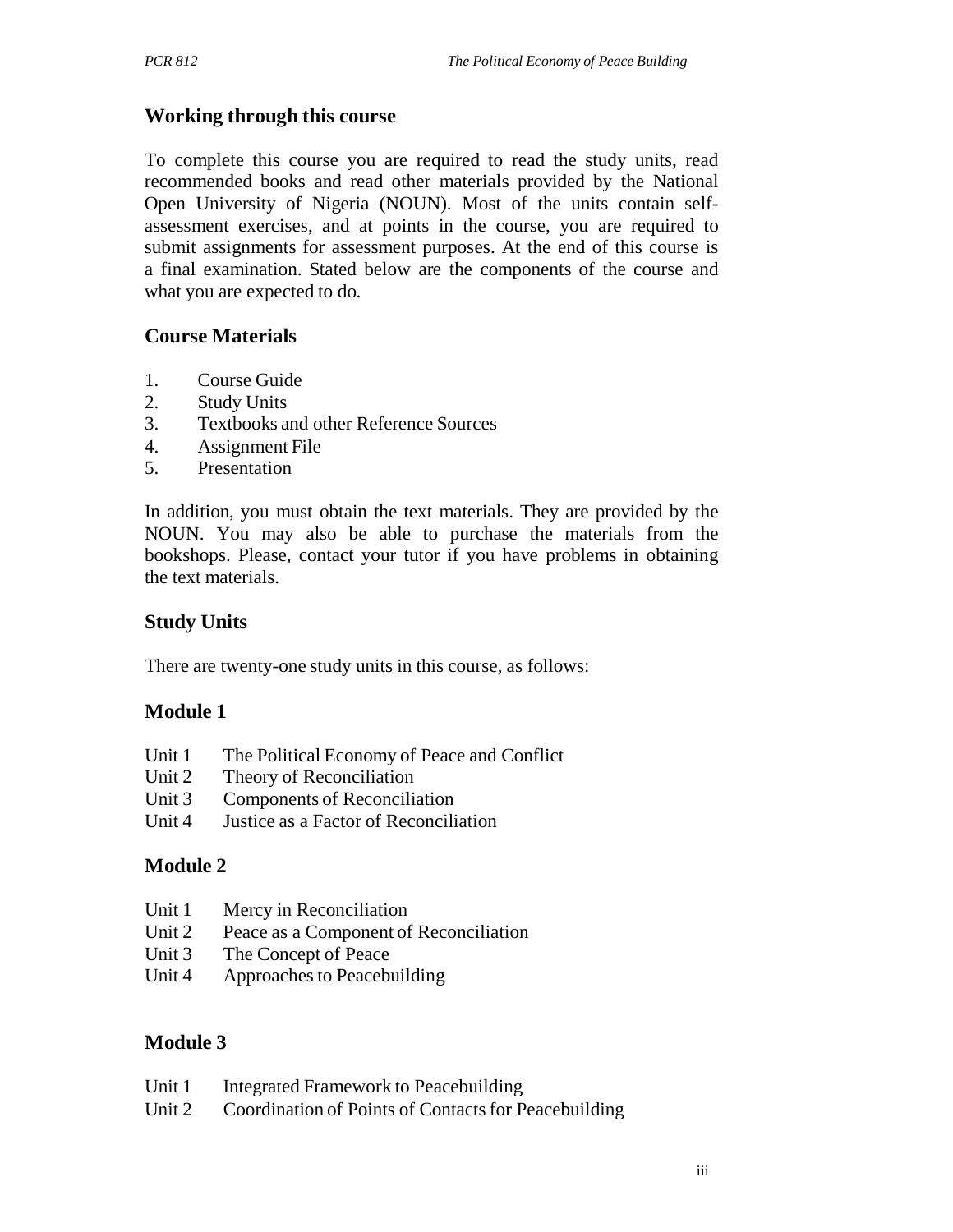#### Unit 3 Challenges for Designing and Implementing Peace Accords

#### **Module 4**

- Unit 1 Operational Challenges for Peace Missions: Strategic Coordination
- Unit 2 Operational Challenges for Peace Missions: Disarmament, Demobilization and Reintegration
- Unit 3 Operational Challenges for Peace Missions: Intervention and Peacebuilding
- Unit 4 Operational Challenges for Peace Missions: Conflict Prevention and Donor Aid
- Unit 5 Case Study: Sierra Leone

#### **Module 5**

- Unit 1 Diplomacy and Peacebuilding
- Unit 2 Gender and Peacebuilding
- Unit 3 Democratization and Peacebuilding
- Unit 4 Coexistence and Conflict
- Unit 5 Sustainability of Peacebuilding

Each unit contains a number of self-tests. In general, these self-tests question you on the materials you have just covered or require you to apply it in some way and, thereby, assist you gauge your progress as well as reinforcing your understanding of the material. Together with tutormarked assignments, these exercises will assist you in achieving the stated learning objectives of the individual units and of the Course.

#### **Textbooks and References**

These books are recommended for further reading:

- Lederach, J.P. (1997). Building Peace: Sustainable Reconciliation in Divided Societies. Washington, DC: United States Institute of Peace.
- Mockaitis, T. R. (1999). Peace Operations and Intrastate Conflict: The Sword or the Oliver Branch? Westport: Praeger.
- Jinadu, L. A. (ed.), (2000) The Political Economy of Peace and Security in Africa, Harare, AAPS Books.
- Albert, I. O. (2005), Perspectives on Peace and Conflict in Africa, University of Ibadan, Peace and Conflict Studies Programme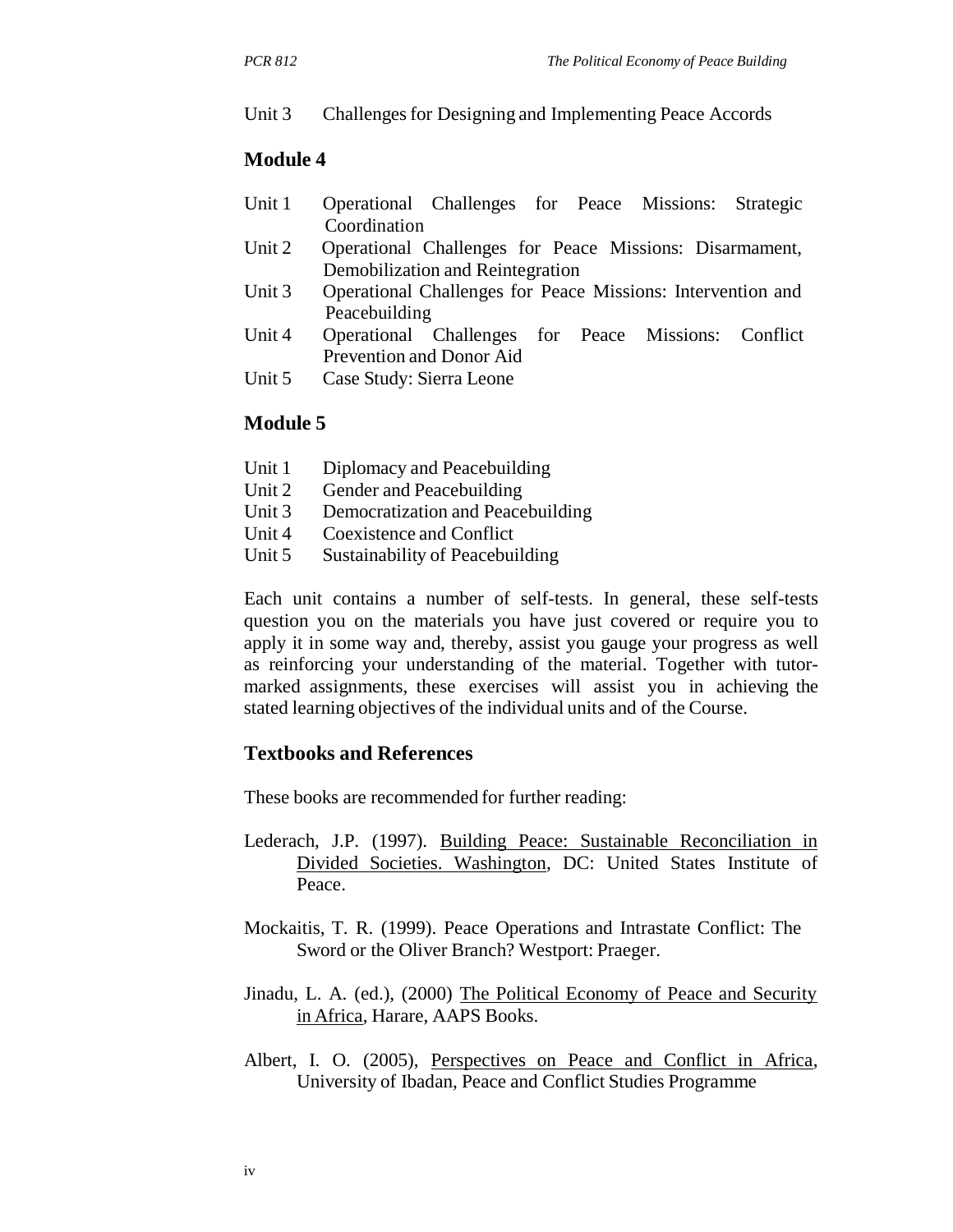### **Assignment File**

There are two aspects to the assessment of this course. In this file, you will find all the details of the work you must submit to your tutor for marking. The marks you obtain for these assignments will count towards the final mark you obtain for this course. Further information on assignment will be found in the Assignment File itself, and later in this Course Guide in the section on assessment.

There are many assignments for this course, with each unit having at least one assignment. These assignments are basically meant to assist you to understand the course.

#### **Assessment**

There are two aspects to the assessment of this course. First, are the tutormarked assignments; Second, is a written examination.

In tackling these assignments, you are expected to apply the information, knowledge and experience acquired during the course. The assignments must be submitted to your tutor for formal assessment in accordance with the deadlines stated in the Assignment File. The work you submit to your tutor for assessment will account for 30 per cent of your total course mark.

At the end of the course, you will need to sit for a final examination of three hours duration. This examination will account for the other 70 per cent of your total course mark.

#### **Tutor-Marked Assignments**

There are 24 tutor-marked assignments in this course. You need to attempt and submit all the assignments. The best three (i.e. the highest four of the 24 marks) will be counted. Each assignment counts for 20 marks but on the average when the best three assignments are put together, then each assignment will count 10 % towards your total course mark. This implies that the total marks for the best three (3) assignments which would have been 100 marks will now be 30% of your total course mark.

The Assignments for the units in this course are contained in the Assignment File. You will be able to complete your assignments from the information and materials contained in your set books, reading and study units. However, it is always desirable at this level of your education to research more widely, and demonstrate that you have a very broad and indept knowledge of the subject matter.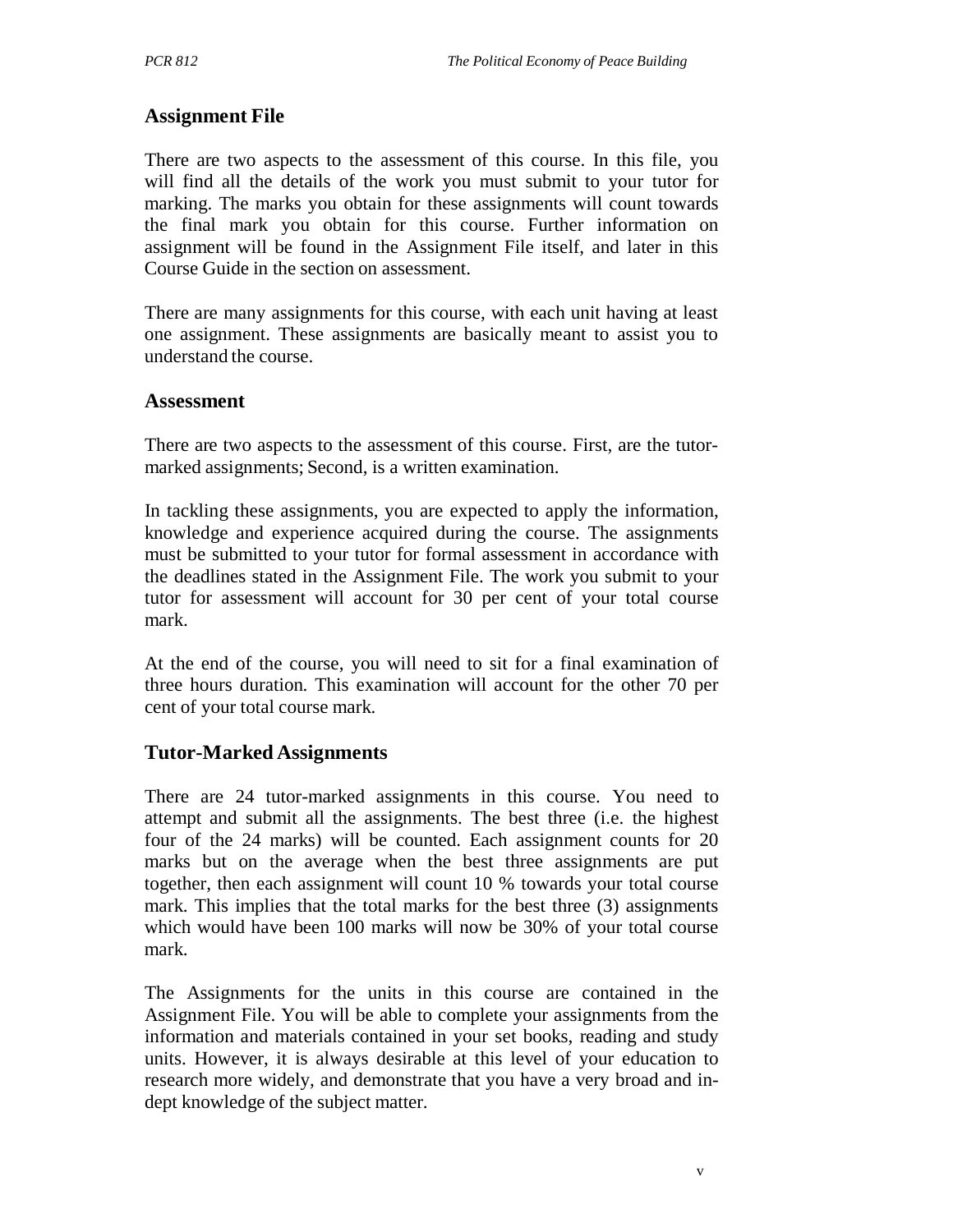When each assignment is completed, send it together with a TMA (tutormarked assignment) form to your tutor. Ensure that each assignment reaches your tutor on or before the deadline given in the Assignment File. If, for any reason you cannot complete your work on time, contact your tutor before the assignment is due to discuss the possibility of an extension. Extensions will not be granted after the due date unless there are exceptional circumstances warranting such.

# **Final Examination and Grading**

The final examination for **PCR 812 The Political Economy of Peacebuilding** will be of three hours' duration and have a value of 70% of the total course grade. The examination will consist of questions which reflect the practice exercises and tutor-marked assignments you have previously encountered. All areas of the course will be assessed.

Use the time between the completion of the last unit and sitting for the examination to revise the entire course. You may find it useful to review your tutor-marked assignments and comment on them before the examination. The final examination covers information from all aspects of the course.

# **Course Marking Scheme**

| <b>ASSESSMENT</b> | <b>MARKS</b>                                                                               |
|-------------------|--------------------------------------------------------------------------------------------|
| Assignments       | Best three marks of the Assignments @10%<br>each (on the average) = $30\%$ of course marks |
| Final examination | 70% of overall course marks                                                                |
| <b>Total</b>      | 100% of course marks                                                                       |

**Table 1:** *Course marking Scheme*

# **How to get the most from this course**

In distance learning, the study units replace the university lecturer. This is one of the great advantages of distance learning; you can read and work through specially designed study materials at your own pace, and at a time and place that suits you best. Think of it as reading the lecture instead of listening to the lecturer. In the same way a lecturer might give you some reading to do, the study units tell you when to read, and which are your text materials or set books. You are provided exercises to do at appropriate points, just as a lecturer might give you an in-class exercise.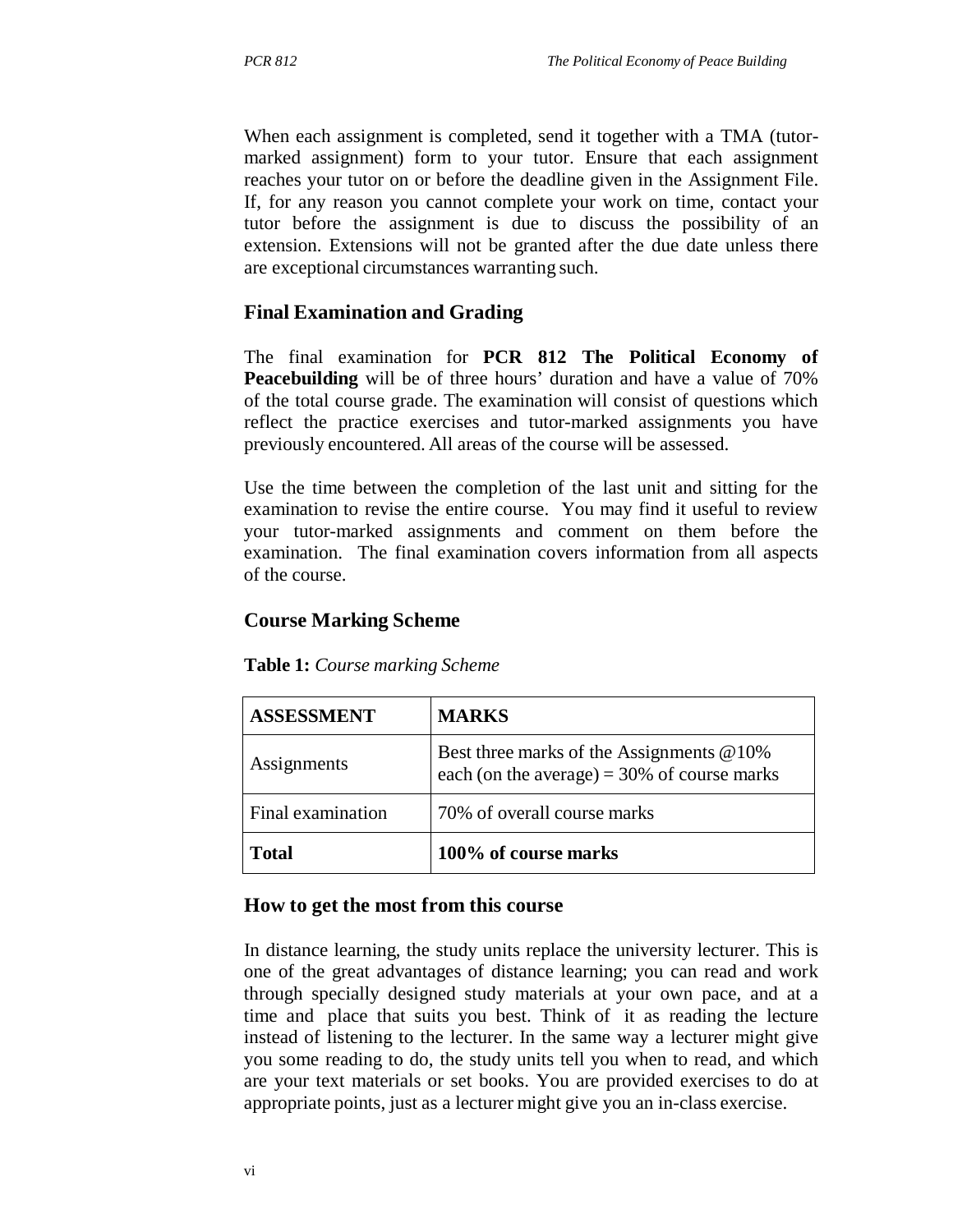Each of the study units follows a common format. The first item is an introduction to the subject matter of the unit, and how a particular unit is integrated with the other units and the course as a whole. Next to this is a set of learning objectives. These objectives let you know what you should be able to do by the time you have completed the unit. These learning objectives are meant to guide your study. The moment a unit is finished, you must go back and check whether you have achieved the objectives. If this is made a habit, then you will significantly improve your chances of passing the course.

The main body of the unit guides you through the required reading from other sources. This will usually be either from your set books or from a Reading section.

The following is a practical strategy for working through the course. If you run into any trouble, telephone your tutor. Remember that your tutor's job is to help you. When you need assistance, do not hesitate to call and ask your tutor to provide it.

Read this Course Guide thoroughly, it is your first assignment.

Organise a Study Schedule. Design a 'Course Overview' to guide you through the Course. Note the time you are expected to spend on each unit and how the assignments relate to the units. You need to gather all the information into one place, such as your diary or a wall calendar. Whatever method you choose to use, you should decide on and write in your own dates and schedule of work for each unit.

Once you have created your own study schedule, do everything to stay faithful to it. The major reason that students fail is that they get behind with their course work. If you get into difficulties with your schedule, please, let your tutor know before it is too late for help.

Turn to Unit 1, and read the introduction and the objectives for the unit.

Assemble the study materials. You will need your set books and the unit you are studying at any point in time.

Work through the unit. As you work through the unit, you will know what sources to consult for further information.

Well before the relevant due dates (about 4 weeks before due dates), start working on your tutor maked assignment. Keep in mind that you will learn a lot by doing the assignment carefully. They have been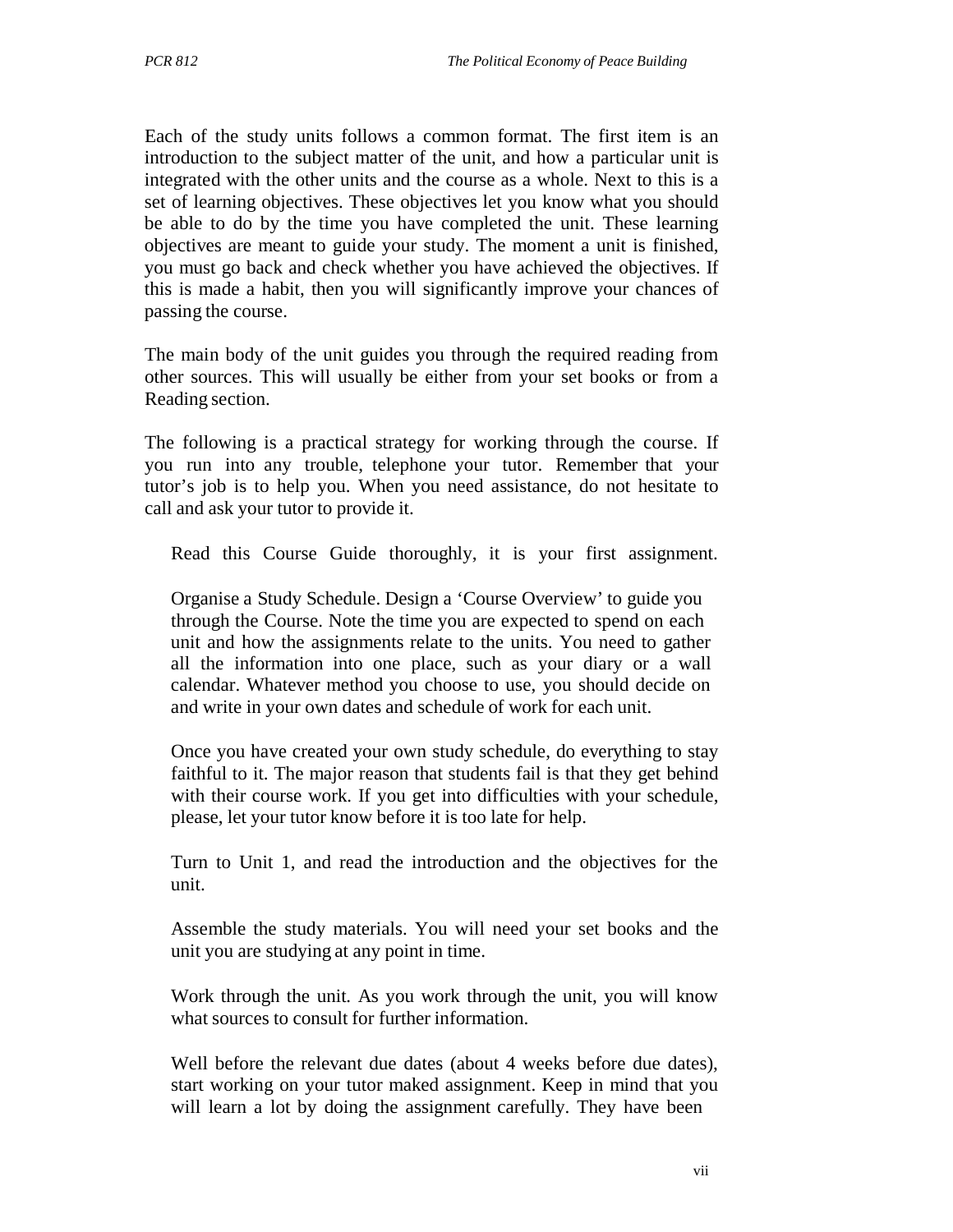designed to help you meet the objectives of the course and, therefore, will help you pass the examination. Submit all assignments not later than the due date.

Review the objectives for each study unit to confirm that you have achieved them. If you feel unsure about any of the objectives, review the study materials or consult your tutor.

When you are confident that you have achieved a unit's objectives, you can start on the next unit. Proceed unit by unit through the course and try to pace your study so that you keep yourself on schedule.

When you have submitted an assignment to your tutor for marking, do not wait for its return before starting on the next unit. Keep to your schedule. When the Assignment is returned, pay particular attention to your tutor's comments, both on the tutor-marked assignment form and also the written comments on the ordinary assignments.

After completing the last unit, review the course and prepare yourself for the final examination. Check that you have achieved the unit objectives (listed at the beginning of each unit) and the course objectives (listed in the Course Guide).

#### **Tutors and Tutorials**

There are 15 hours of tutorials provided in support of this course. You will be notified of the dates, times and location of these tutorials, together with the name and phone number of your tutor, as soon as you are allocated a tutorial group.

Your tutor will mark and comment on your assignments, keep a close watch on your progress and on any difficulties you might encounter and provide assistance to you during the course. You must mail your tutormarked assignments to your tutor well before the due date (at least two working days are required). They will be marked by your tutor and returned to you as soon as possible.

Do not hesitate to contact your tutor by telephone, e-mail, or discussion board. The following might be circumstances in which you will find help necessary. Contact your tutor if:

You do not understand any part of the study units or the assigned readings.

You have difficulties within the exercises.

You have a question or problem with an assignment, with your tutor's comments on an assignment or with the grading of an assignment.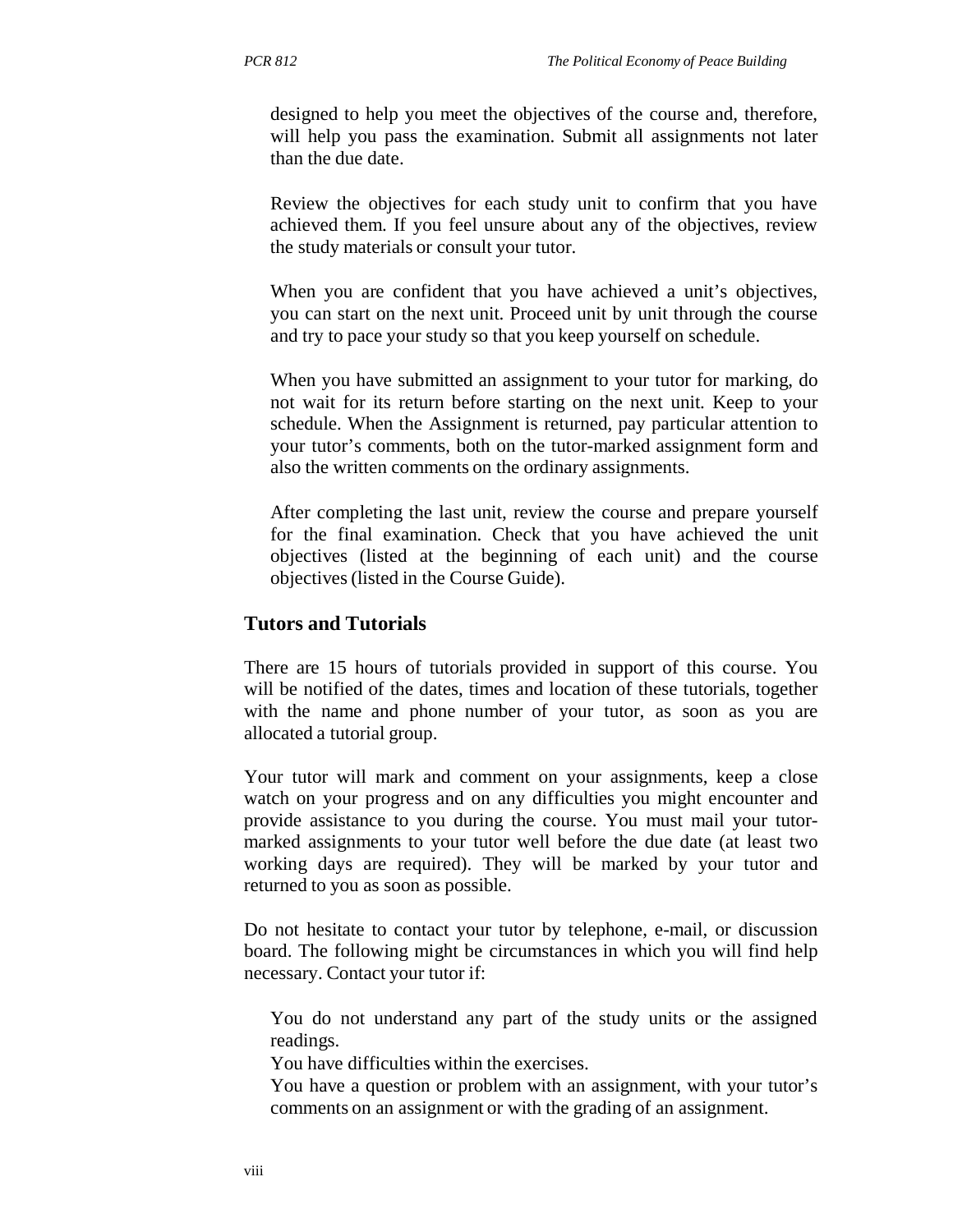You should try your best to attend the tutorials. This is the only chance to have face to face contact with your tutor and ask questions which are answered instantly. You can raise any problem encountered in the course of your study. To gain the maximum benefits from course tutorials, prepare a question list before attending them. You will learn quite a lot from participating in the discussions.

#### **Summary**

Political Economy of Peace Building is a course that is indispensable in a world endemic of conflict and the persistent search for peace. It equips with you with the necessary tools to analyse the underlying causes of conflicts in a given society, and to come up with a structured and evaluative insight as to how to achieve reconciliation and peacebuilding. It also enables you to explore the political economy of peacebuilding through examining the socio-political and economic environment of the peace building process.

We wish you success in the programme.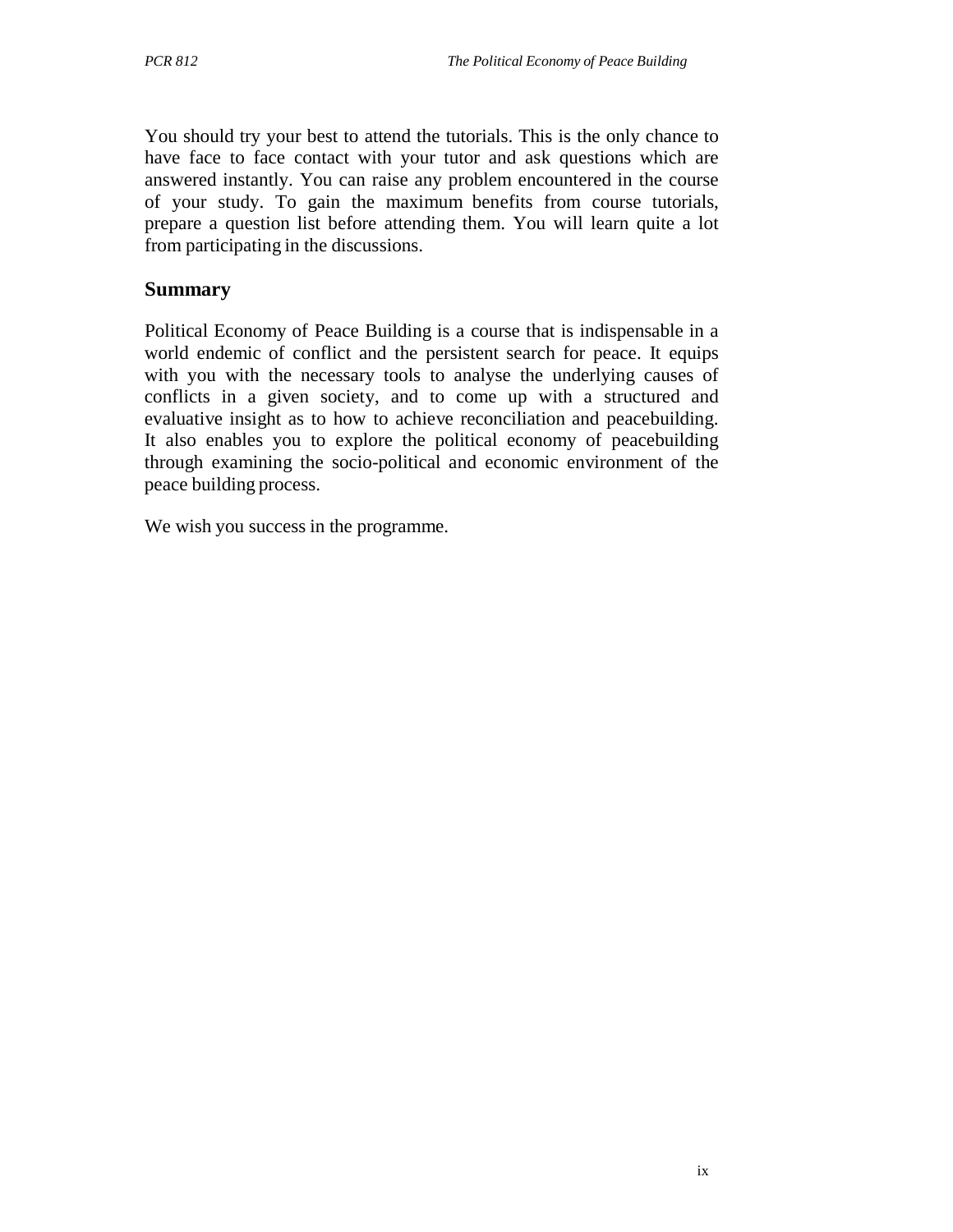| <b>MAIN</b><br><b>COURSE</b> |                                                                                  |
|------------------------------|----------------------------------------------------------------------------------|
| Course Code                  | <b>PCR 812</b>                                                                   |
| Course Title                 | The Political Economy of Peace Building                                          |
| <b>Course Developer</b>      | Dr. Osita Agbu<br>Nigerian Institute of International Affairs<br>(NIIA)<br>Lagos |
| <b>Course Writer</b>         | Nkemjika Anike-Nweze<br>Nigerian Institute of International Affairs<br>Lagos     |
| Course Editor                | Dr. E. U. Idachaba<br>University of Ibadan<br>Nigeria                            |
| Course Co-ordinator          | Mr. Oyedolapo B. Durojaye<br>National Open University of Nigeria<br>Lagos        |



# **NATIONAL OPEN UNIVERSITY OF NIGERIA**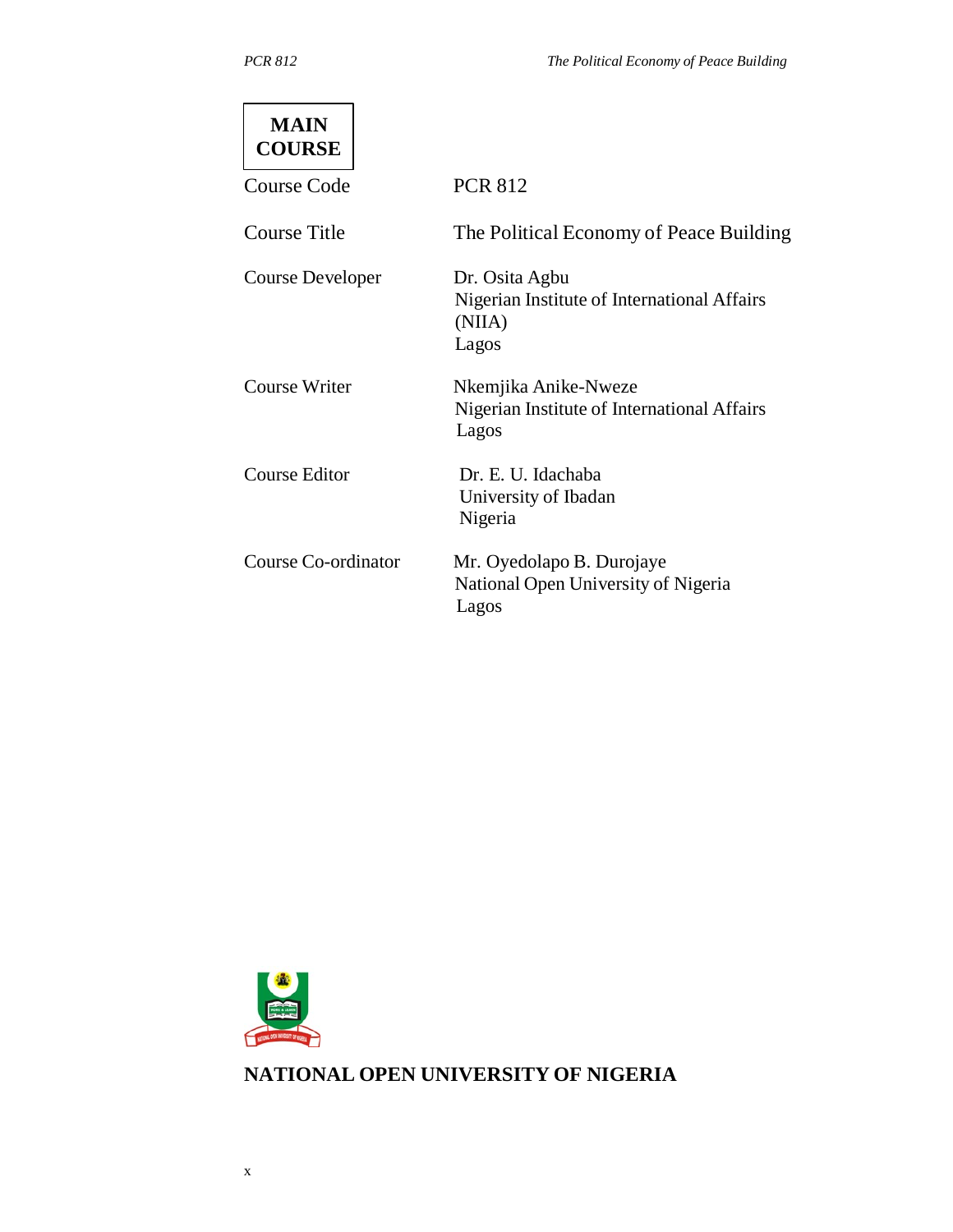National Open University of Nigeria Headquarters 14/16 Ahmadu Bello Way Victoria Island Lagos

Abuja Annex 245 Samuel Adesujo Ademulegun Street Central Business District Opposite Arewa Suites Abuja

e-mail: centralinfo@nou.edu.ng URL: www.nou.edu.ng

National Open University of Nigeria 2006

First Printed 2006

ISBN: 978-058-326-2

All Rights Reserved

Printed by …………….. For National Open University of Nigeria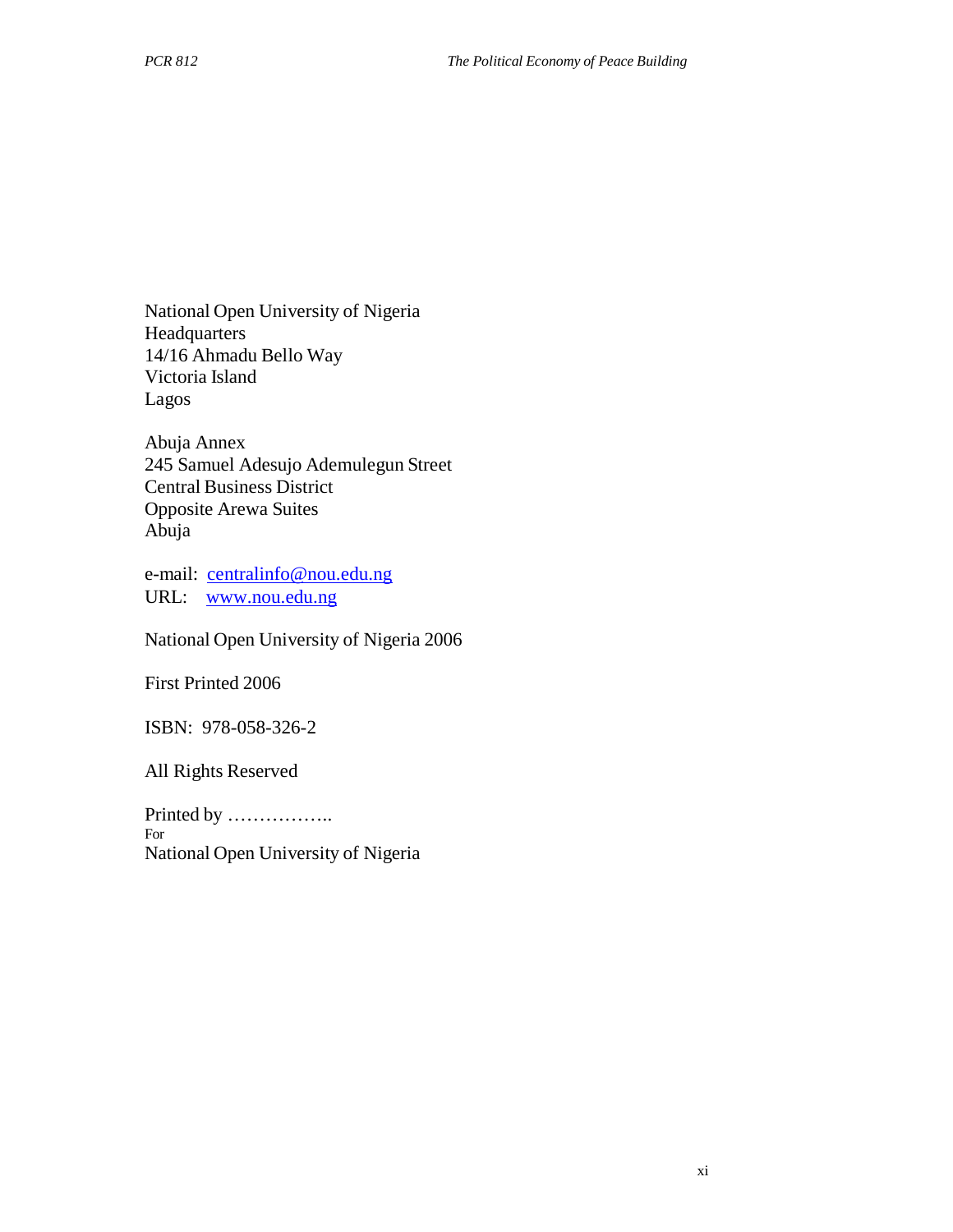# **Table of Contents**

| <b>Module 1</b>                                                                                |           |
|------------------------------------------------------------------------------------------------|-----------|
| Unit 1 The Political Economy of Peace and Conflict                                             | $1 - 8$   |
|                                                                                                | $9 - 13$  |
|                                                                                                | $14 - 18$ |
| Unit 4 Justice as a Factor of Reconciliation                                                   | 19-23     |
| <b>Module 2</b>                                                                                | 24        |
|                                                                                                | $24 - 28$ |
| Unit 2 Peace as a Component of Reconciliation                                                  | $29 - 33$ |
|                                                                                                | $34 - 38$ |
| Unit 4 Approaches to Peace building                                                            | $39 - 43$ |
| <b>Module 3</b>                                                                                | 44        |
| Unit 1 Integrated Framework to Peace building<br>Unit 2 Coordination of Points of Contacts for | 44-49     |
|                                                                                                | 50-54     |
| Unit 3 Challenges for Designing and Implementing                                               |           |
|                                                                                                | $53 - 60$ |
| <b>Module 4</b>                                                                                | 61        |
| Unit 1 Operational Challenges for Peace Missions:                                              |           |
|                                                                                                | 61-66     |
| Unit 2 Operational Challenges for Peace Missions:                                              |           |
| Disarmament, Demobilization and Reintegration                                                  | 67-72     |
| Unit 3 Operational Challenges for Peace Missions:                                              |           |
|                                                                                                | 73-77     |
| Unit 4 Operational Challenges for Peace Missions:                                              |           |

Conflict Prevention and Donor Aid ………………... 78-82

Unit 5 Case Study: Sierra Leone ……………………….. … 83-88

# **Module 5 89**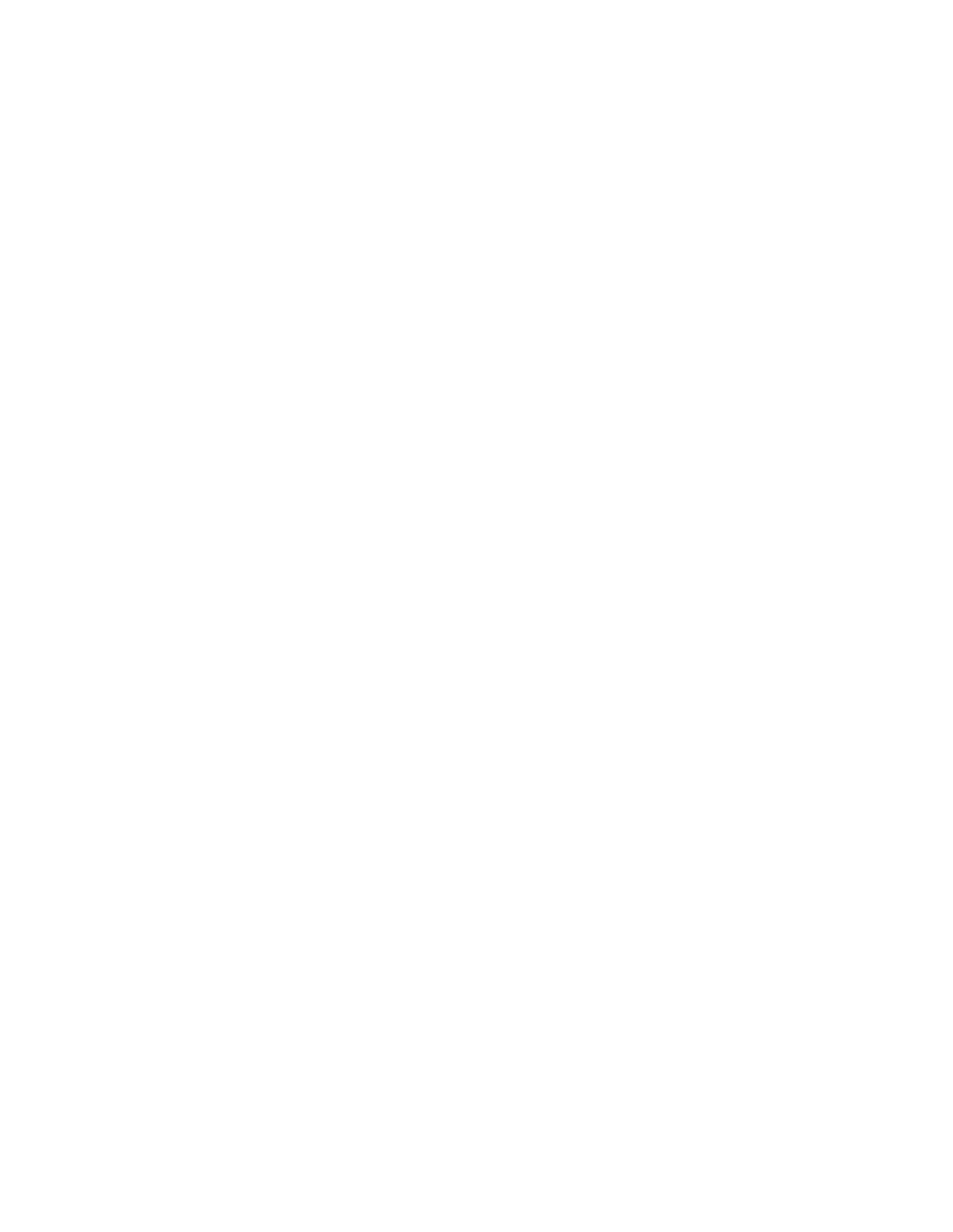# **MODULE 1**

Unit 1 The Political Economy of Peace and Conflict

Unit 2 Theory of Reconciliation

Unit 3 Components of Reconciliation

Unit 4 Justice as a Factor of Reconciliation

# **UNIT 1 THE POLITICAL ECONOMY OF PEACE AND CONFLICT**

# **CONTENT**

1.0 Introduction

- 2.0 Objectives
- 3.0 Main Body
	- 3.1 The Political Economy of Peace and Conflict
	- 3.2 Theories of Conflict
	- 3.3 Intractable conflict
	- 3.4 Characteristics of Divided Societies
- 4.0 Conclusion
- 5.0 Summary
- 6.0 Tutor-Marked Assignments
- 7.0 References/Further Readings

# **1.0 INTRODUCTION**

The causes of conflict within state and/or regions cannot be attributed directly to one issue or factor. However research has shown that there exist various causes or factors that give rise to conflict. Anthropology suggests that conflict arise as a result of ethnocentrism, the feeling that one's group has a mode of living, values and patterns of adaptation that is superior to those of other groups. It is coupled with a generalized contempt for members of other groups.

Ethnocentrism may manifest itself in attitudes of superiority or sometimes hostility. Violence, discrimination, proselytizing and verbal aggressiveness are other means whereby ethnocentrism may be expressed. Whereas sociological theories suggest that multiculturalism, which often contributes to ethnocentrism, seeks to overcome racism, sexism and other forms of discrimination by making the widest range of human difference acceptable to the largest number of people.

Anthropologists and sociologists' assumption argue that, more often than not conflict can arise when people of varying values, traditions and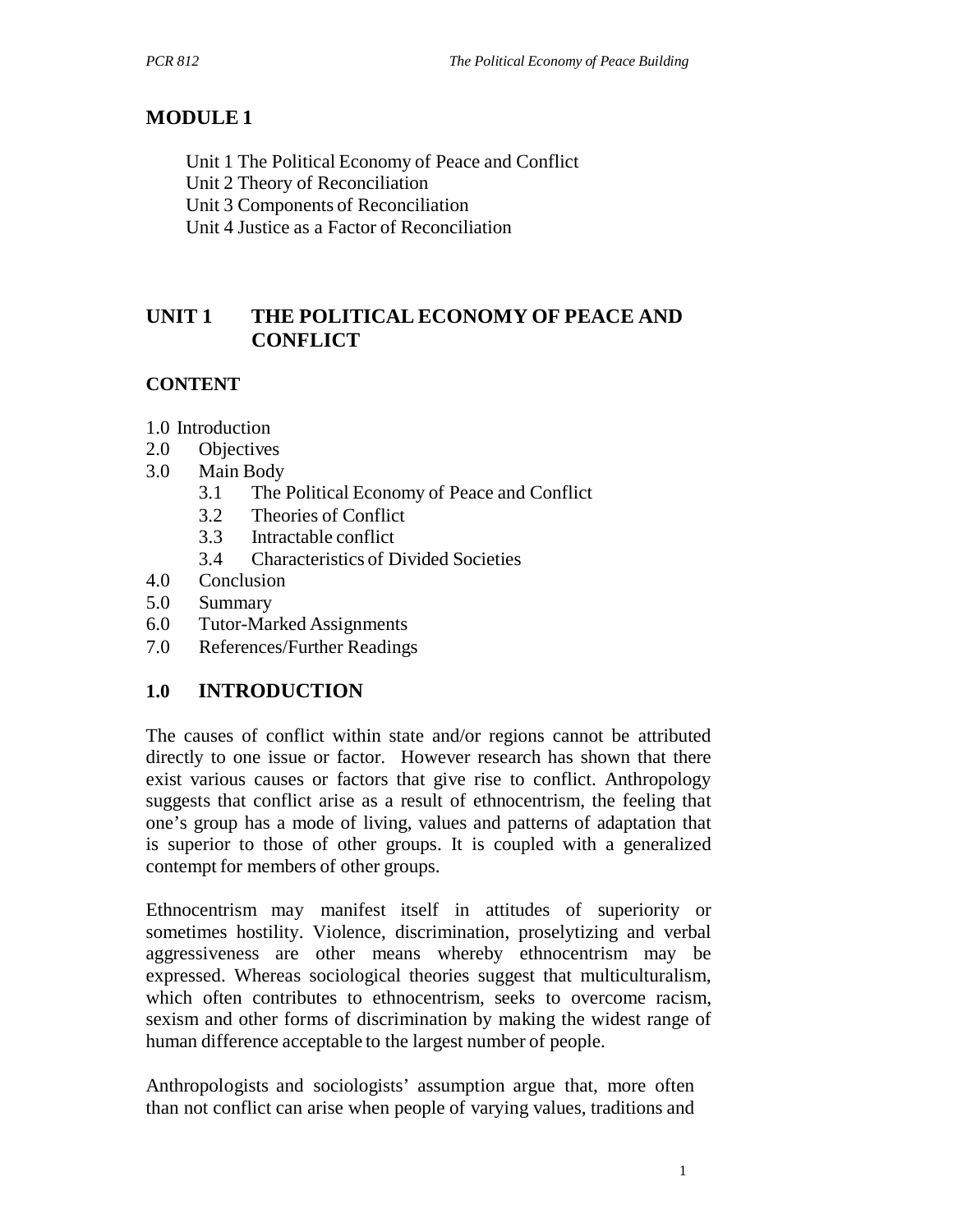perception are bound by one law and live in the constraints of one territory; hence there is bound to be conflict and inevitably a divided society which inevitably spread to other territories and regions.

Thus, it is our aim to critically examine the underlying reasons for conflict and to give a structured and evaluative insight on reconciliation and peace building in divided societies.

Structural factors set limitations within which individuals and groups can affect the course of a conflict. These can include, for instance, the stage of economic development, cultural molds, and decision-making establishments. These factors influence self-conceptions and identities, how objections are interpreted and settled, goal formulation, and the methods used to attain them.

There is a vast amount of literature about characteristics of societies that make them liable to engage in conflict, and by expansion these characteristics would increase the likelihood of intractable conflicts. These literatures concern, for example, to the type or structure of government, the incidence of antagonistic personalities, the lack of education promoting peacefulness, and the eminence of a militaryindustrial complex.

Conflicts are not autonomous of their context. Their course is exaggerated by external factors, of varying range and impact. A main external factor is the set of other conflicts that are placed over or encroached upon any particular conflict. For instance, the Cold War had massive effect on many other conflicts, often worsening their intractability.

#### **2.0 OBJECTIVES**

At the end of this unit, you should be able to:

- i) Explain the political economy framework;
- ii) Discuss theories of conflict;
- iii) Discuss underlying causes of conflicts;
- iv) Explain the term ethnocentrism;
- v) Highlight the characteristics of divided societies; and
- vi) Be conversant with the concept of ethnicity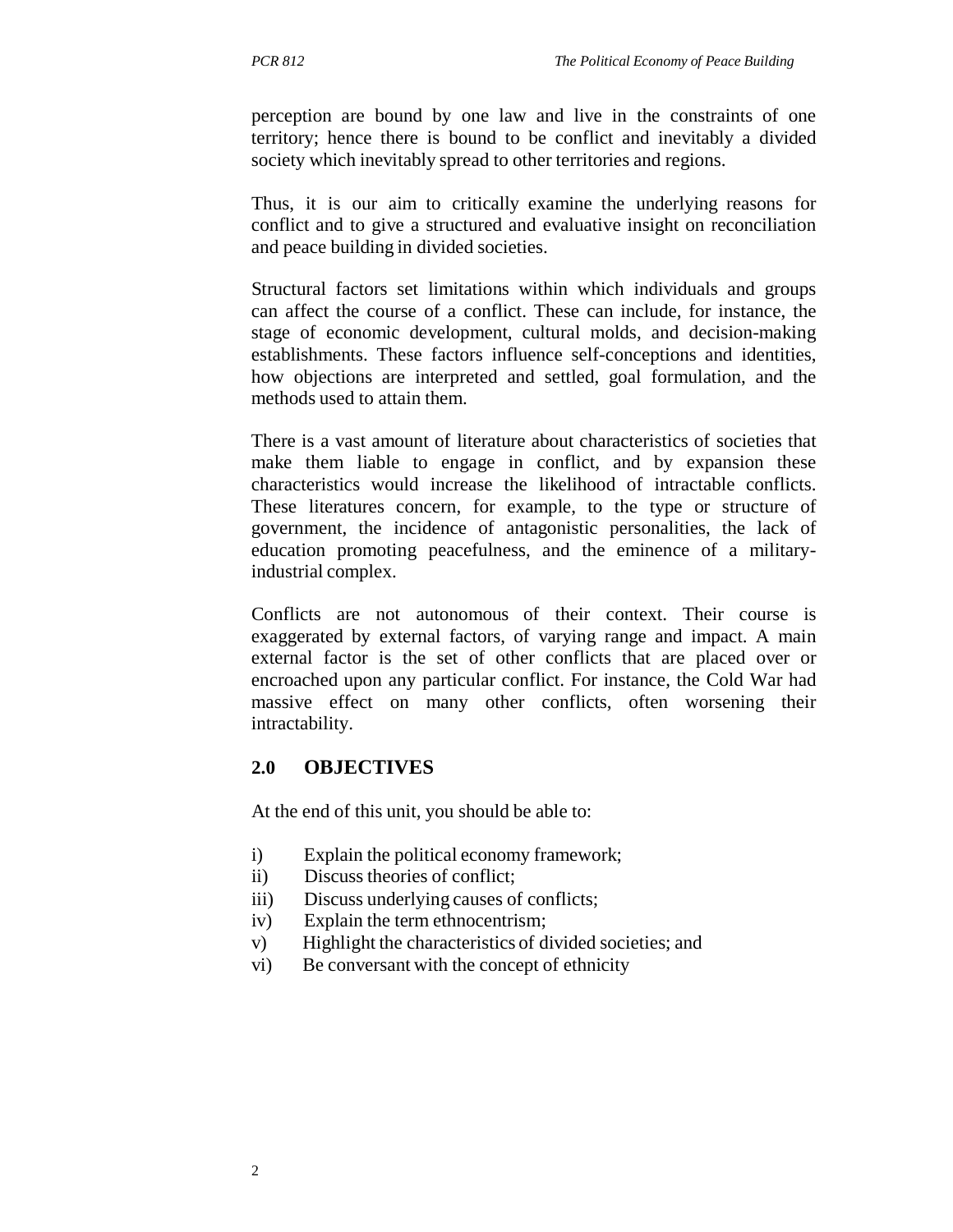# **3.0 MAIN BODY**

## **3.1 The Political Economy of Peace and Conflict**

This is a framework that captures in a holistic and dialectical manner, the origin, causes and nature of the forces shaping the dynamics of conflict and the ability to resolve conflicts and build peace. This is an integrated approach which takes cognizance of peace and conflict as involving contradictions and complexities thrown up by structure and institutions and their underlying principles and presuppositions, as human artifacts, created or crafted to mediate social relations.

The prospects for peace and security are, necessarily constrained by the competing antinomies of conflict and cooperation, harmony and discord, unity and diversity, within the constraining context of hegemonic rivalry for dominance and the emergent dominant allocative and distributive rules and principles in any given society or community. Therefore, the problems of peace and conflict cannot and should not be divorced from the dialectics of domination and subjection, in other words, from considerations of super ordinate and subordinate relations at the community, national and global levels.

These relations of inequality and exploitation, which frequently lead to conflicts, are more often than not linked to issues of production and distributive politics. The social relations of production and distribution, if not properly managed create the conditions for the emergence of conflicts. As a holistic concept, political economy could therefore be used to analyse the social and political relations of any society at community, national and international levels. Just as at the national level, it could also be used to analyze the relations of production at the international level, in terms of who really are the owners and distributors of factors of productions, and who make the rules and regulations. Those who control the production process, therefore make the rules, which could be detrimental to the interests of those states that are weak in the international system. This becomes a source of conflict. Therefore, class relations within states and between states are germane to a comprehensive analysis of the causes of conflict, and possibilities of building peace in any society.

It is also important for us to note that the historical element is very important in the use of political economy as an instrument of analysis. For example, for Africa, the role of colonialism, slave trade and the disarticulation of its evolving economics relegated the continent to a subordinate position in the global economy. Internally, the scarcities arising from this resulted into internecine struggles among the political class and ethnic nationalities for access to state resources. In essence,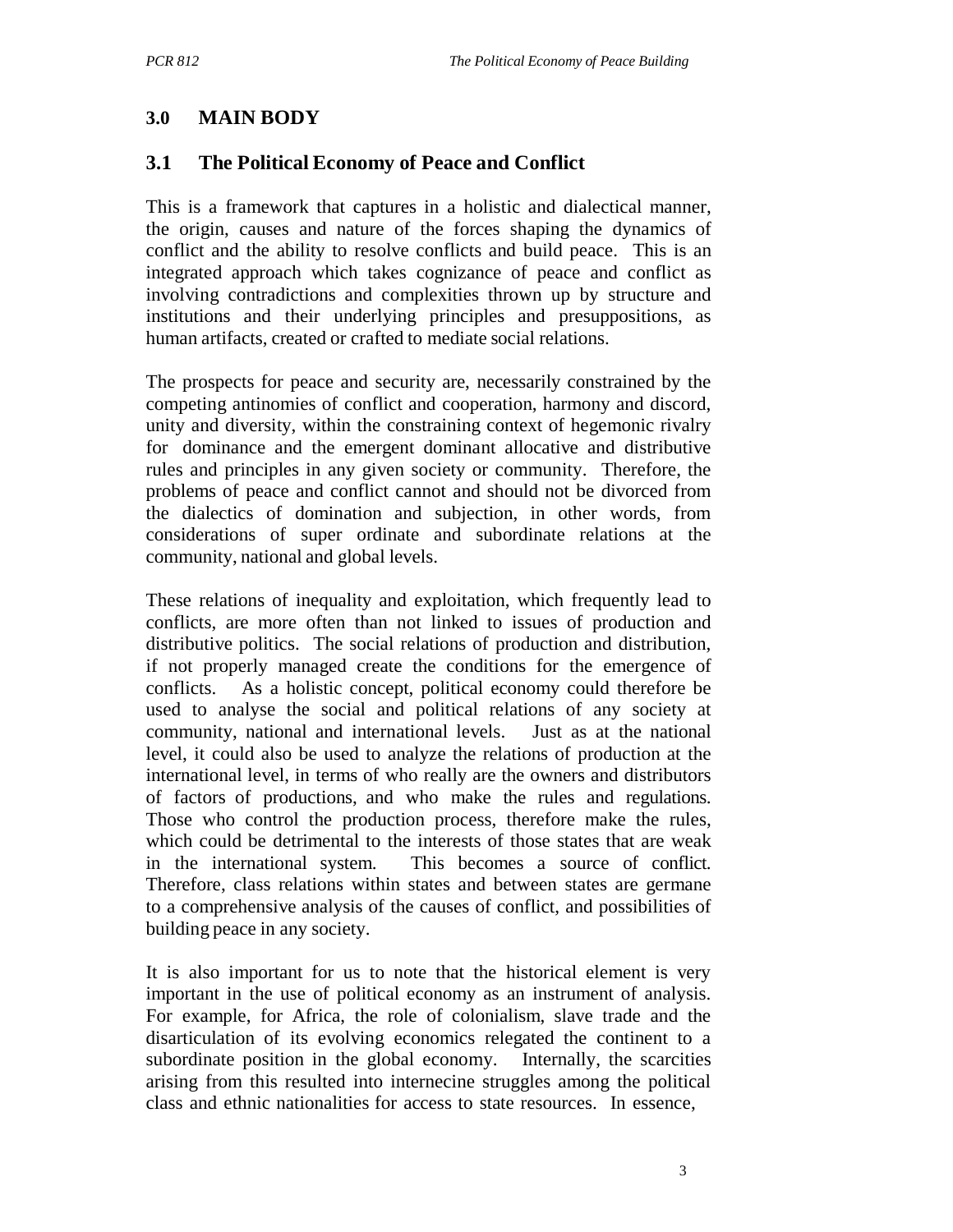the political economy approach is a most potent instrument for the analysis of social, economic and political problems. Indeed, it is unarguable that it is yet to be rivaled by any others explanatory framework.

# **3.2 Theories of Conflict**

Peace is a state of tranquility, a state of non-violence in which the contradictions in society, have been effectively mediated in the interest of all. On the other hand, conflict is a situation of interaction involving two or more parties in which actions in pursuit of incompatible objectives or interests result in varying degrees of discord. In some scholarly writings, it is an argument of intellectual and empirical importance that conflict is the normal state of human interaction. This correlates to the idea of Max Weber that "… peace is nothing more than a change in the form of conflict or in the antagonists or in the objects of the conflict, or finally, in the chances of selection". Conflict could be violent or non-violent, and spans a wide spectrum of situations between peace and war.

The concept of conflict is multidimensional, manifesting in various forms. One of those manifestations is violence, while it could also present as political conflict. The structural theory of violence, for instance analyses violence from abnormalities in the structures of political institutions.

From the perspective of power relations, political conflict resides or is situated in the structure of power and the various attitudes or social behaviours that spell or dictate access to it. Politics is seen as nothing more than the exercise of power. This exercise of power entails a relationship between groups and institutions, which has the potentiality of conflict. Such conflicts are national when they assume a dimension beyond states or regions. They not only have an impact on the exercise of power, but are also generated as a result of fundamental contradicting in the very structure of power.

The adequate understanding of conflict is the basis for proffering any conflict resolution mechanism. To this extent, it is important for us to understand conflicts. However, since conflicts come in different shades, under different conditions, it is difficult to use any one theory to describe or explain what conflict is. However, Paul Wehr articulated 'seven-man approaches' as central propositions:

that conflict is innate in social animals;

that it is generated by the nature of societies as the way they are structured;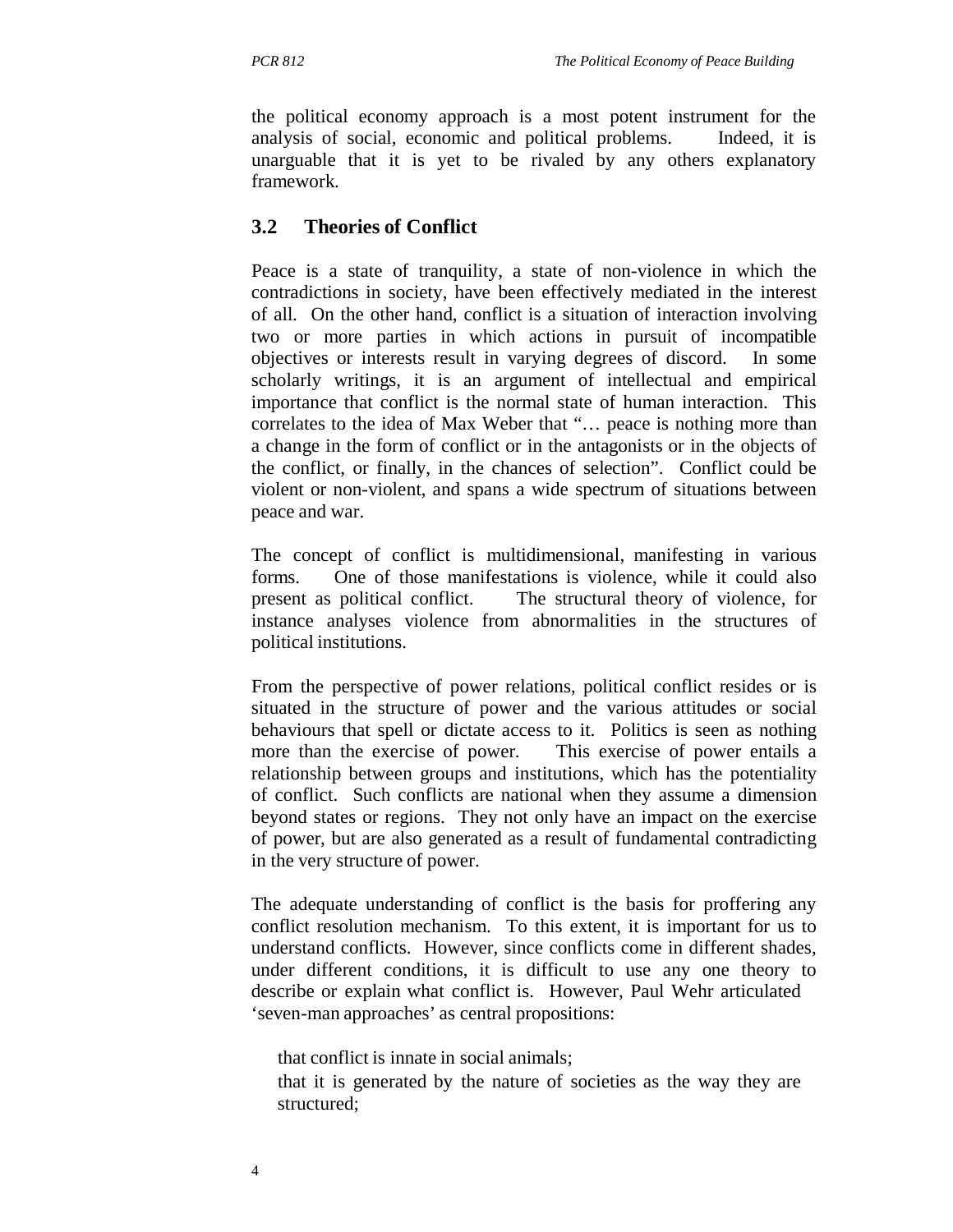that it is dysfunctional in social systems and symptom of pathological strain;

that it is functional in social systems and necessary for social development;

that it is an inevitable feature of competing state interests in conditions of international anarchy;

that it is a result of misperception, miscalculation and poor communication;

that it is a natural process common to all societies (Hugh Miall et al, 1999).

Let us take Edward Azar's theory of protracted social conflict' for instance. The theory shows that in many conflicts currently active in the underdeveloped parts of the world, there is a blurred demarcation between internal and external sources of the conflict and actors involved. It maintains that the fact is that there are multiple causal factors and dynamics, reflected in changing goals, actors and targets, and that these conflicts do not necessarily show starting and terminating points. The theory propounds that the sources of such conflicts lay predominantly within rather than between states, with four clusters of variables identified as preconditions for their transformation to high levels of intensity. These variables are the command content, deprivation of human needs, governance as the role of the state and international political-economic relations of dependency.

# **3.3 Intractable Conflict**

Intractable conflicts are ones that stay unsettled for long periods of time and then become wedged at a high level of power and destructiveness. They typically involve many parties and concern a complex set of historical, religious, cultural, political, and economic issues.

This sort of conflicts often involves interests or values that the disputants regard as vital to their survival. These underlying causes include the moral values, identities, and fundamental human needs of the parties'. Because conflicts grounded in these issues involve the basic patterns for thought and action within given communities and culture, they are usually not resolvable by negotiation or compromise

The desire for justice is one that people tend to be unwilling to cooperate; assertions of injustice often lead to intractable conflicts as well. An individual's sense of justice is connected to the norms, rights, and entitlements that are thought to underlie decent human treatment. If there exists an apparent disagreement between what a person obtains, what they, and what they believe is their entitlement, they may come to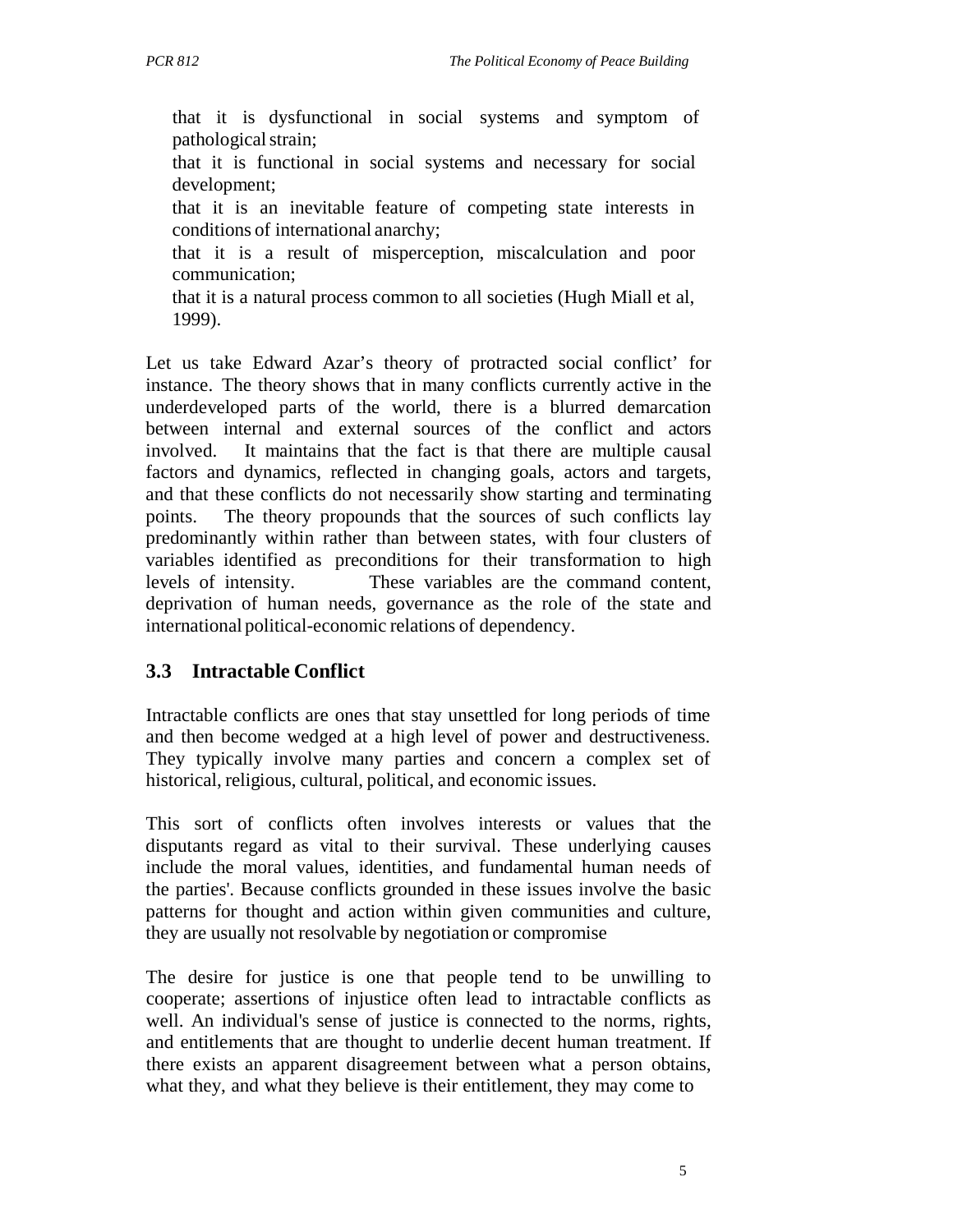believe they are being deprived of such benefits that is deserving of them.

Conflicts that center on issues of justice tend to be intractable in part because reaching an accord about what qualifies as injustice is often extremely difficult. Those who benefit from injustice often affect it, often without being fully aware that they are causal to injustice. That which seems fair to one person may not seem fair to another, and these opinions are often affected by self-interest. However, parties often speak about justice in absolute terms, as some free and objective standard of fairness that can be used to determine who is right.

Identity and a quest for self-determination is one of the many fundamental human needs that underlie many intractable conflicts. Such conflicts arise when group members feel that their sense of self is in jeopardy or denied legality and respect. Because identity is essential to one's self-esteem and how one construes the rest of the world, any danger to identity is likely to produce a strong response. In general this response is both belligerent and defensive, and can rise quickly into an intractable conflict. Because threats to identity are not easily put aside, such conflicts tend to persist.

Conflicts surrounding resource allocation also be inclined to be intractable. The items to be circulated include material resources such as money, land, or better jobs, as well as intangible resources such as social status. If resources abundant and available, then everyone simply take what they need and no conflict arises. However, when there is scarcity of a given resource to satisfy everyone's needs, and no more can be found or created, the conflict becomes a "win-lose" situation. The more one party gets, the less the other party gets (or the more he or she "loses"). When the item in question is very important or valuable, these conflicts tend to become very intractable.

#### **3.4 Characteristics of Divided Societies**

Firstly divided societies arise from regions that consist of groups who differ amongst themselves in areas of ethnicity, religious beliefs and practices and language to mention a few. Neither the growth in western civilization nor the coming of the age of enlightenment brought about a dearth in the parochial elements of societies, rather it gave it more reason to survive and flourish contrary to the theory asserted by many social scientists and philosophers during the years of societal transformation that societies will in no time develop particular traits whereby universalism will replace parochialism and logic will replace faith and tradition.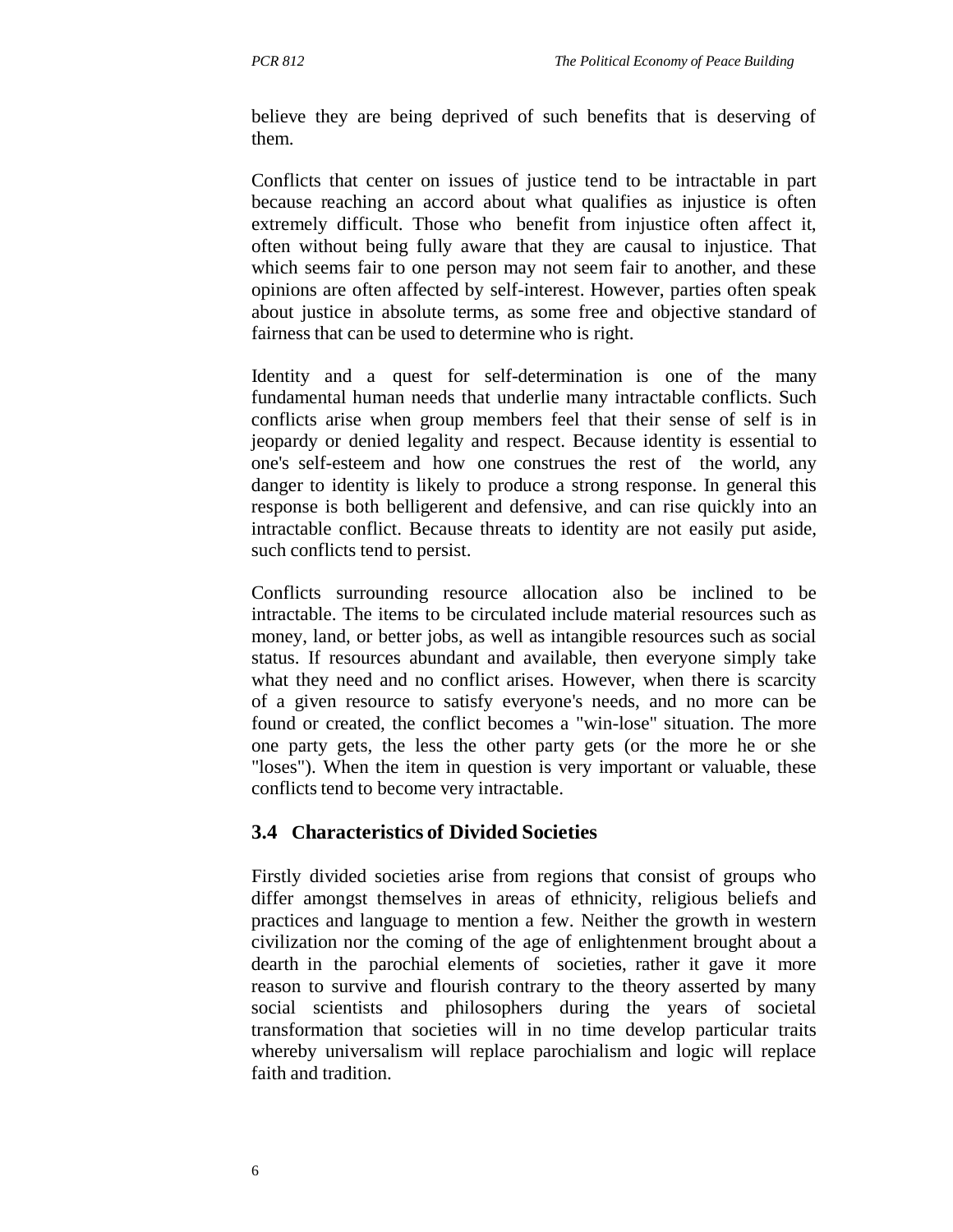Divided societies are further characterized by fundamentalist expressions of religious and traditional beliefs, primitive loyalties and ethnic segregation. Inevitably, political parties become platforms for expressing the interest of particular communities and groups, rather than a platform for spreading secular ideologies that define their stance. They become ethnically defined and less secular.

Intractable conflicts are often maintained by the development of polarized collective identities among group members. Group memberships form along the lines of nationality, ethnicity, race, religion, or whatever other categories are relevant to the conflict. Individuals identify with those in their own group and begin to organize against those in the opposing group. While collective identities may initially form around issues such as opposing unfair social structures or staking claims to territory, they eventually take on meaning and value of their own. As the conflict escalates, the opposing groups become progressively more polarized and develop antagonism towards those in the out-group. A high level of in-group identification, together with a high degree of perceived threat from the other group, leads to a basic impulse to preserve oneself and destroy the opponent.

Also, divided societies are composed of groups with unequal resources. Some groups are larger than other groups and have more economic resources, while some groups are more informed than others are. These divisions are more lasting than they first appear thus economic mobility within these societies much reduced than needed to make a difference.

# **Self Assessment Exercise 1.1**

What are the various views on the likely causes of conflict in society? What is ethnocentrism? Distinguish between ethnocentrism and ethnicity as they relate to conflict.

# **4.0 CONCLUSION**

There are usually many reasons why a conflict may arise. So far as human beings interact with one another at the individual, group and state levels, contradictions are bound to arise.

However, the trigger points inherent in deeply divided societies thus leading to intractable conflicts have exacerbated these differences. Indeed, the literature indicates that sometimes, conflict may be necessary to effect changes in society as indicated by some sociological theories. However, the usual desire is that such conflicts do not get to a stage where it will be difficult to either curtail or manage.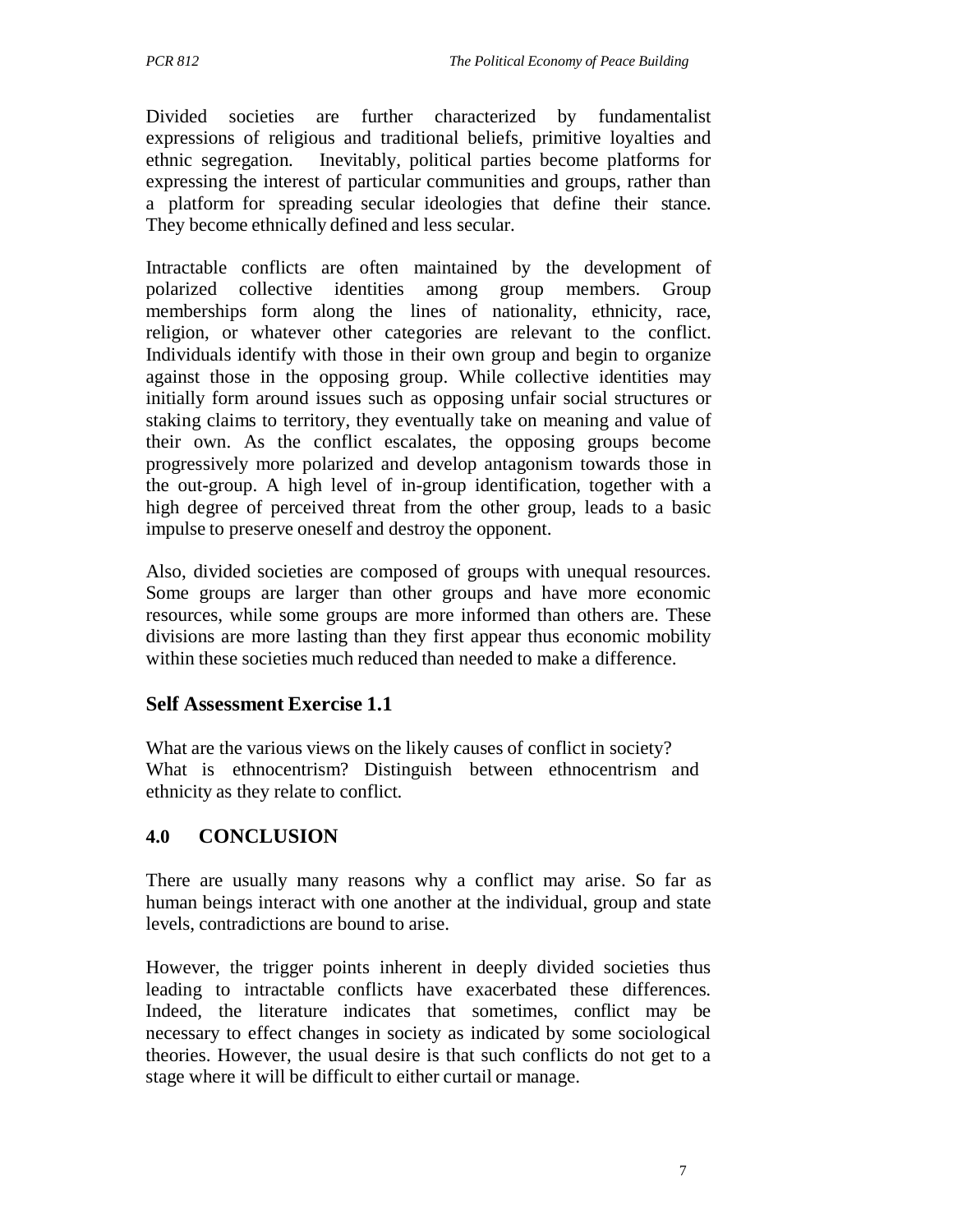#### **5.0 SUMMARY**

We have examined the nature of conflicts and the possible causes of conflict in society. In addition, we also examined the characteristics of divided societies.

#### **6.0 TUTOR-MARKED ASSIGNMENTS**

- 1. "Conflict is inherent in vibrant societies". Discuss.
- 2. Distinguish between ethnocentrism and ethnicity as they relate to conflict?
- 3. What do you understand by Political Economy? How could this approach be used to analyse peace and conflict situation?
- 4. Identify two theories of conflict, and discuss their propositions.

#### **7.0 REFERENCES/FURTHER READINGS**

- Hugh Miall et al, Contemporary Resolution, Cambridge, Polity Press, 1999.
- Isaac Olawole Albert, Perspectives on Peace and Conflict in Africa University of Ibadan, Peace and Conflict Studies Programme.
- J.P Lederach, Building Peace: Sustainable Reconciliation in Divided Societies, Washington D.C, United States Institute of Peace, 1997.
- L. Adele Jinadu (ed.), The Political Economy of Peace and Security in Africa, Harare, AAPS Books.
- Morton Deutsch, "Justice and Conflict," in *The Handbook of Conflict Resolution: Theory and Practice*, M. Deutsch and P. Coleman, eds. (San Francisco: Jossey-Bass Publishers, 2000), 44.
- Peter Coleman, "Intractable Conflict," in *The Handbook of Conflict Resolution: Theory and Practice,* eds. Morton Deutsch and Peter Coleman, (San Francisco: Jossey-Bass Inc., 2000), 428.
- Hugh Miall et.al, Contemporary Conflict Resolution, Cambridge Polity Press, 1999
- L. Adele Jinadu (ed.), The Political Economy of Peace and Security in Africa, Harare, AAPS Books
- Isaac Olawale Albert Perspectives on Peace and Conflict in Africa, University of Ibadan, Peace and Conflict studies programme.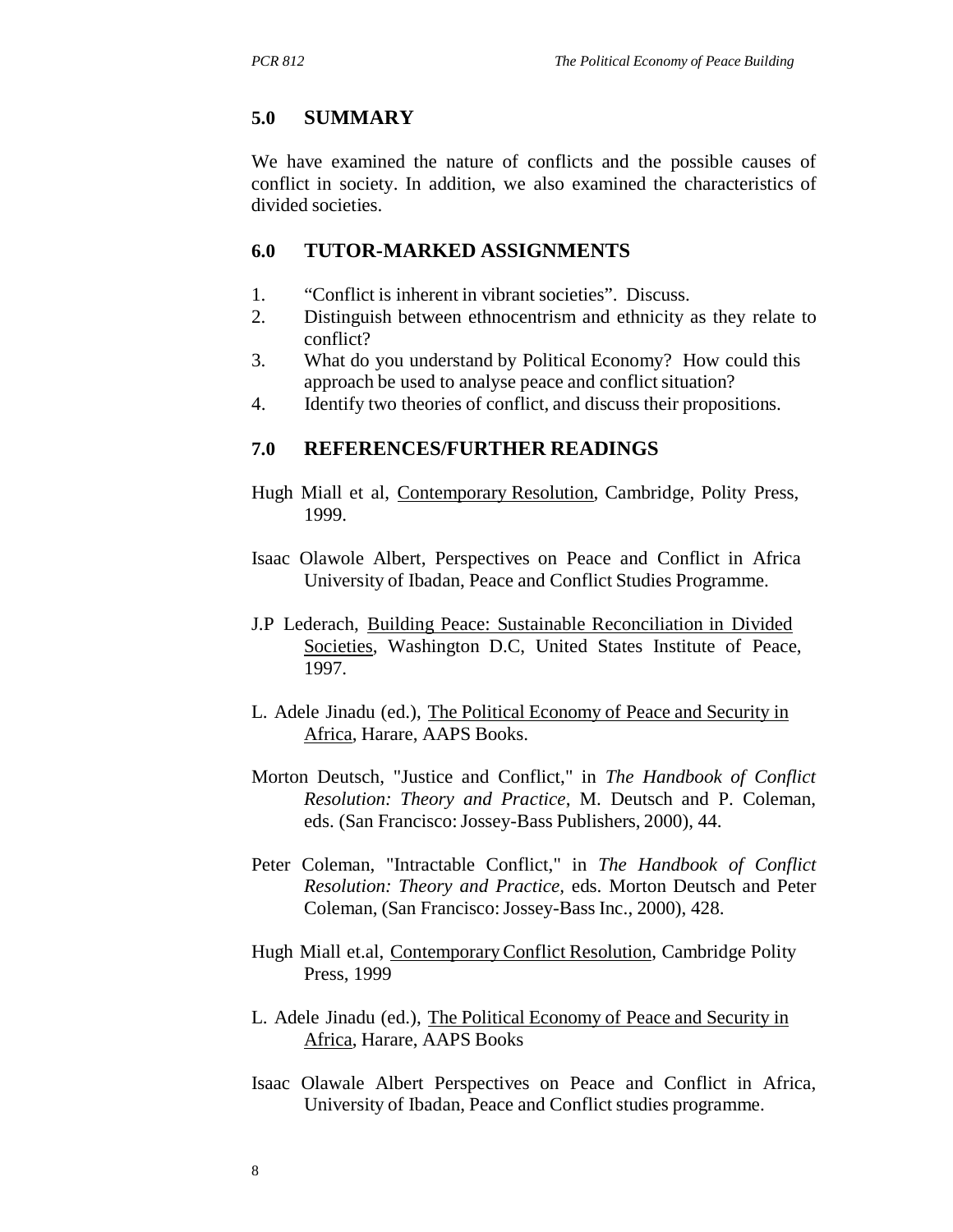# **UNIT 2 THEORY OF RECONCILIATION**

### **CONTENTS**

- 1.0 Introduction
- 2.0 Objectives
- 3.0 Main Body
	- 3.1 The Notion of Reconciliation at the State/ Regional levels
	- 3.2 Truth Commissions
- 4.0 Conclusion
- 5.0 Summary
- 6.0 Tutor-Marked Assignments
- 7.0 References/Further Readings

# **1.0 INTRODUCTION**

Reconciliation is a word that implies bringing people back together after a separation, usually due to conflict. The assumption is that there was a relationship, but that the relationship has been broken and is in need of repair. The process of becoming close again is reconciliation.

Reconciliation is the crucial objective of peace building. It arises when disputants develop a new relationship based on apology, forgiveness, and newly established trust. John Paul Lederach describes reconciliation as "a meeting ground where trust and mercy have met, and where justice and peace have kissed." Thus, reconciliation involves all four processes. It brings people together, allowing them to develop beyond the past to restore stable, peaceful, and trusting relationship in the present.

Clearly, a difficult and slow process, Lederach points out that it usually takes just as long to get out of a conflict as it takes to get into one. Hence, conflicts that have been going on for a long period of time, reconciliation cannot take place in a given time frame. It will take many years, perhaps decades or centuries, to get things normalized. Nonetheless, development can be made, and can have beneficial effects.

The theory of reconciliation purports reconciliation as a method applied or a process to dispel the fears of the conquered rivals and to some large extent appease the losers. It is a process that aims to build new and perhaps stable relationships that acknowledge the basic interests of the defeated and seek for their steady amalgamation into the eco-political system. Reconciliation refers to the re-establishment of broken relationships, but at a higher political level rather than the interpersonal level. Thus, it involves reconciling peoples that have been separated by fierce conflict.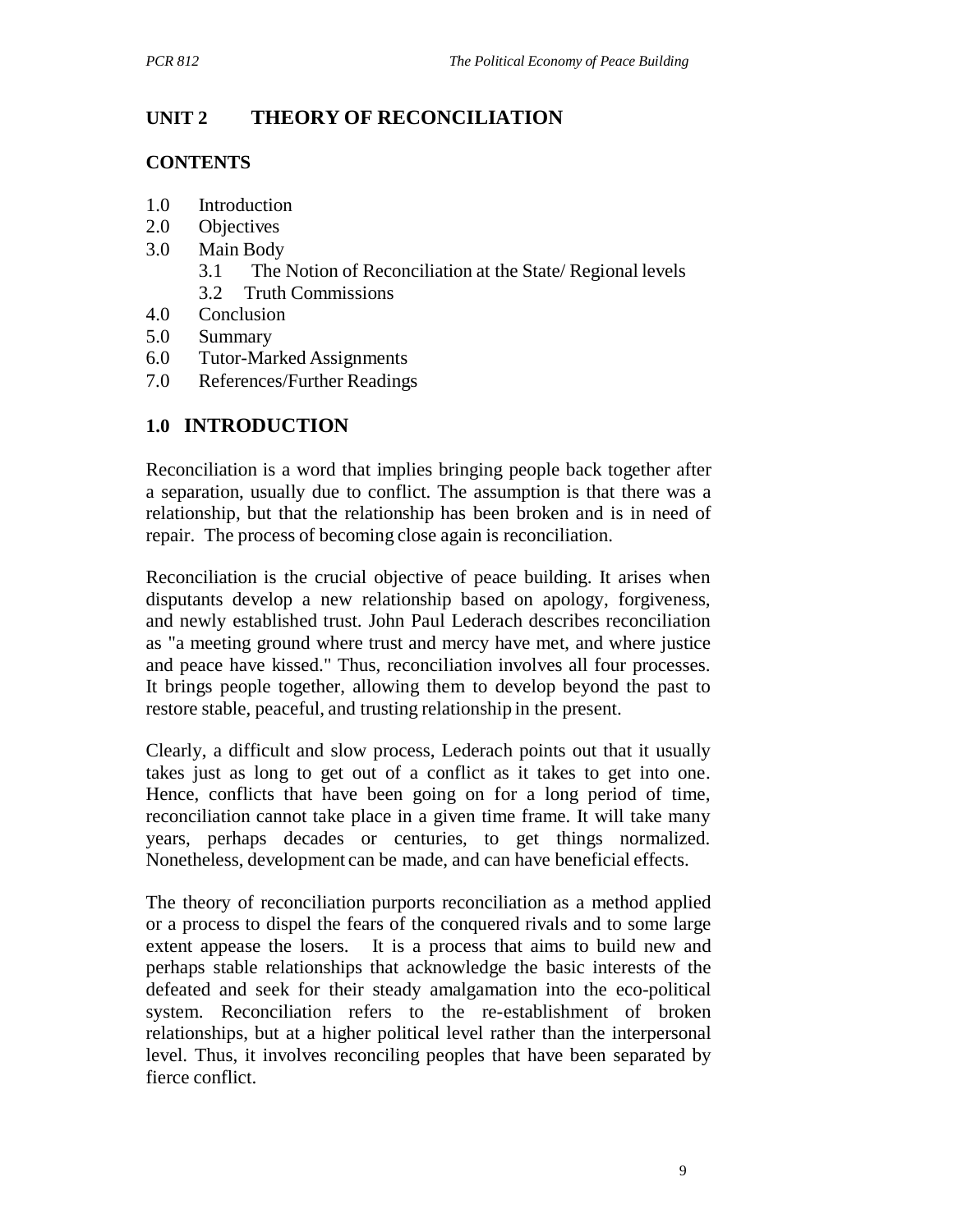### **2.0 OBJECTIVES**

At the end of this unit, you should be able to:

- i) Define reconciliation;
- ii) Discuss reconciliation at the state/regional levels;
- iii) Explain the various theories of reconciliation; and
- iv) Explain the importance of reconciliation in conflict resolution.

#### **3.0 MAIN BODY**

#### **3.1 The Notion of Reconciliation at the State/Regional Levels**

The notion of reconciliation with reference to state and regional political relationships come in various versions. Firstly as a natural organic unity, whereby any form of disorientation in its normal working would be as a result of introducing alien system or process into it. Reconciliation in this instance will come through identifying the alien element and expelling it from the political entity so as to restore it to its status quo and introducing protective measures to restrain its reoccurrence.

A second version of the theory of reconciliation asserts that peace and unity of the political entity is set-up by winning the will of all its members in a process of decision-making. The purpose is to make evident a general will. Such version of reconciliation believes that, populist or participatory democracy would curb the conflicts from turning into violence even when such democracy is set up by a revolution that may have involved violence.

Collective decision-making is applied to issues of social and interpersonal conflict as well. The concord of the entity is set up through recurring exercises of will in dealing with disagreements. In this version of reconciliation, as different from that of reinstating a natural preexisting political body, the source of tribulations comes from within. The aforementioned two theories of reconciliation focus on retaining the unity of the political entity.

Reconciliation dates back to the theory of the fundamental rights, which asserts that reconciliation cannot be attained except through the acceptance of political democracy as a new political structure to rebuild the initiative and principles of political and social ideals of the people within that given entity. In the subsequent years after the Nigerian civil war, a new federalist system was put in place to enable states to possess some degree of power in order to deal with matters affecting the welfare of the people.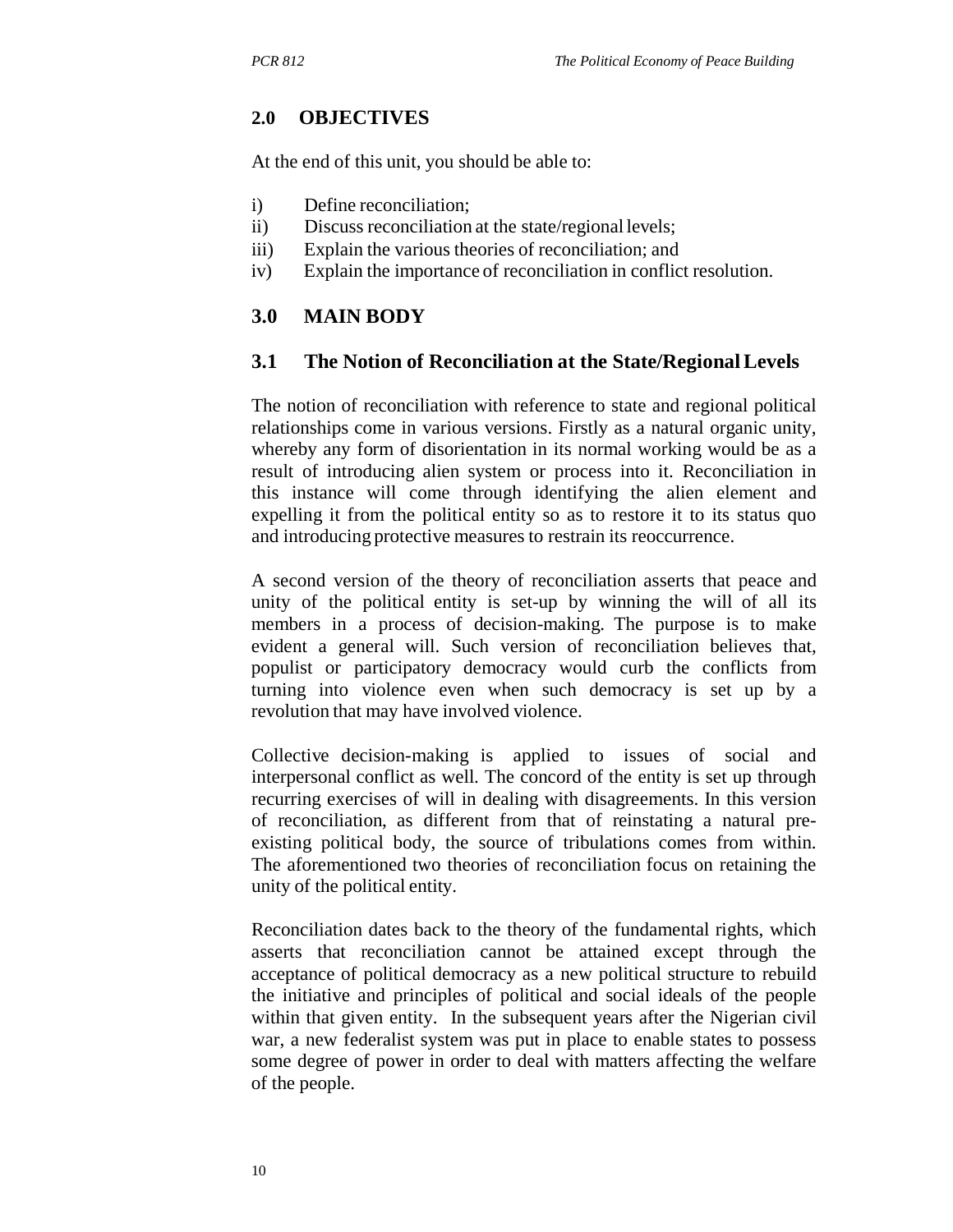So many ideas that exist relate reconciliation with various components; J.P. Lederach identified truth, justice, mercy and peace as these components (Lederach, J.P. (1997) Building Peace: Sustainable Reconciliation in Divided Societies. Washington, DC: United States Institute of Peace)

The importance or need for reconciliation in conflict resolution can be seen in the Israel/Palestine case where the armed standoff was being used to substitute a proper agenda or process of resolution. The result was the tragic second conflict; the absence of stable peace and reconciliatory processes brought a second round of bloodshed and violence.

Reconciliation, therefore, is a social space where individuals, states and society at large come together to express to another the ordeal of loss and the grief that accompanies the pain and memory of injustice experienced. Thus it involves the recognition and acknowledgment of what happened (i.e. truth), an effort to right the wrongs that occurred (i.e., justice) and forgiveness for the perpetrators (mercy). The end result is not only reconciliation, but also peace.

Reconciliation is not pursued by seeking groundbreaking ways to extricate or minimize the conflicting groups' affiliations, but instead is built on mechanisms that engage the sides of the conflict with each other as human, in relation to each other. Reconciliation must find ways to address the past without getting locked into the vicious cycle of mutual exclusiveness in the past. Reconciliation as proposed by J.P. Lederach is promoted by providing space and opportunity for encounters at various levels, bringing together people from opposing sides and encouraging them to articulate their pain and to envision an interdependent future.

Reconciliation programs take many forms. Analytical problem solving workshops or dialogue processes can help build trust and a sense of forgiveness and mercy. If they lead to wider structural or behavioral changes they can also contribute to the re-establishment of justice and peace. So can processes such as the South African Truth and Reconciliation Commissions, which have formalized the process of apology and forgiveness. Most efforts at citizen diplomacy and grassroots peace building - which brings "ordinary" citizens into a process of trust building and cooperation with former enemies- contribute to reconciliation over the long term.

#### **3.2Truth Commissions**

The truth commission has been a changeable organ, not only in the many institutional forms it has assumed, but also in its varying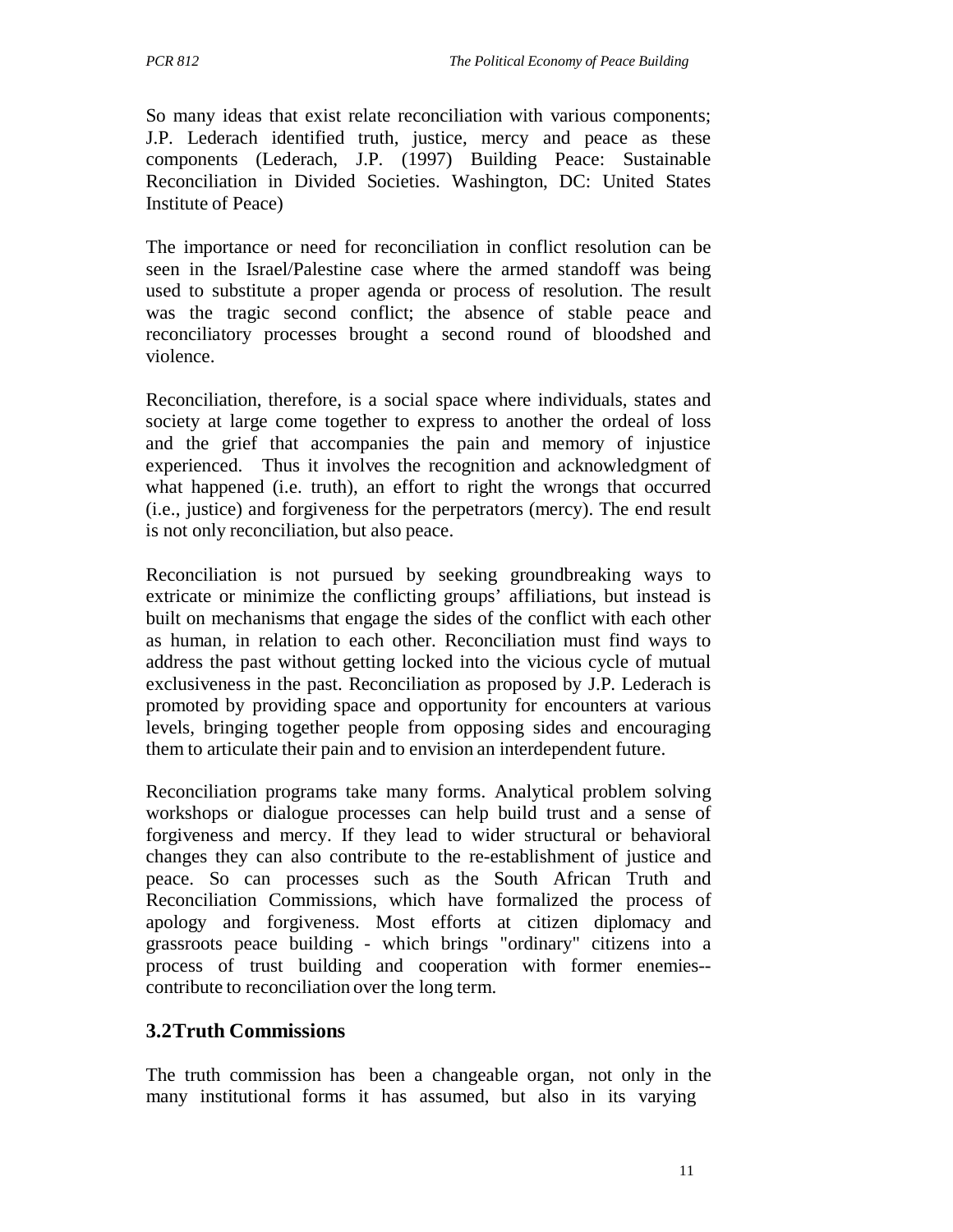membership, as an official organ they are generally but not always staffed by citizens. The contemporary surge of truth commissions began in Argentina after the country's defeat in the Falklands Islands war and the military's related withdrawal from political power. Other instances of truth commissions that have completed their work include Chile and El Salvador. Countries such as Uganda have been unable to complete their mission and submit a report due to the laxity in political will and the unavailability of funds.

Truth commissions serve as a generic term or label of a type of governmental machinery that is projected to construct a record of this tragic history, and that has been called different titles in the various countries and regions. These commissions are designed to offer a path to reconciliation by offering one or many ways of responding to years of barbarism and human rights violations that occurred in countries while they were enveloped by racial, ethnic and ideological conflict over power.

The realization of or an aspiration towards some fundamental change appears to be to some extent a companion to the use of truth commissions. Secondly, the rules and principles drawn on by commissions in shaping what is germane evidence, in reaching agreements and conclusions about criminal conduct.

Truth commissions function on three levels; the first involves catharsis, the second level entails the process of moral reconstruction, that is to say that the society must pass judgment on what has been heard and confirmed. The third level a brink on the political that is what is to be done with the truth telling process, thus it questions if society should forget or ignore the truth. Any assessment of truth commissions must involve evaluation between them and other approaches toward dealing with a tragic period of conflict within national history.

#### **Self Assessment Exercise 2.1**

What are the various theories of reconciliation?

#### **4.0 CONCLUSION**

We conclude by observing that there are maybe various views as to how reconciliation may be attained, this notwithstanding, there are however certain basic components that cannot be ignored, namely, the opportunity to present your case, truth, justice and mercy.

These are the ingredients necessary for ensuring a long lasting peace. However, for the peace process to move forward, it must be noted that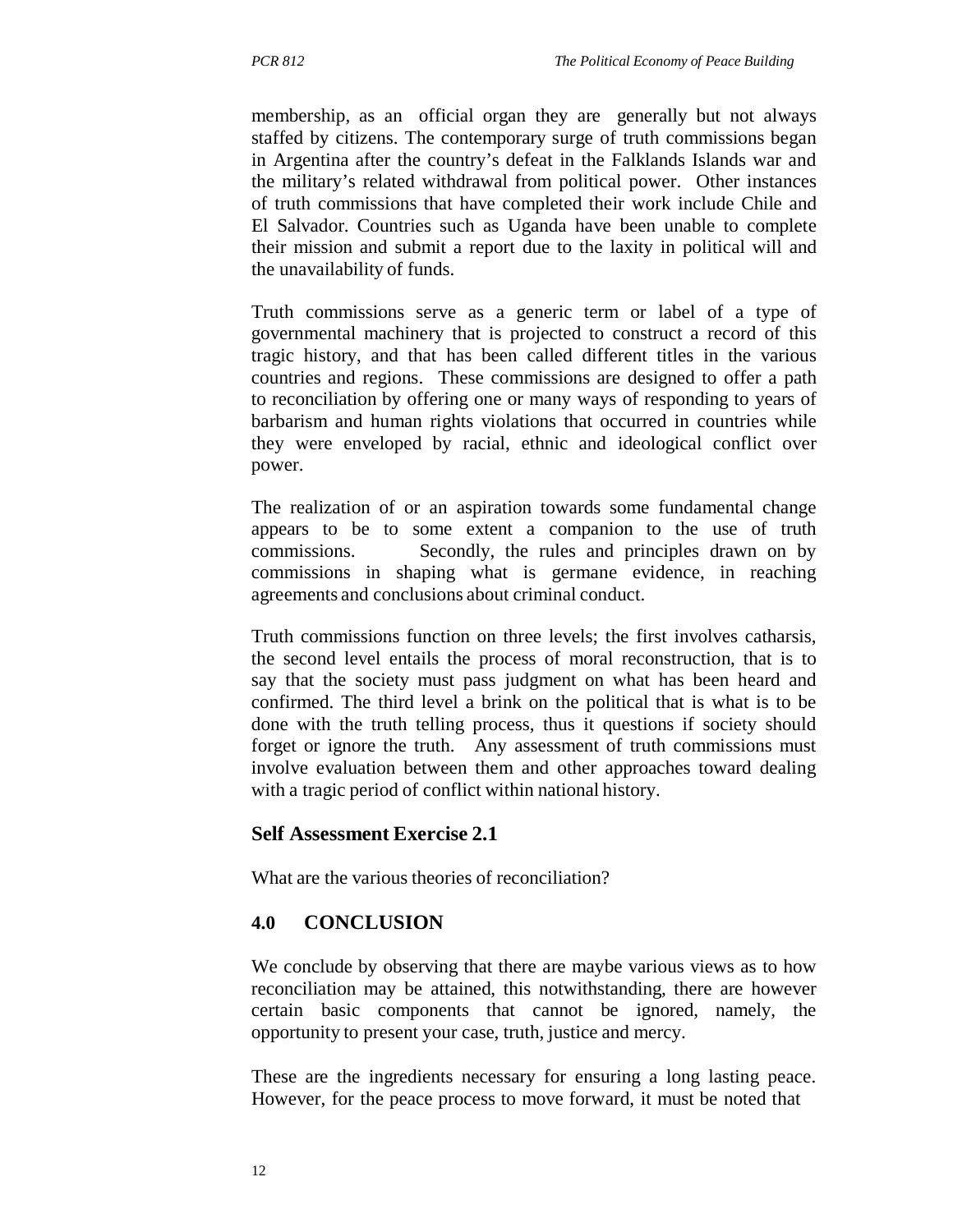truth commissions have been seen as an instrument in promoting reconciliation.

## **5.0 SUMMARY**

We examined the various theories of reconciliation and the characteristics of reconciliation.

# **6.0 TUTOR-MARKED ASSIGNMENTS**

- 1a. Outline the theories and features of reconciliation.
- 1b. To what extent can a Truth Commission be instrumental to the reconciliation process?

# **7.0 REFERENCES/FURTHER READINGS**

- Mohamedbhai, G. (1998). "The Role of Higher Education in Developing a Culture of Peace in Africa", Higher Education in Africa: Achievements, Challenges and Prospects, Dakar, UNESCO Regional Office.
- Lederach, J.P (1997). Building Peace: Sustainable Reconciliation in Divided Societies, Washington D.C, United States Institute of Peace.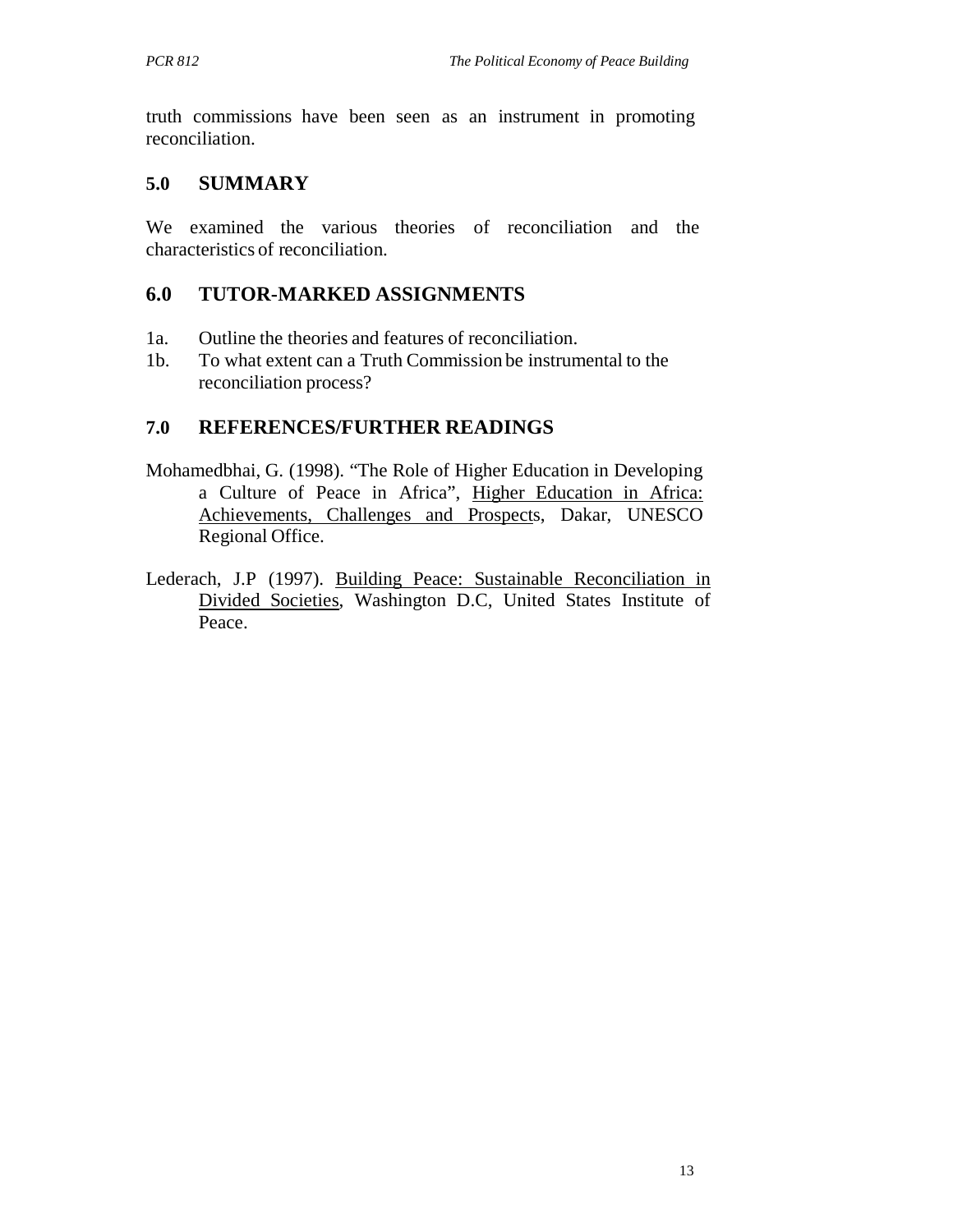## **UNIT 3 COMPONENTS OF RECONCILIATION**

#### **CONTENTS**

- 1.0 Introduction
- 2.0 Objectives
- 3.0 Main Body
	- 3.1 Truth as a component of reconciliation
- 4.0 Conclusion
- 5.0 Summary
- 6.0 Tutor-Marked-Assignment
- 7.0 References/Further Readings

### **1.0 INTRODUCTION**

In this unit, we shall begin our examination of the various components of reconciliation. Special attention shall be given to the place or role of truth as a key component of reconciliation. We will subsequently examine its link to mercy and justice in this process.

According to Lederach (1997) - "Truth and Mercy have met together. Justice and Peace have kissed". Lederach uses these words as themes to guide one in better understanding the components that aid long lasting reconciliation. He concluded in his finding during his workshop in the Peace Commissions in Nicaragua thus:

"Without the person of truth, conflict will never be resolved. Yet, truth alone leaves us naked, vulnerable and unworthy." On Mercy, images emerged of compassion, forgiveness, acceptance and a new start. Without the person of mercy, healthy relationships would not be possible. Without compassion and forgiveness, healing and restoration, would not be possible. Yet, mercy alone is superficial because it covers up too quickly.

Reconciliation is a procedure that moves us away from hatred and prejudice of the past towards building structures and procedures for establishing durable peace with adversaries once groups have entered a post-settlement phase (Ackerman, 1994). It is a process that restores broken relationships of those who have been estranged from one another by conflict to create a community again. Reconciliation begins with the restitution between the injured and the injurer, and reciprocity is essential.

There are a number of essential components to reconciliation as a political concept, including equality, trust, acceptance, partnership, friendship, and the development of mutual interests (Feldman, 1991).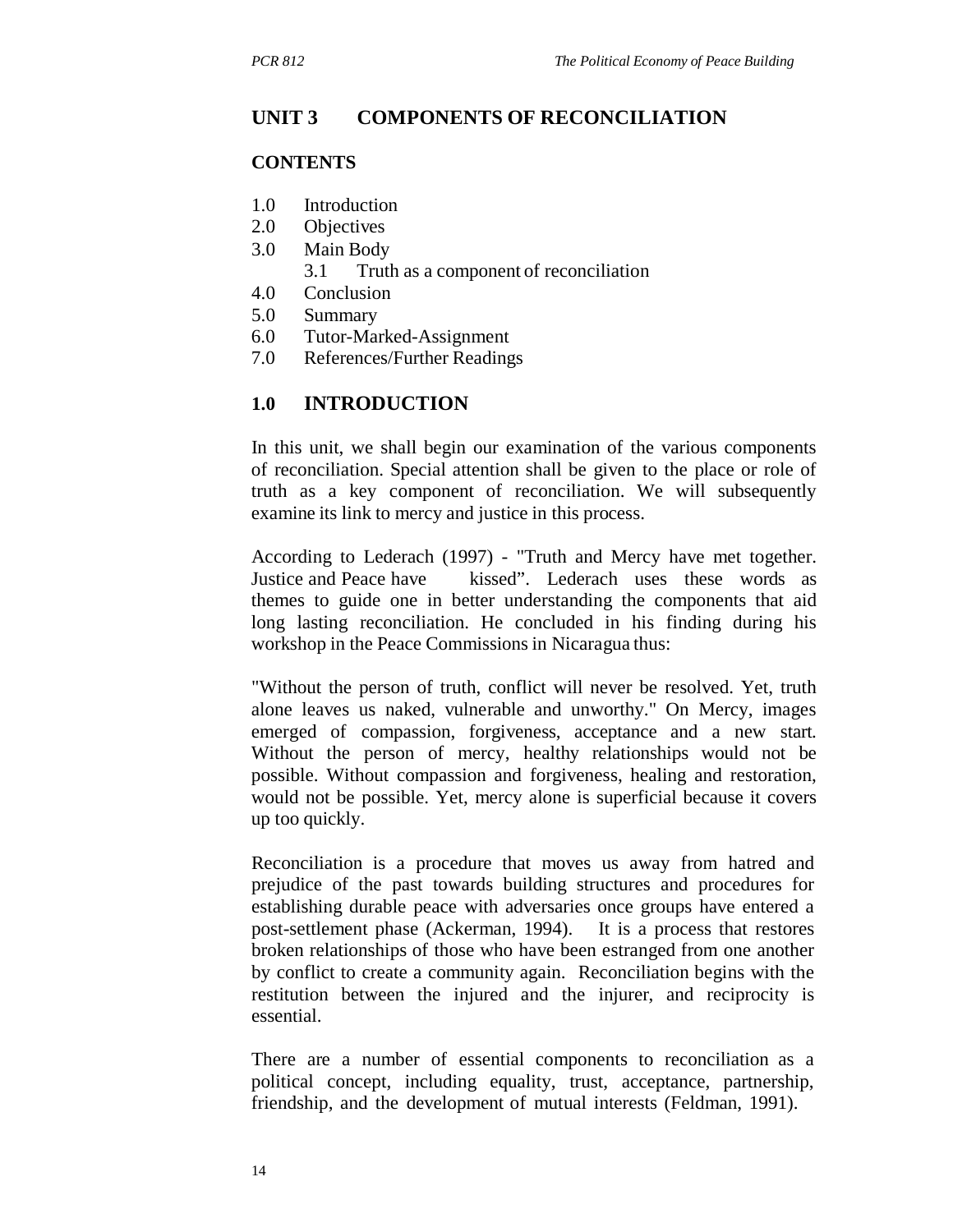Yet for these components to be manifest among former enemies, a significant transformation is necessary. According to Frost (1991, p. 200), Arendt suggests that there are two primary requirements for this transformation to take place:

*…the ability of people to make agreements to live reciprocally in new ways which contrast to the ways of the past; and the freedom to enter into these agreements with integrity, setting aside, not the memory, but the continuing hostility and need for retribution associated with the memory of the painful past.*

Justice raised images of making things right, creating equal opportunity, rectifying wrong and restitution. "Without justice, the brokenness continues and festers," said one person. With peace, participants imagined harmony, unity, wellbeing, feelings of respect and security. However, if peace is preserved only for the benefit of some, and not others, it represents a farce. When Lederach asked the participants what they should call the place where truth, mercy, justice and peace meet, one said immediately, "That place is reconciliation" (Lederach, 1997: 29).

# **2.0 OBJECTIVES**

At the end of this unit, you should be able to:

- i) Explain the various components of reconciliation;
- ii) Discuss the importance of truth in reconciliation; and
- iii) Explain the relationship between truth and mercy, justice and peace.

# **3.0 MAIN BODY**

#### **3.1 Truth as a Component of Reconciliation**

*"For this I was born, and for this I came into the world, to testify to the truth. Everyone who belongs to the truth listens to my voice." Pilate asked him, "What is truth?" — John 18:37-38 (NRSV)*.

According to the Oxford English Dictionary, truth is the character of being true to a person, a principle or a cause; faithfulness, fidelity, loyalty, constancy, steadfast allegiance. It goes on to define it as conformity with fact, agreement with reality, accuracy, and correctness of statement or thought. Truth is stating the actual state of the case, the matter or circumstance as it really is.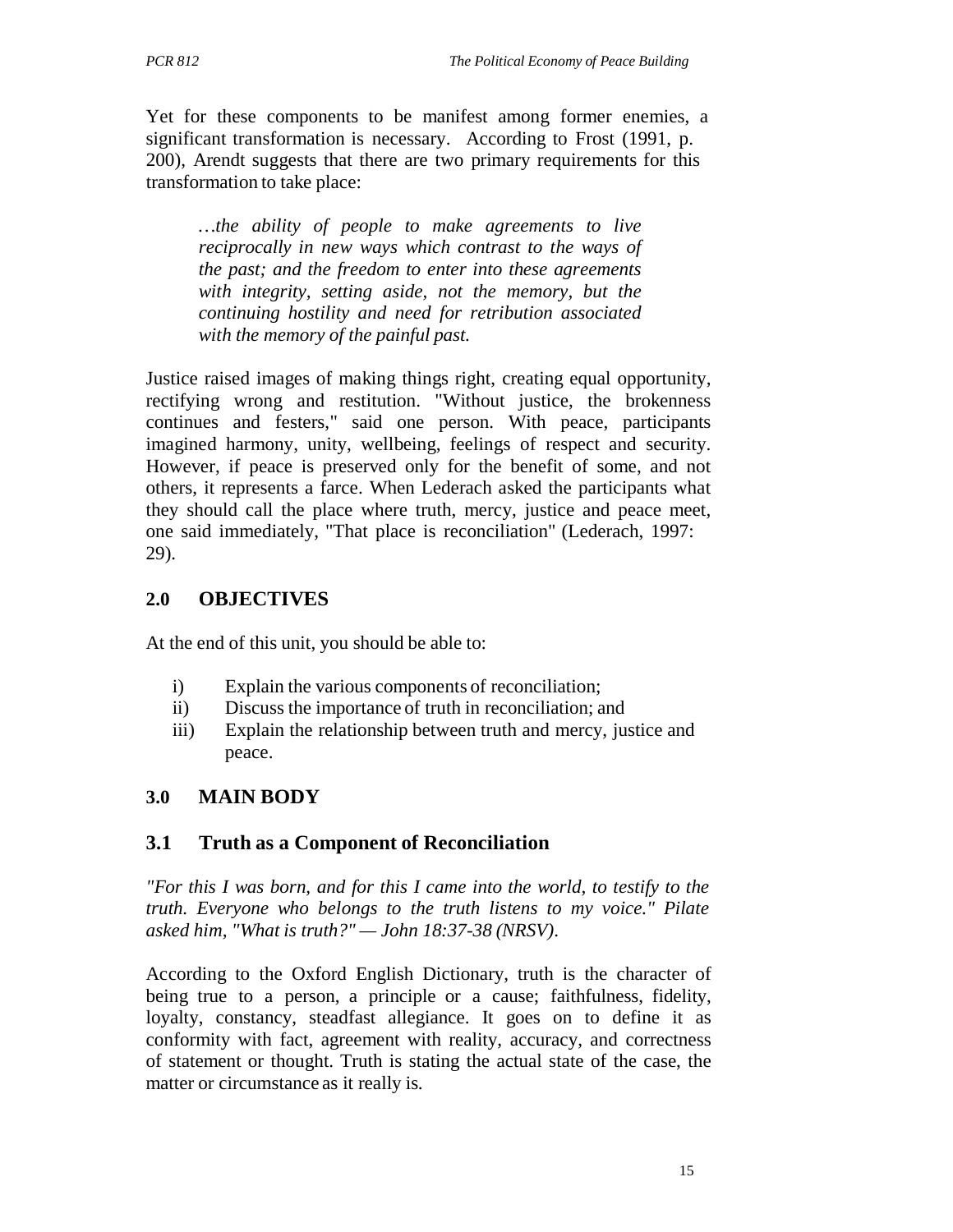During the last twenty years newly rising democracies have been using Truth and Reconciliation Commissions to work at reconciliation issues. The South African Truth and Reconciliation Commission is the best known, but many other countries have made efforts in this direction. The South African law required that those requesting reprieve should tell the whole truth about their actions.

Daan Bronkhorst (1995) summarizes the findings from his research on this trend in a book for Amnesty International thus:

*"Clearly, the most important conclusion is that apparently there exists no model for the reconciliation process which would apply to all, or most countries ... There are too many differences in the character of the genesis and transformation phases ... there are certain minimum requirements ...The first requirement, an essential component of reconciliation – is establishment of the truth..."* (Bronkhorst, Dan (1995) Truth and Reconciliation: Obstacles and Opportunities for Human Rights. Amsterdam: Amnesty International Dutch Section, pp.150-151)

In a book by Priscilla Hayner (1996) called *Unspeakable Truths: Confronting State Terror and Atrocity*, she argues that truth commissions are indebted to execute the direction that they are given in the written mandate, or "terms of reference," upon which they are founded. These are usually fashioned by a presidential decree, national legislation, or as part of a peace agreement to end a civil war, identify the commission's powers and limits, strengthen (or limit) its exploratory reach and initiate the timetable, subject matter and geographic scope of any such commission's investigation. Thus these mandates describe the truth that would be acknowledged.

The relationship between truth and reconciliation goes beyond a commission, it is the sequence of fact-finding, truth telling, retributive justice, forgiveness and restorative justice that lead to reconciliationwhich is precisely about bringing different versions or perceptions of the truth into some kind of harmony.

Accepting the truth of past events is a fundamental factor in reconciliation. In war there are victims and perpetrators, people who suffered and those who caused the suffering.

Truth concerns the recognition by the perpetrators of the damage they inflicted on victims. Truth, as understood here, does not essentially have to be underpinned by the formation of commissions or any other type of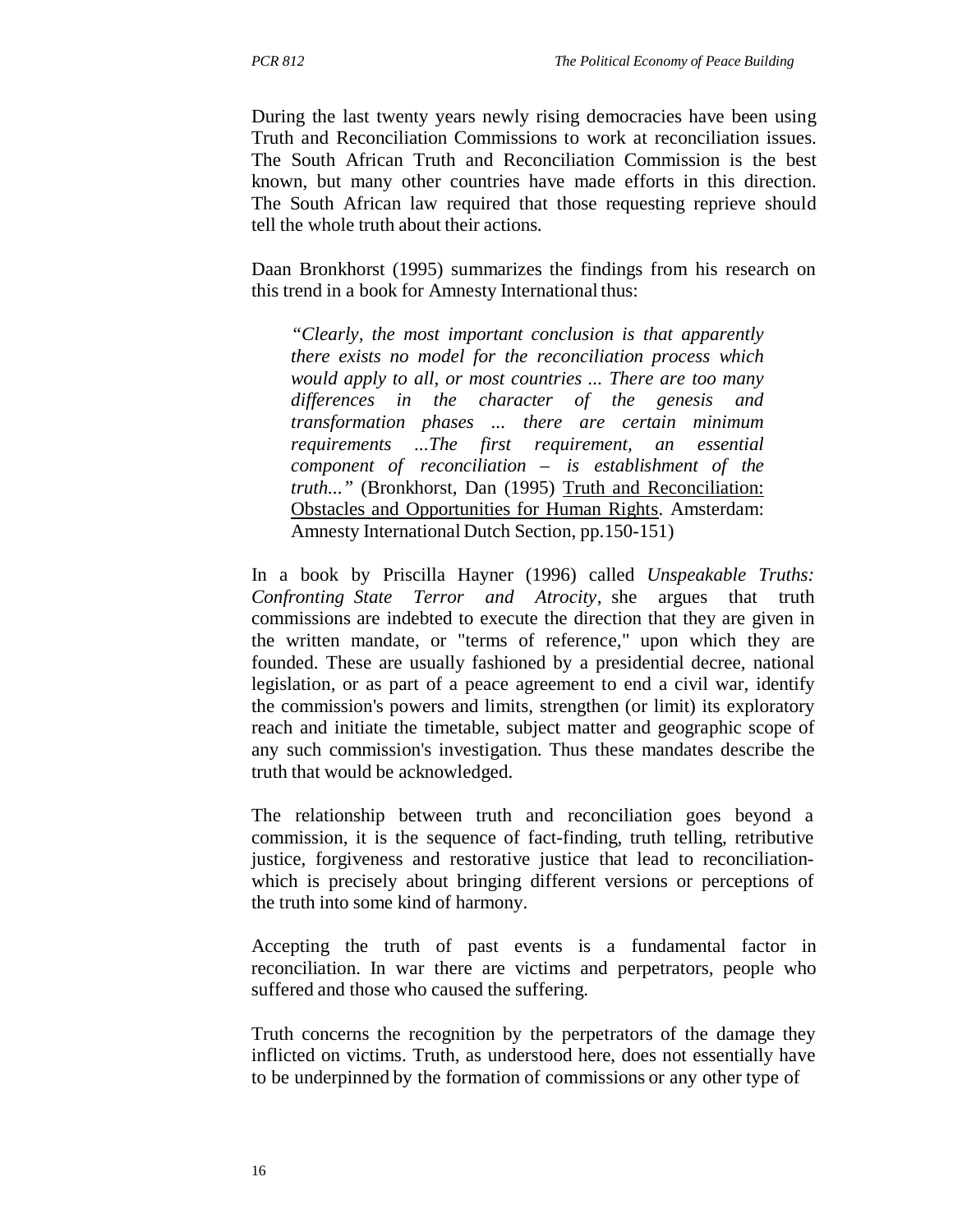official structure. Yet painful memories are part of the collective memory and cannot be worked out individually.

The first step in reconciliation, assuming some modicum of forgiveness, is overcoming distrust and animosity. Groups and states that were intimately linked by armed conflict now must build a mutually shared future based on trust and respect. Yet given the historical memory of animosity and suffering, it is difficult for people transcend the past, even if they have forgiven their enemies for old transgressions.

Truth suggests honesty and revelation. Without truth, conflicts cannot be resolved and differences cannot be reconciled. Revealing the truth plays a critical role in reconciliation, victims can be recognized, and have their humanity and civil dignities transformed in the process. That, in turn, enables groups and states to be in a position to be ready to forgive. It is this search for truth that can create the moral climate in which reconciliation and peace will flourish.

Truth is comparative, especially for spoilers with different political or ideological nature. If truth is an important first step toward achieving higher order reconciliation, an acceptance of peacekeepers as arbiters of the truth is important; yet as the experience of UN arms inspectors in Iraq reveals, there is no guarantee that UN personnel will be fully accepted in such roles.

Most important is a public acknowledgment of the suffering caused by the war translated into a public apology to the population, and for those involved to sit together to talk about past events, about what divided them and caused such conflict. It is important, most of all, to reach an agreement on how to manage these differences in the future**.**

# **Self Assessment Exercise 3.1**

What do you understand by truth?

# **4.0 CONCLUSION**

What is important for us at this stage in the course is to appreciate the fact that reconciliation is possible, though it may take time for the wounds of conflict to heal. Without doubt, an essential ingredient for this reconciliation is truth, a factor that requires that parties to conflicts become transparent, by stating accurately what happened, before reconciliation can take place.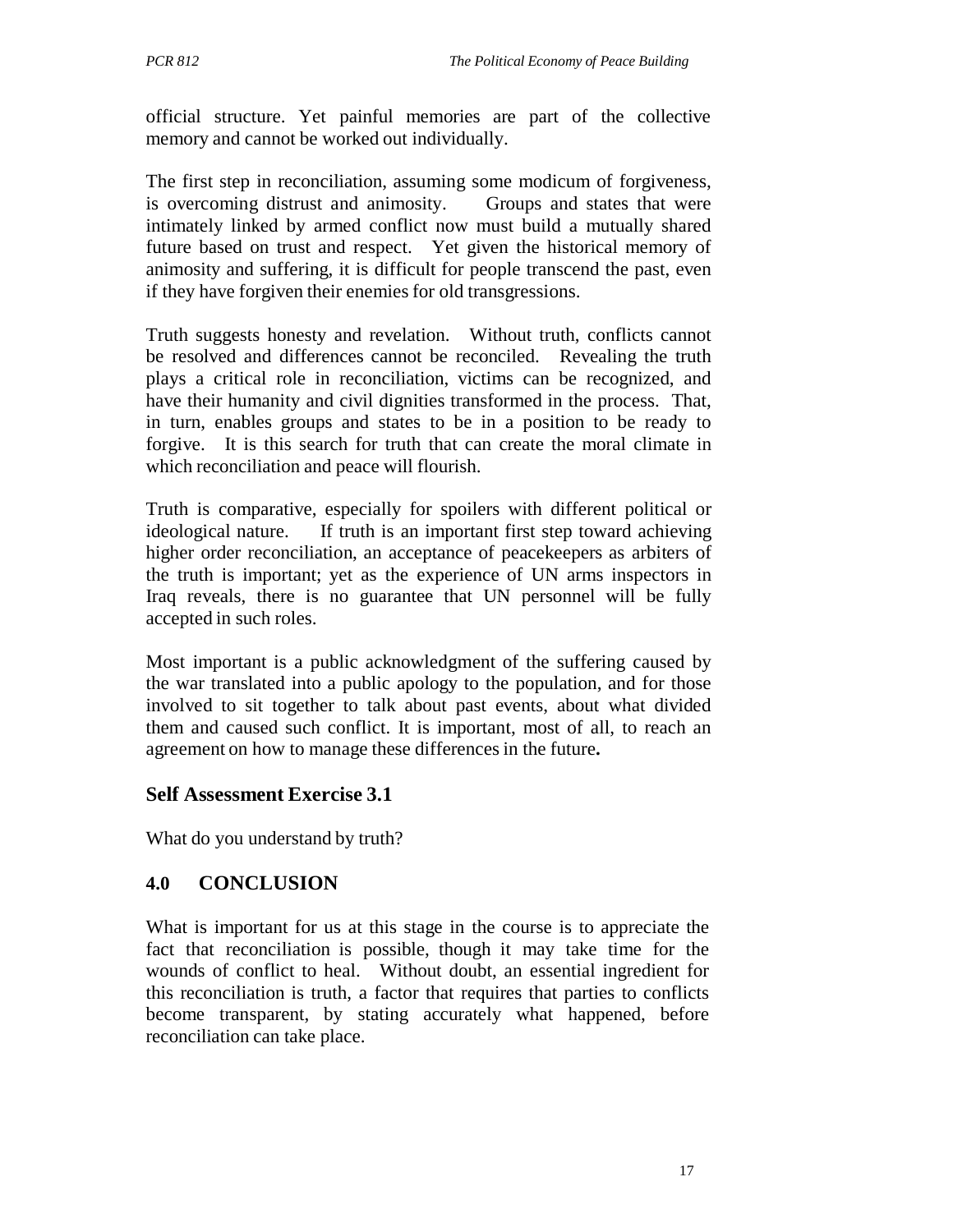#### **5.0 SUMMARY**

In this unit, we have examined the various components of reconciliation, and paid particular attention to truth as an important starting point for this reconciliation.

### **6.0 TUTOR-MARKED ASSIGNMENT**

Discuss truth as a key component of reconciliation.

#### **7.0 REFERENCES/FURTHER READINGS**

- Dan Bronkhorst, Truth and Reconciliation: Obastacles and Opportunities for Human Rights, Amsterdan, Amnesty International Dutch Section, 1995.
- J.P Lederach, Building Peace: Sustainable Reconciliation in Divided Societies, Washington D.C, United States Institute of Peace, 1997.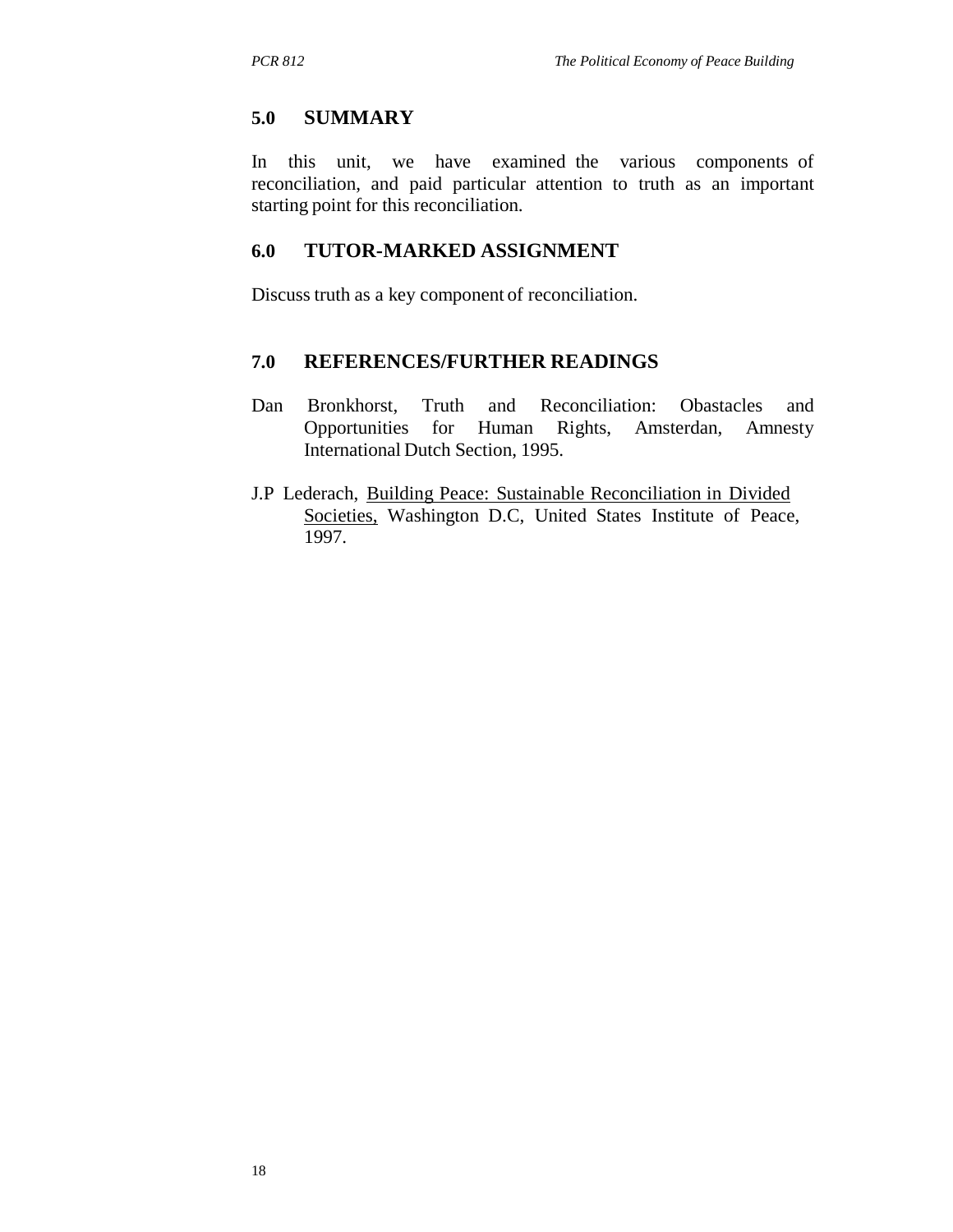# **UNIT 4 JUSTICE AS A FACTOR OF RECONCILIATION**

# **CONTENT**

- 1.0 Introduction
- 2.0 Objectives
- 3.0 Main Body
	- 3.1 Types of Justice
- 4.0 Conclusion
- 5.0 Summary
- 6.0 Tutor-Marked Assignment
- 7.0 Reference/Further Reading

# **1.0 INTRODUCTION**

In this unit we will examine justice and its various interpretations. You are therefore urged to be familiar with the various theories of justice. What is Justice? Justice is a complex concept, which has substantive and symbolic, social and economic, legal and psychological meaning. Philosophers in defining justice have covered the various schools of thought on justice by devising terms to identify these variations in what justice is.

The classic philosopher Aristotle preferred to restrict the terms reference to a particular virtue, differentiating for instance, between justice and equality of between justice and charity. The beginning of recorded ethical and legal thought understood justice to comprise the whole of virtue and complete conformity with the approved pattern of moral conduct.

Justice, like truth, is another significant aspect of the reconciliation process. Most people use the term "justice" in a much tapered sense of trial and punishment of individual perpetrators through the formal justice system. In understanding what forgiveness is, one will begin to see justice in terms of the connotation of forgiveness. Pope John Paul II (Encyclical no. XIV) emphasized this when he said:

"The command to forgive does not precede the objective demands of justice, but justice in the correct sense of the word is actually the ultimate aim of forgiveness." (Quoted in Bronkhorst, 1995, p. 41)

Justice is not penalty or chastisement but restitution, not necessarily to bring things back to the way they were, but to the way they should be. It is about restoring people's lives, restoring peace and harmony.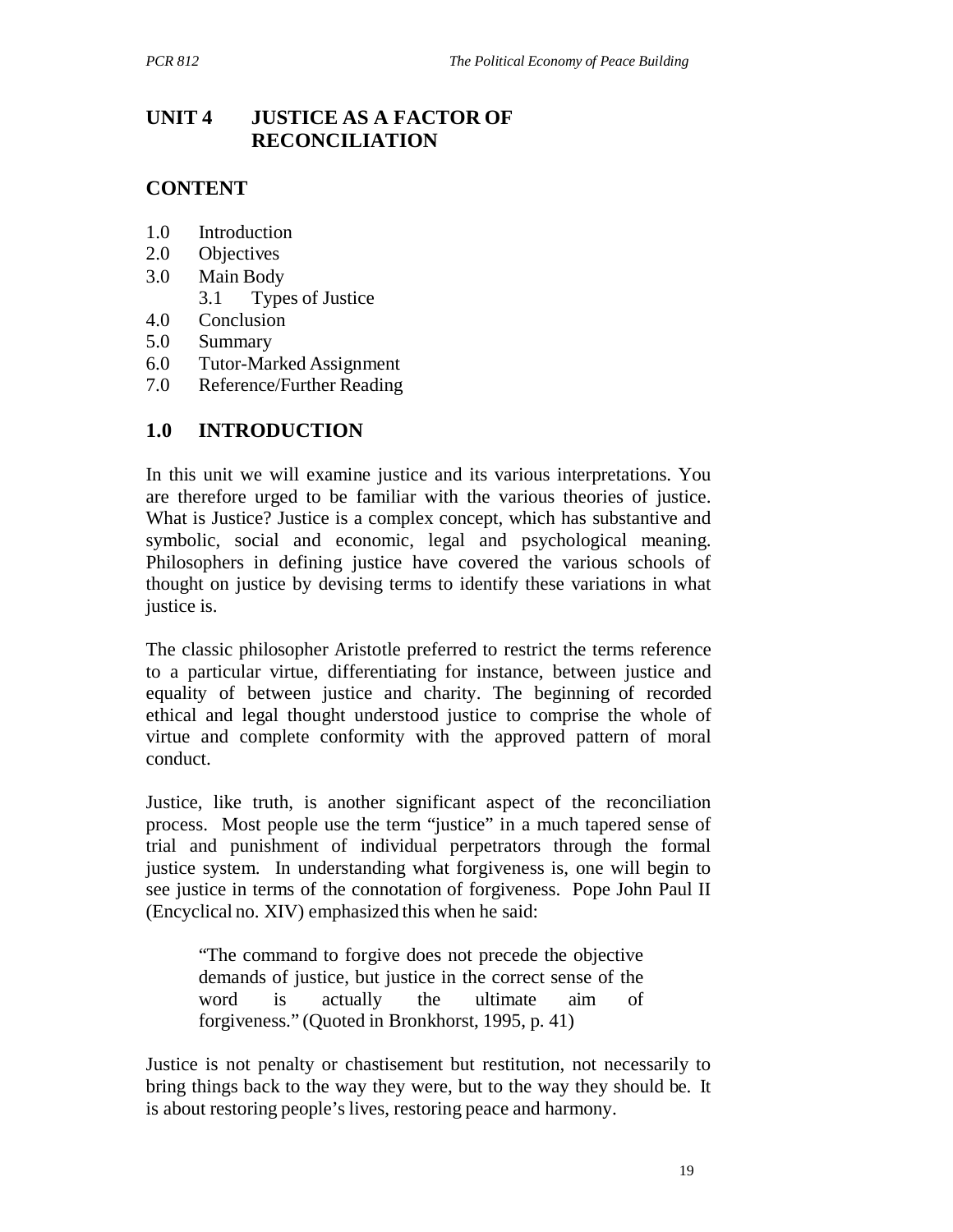Justice that seems to take into account not only the victims, but also the persons responsible for the crimes, may appear to exhibit a lack of justice for the victim. In a reconciliation procedure, however, justice not only functions at the more individual level, but also at the level of social order. There may be a very dear price for those individuals and families who are asked to make yet further sacrifices.

This price does not necessarily completely exclude justice. Sacrifices by the few may be necessary for the sake of many. Some may sacrifice the formal trappings of justice for an even higher good to close the chapter of the past and to avoid confrontation (Hansard, 1995). This is the line of defense that the current Minister of Justice of South Africa employed in response to the question of victims' compensation for injustices during the apartheid era:

*We have a nation of victims, and if we are unable to provide complete justice on an individual basis – and we need to try and achieve maximum justice within the framework of reconciliation – it is possible for us to ensure that there is historical and collective justice for the people of our country. If we achieve that, if we achieve social justice and move in that direction, then those who today feel aggrieved that individual justice has not been done will at least be able to say that our society has achieved what the victims fought for during their lifetimes. And that therefore at that level, one will be able to say that justice has been done. (Omar in Rwelamira and Werle, 1996, p. xii)*

### **2.0 OBJECTIVES**

At the end of this unit, you should be able to:

- i) Discuss justice as a factor of reconciliation;
- ii) Identify and discuss the various types of justice; and
- iii) Explain the relationship between justice and peace.

# **3.0 MAIN BODY**

#### **3.1 Types of Justice**

**Retaliatory justice -** It is a retroactive approach that justifies punishment as a response to past injustice or wrongdoing. The central idea is that the offender has gained unfair advantages through his or her behavior, and that punishment will set this imbalance straight. In other words, those who do not play by the rules should be brought to justice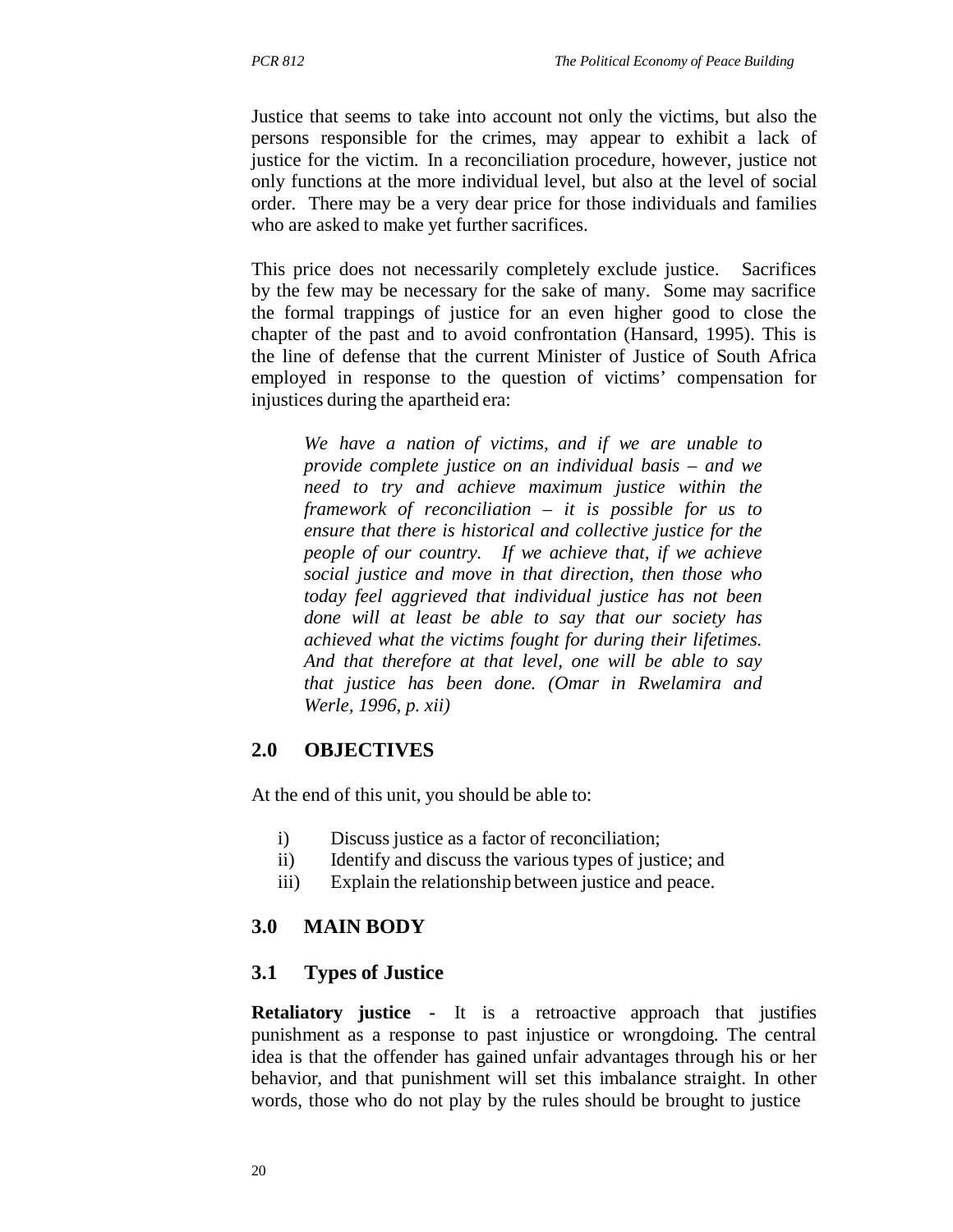and deserve to suffer penalties for their transgressions. In the idiomatic sense this form of justice is one which echoes "Do unto others what they have done unto you or more" and its notion espouses vengeance but to this may be added a variation in:

**Punitive Justice** - Which draws back from total retribution, here the retaliator is of the belief that no wrong, once discovered, should allow the perpetrator escape without punishment.

**Distributive Justice** – However, invokes the claim that there are goods to be divided among people. Some may merit more than others, but all are worthy of some, for all have claim on some of the produce. It applies to the allotment of honor wealth, and other social goods and should be equal to civic merit. Also termed economic justice, it is concerned with giving all members of society a "fair share" of the benefits and resources available. However, while everyone might agree that wealth should be distributed fairly, there is much discrepancy about what is regarded as "fair share." Some possible decisive factors of distribution are equity, equality, and need. (Equity means that one's rewards should be equal to one's contributions to a society, while "equality" means that everyone gets the same amount, regardless of their input.

Allocation on the basis of need means that people who need more, will get more, while people who need less will get less. Fair allocation of resources, or distributive justice, is crucial to the stability of a society and the wellbeing of its members. Thus "to each his/her own," with regard to the principle that suggests how the allocation should be done, one would suggest

**Contributive Justice** - That is, to all according to their contribution. Those in favor of a market economy take preference to this type of justice. Opponents of market economies are quick to entrust:

**Compensatory Justice** - This advocate's response to a historical, empirical phenomenon: Given the disparity in economic and political power, some people get more than they contribute, and some get less. It asserts that those who lose out in a contest for benefits deserve some protection against disaster. This crosses a boundary to another version of justice that is termed:

**Restorative Justice** - Simply put, it states that as we damage each other, it is elementary justice that such damages should be repaired. Restorative justice focuses on violations as crimes against individuals. It is concerned with healing victims' wounds, restoring offenders to lawabiding lives, and repairing harm done to interpersonal relationships and the community. Victims take an active role in directing the exchange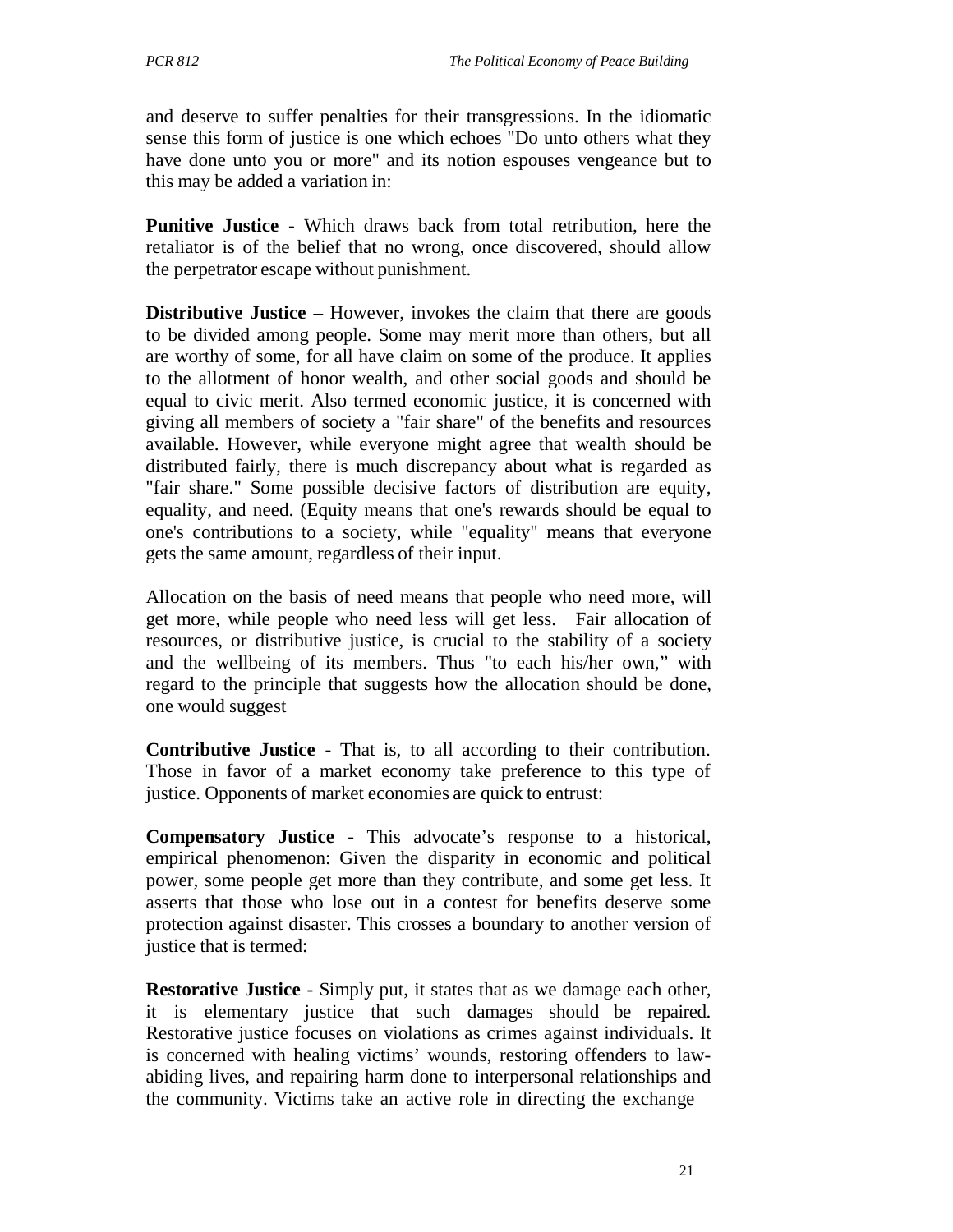that takes place, as well as defining the responsibilities and obligations of offenders. Offenders are encouraged to understand the harm they have caused their victims and take responsibility for it. Restorative justice aims to strengthen the community and prevent similar harms from happening in the future. At the national level, such processes are often carried out through victim-offender mediation programs, while at the international level restorative justice is often a matter of instituting truth and conflict commissions.

However, in a rather ironic concept, Thrasymachus, a philosopher of repute reiterates the role of the stronger individual in determining who gets justice. In Thrasymachus' account in order to show the activities associated with the genesis of the tyrant from the society the stronger individual, in seeking the life of injustice, naturally detaches from the many and aspires to develop into the perfectly unjust tyrant. He understood "justice as nothing but what is in the interest of the stronger". This implies that there is a relational part of interrogating justice as a concept in which the parties concerned may not necessarily be of equal status.

For countries emerging from conflict, balancing the compromises of peace settlements with the pursuit of justice and long-term reconciliation is a significant challenge. Processes of justice and reconciliation are influenced by numerous factors including the impact of the conflict, parameters of the settlement, resources available, the degree of political will and consensus, institutional capacity, cultural norms etc.

For instance, the demand for truth and justice, and the desire to achieve reconciliation began in East Timor as soon as the multinational peacekeeping troops arrived in September 1999. The Timorese people had suffered human rights violations for decades and after the ballot the desire for truth about these crimes was intense.

Justice and reconciliation are often presented as being at odds. Frequently justice is forfeited on the altar of peace, because justice is portrayed not to end the cycle of violence, but on the contrary serve to restart another cycle. In some instances this is true, however, only if justice has not been fair, but has been a victor's justice or vengeance.

If the justice instrument applied is seen to be lawful and fair by the international community and local civil society then this form of justice will rarely incite continued violence. It is the argument thus that unless there is some form of justice then the chances of continued peace is limited. Justice in this context does not only refer to broader issues of social or economic justice, but also as action taken in a court of law,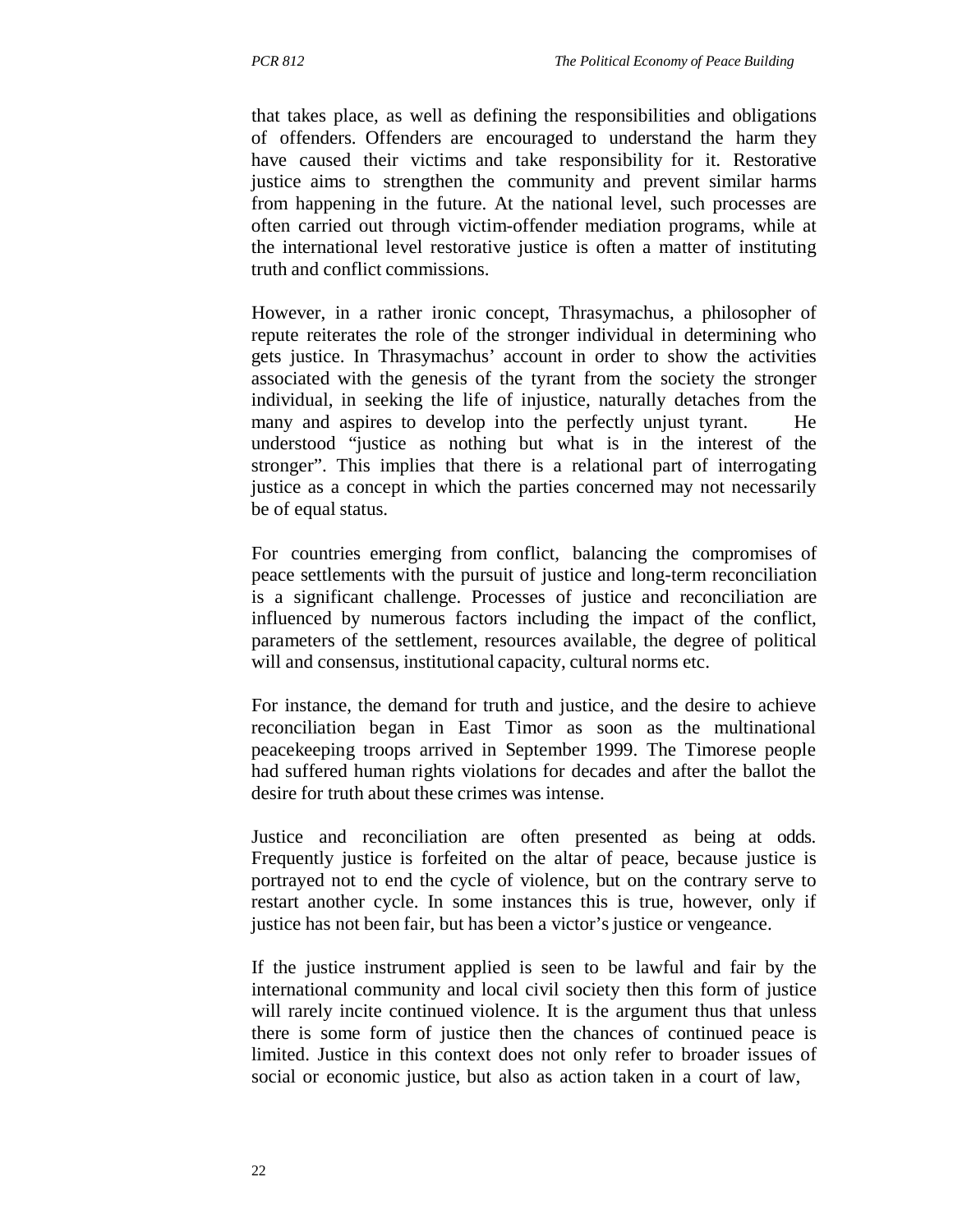tribunal or as part of a traditional mechanism to ascertain the guilt or innocence of the accused.

Justice, according to Lederach, involves "the pursuit of restoration, of rectifying wrongs, of creating right relationships based on equity and fairness. Pursuing justice involves advocacy for those harmed, for open acknowledgement of the wrongs committed, and for making things right. The challenge, according to J.P. Lederach is "to pursue justice in ways that respect people, and (at the same time) to achieve restoration of relationships based on recognizing and amending injustices."

### **Self Assessment Exercise 4.1**

What is justice? What are the various types of justice?

# **4.0 CONCLUSION**

In this unit, we have examined the various types of justice and the relationship of these to achieving reconciliation. Justice is many faceted, and requires a lot of the truth element in bringing about the type of justice that will be acceptable to all involved. This is because if justice is not seen to be done, even the efforts at reconciliation will trigger further conflict.

# **5.0 SUMMARY**

Here, we have examined justice as a factor of reconciliation. We also examine the various views on justice as a concept.

# **6.0 TUTOR-MARKED ASSIGNMENT**

Discuss Justice as a factor in Reconciliation.

# **7.0 REFERENCE/FURTHER READING**

J.P Lederach, Building Peace: Sustainable Reconciliation in Divided Societies, Washigton D.C, United States Institute of Peace, 1997.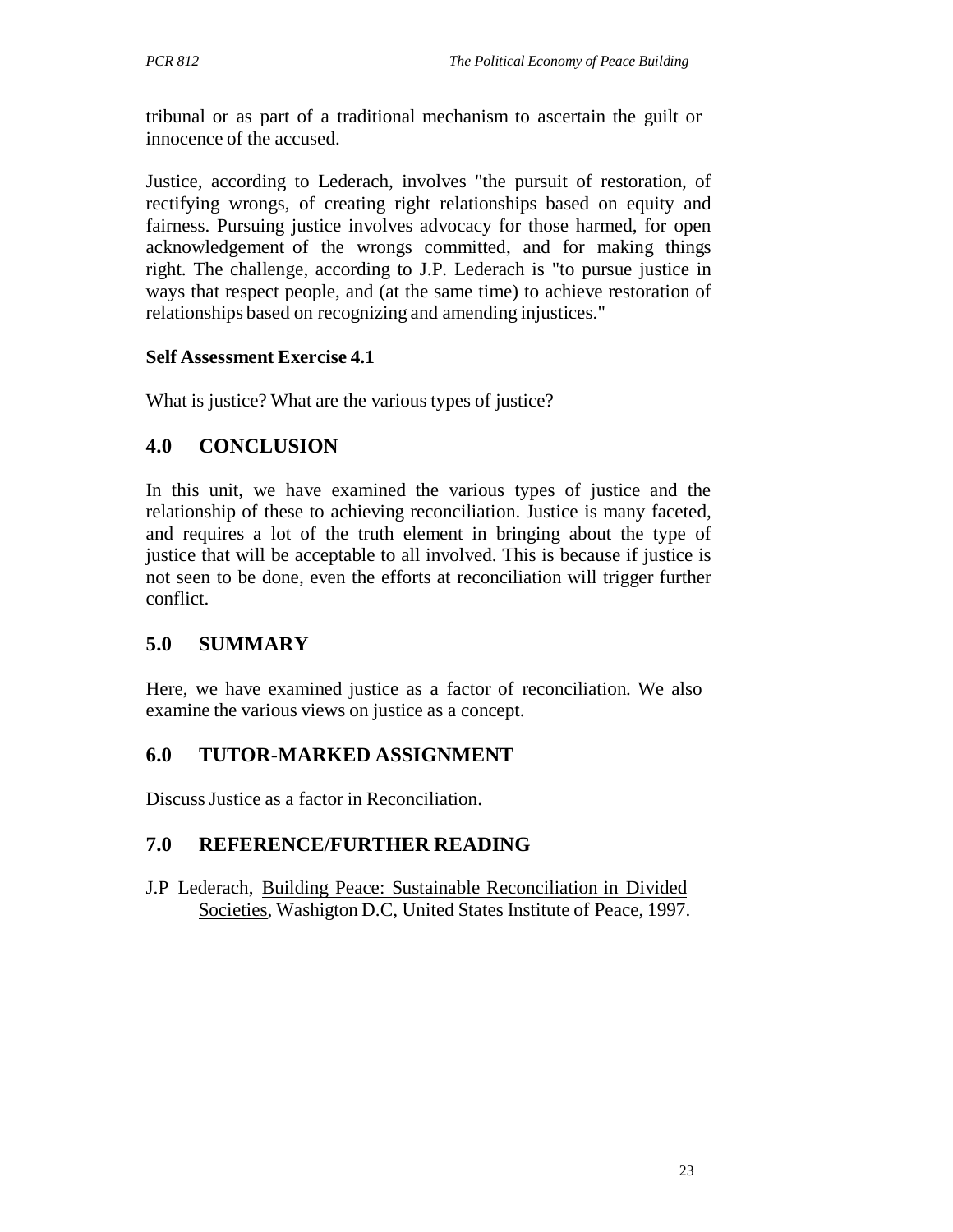### **MODULE 2**

- Unit 1 Mercy in Reconciliation
- Unit 2 Peace as a Component of Reconciliation
- Unit 3 The Concept of Peace
- Unit 4 Approaches to Peace building

### **UNIT 1 MERCY IN RECONCILIATION**

#### **CONTENT**

- 1.0 Introduction
- 2.0 Objectives
- 3.0 Main Body
	- 3.1 The Meaning of Mercy
- 4.0 Conclusion
- 5.0 Summary
- 6.0 Tutor-Marked Assignment
- 7.0 References/Further Readings

### **1.0 INTRODUCTION**

This unit examines in detail the factor of mercy in reconciliation. It seeks understand what mercy is and its relationship to political forgiveness. Though, generally understood from the individual level of action as a personal and spiritual act, mercy conceived as political forgiveness is also imperative for reconciliation after conflict.

Defining mercy is almost as difficult as shaping its role in reconciliation. The idea of mercy was for a long time almost completely connected with the language of religion. It occupied a major part in the early knowledge of the New Testament as a powerful social and personal action, but John Bowker emphasized that almost every religion has its own view and explanation of suffering and compensation. Each can be seen as setting the stage for some form of forgiveness.

The Islamic approach tends to seek justice as a way of addressing peace, forgiveness, and reconciliation. Buddhists begin from a sense of self that wishes to be free from suffering and deemed worthy of experiencing happiness. Followers identify the causes of both suffering and happiness, and actively pursue the ones leading to happiness as a way to avoid "suffering and mental afflictions".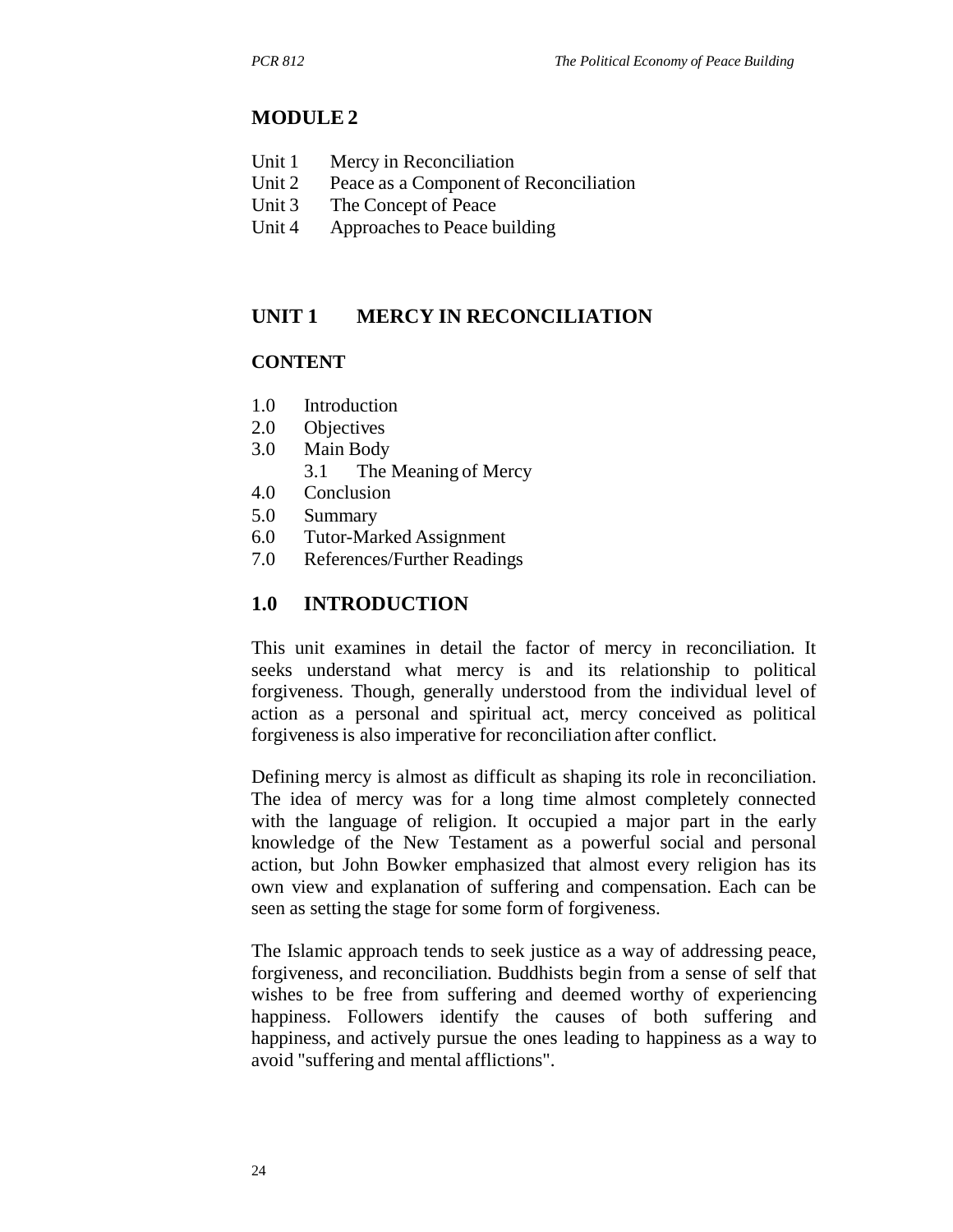A more politically focused understanding of forgiveness depicts forgiveness and hope as a means of launching a new beginning by rebuilding social, political and economic structures on a national level. It has been described as a "communal turning from the past that neither ignores past evil nor excuses it." Mercy neither ignores justice nor reduces justice to revenge, Acknowledgement of a transgression, or "remembering not forgetting", abandonment of revenge, and the intent to seek genuine renewal of human relationships are its most important principles. Donald Shriver argues that "precisely because it attends at once to moral truth, history, and the human benefits that flow from the conquest of enmity, *forgiveness* is a word for a multidimensional process that is eminently political".

# **2.0 OBJECTIVES**

At the end of this unit, you should be able to:

- i) Define justice and understand its importance in reconciliation;
- ii) Discuss the different levels in the understanding of mercy; and
- iii) Discuss the link between mercy and political forgiveness

# **3.0 MAIN BODY**

### **3.1 The Meaning of Mercy**

Mercy involves compassion, forgiveness, and a new start. Mercy is oriented toward supporting persons who have committed injustices, encouraging them to change and move on. Lederach argues that reconciliation involves the identification and acknowledgment of what happened (i.e. truth), an effort to right the wrongs that occurred (i.e., justice) and forgiveness for the perpetrators (mercy). The end result is not only reconciliation, but also peace.

Although there are a number of fairly serious objections to theorizing about mercy in politics, a notion of mercy could be preoccupied from various characteristics of the practices of forgiving financial debts and pardoning criminals, the underlying assumption being that pardoning is a form of political forgiveness. Even though the resulting conception is somewhat distinctive, it coheres with a perception of politics that highlights the importance of action over response and the idea of a citizenry that is jealous of its rights and willing to hold public institutions accountable for their actions.

Mercy is forgiveness, and forgiveness, in his study of universal values, refers to a "willingness to pardon others" and classifies it as a 'selftranscendence' value (transcending one's own selfish interests to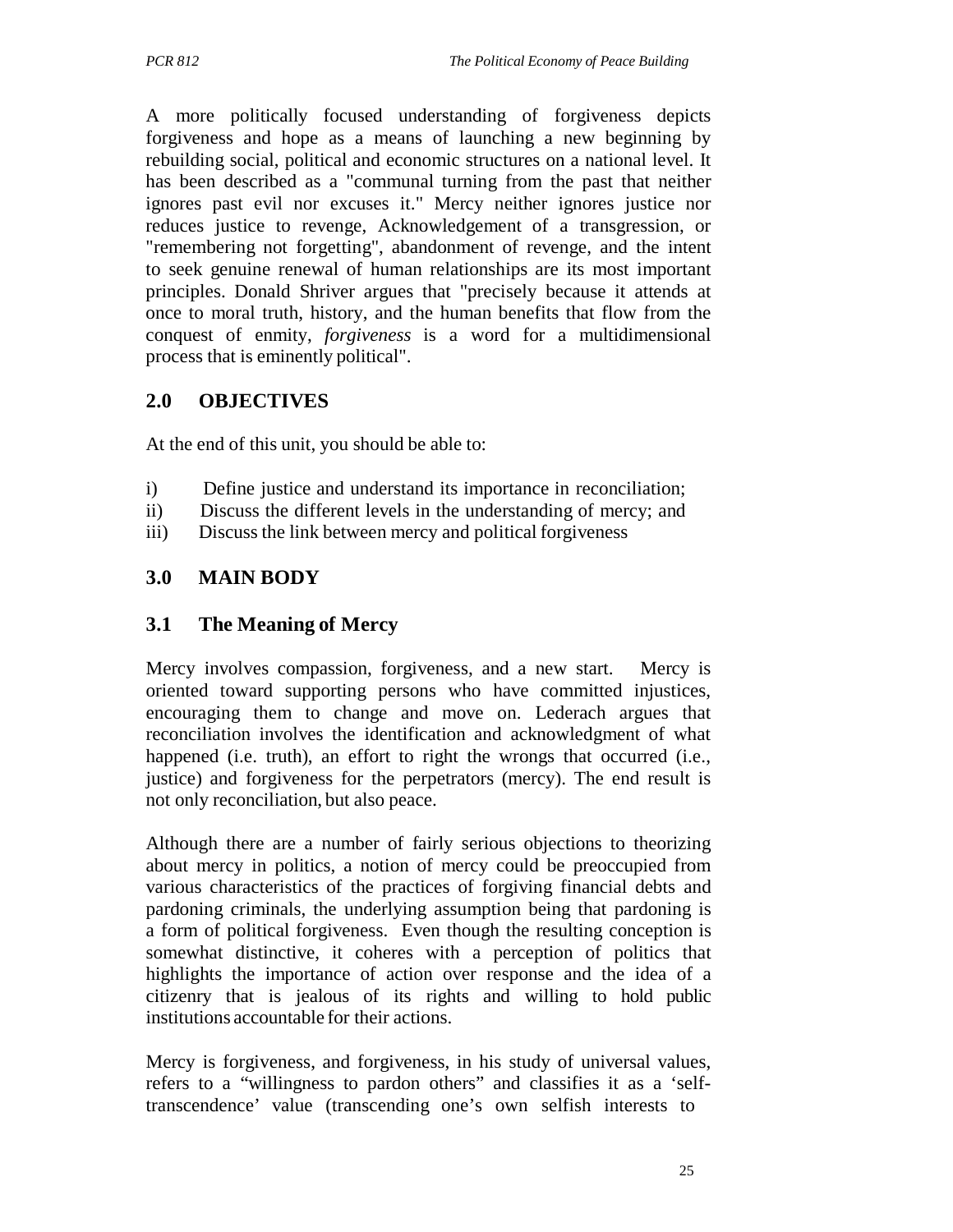promote the welfare of others), in contrast to self-enhancement values (which involve pursuit of self interest).

Across many definitions of forgiveness found in the literature, it is commonly perceived as the release of anger, and giving up the right to revenge following hurt. In common parlance, mercy is something wholly undeserved proffered to a wrongdoer. It reflects the magnanimity of the one in power rather than any merit on the part of the wrongdoer.

Many scholars have connected the concept of forgiveness with the idea of mercy and have defined forgiveness as the "willingness to abandon one's right to resentment, negative judgment, and indifferent behavior toward one who unjustly injured us, while fostering the undeserved qualities of compassion, generosity, and even love toward him or her". Mercy is generally regarded as an element of personal principles, not an aspect of political ethics.

Historically, legal and political philosophers have ignored the political dimensions of mercy. They have done so in the belief that the major moral purpose of the state is justice, conceived in terms of the protection of individual rights.

Moreover, political thinkers have also neglected mercy because they have viewed it as a private, spiritual ethic. For them mercy is an aspect of personal morality to be applied among individuals in their private relationships, but it is not part of political morality. Accordingly, although individual victims can forgive, institutions cannot. Their chief task is the pursuit of justice.

Mercy is a prerequisite for reconciliation. Reconciliation enhances the process of forgiveness by structuring it into the web of the societies once in conflict. Forgiveness at a transformational level helps break through personal barriers and lift the veil of delusions that may blind individuals, groups, and states to the potential for cooperation. When disputants are able to embrace the suffering of our enemy, then a reconciliation process can begin.

Mercy and reconciliation requires community and participation; they cannot be accomplished in isolation. Peacekeepers provide a stable environment under which these processes can occur, but equally important they can assist in the processes themselves. This may be through new roles such as arms control verification, the investigation of past human rights abuses, or the supervision of democratic elections.

Thus, the international community cannot merely be satisfied with stopping the violence, but must also take positive action to build positive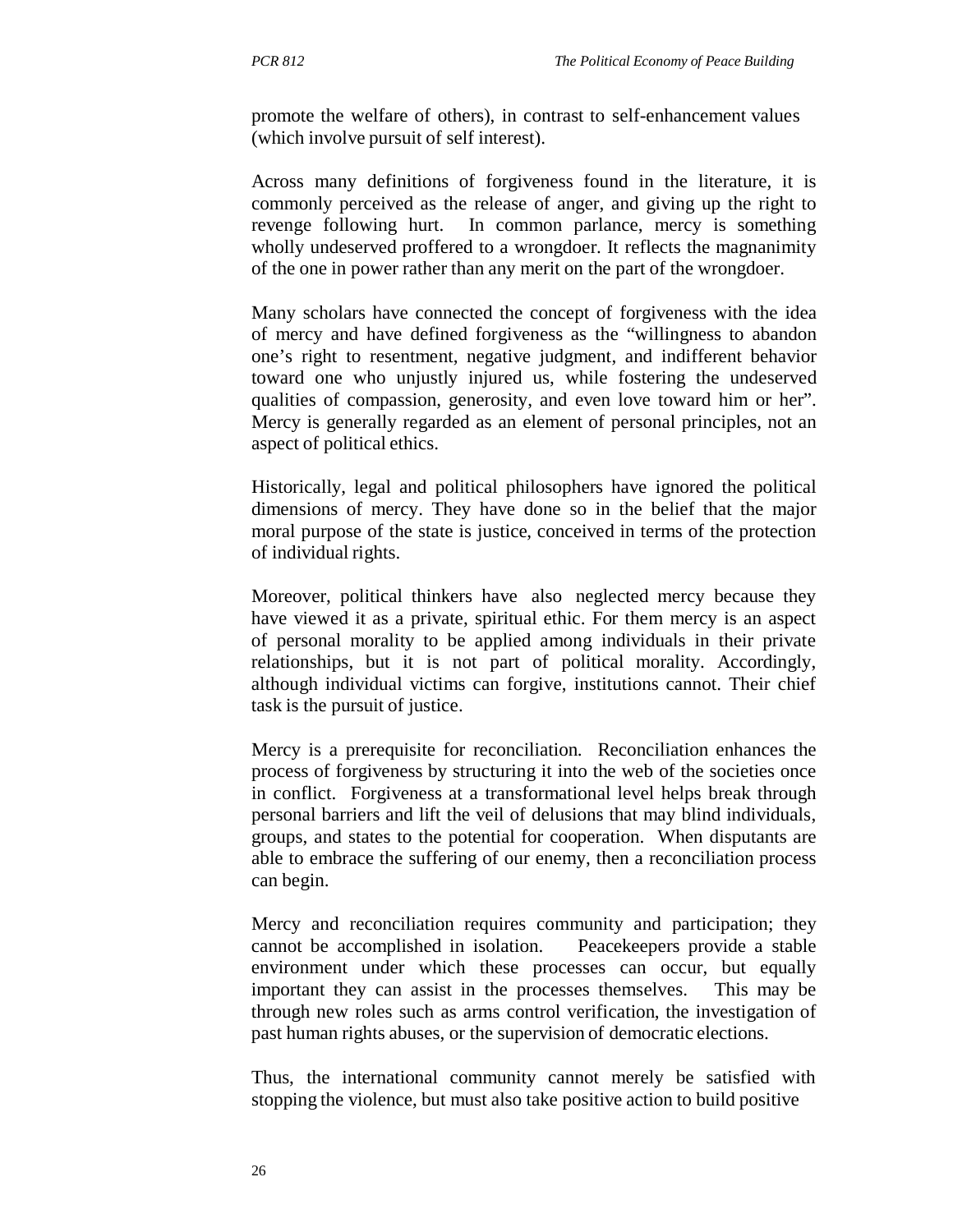peace between long term enemies, be they countries or internal ethnic or religious groups. Nevertheless, peacekeepers, if used properly and in a timely fashion, have made and can continue to make important supplementary contributions.

First, genuine forgiveness requires truth telling. José Zalaquette, a leading Chilean human rights scholar and member of Chile's truth commission, has observed that truth must be an "absolute value" in healing the past (José Zalaquette, "Truth, Justice, and Reconciliation: Lessons for the International Community," in Cynthia J. Arnson, ed., Comparative Peace Processes in Latin America (Stanford: Stanford University Press, 1999), p. 348).

It has been suggested that political forgiveness or mercy can promote both the *process* and the *state* of reconciliation. It can donate to the process of reconciliation by encouraging the restoration of relationships between transgressors and debtors and by fostering trust and understanding among antagonists. And it can promote reconciliation by creating a framework that, to use Digeser's formulation, "settles the past and opens possibilities for the future." (E. Digeser, Political Forgiveness Ithaca: Cornell University Press, 2001).

#### **Self Assessment Exercise 1.1**

What do you understand by mercy in human relationship?

# **4.0 CONCLUSION**

Mercy is another important component in the quest for reconciliation of parties in conflict. It is problematic in the sense, that many conceive it as a personal, individual or spiritual act, which logically should be in conflict with the institutional necessity of enforcing justice and punishing offenders who break the law. This notwithstanding, in the pursuit of peace through reconciliation, mercy is an important element to consider.

Mercy has a simplicity component--an overarching attitude of forgiveness and a thoroughness component--a process of interaction. The simple attitude covers the countless occasions of irritation and offense that do not rise to a level that calls for any process to deal with them. No serious, deliberate wrongdoing has occurred. When you are goodheartedly and vigorously striding through life, you hardly notice a host of minor injuries of this sort. The simple attitude of forgiveness also motivates the process when the time comes to take steps for reconciliation. A process is needed, since trying to just "forgive and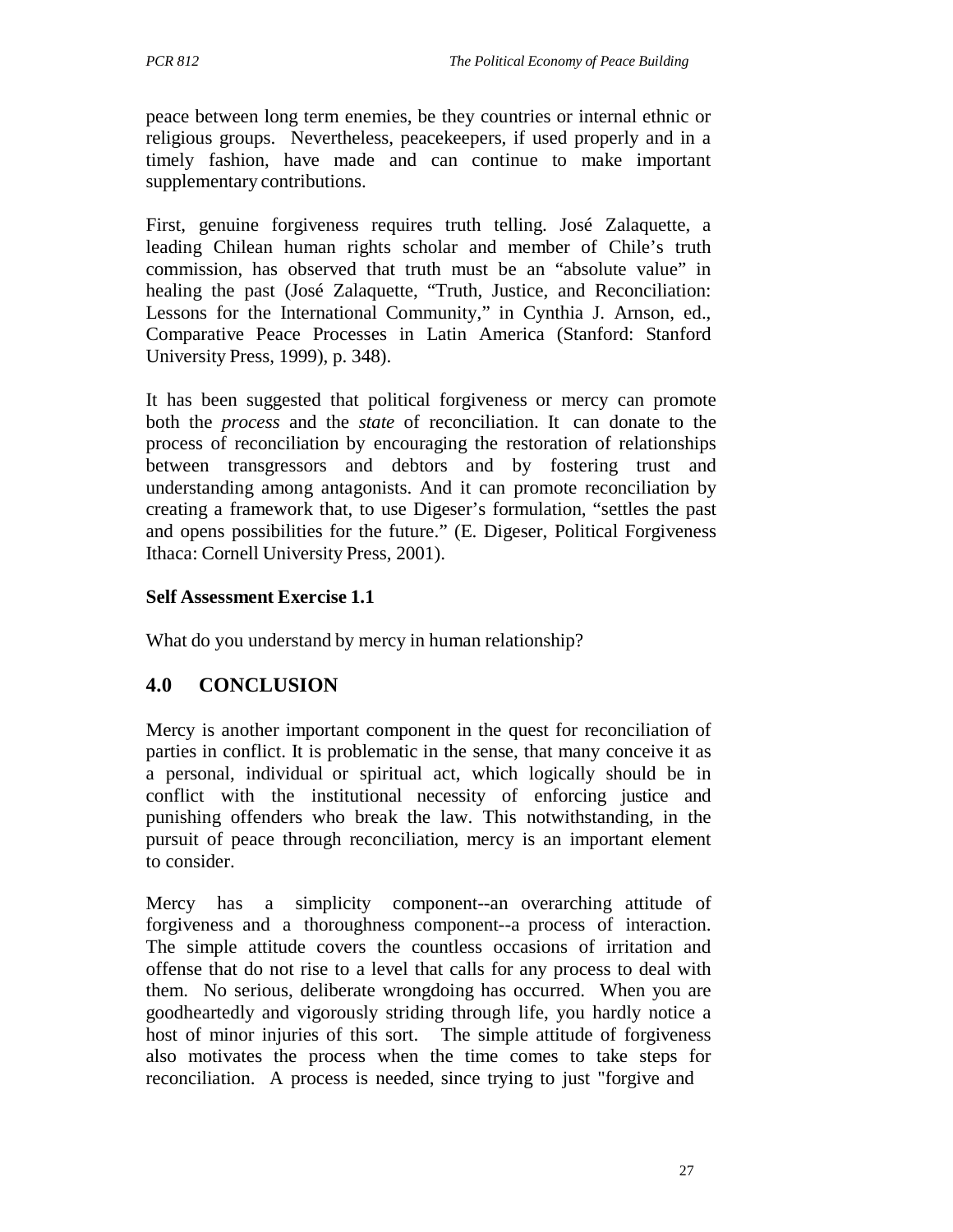forget" when serious wrongdoing has occurred does no justice to the situation or to its marvelous potentials for rehabilitating relationships.

# **5.0 SUMMARY**

This unit has focused on the factor of mercy in reconciliation, arguing that the concept was for a long time almost completely connected with the language of religion; mercy, it was explained was the concern of every religion. Quite understandably legal and political philosophers did not see the relationship between politics and mercy, where the latter was viewed as a private aid spiritual ethic.

The discussion dovetailed into the relationship between mercy and reconciliation with the theme that reconciliation enhances the process of forgiveness by structuring in into the web of the societies once in conflict. The unit also highlighted the fact that mercy and reconciliation requires community and participation and that genuine forgiveness requires truth telling. This is a possible way to promote both the process and the state of reconciliation.

# **6.0 TUTOR-MARKED ASSIGNMENT**

Discuss mercy as a component of reconciliation in divided societies?

# **7.0 REFERENCES/FURTHER READINGS**

- Arnson, Cynthia J. (ed.), 1999. Comparative Peace Process in Latin America, Stanford, Stanford University Press.
- Enright, Robert D., Gassin, Elizabeth A.and Wu, Ching-Ru, 1992. "Forgiveness: A Developmental View": Journal Of Moral Education, Vol. 21: No. 2: p.100
- Lederach, J.P 1997. Building Peace: Sustainable Reconciliation in Divided Societies, Washington D.C, United States Institute of Peace.
- Shriver, Donald W. Jr., 1995. An Ethic for Enemies; Forgiveness in Politics. Oxford University Press. p.58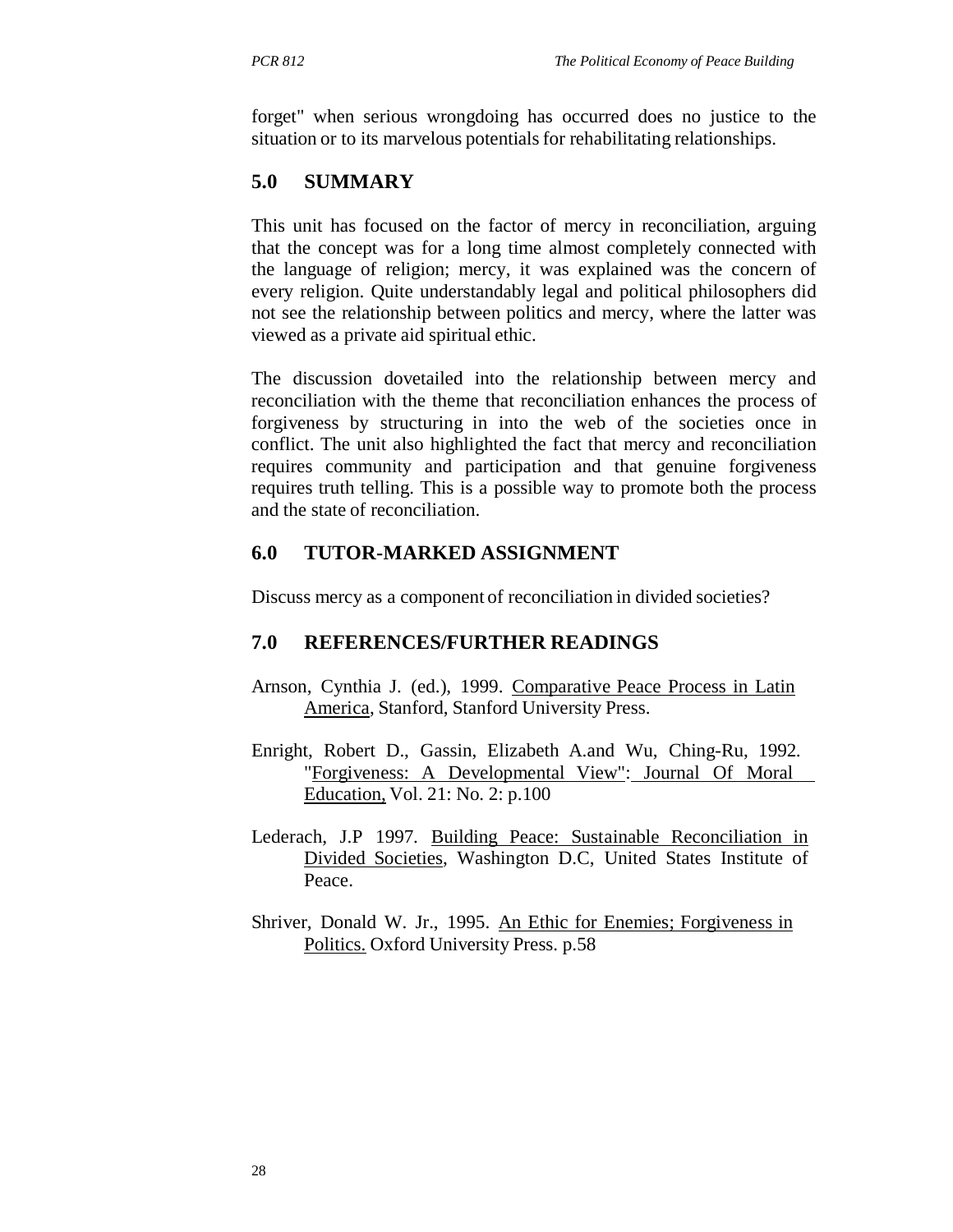# **UNIT 2 PEACE AS A COMPONENT OF RECONCILIATION**

# **CONTENT**

- 1.0 Introduction
- 2.0 Objectives
- 3.0 Main Body
	- 3.1 Peace and the Economics of War
	- 3.2 The process of Peace in reconciliation
- 4.0 Conclusion
- 5.0 Summary
- 6.0 Tutor-Marked Assignment
- 7.0 References/Further Readings

# **1.0 INTRODUCTION**

Peace is a continuing practice it therefore requires that conflicts be addressed in relation to specific situations that exist in a society. In this respect, although immediate conflicts arising in society require a fast response, it needs long-term vision to respond effectively to conflicts and to be able to transform it. Response to conflict therefore requires thoughtful actions. It is a mutual process. Peace is a major component of this process. Here, we will examine peace as a component of reconciliation.

# **3.0 OBJECTIVES**

At the end of this unit, you should be able to:

- i) Discuss peace as a component of reconciliation;
- ii) Discuss the economics of war as it relates to peace; and
- iii) Explain the importance of peace in relation to reconciliation.

# **3.0 MAIN BODY**

# **3.1 Peace and the Economics of War**

In terms of the economies of wars, though war continues to be one mode of accumulation (Kaplan Robert, The Ends of the Earth: A Journey to the Dawn of the 21st Century. New York: Random House, 1996) countries engulfed by domestic violence cannot hope to offer themselves as attractive sites for foreign loans, production, and investment; indeed, although such places provide ready markets for surplus light military equipment such as AK-47s and "technical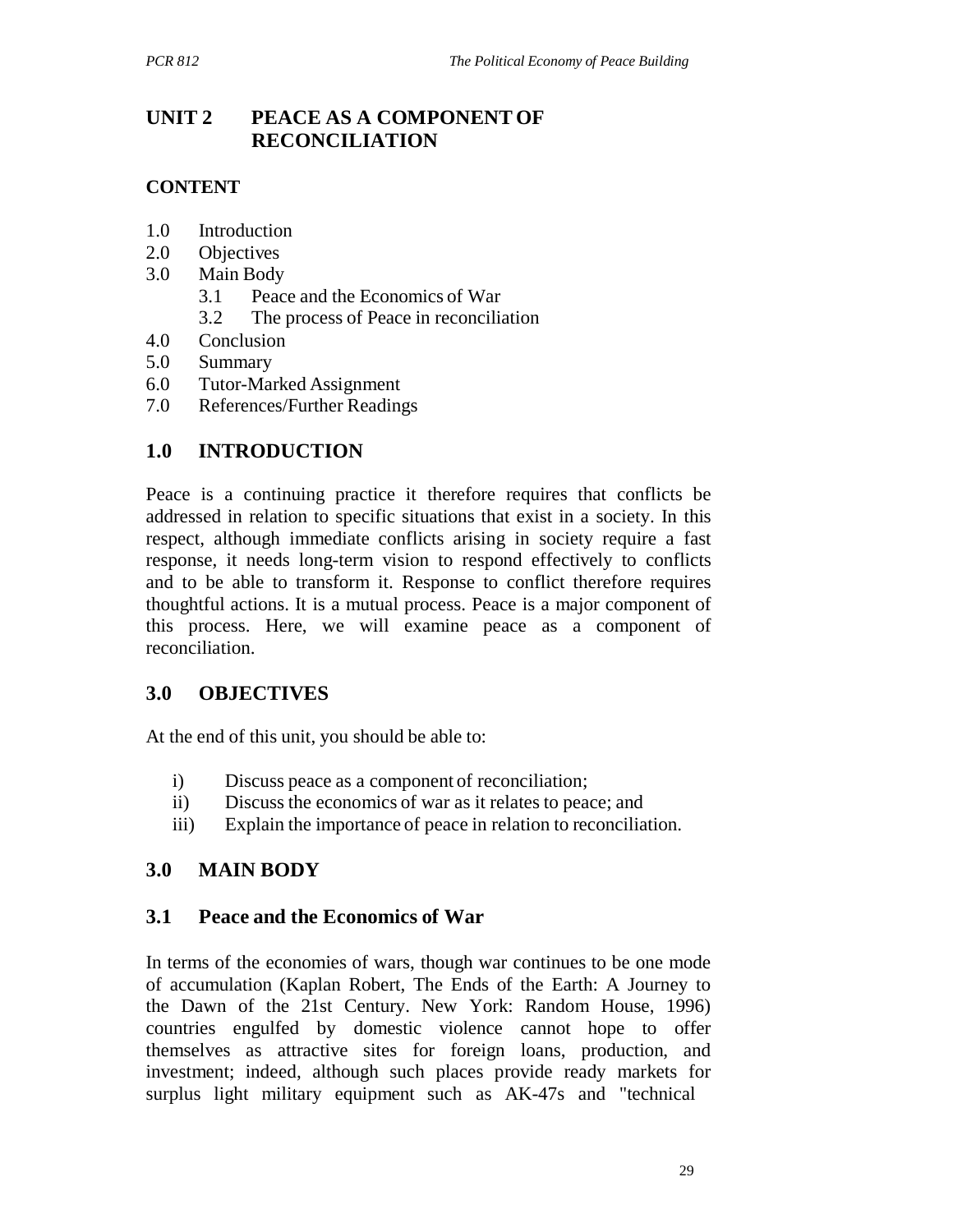assistance," they are of little interest to defense corporations or major military suppliers such as the United States, and they can also absorb vast sums of money without showing any return on investment. If "the rising tide is to lift all ships," as the old capitalist saw it, the reliability of contracts and market stability must be established to provide assurance to capital. Funds will be allocated only if the production of goods and services on which a profit can be earned is possible. Such arrangements are plausible only if the conflicting parties can agree to fundamental rules of state governance.

Recent peace settlements have been aimed largely toward this end. The negotiations and agreements that have so captured media attention are motivated more by the benefits that parties see arising from the opportunity to tap into global integration and capital than by the desire for a just peace this was rather clearly evident in the Oslo agreements, with its on-again, off-again implementation. War pays, but peace some seem to hope, pays more.

Movement toward such a peace is not, however, the same as a socially just peace that addresses fundamental structural causes of war or one based on reconciliation indeed, the two are quite different. Rules of governance can be put into place, elections can be held, currencies and markets established, and economies revived.

However, memories are difficult to erase. Even if the founding myths of communitarian conflict can be shown to be demonstrably false - as, for example, in the case of "ancient hatreds" between Serbs and Croats- one cannot simply write off the dead, injured, and dispossessed victims of the most recent cycle of violence.

### **Self Assessment Exercise 2.1**

To what degree is peace a function of reconciliation?

### **3.2 The Process of Peace in Reconciliation**

Like the word "peace," the term "peace process" can be defined in many different ways. Former Track I and Track II, diplomat Harold Saunders, defines peace processes as "a political process in which conflicts are reconciled by peaceful means." They are a "mixture of politics, negotiation, changing relationships, compromise, mediation, and dialogue in both official and non-official arenas."

Saunders says that peace processes operate concurrently in four arenas:

**The Executive Arena**: This is the arena of official "track I" diplomats who ascertain personal relationships with their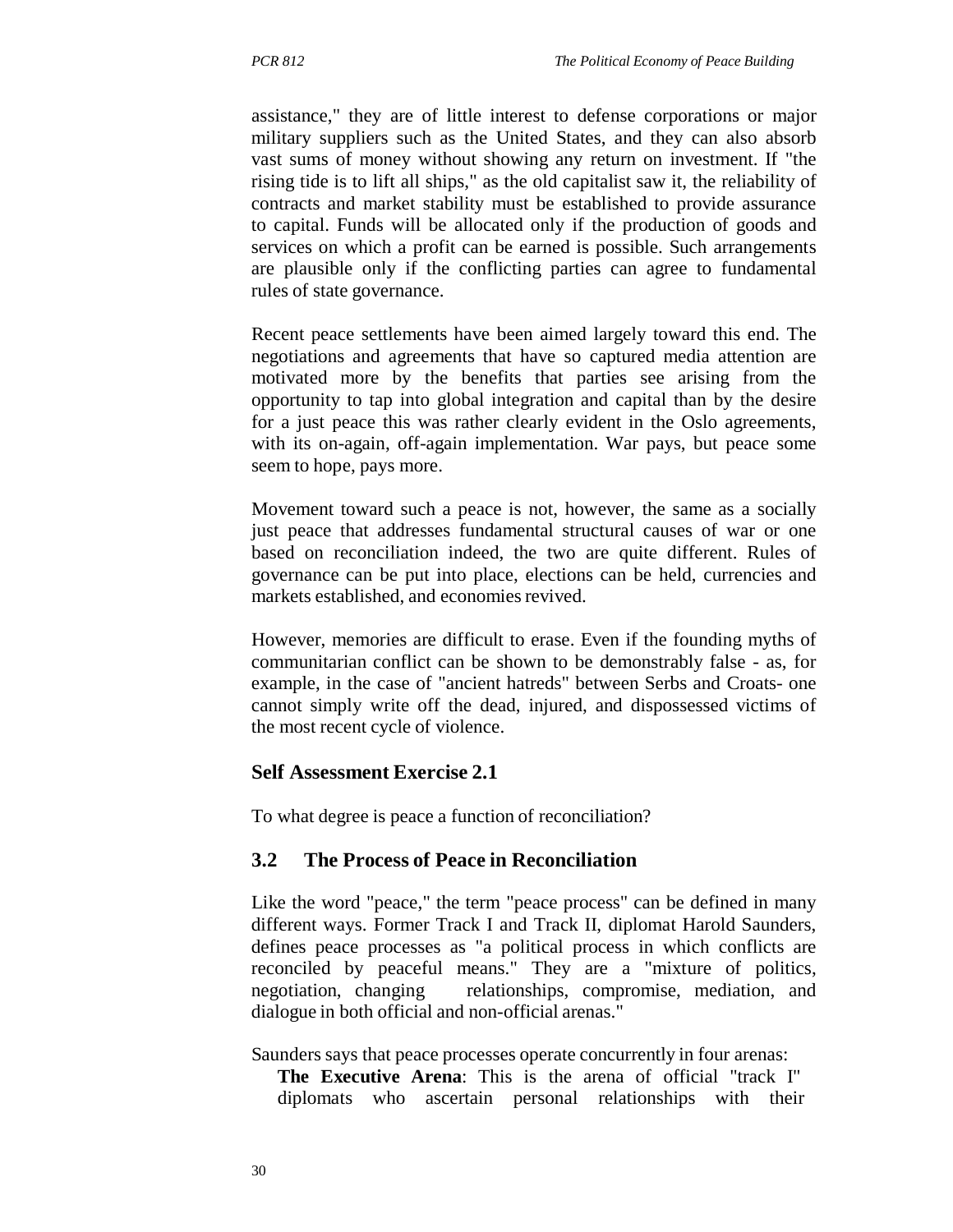complements on the other side, confer provisional and final agreements, and work to recover relationships between governments.

**The Semi-Executive Arena**: This is the arena that Susan Allen Nan in her essay on Track I-Track II Coordination calls track one-and-a half. The people involved are outside of government, but have close ties to government and trade information back and forth.

**Civic Peace Processes:** This is the arena of continued discourse between non-officials, who try to tackle the "human" (as divergent to governmental) causes of conflict: opinions, stereotypes, distrust, and sense of hopelessness.

**Civil Society:** This is the arena in which civilians live and work. It is comprised of networks of relationships, often between disputing groups. In intractable conflicts, these relationships break down, causing tears in the framework of civil society which must be rebuilt in any peace process.

Another definition is given by scholar Tim Sisk, and he defines peace processes as "step-by-step reciprocal moves to build confidence, resolution issues such as disarmament, and carefully define the future through the design of new political institutions. In other terms, a peace process is a complicated set of steps - by third-party mediators - among parties in conflict that help to gradually exchange war for peace."

This same definition could apply to non-violent conflicts as well. For example, the conflict between the tribes the various African countries is seldom violent, yet it would be well to construct confidence between the tribes and perhaps even build new political institutions or redistribute the old ones so they are more comprehensive.

Nicole Ball divides peace processes into two stages and each of these into two phases. The first stage of a peace process is termination of violent conflict. This she breaks up into two phases: negotiation and cessation of hostilities. The second stage is Peace building, which moves from an alteration phase to a consolidation phase.

# **Peacemaking**

The term "peacemaking" is used in two ways. First, peacemaking is sometimes used to refer to a stage of conflict, which occurs during an extended conflict after tactful intervention has failed and before peacekeeping forces have had a chance to intervene. In this context peacemaking is an intervention during armed combat.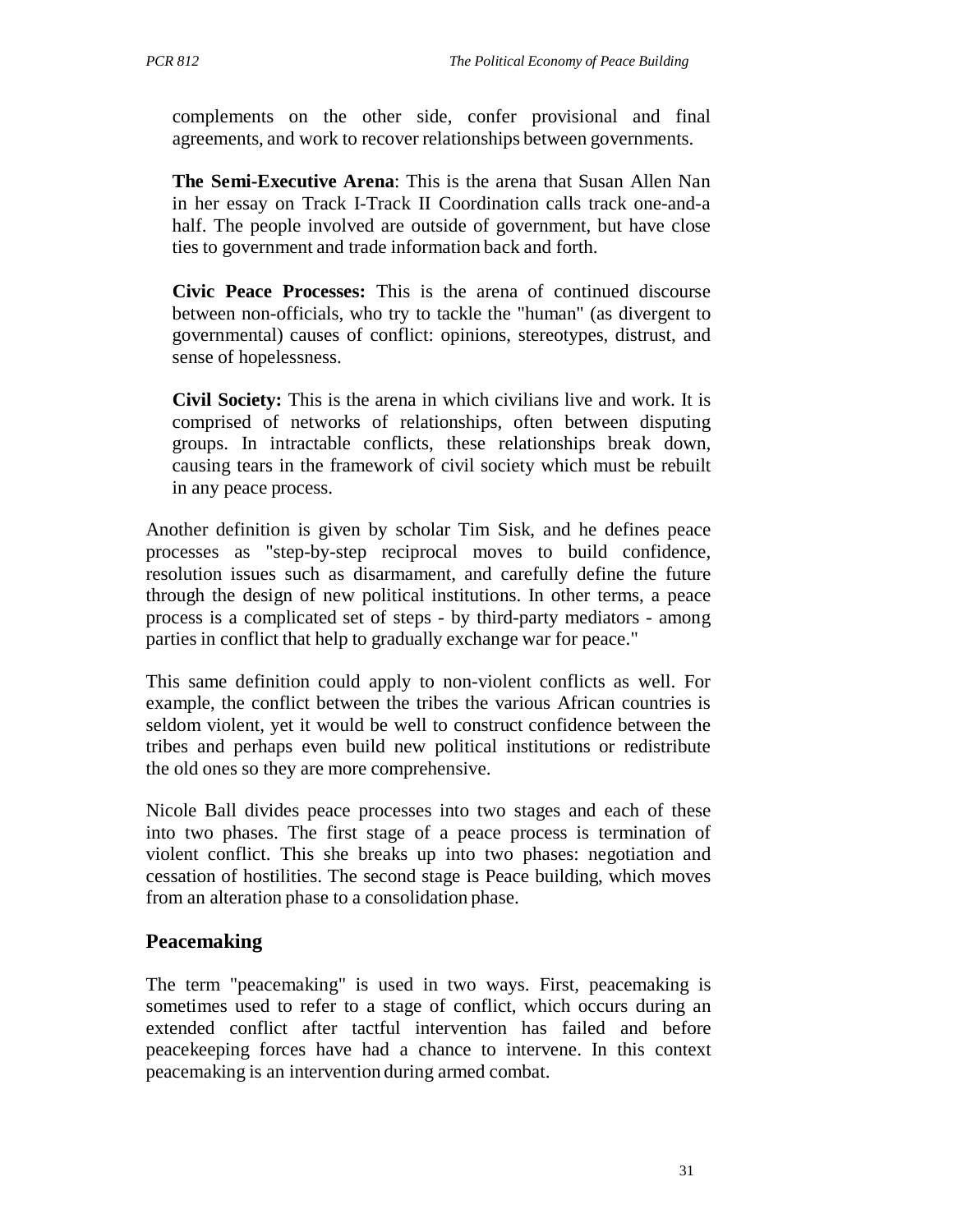The second way the term is used is to mean simply "making peace." The idea of making peace implies a certain commitment towards that goal. Peacemaking is necessary and important in cases of prolonged violence that do not seem to burn themselves out and in cases where war crimes and other human desolation demand the attention of outside forces. In both cases, peacemaking always implies the threat of violent intervention as an act of last resort. In the second case it may demand violent interference sooner rather than later. We will portray peacemaking in this context.

### **Peacekeeping**

Peacekeeping will be understood as the second phase of the peace process that is different from long-term Peace building. This reflects the United Nations' view that peacekeeping is an effort to "monitor and observe peace processes that emerge in post-conflict situations and assist ex-combatants to execute the peace agreements they have signed." This includes the use of peacekeeping forces, collective security arrangements, and enforcement of ceasefire agreements. The so-called third phase of peacekeeping described above on the other hand, is commonly regarded by the UN as part of Peace building.

Peace according to these criteria is the short-term absence of violence with the promise that this absence of violence might be lasting. Most research in the field agrees that peacekeeping forces are quite effective at accomplishing the first criteria, but have more trouble with the second. Thus we can say that the introduction of a PKO into a conflict is very effective at ending violence and establishing short-term peace, but less successful at maintaining that peace after they have left.

In the context of intractable conflict this may not be as damning as it seems: it is a question of degrees. After all, a stagnant partial peace is preferable to continued violence. Though building a stable and peaceful state may be preferable to maintaining peace through the continued presence of peacekeeping forces, the maintenance of peace in any form is preferable to continued violence. In these limited circumstances Peacekeeping can present an important answer to brutal obdurate conflicts.

Peace according to these criteria is the short-term deficiency of violence with the guarantee that this deficiency of violence might be lasting. After all, an inert partial peace is preferable to continued violence. Though building a stable and peaceful state may be preferable to maintaining peace through the continued presence of peacekeeping forces, the preservation of peace in any form is preferable to continued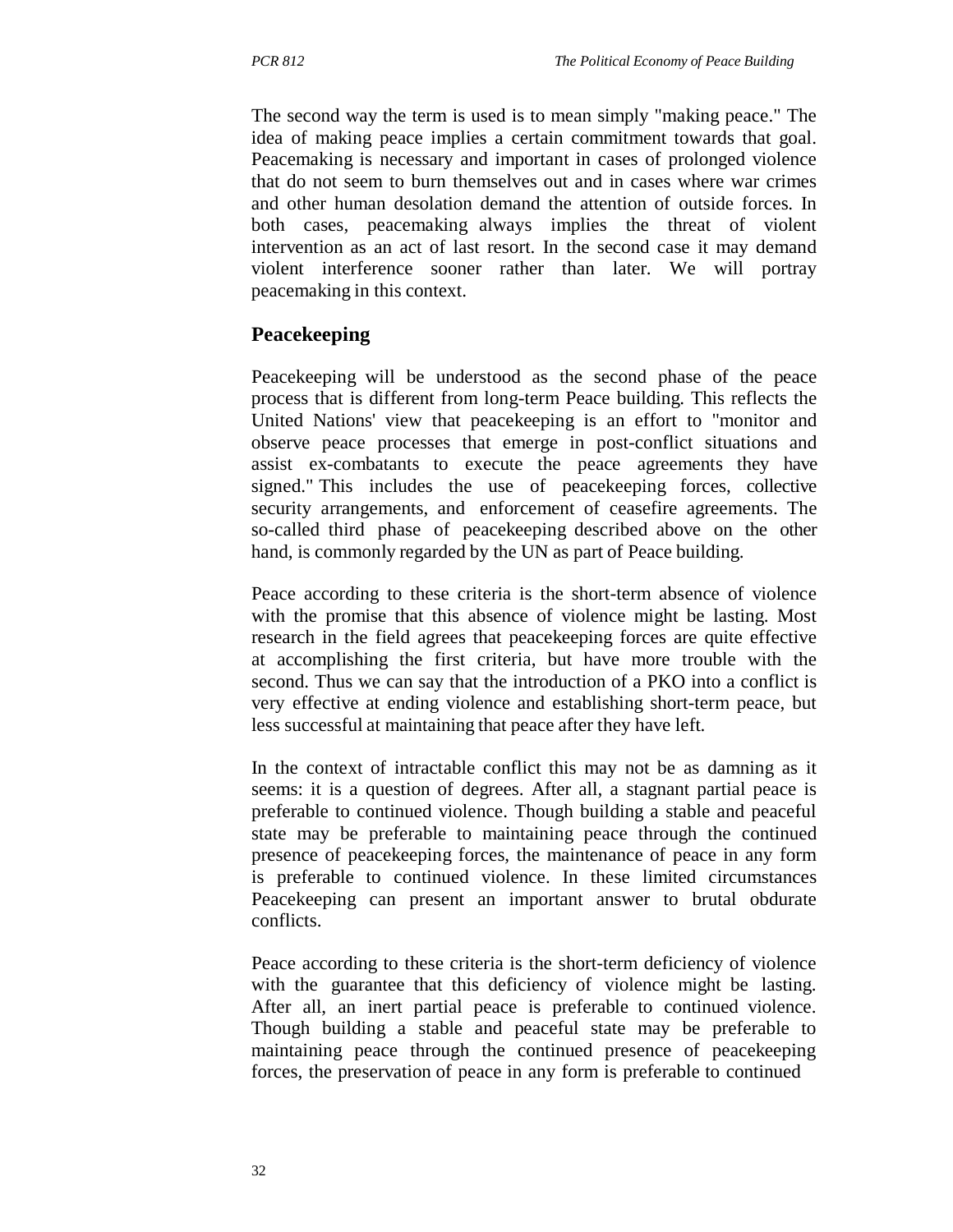violence. In these limited circumstances Peacekeeping operations can offer a valuable solution to violent intractable conflicts.

# **4.0 CONCLUSION**

There is little doubt that peace is a major component of reconciliation. Without peace there will be no basis or opportunity to discuss and negotiate and therefore plan for the future. Though war produces its own contradictions or even benefits and may often benefit the militaryindustrial complex, in the end, long-term peace is the better option in ensuring the prosperity of all.

# **5.0 SUMMARY**

We have examined the place of peace as an important component of reconciliation and also, the link between the lack of peace and economies of war.

# **6.0TUTOR-MARKED ASSIGNMENT**

Discuss peace in relation to the economies of war.

# **7.0 REFERENCES/FURTHER READINGS**

- L. Gunnar Johnson, Conflicting Concepts of Peace in Contemporary Peace Studies, Sage Professional Paper in International Studies, Vol. 4, No. 02-046, Beverly Hills, Ca., Sage Publications, 1976.
- T.R Mockaitis, Peace Operations and Interstate Conflict: The Sword or the Olive Branch? Westport, Praeger, 1997.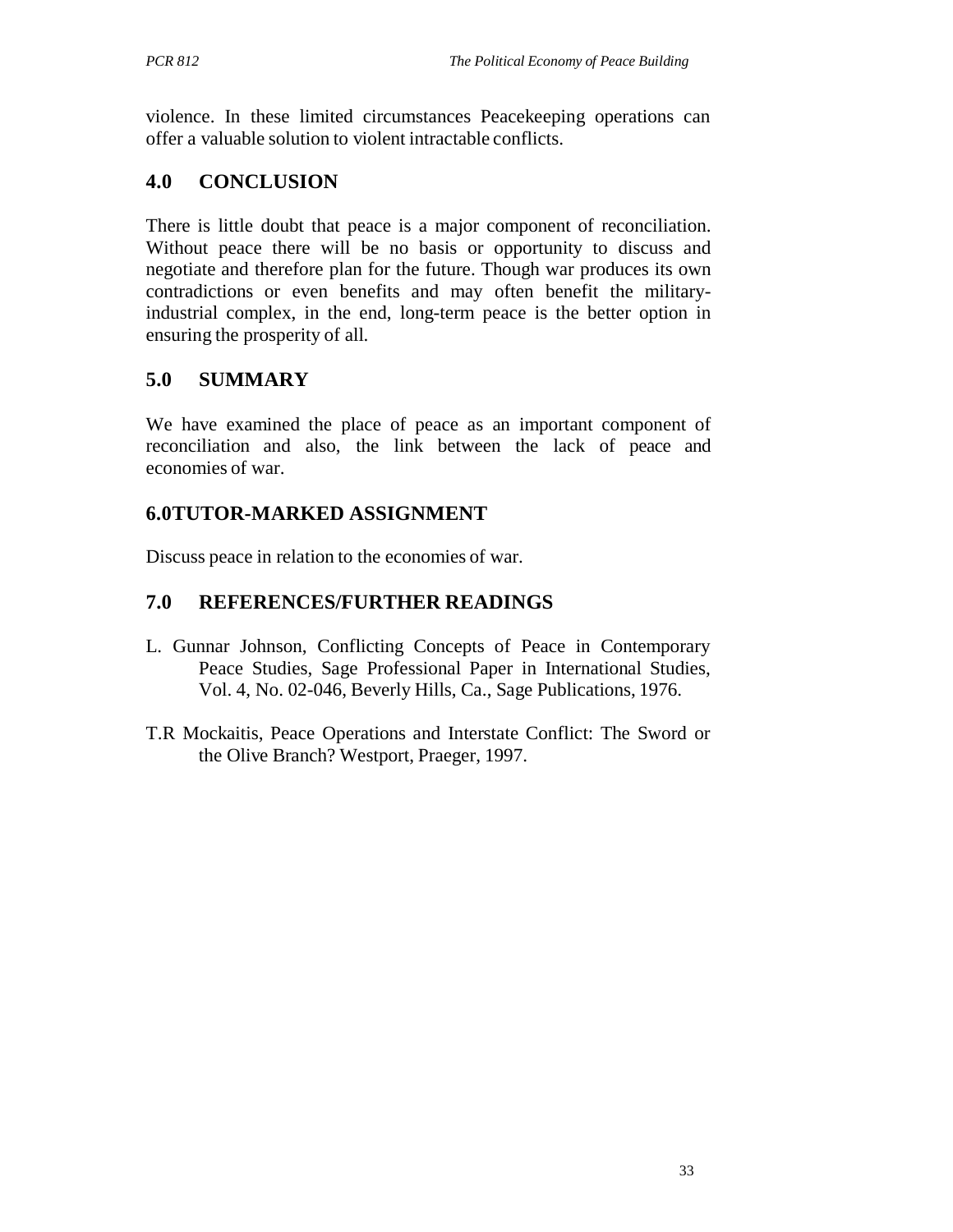### **UNIT 3 THE CONCEPT OF PEACE**

#### **CONTENT**

- 1.0 Introduction
- 2.0 Objectives
- 3.0 Main Body
	- 3.1 What is peace?
	- 3.2 Peace building as a Process
- 4.0 Conclusion.
- 5.0 Summary
- 6.0 Tutor-Marked Assignments
- 7.0 References/Further Readings

#### **1.0 INTRODUCTION**

In this unit, we shall examine the concept of peace as it relates to conflict and the state. The various ideas about the nature of peace will be presented and discussed, and the relationship of this to the idea of the state and the maintenance of peace and harmony will be addressed.

#### **2.0 OBJECTIVES**

At the end of this unit, you should be able to:

- i) Explain and define what is meant by peace;
- ii) Discuss the various dimensions of peace;
- iii) Explain the relationship between peace and the idea of social harmony; and
- iv) Explain the relationship of peace to the idea of social contract.

### **3.0 MAIN BODY**

#### **3.1 What Is Peace?**

In the mind of one desiring peace the problem of peace is such that it is located at any one of five levels; the isolated individual, the level of human groups, the level of human societies or nation, the level of international system of nations, and the emerging level of world state (D.W. Bowett, 1972, The Search for Peace, London and Boston, Routledge and Kegan Paul).

Peace in the world is defined, for this course, not merely as an absence of war – or destructive, violent conflict between nations, communities or individuals - but as a presence, or fostering of positive, harmonious, co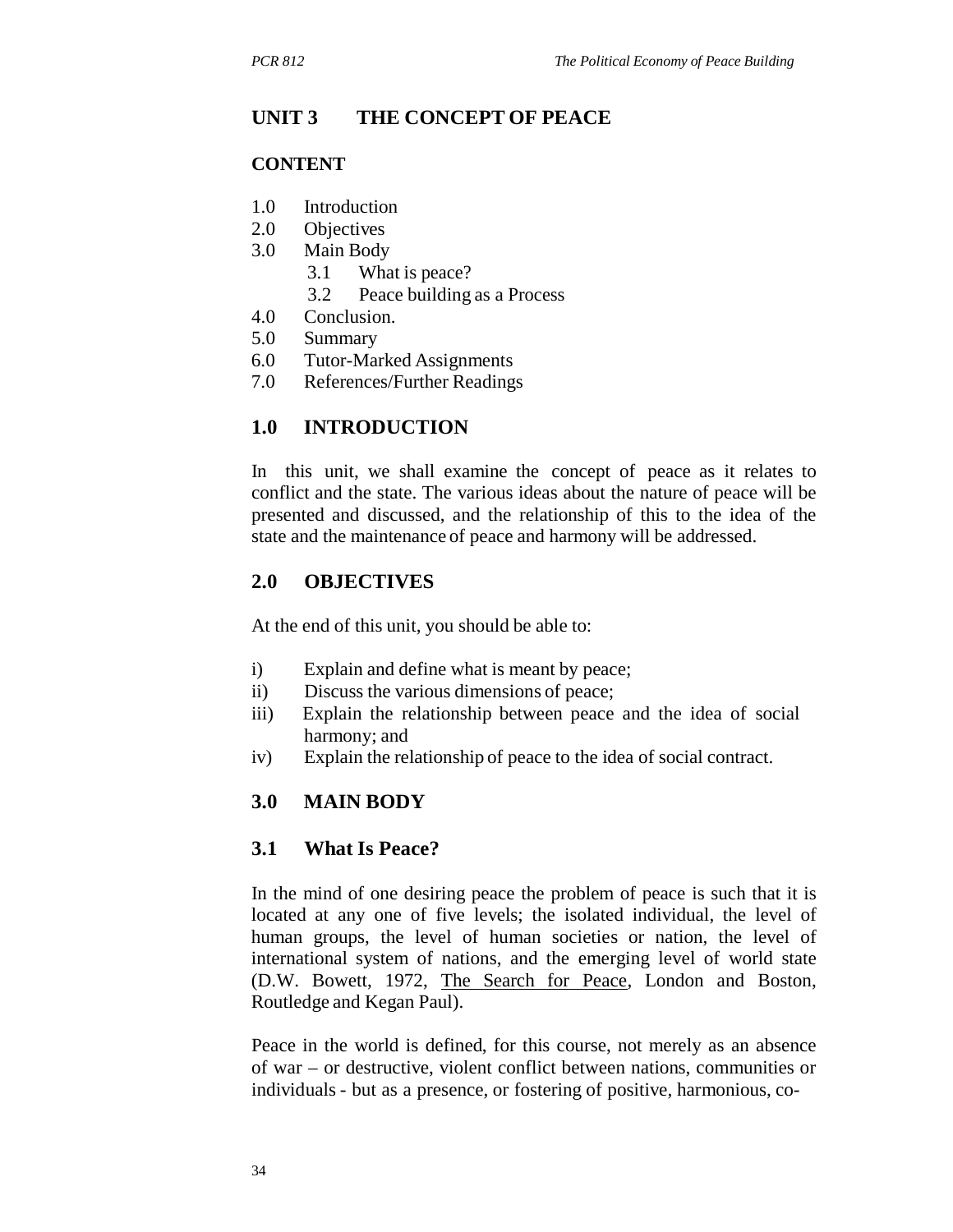operative, nurturing social relations; and building societies where conflict is resolved nonviolently.

Peace is conceived of as a state of calmness, quietness, and living in harmony with oneself and one's neighbours.

Peace means freedom from fear, conflict, violence, war, and civic disorder. Also, peace means non-violent resolution of conflict and respect for collective basic values such as life, human rights, liberty, basic freedoms, equity and social justice.

The need and objective for conflict prevention, management, and resolution is, therefore, to attain peace and harmony. Several strategies are used to prevent, manage, and resolve conflict with a view to attain and maintain peace. These strategies include mediation, negotiation, adjudication, and reconciliation and sometimes force, hence, the occasional use of the UN Peace-Keeping Force.

The most popular contemporary meaning of peace is an absence of some kind of antagonistic conflict For example; this is the key definition of peace given in the authoritative *Oxford English Dictionary.* Among the various senses of peace, primary in each case is " Freedom from, or cessation of war or hostilities...Freedom from civil commotion and disorder...Freedom from disturbance or perturbation...Freedom from quarrels or dissension between individuals." Negative peace means the "absence of personal violence," not necessarily a bad peace. "Negative peace" has three features. First, it is an empirical concept articulated within a structural theory of violence. Second, within this theory it is paired to "positive peace," which is a construct meaning social justice. Third, although denotatively neutral, the adjective "negative" inherently opposes this peace, if not by definition then by affect, to peace as social justice. Johan Galtung meant this to be the case, as is clear from his observation that the "negative peace" conception leads, "very easily, to acceptance of 'law and order' societies," or to "rationalize extremism to the right." "Negative peace" should therefore be used with care that unwanted meaning is not thereby communicated.

Peace within the conflict twirl is a wide idea, subsuming a number of ways of looking at peace, such as a civil government or a balance of powers. This is not to say that the view is identical to these, but rather that the conception includes them. For example, peace may expand out of a balancing of powers, is based on the resulting equilibrium, and may break down into violence or war if a large gap develops between the balance and the associated structure of expectations. In this way a balance of powers is an ingredient of peace as a social contract.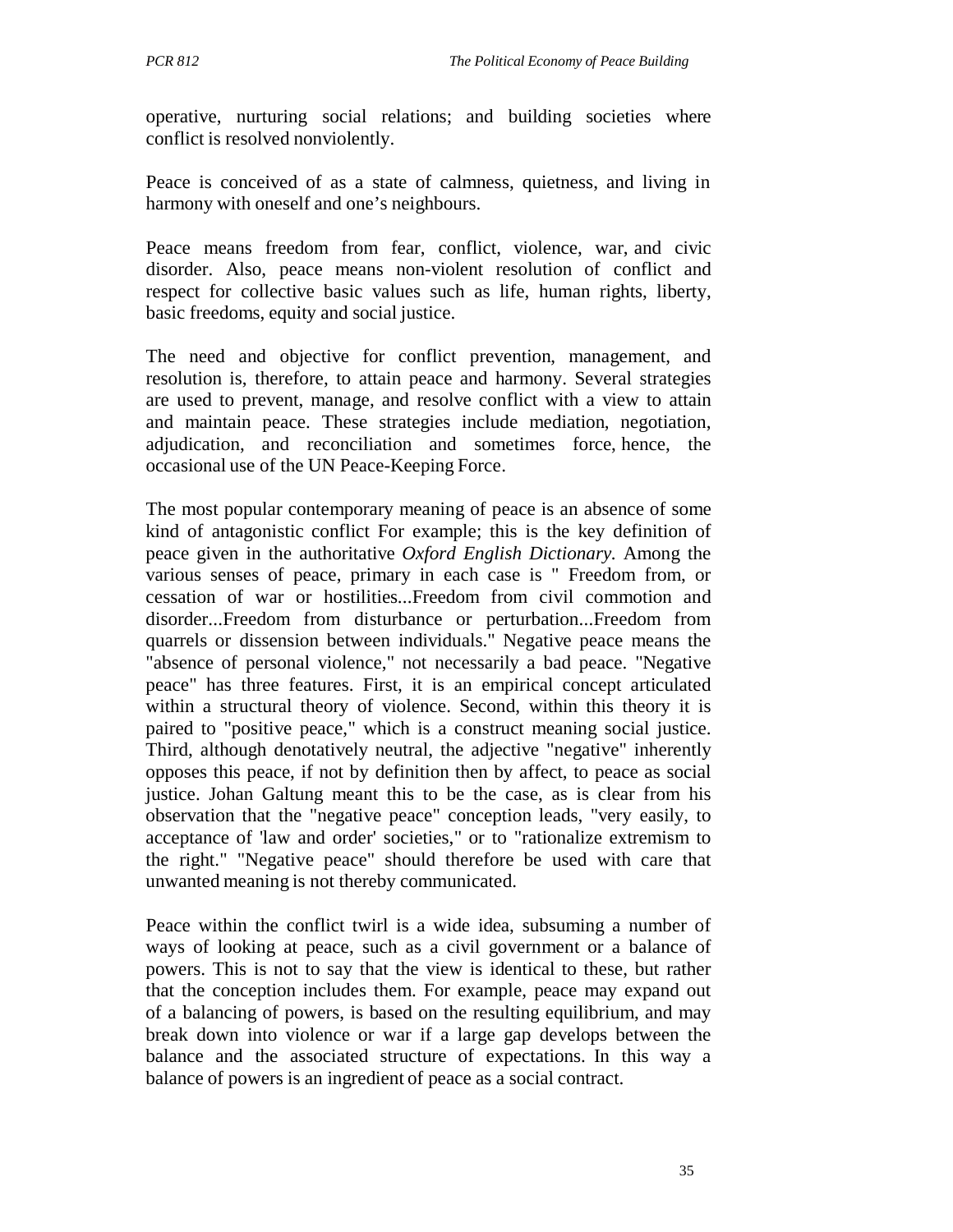As another example, civil government as a force for peace and security is also subsumed, since a civil government (the state) as an institution, is usually a direct (historically imposed by conquest)- overarching social contract, accepted consciously or unconsciously by successive generations. Moreover, a number of conceptions view peace as a mental or spiritual state, especially one of harmony, tranquility, and serenity. These conceive peace independently of a social contract. However, the concomitant mental state may not be harmonious, certainly not if a party agrees under pressure. Similarly, a social contract may not define an external state of harmony between the parties, as in an agreement between antagonists for narrow purposes. This is true of particular social contracts, but in the long run if a conflict helix winds through its course without an essential change in the conditions of a relationship, then it should eventually achieve a greater social harmony and peace of mind.

Since the end of the Cold War, the international community has been bedeviled by a growing number of intra-state or regional conflicts that produce long-term cycles of violence. Of the 96-armed conflicts that happened between 1989 and 1996, 91 were intra-state conflicts, nearly all in developing countries. These conflicts deplete already scarce resources, infrastructure, institutions of governance, and undermine often-fragile ethnic and social structures.

The 1997 OECD DAC Guidelines on Conflict, Peace and Development Cooperation recognize good governance and the strengthening of civil society as the foundations for peace building and emphasize specific equipped precedence for post-conflict recovery (such as demobilization and reintegration of ex-combatants).

They stress the importance of international and in-country management, as well as the need for regional conflict prevention and peace building mechanisms. Peace building has been given new prominence in the United Nations in the Secretary-General's reform package. The Department of Political Affairs will now be responsible for coordinating the peace building work of the development, peace and security arms of the United Nations, the specialized agencies and the World Bank.

#### **Self Assessment Exercise 3.1**

Comprehensively discuss peace as a concept and in practice.

### **3.2 Peace Building as a Process**

Peace building requires that all concerned eventually address the root causes of conflict. The meaningful resolution of conflict and the consolidation of a lasting peace depend on it. By viewing peace building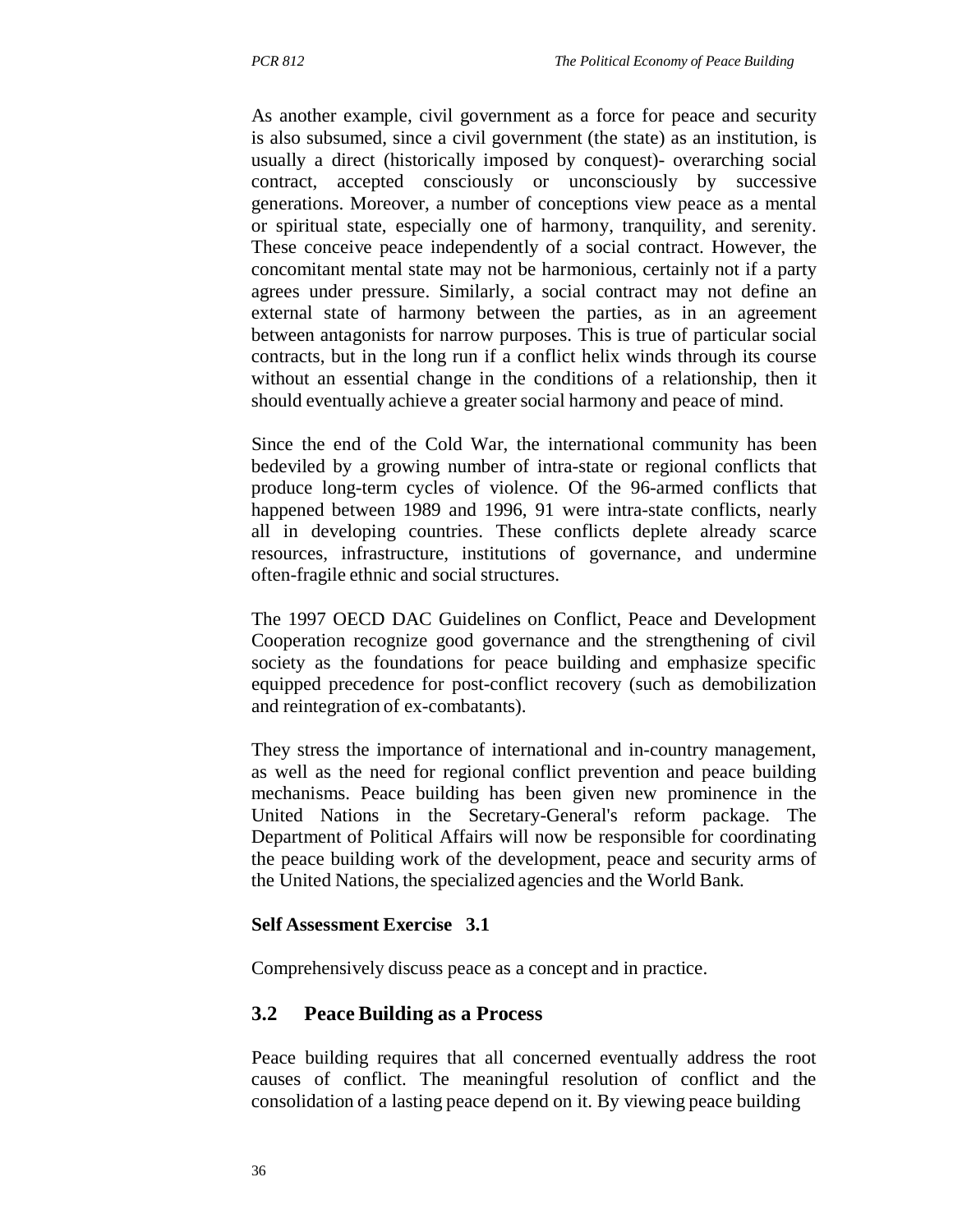as a process that progressively enables societies to manage conflict successfully without violence in light of its root causes requires a new framework of analysis and activity that integrates development/ humanitarian and security/regulation approaches.

It can be gradual or rapid depending on the nature of the conflict and the personalities of the parties. Reconciliation is at the heart of peace building. Peace building is about repairing broken human relationships. It includes empowering victims to work for the healing of their trauma, increasing the awareness of the perpetrators to take responsibility for their actions and facilitating communication amongst the two sectors that will restore both their humanity and relationships.

Peace building may involve conflict prevention, conflict resolution, as well as various kinds of post-conflict activities. It focuses on the political and socio-economic context of conflict, rather than on the military or humanitarian aspects. It seeks to address this challenge by finding means to institutionalize the peaceful resolution of conflicts. External support for peace building should supplement, not substitute, local efforts to achieve a sustainable peace.

At all stages of conflict, peace building is needed and this reiterates its role as a process not an event. In the early stages of conflict, peace building addresses the underlying causes of societal stress and aids the avoidance of the outbreak of conflict. It allows for economic, social and political issues that can generate conflict to be addressed, and their factors such as distribution and use of economic assets and political power.

When conflict breaks out, peace building supported through programs to reduce destructive attitudes, and build up trust include measures to improve the confidence and commitment of the warring factions and combatants to the peace process and during the peace-making process, peace-building through the organized addition of activities will help ensure the consolidation of the negotiated peace program.

Beyond this, peace-building involves supporting and implementing a range of activities to restore political, social, economic life this includes reconstruction of destroyed infrastructure and institutions (Bosnia), treatment of victims or armed conflicts (Uganda), demobilization and reintegration of the fighting forces (Mozambique) and the strengthening of a culture of tolerance through education.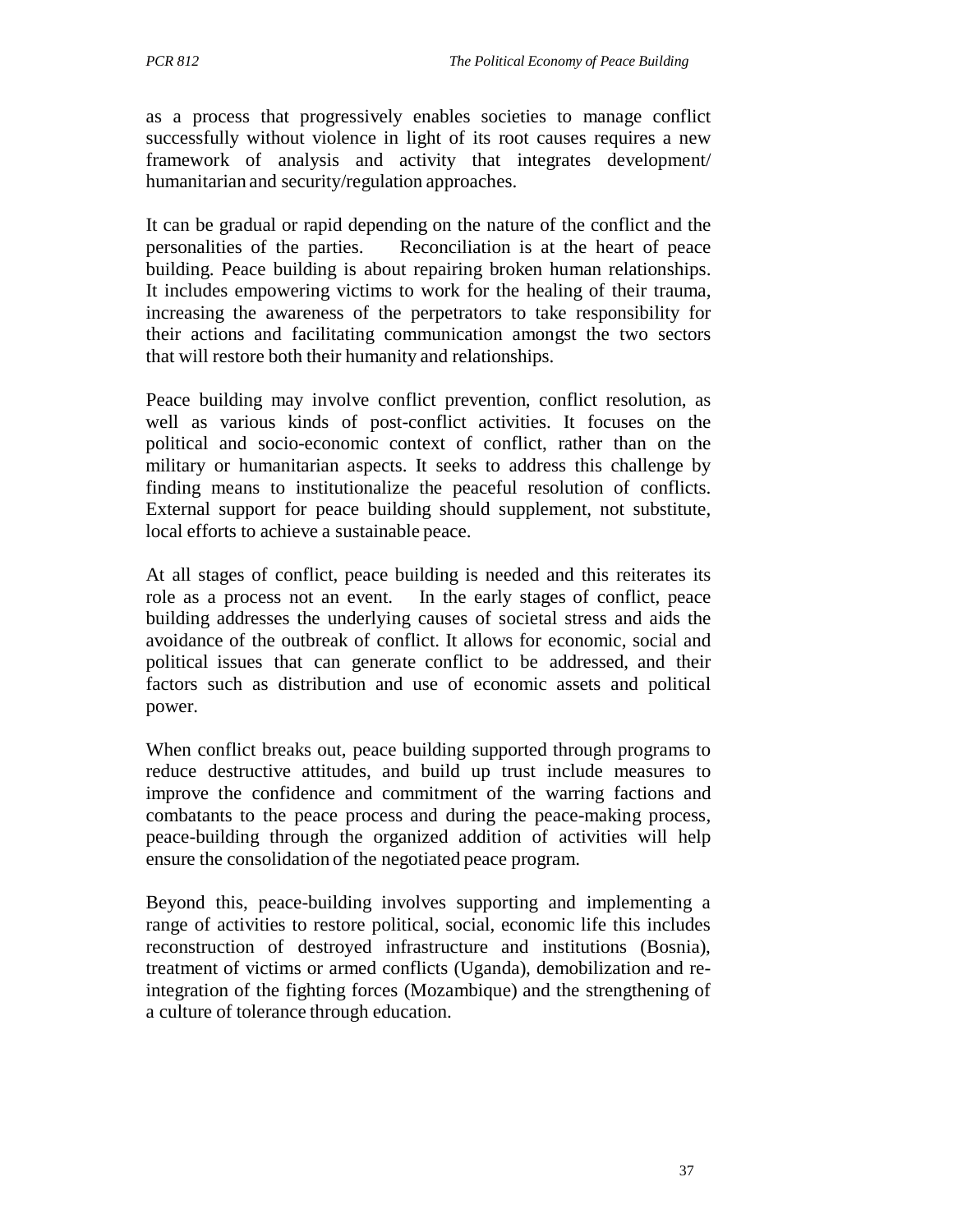# **4.0 CONCLUSION**

Peace is not a very easy concept to understand, however, many have identified negative peace as opposed to positive peace, which is more proactive. Understanding peace can also be appreciated at different levels of analysis, namely, at the individual, local and state levels and international. Note however, that it is important that peace is discussed in relation to conflict, but is a desire state of harmony necessary for human progress.

### **5.0 SUMMARY**

We have comprehensively discussed the various facets of the concept of peace, and its linkage to the Social Contract. We also examined peace in relation to conflict and the peace building process.

# **6.0 TUTOR-MARKED ASSIGNMENTS**

- 1. Discuss negative peace as opposed to positive peace.
- 2. Discuss peace in relation to international peace and security.

# **7.0 REFERENCES/FURTHER READINGS**

- Bowett, D.W 1972. The Search for Peace, London and Boston, Routledge and Paul.
- Johnson, L. Gunner, 1976. Conflicting Concepts of Peace in Contemporary Peace Studies, Vol.4, No.02-046, Beverly Hills, Ca., Sage Professional Paper in International Studies, Sage Publications.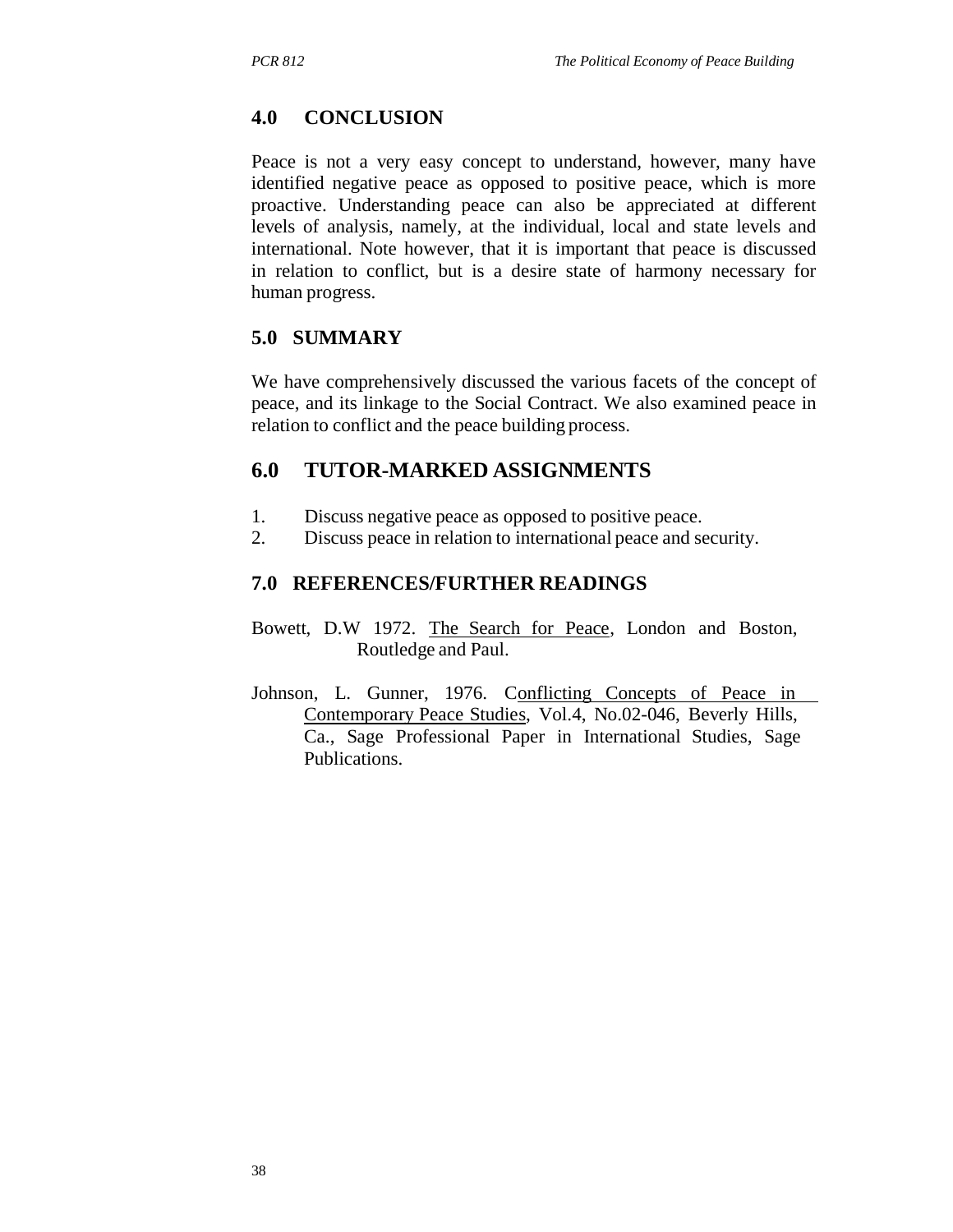# **UNIT 4 APPROACHES TO PEACE BUILDING**

### **CONTENT**

- 1.0 Introduction
- 2.0 Objectives
- 3.0 Main Body
	- 3.1 The Notion of Peace building
- 4.0 Conclusion
- 5.0 Summary
- 6.0 Tutor Marked Assignments
- 7.0 References/Further Readings

# **1.0 INTRODUCTION**

In this unit we will examine the different approaches to peace building. Peace building as a concept is difficult to define, and even more difficult to achieve in practice. Peace building or post conflict reconstruction is a process that encourages the establishment of durable peace and tries to prevent the reoccurrence of conflict by dealing with the root causes and effect of such conflict through reconciliation, institutional and ecopolitical transformation or rebuilding. It involves a whole repertoire of ways of trying to build peace in the society. We will examine these ways here.

# **2.0 OBJECTIVES**

At the end of this unit, you should be able to:

- i) Explain the process of peace building;
- ii) Explain the link between peace building and the notion of Human Security;
- iii) Discuss peace building at all levels of the society; and
- iv) Explain the importance of information and education in building peace.

# **3.0 MAIN BODY**

# **3.1 The Notion of Peace building**

Peace building as a process involves "approaches planned to advance a protected and firm lasting peace in which the basic human needs of the people are met and violent conflicts do not recur". It is a complex and the impact become visible only in the medium and long term. A great number of agents engage in a wide variety of reconstruction efforts.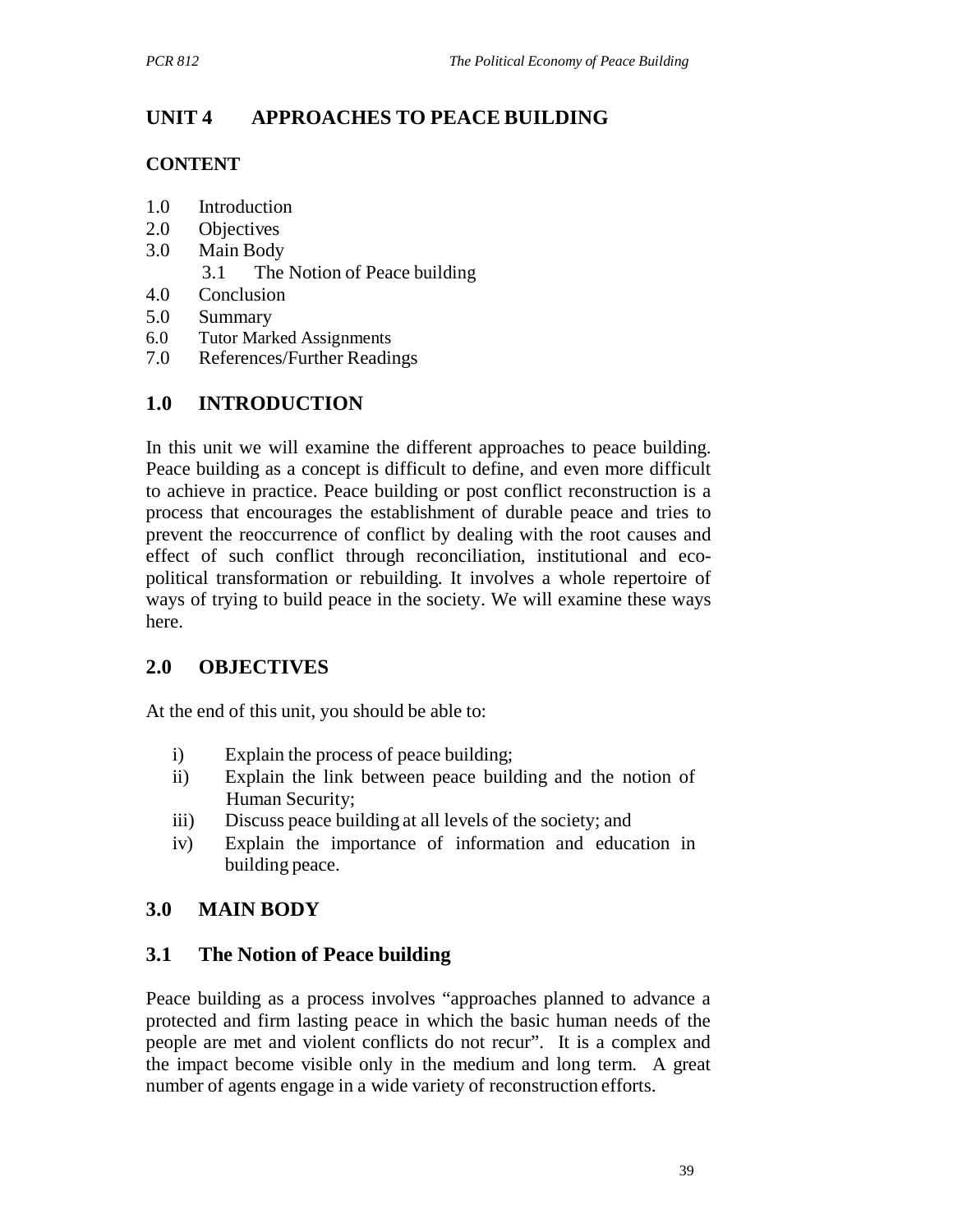#### **Agents**

Peace building aims at all stages of society and all aspects of its structure, thus it is only necessary that a wide variety of different agents engage in the implementation of Peace building.

*International organizations:* get involved at the legislative or governmental level on the appeal of the country involved. Such intervention carries the legality of the international community, thus they possess the capacity and authority to alter existing structures.

*Donor and Regional Institutions:* are international organizations that provide the necessary funding for Peace building projects and may possess a regional mandate to implement such Peace building strategies. This may also constitute of NGOs who carry out small scale projects to strengthen the grass-level of affected countries.

*Specialists:* comprise of people in the academia, professionals and religious networks. Their various expertise play an important role for the reconstruction of the state and transformation of the society. The rebuilding of moral ethics and the provision of important insight for practitioners through research and theories are consequent thereof.

Peace building creates the room, develops relationships and persists despite some cynicism in a peace process. It involves being smart enough to respond to budding opportunities, however small they may be. It is rooted in building trust and relationship where events are fluid, and many are experiencing violence and destruction, opinion and delusion have accumulated over a long period of time.

The outcome of peace building becomes a process of understanding and learning. The main principles of peace building are promoting peace through exposing the community to conflict analysis and resolution skills and to peace making suggestions and experiences. It is sensitising and training in peace with emphasis on activity and empirical learning. Peace building is an integral part of community life and should address all dimensions of society.

#### **Dimensions**

*Functional Structures:* Establishing institutions that provide procedures for channeling conflict into acceptable solution mechanism.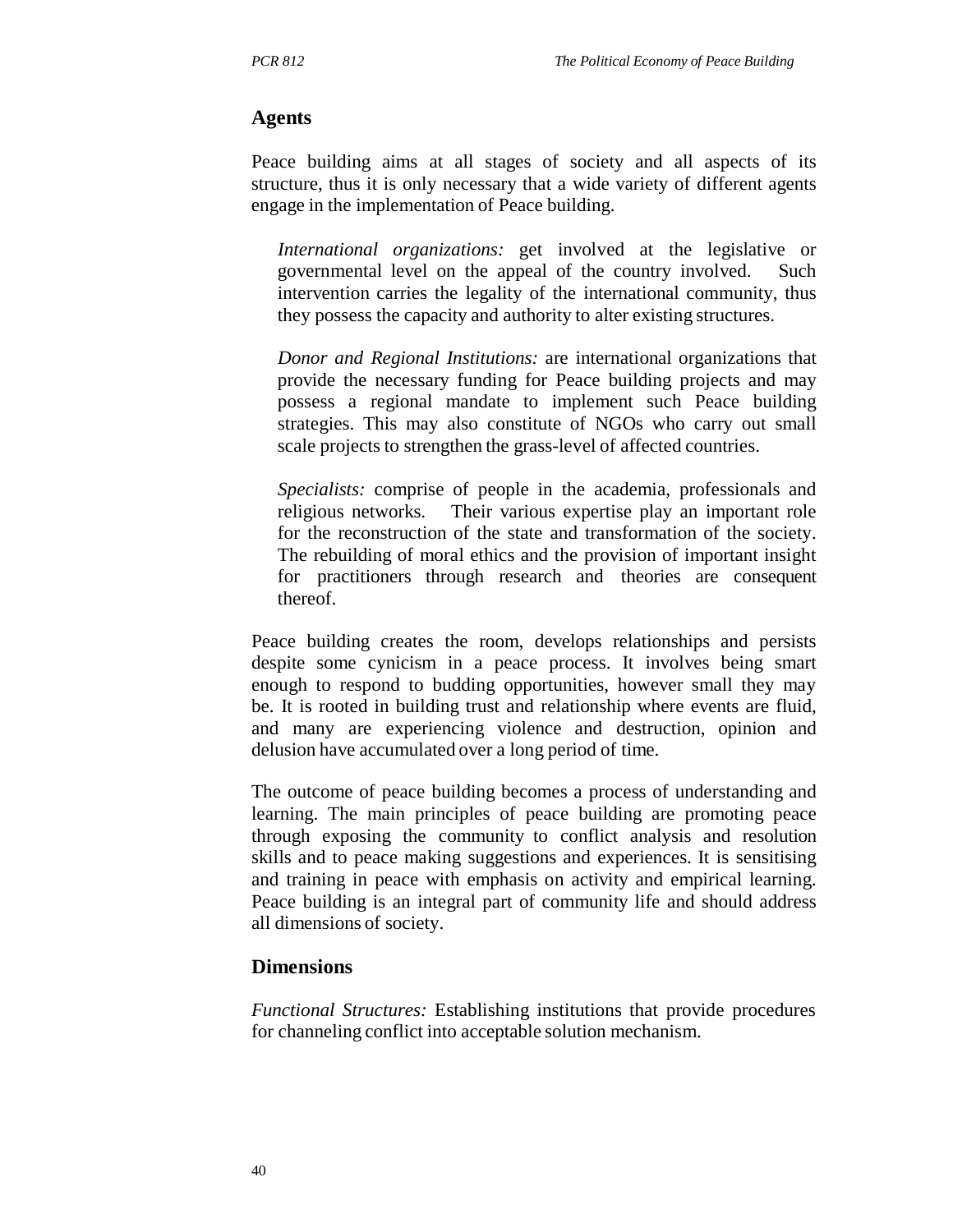*Emotional and social stability:* For the restoration of peaceful interactions among groups, the attitudes that lead to conflict must be mitigated by understanding the social psychology of conflict, its consequences, the various needs, and cultural idiosyncrasies of the affected groups.

*Rule of law:* The re-establishing of the rule of law allows for the growth of favorable social norms and ethic in the population.

The concept of peace building involves minimizing the possibility of the outbreak of conflict, preventing conflict that has occurred from increasing and rectifying damage occurring from conflict; it is a process linked to sustainable development in the relevant region. Peace building is the attempt to strengthen the forecast for internal peace and ebb the probability of violent conflict. The overarching goal of peace building is to enhance the indigenous capacity of a society to manage conflict without violence.

Ultimately, peace building aims at building human security, a concept that includes democratic governance, human rights, rule of law, sustainable development, equitable access to resources, and environmental security. Peace building may involve conflict prevention, conflict resolution, as well as various kinds of post-conflict activities.

It focuses on the political and socio-economic context of conflict, rather than on the military or humanitarian aspects. It seeks to address this challenge by finding means to institutionalize the peaceful resolution of conflicts. External support for peace building should supplement, not substitute, local efforts to achieve a sustainable peace.

The approach to sustainable peace must be evident at all levels of the society, that is, from the grass-root leadership to the top leadership. Thus all involved in the process of peacemaking should be willing and ready to perform the tasks complementary to the process of peace building.

# **Tasks**

*Create an environment conducive to durable peace:* Firstly by establishing mechanisms to handle issues of justice, this would require the setting up of institutions that aim to avoid impunity of crimes that were committed during the conflict, such as war crime tribunals. Secondly, direct efforts towards transformation of the conditions that caused the conflict have to be addressed for the establishment of durable peace.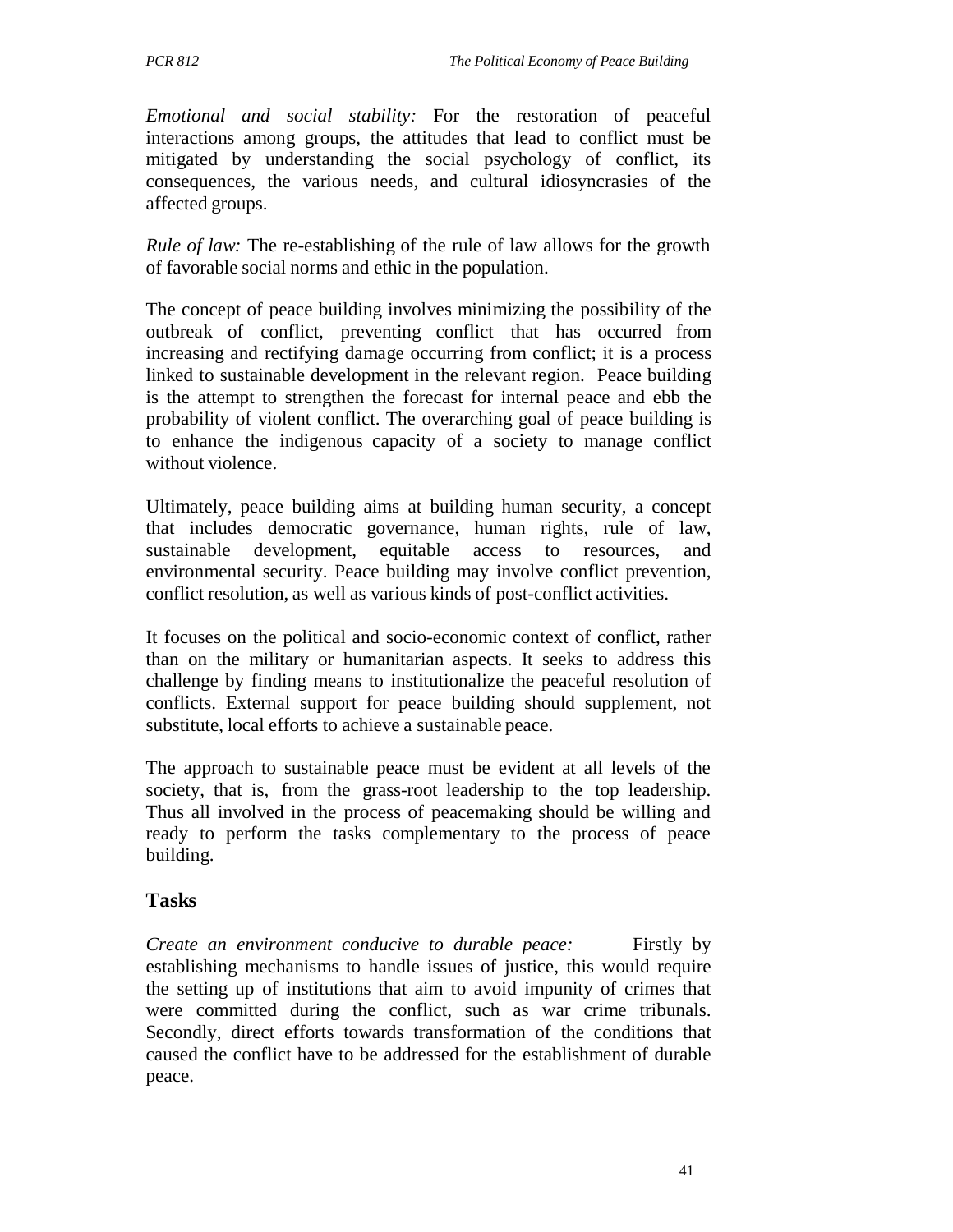*Prevent conflict from reemerging:* Mechanisms that will enhance cooperation and dialogue among different identity groups in order to manage conflict of interests with peaceful means would need to be established; hence civil society will have to be integrated in all efforts.

At the top leadership, which consists of military, political, religious leaders with high visibility; the approach to building peace then becomes a focus on high-level negotiations, which emphasize ceasefire. In such a situation it is led by highly visible personalities who work as the mediators.

Middle range leaders such as academics and humanitarian leaders and respected leaders in various sectors represent the middle leadership and their approach is more informative which would involve problem solving workshops and training in conflict resolution; the establishment of peace commissions and insiders-partial teams serves as a middle leadership approach to peace building.

At the grassroots level, local leaders and leaders of indigenous NGOs as well as community developers, local health officials and refugee camp leaders are put through training for local peace commissions, it would require a reduction in prejudice so as to allow psycho-social work in post war trauma.

J.P. Lederach has described the importance of mid-level leaders in developing a climate for peace. Without some moderate leaders among the parties to the conflict, peace building has no basis. They must be prepared to deal honestly with both international agents and their counterparts in the opposing camp.

Visionary statesmen like Nelson Mandela make the process easier, but even Mandela had to rely on a lot of pragmatic community leaders prepared to compromise for the next generation to help return life to normal and give adolescent males hope for useful lives in the present day South Africa.

#### **Self Assessment Exercise 4.1**

- 1. Define Peace building as a concept.
- 2. Discuss the process of peace building.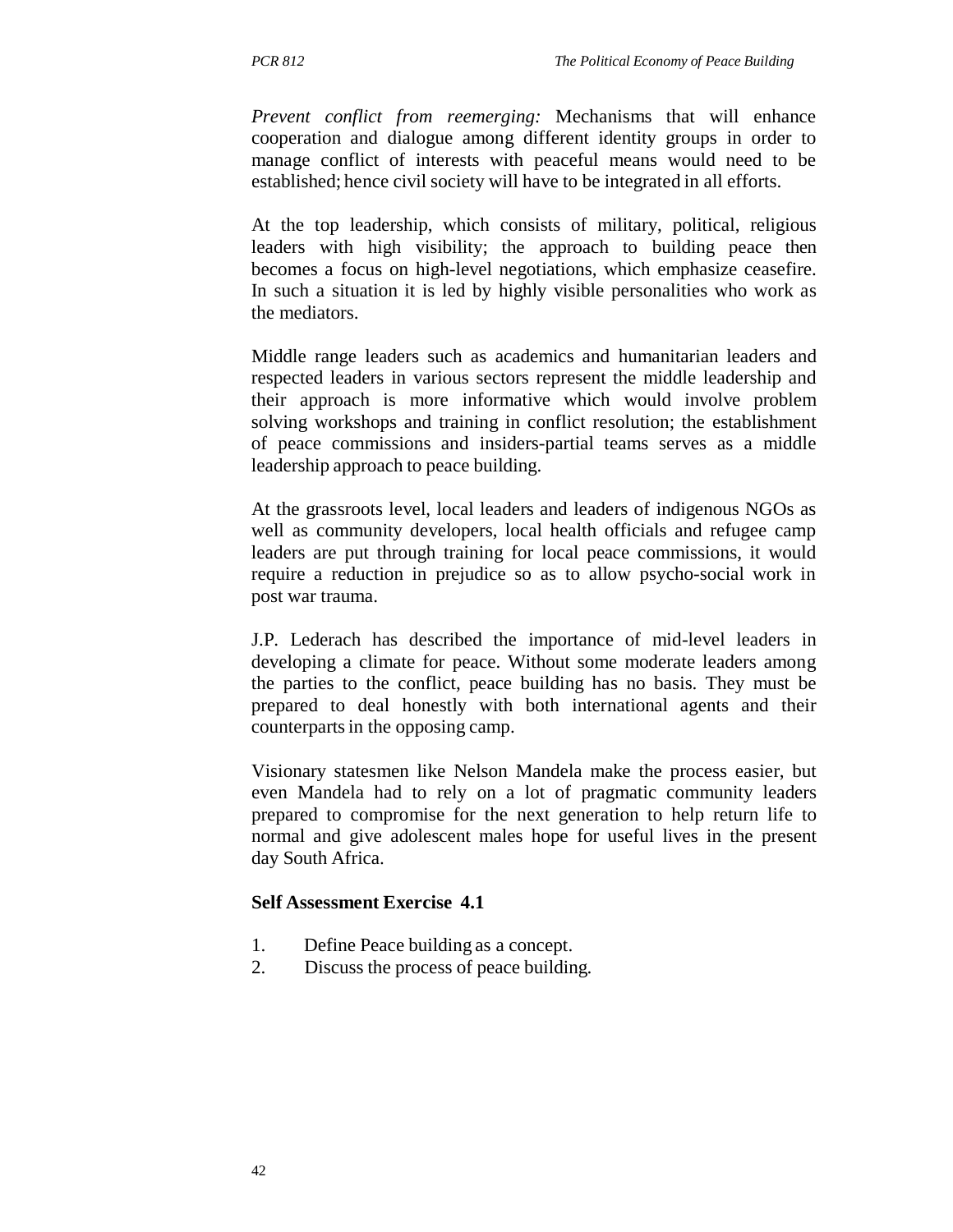# **4.0 CONCLUSION**

In this era of conflicts, but especially of Intra-state conflicts, it is very important that societies embrace ways of ensuring long-term harmony in the society especially during post-conflict reconciliation, and even during periods of peace. Peace is a process as well as an end in itself, and it requires to be constantly nurtured to ensure its presence. In recent times, human security has become an important part of building peace. It suffices to observe that the approach to building peace must involve all levels in the society, including the leadership, middle-range leaders and the grassroots.

# **5.0 SUMMARY**

We have discussed peace building as a concept and in practice. It is a mode of achieving sustainable peace in society by paying attention to the necessity to build and nurture peace I order to benefit from its dividends. We also examined the various approaches and levels of intervention in peace building.

# **6.0 TUTOR-MARKED ASSIGNMENTS**

- A. What is peace building? Describe the various approaches to peace building.
- B. Human Security is an important component of peace building. Discuss.

# **7.0 REFERENCE / FUTHER READING**

Lederach, J.P 1997. Building Peace: Sustainable Reconciliation in Divided Societies, Washington D.C, United States Institute of Peace.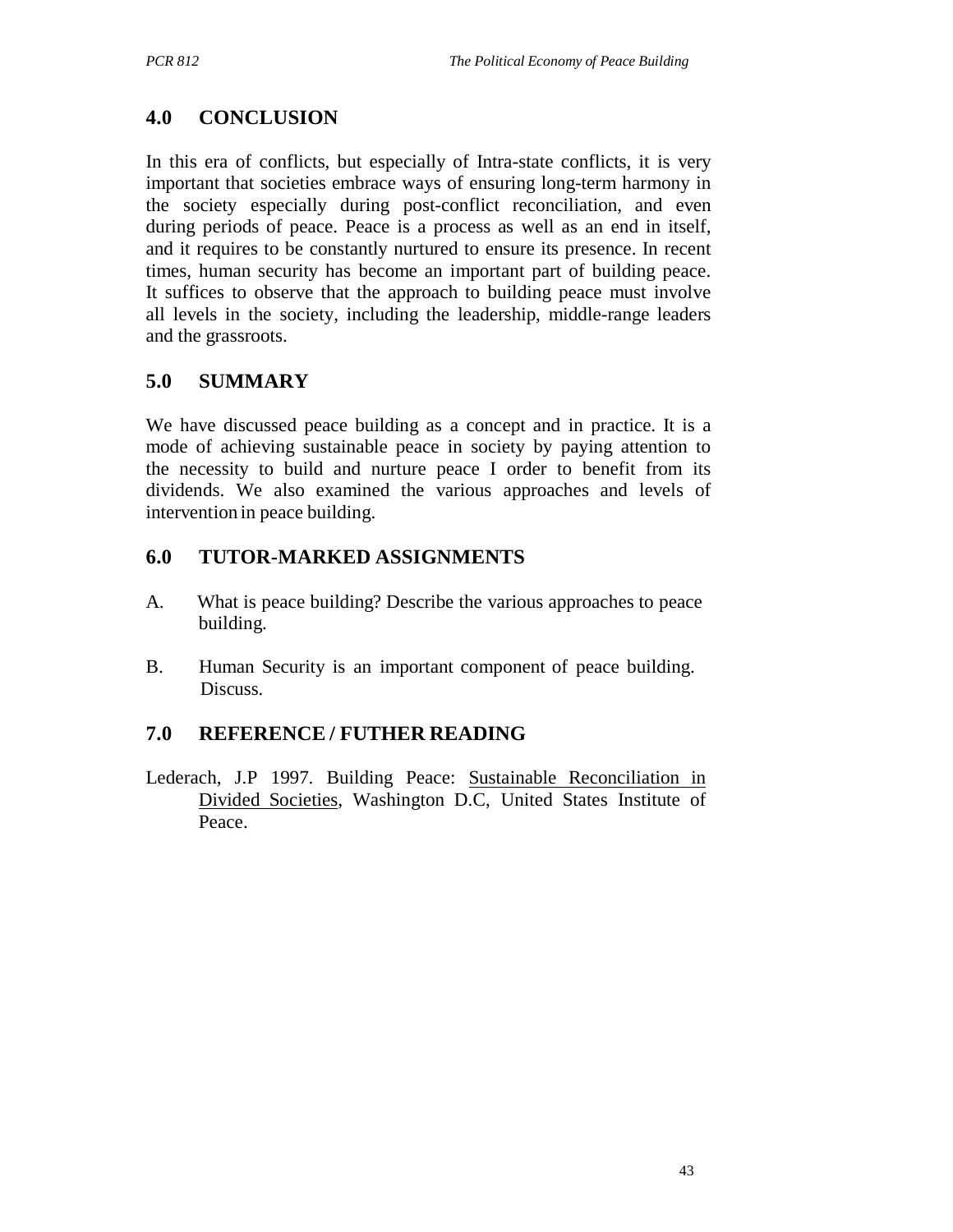### **MODULE 3**

- Unit 1 Integrated Framework to Peace building
- Unit 2 Coordination of Points of Contacts for Peace building
- Unit 3 Challenges for Designing and Implementing Peace Accords

# **UNIT 1 INTEGRATED FRAMEWORK FOR PEACE BUILDING**

#### **CONTENT**

- 1.0 Introduction
- 2.0 Objectives
- 3.0 Main Body
	- 3.1 Peace building Strategy
	- 3.2 Capacity Building in Peace building
	- 3.3 Elements of Capacity Building
	- 3.4 The Idea of State Building
- 4.0 Conclusion
- 5.0 Summary
- 6.0 Tutor Marked Assignment
- 7.0 References/Further Readings

# **1.0 INTRODUCTION**

We intend to examine what one may refer to as integrated framework for peace building in this unit. In addition, we will also examine the role capacity building could play in enhancing the peace building process. Certain elements of capacity building are identified.

### **2.0 OBJECTIVES**

At the end of this unit, you should be able to:

- i) Discuss integrated framework in relation to country-specific intervention;
- ii) Identify key actors in the peace building process;
- iii) Explain the need for capacity building in peace building; and
- iv) Identify elements of capacity building.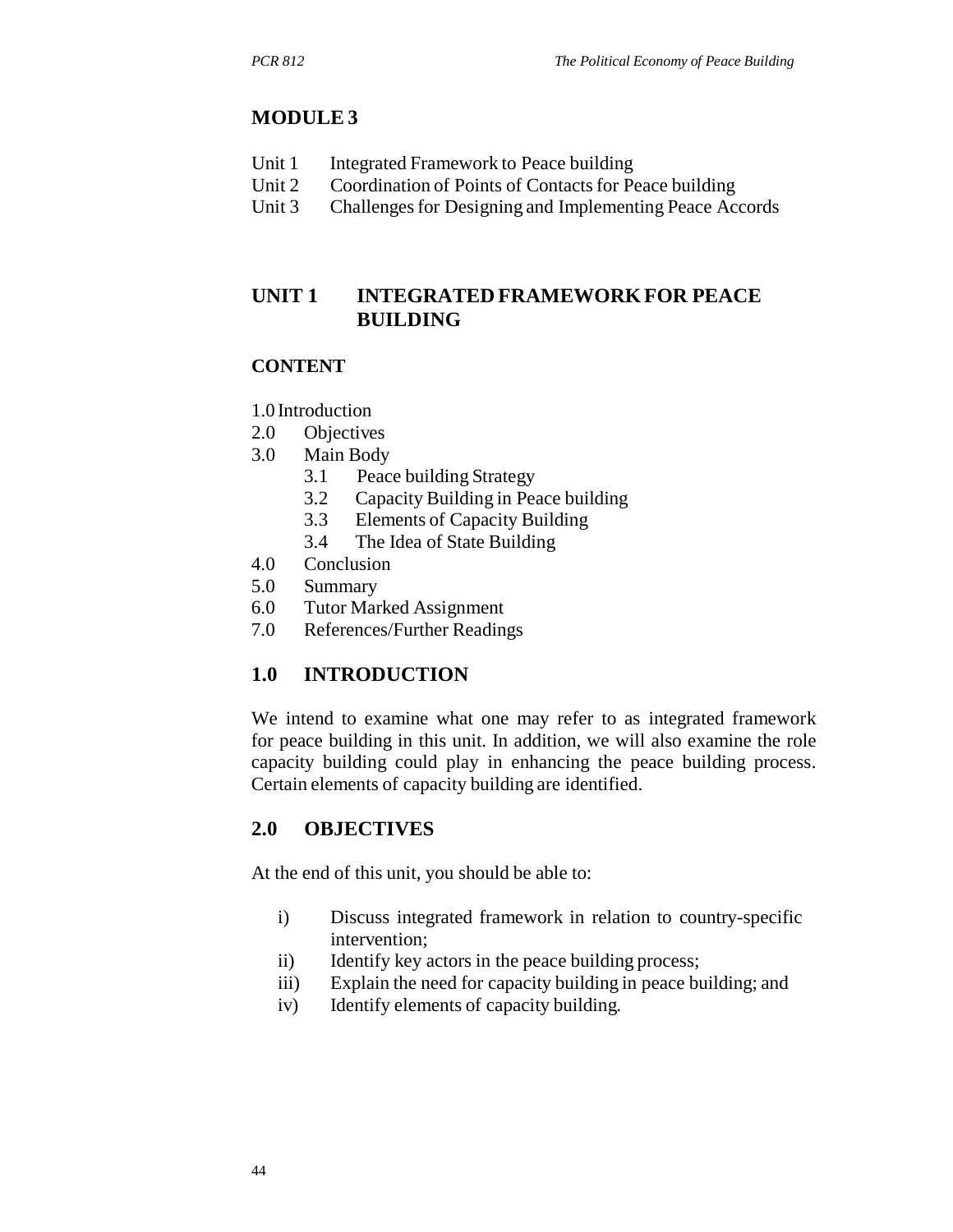# **3.0 MAIN BODY**

# **3.1 Peace building Strategy**

Many a time a peace building strategy is not written down, it is in the heads of key actors – desk officers, officials on the ground, some of the lead Non-Governmental Organizations (NGOs) and International Government Organization (IGO) professionals. In fast changing situations, it may be that an implied strategy among capable and well informed people is better than a strategy statement because the informal strategy is more likely to be flexible and receptive to changes. An informal strategy, however, risks being interpreted in radically different ways by key actors. Newly arrived staff may have trouble even finding out what it is. Some project evaluations comment on strategic misunderstanding between key project actors. In formal terms, this is the problem of a lack of internal transparency.

Between a donor country's general peace building strategy and a peace building strategy for a specific country or region in conflict: the former should give guidance for the latter. While the general peace building strategy should indeed be general, the specific peace building strategy must likewise be specific.

# **3.2 Capacity Building in Peace building**

Building national capacity to administer diversity and regulate conflict is an integral component of good governance and sustainable development and essential to promoting social unity and facilitating the work of government. It builds State and non-State conflict resolution capacity by developing and/or strengthening skills, mechanisms and institutions to promote mediation and alternative forms of peaceful dispute resolution and to reduce bias and discrimination.

Capacity-building needs to be infused into national development strategies in an anticipatory manner in pre-conflict environments, as well as in post-conflict situations, in order to develop an enabling environment for non-violent resolution of disputes, collaborative problem-solving and tolerance-building and ending the spiral of conflict.

While the international community has recognized the need for broader, universal conflict prevention and management, the current direction is often still limited to "early" warning, conventional negotiation, emergency operations and peace-keeping, all of which are usually too reactive, rather than proactive. A developmental concept of preventive action would originate and execute practical preventive strategies for communities at risk of violent conflict.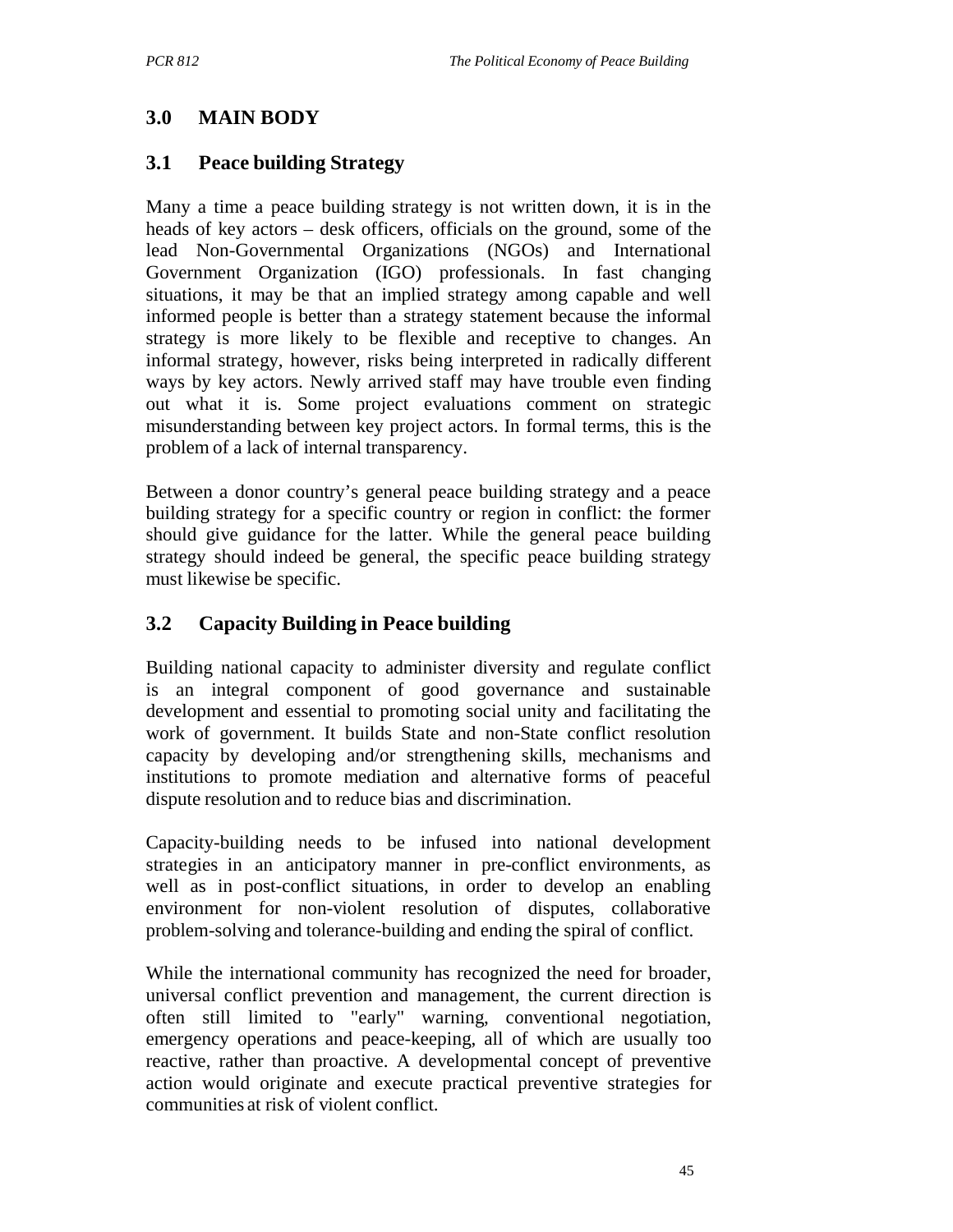The extent that national actors have the capacity to participate and facilitate the peace building process has major implications on bridging the gap in the context of reintegration. Capacity building is a prerequisite for local ownership of programmes, a necessity to ensure that the reintegration process is sustained.

Regarding local and national institutions and actors, capacity building must take place through a rights-based approach, with human rights as a core element in the peace building process, which requires a sustainable and safe environment. Building capacity that does not follow this course could lead to tremendous damage later on, should local or national institutions operate in a manner contrary to the rights-based approach.

# **Self Assessment Exercise 1.1**

Discuss the role of the civil society, especially the Non-governmental Organizations (NGOS) in the peace building process.

# **3.3 Elements of Capacity Building**

Capacity building is a gradual process with many dimensions. It involves government and civil society, including NGOs, grassroots organizations, and the media.

Gender mainstreaming is an important part of capacity building. During transition situation, an attempt may be made to move forward and improve the situation of women, rather than return to the pre-war situation.

Wherever possible, reintegration programmes should try to include qualified returning nationals and national experts in the development and implementation of the reintegration programmes.

Special attempts should be made to locate returning nationals with particular skills, and Country Teams could conduct surveys of refugee camps to determine what skills exist.

In addition to capacity building in humanitarian assistance and reintegration programmes, systems of justice should also be strengthened.

Specific capacity building efforts during the reintegration process may encourage donor support.

# **3.4 The Idea of State Building**

*Examining the Concept:* The idea of state building has many definitions and uses. Thus the concept will need to be disentangled so as to gain a better understanding of the purposes that state-building serves, officially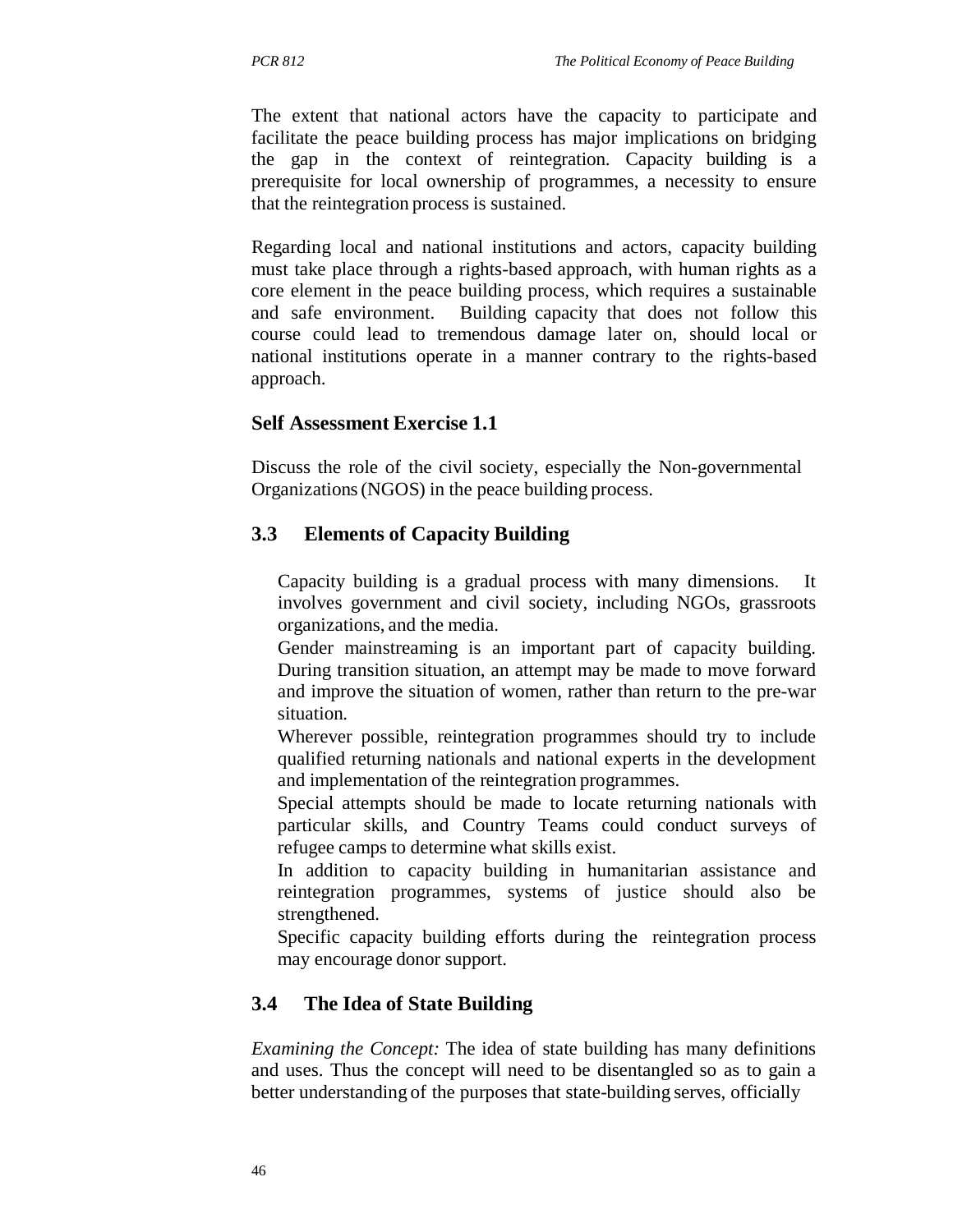and unofficially; this would include consideration of the contradictions in past state-building efforts.

*Implications of State Building for Civil-Military Relations:* Recent state building operations have hazed traditional boundaries between military and non-military actors and functions. The activities of national militaries, international organizations, private corporations and NGOs have become increasingly disheveled in these missions. Even the "embedding" of journalists breaks down traditional separations.

*Addressing Root Causes:* focusing on the social conditions that foster violent conflict. Many note that stable peace must be built on social, economic, and political foundations that serve the needs of the populace. In many cases, crises arise out of systemic roots. If these social problems are not addressed, there can be no lasting peace.

*The promotion of substantive and procedural justice:* through structural means typically involves institution building and the strengthening of civil society. Avenues of political and economic transformation include social structural change to remedy political or economic injustice, restoration programs designed to help communities ravaged by conflict revive their economies, and the institution of effective and legitimate restorative justice systems. Peace building initiatives aim to promote nonviolent mechanisms and essential services to its citizens; a state needs strong executive, legislative, and judicial institutions.

Economic Peace building targets both the micro- and macro-level and aims to create economic opportunities and ensure that the basic needs of the population are met. On the microeconomic level, societies can set up micro-credit institutions to increase economic activity and investment at the local level, promote inter-communal trade and an equitable distribution of land, and increase school enrollment and job training. On the macroeconomic level, the post-conflict government should be assisted in its efforts to secure the economic foundations and infrastructure necessary for a change to peace.

Another way for the parties to build a future together is to follow joint projects that are unrelated to the conflict's core issues and center on shared interests. This can benefit the parties' relationship. Leaders who project a clear and hopeful vision of the future and the ways and means to get there can play a crucial role here.

But in addition to looking towards the future, parties must deal with their painful past. Reconciliation not only envisions a common, connected future, but also recognizes the need to redress past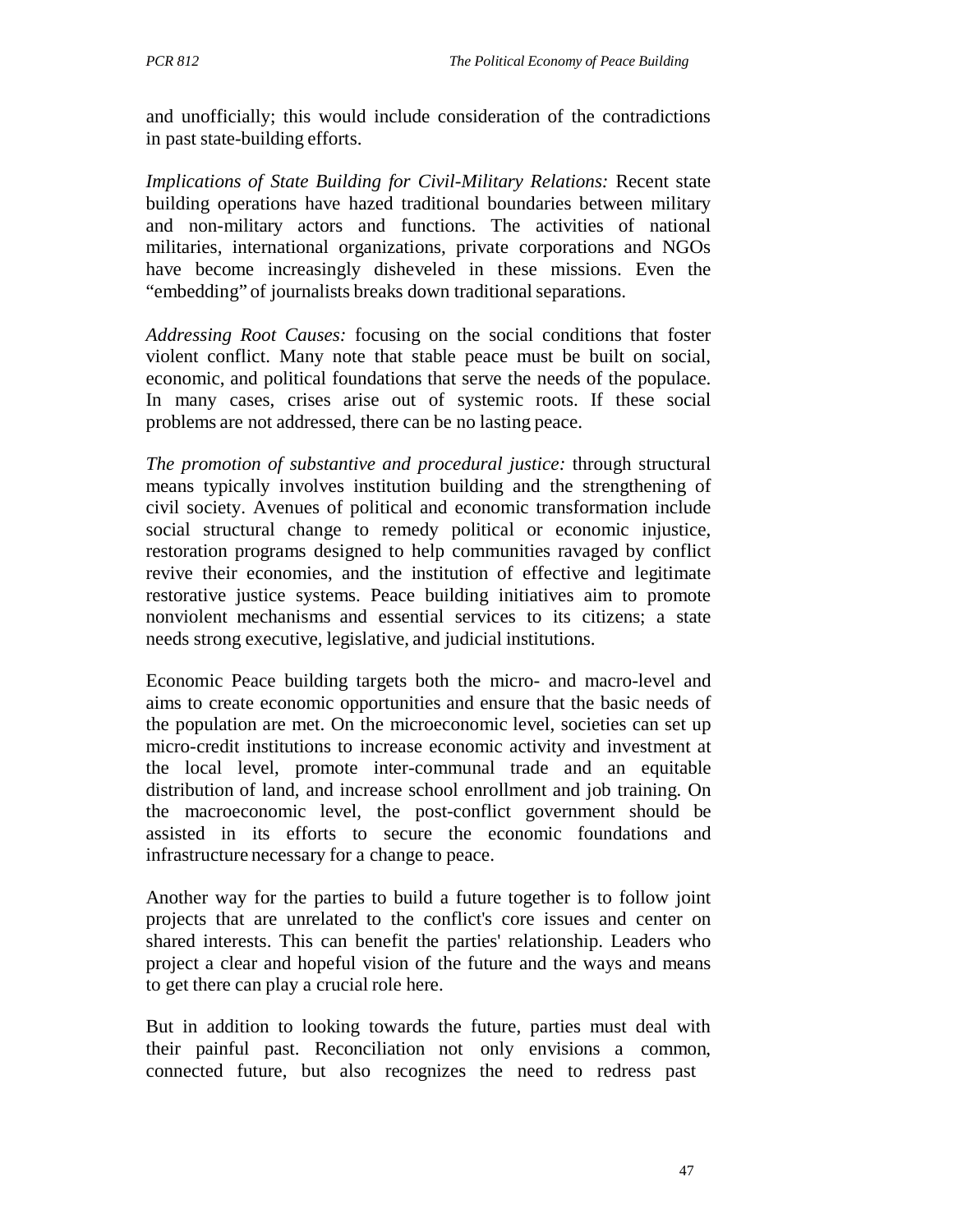wrongdoing. If the parties are to renew their relationship and build a codependent future, all incidents must be exposed and then forgiven.

Indeed, a crucial part of Peace building is addressing past wrongdoing while at the same time promoting healing and rule of law. Part of repairing damaged relationships is responding to past human rights violations and genocide through the establishment of truth commissions, fact-finding missions, and war crimes tribunals. These processes attempt to deal with the multifaceted legal and emotional issues associated with human rights abuses and ensure that justice is served. It is commonly thought that past injustice must be recognized, and the perpetrators punished if parties wish to achieve reconciliation.

However, retributive justice advanced by Western legal systems often ignores the needs of victims and exacerbates wounds. Central to restorative justice is its future-orientation and its emphasis on the relationship between victims and offenders. It seeks to engage both victims and offenders in dialogue and make things right by identifying their needs and obligations. Having community-based restorative justice processes in place can help to build a sustainable peace.

# **4.0 CONCLUSION**

Having an integrated framework borrowed from experience from other conflict situations is essential to the peace building process. However, it is equally important that this is not imposed on a particular conflict situation. Rather, the approach should be flexible enough putting the country - specific requirements into consideration. It is equally important that the indigenous national capacity be developed, not only to be able to implement the peace process, but also to be able to sustain it.

# **5.0SUMMARY**

We have addressed the integrated and country-specific approaches to peace building. We also examined capacity building in peace building, as well as the various elements of peace building.

# **6.0 TUTOR-MARKED ASSIGNMENTS**

- A. How can national capacity be developed to enhance the peace process in a post-conflict environment?
- B. Comprehensively discuss the various elements of capacity building?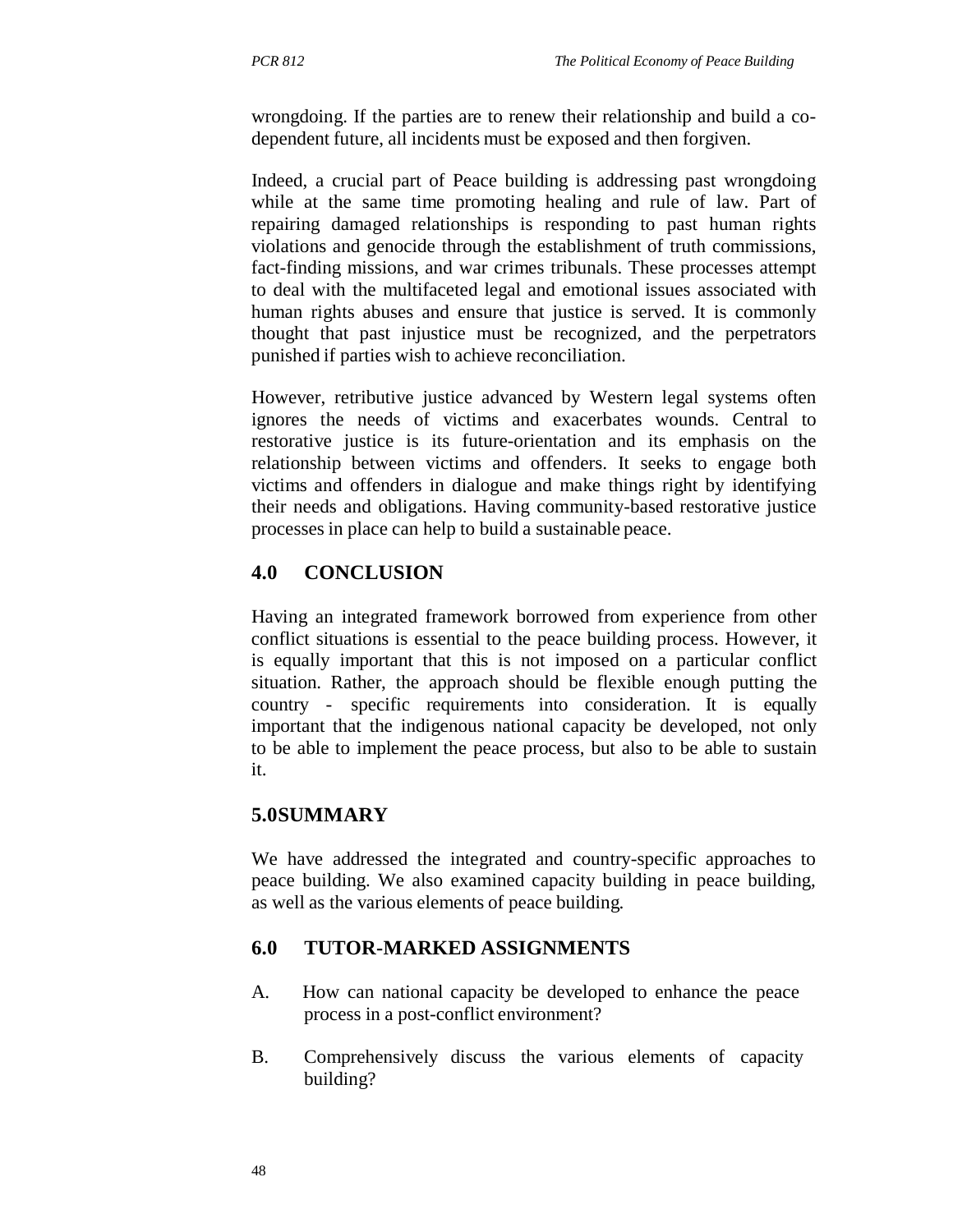### **7.0 REFERENCES/FURTHER READINGS**

Lederach, J.P. 1997. Building Peace: Sustainable Reconciliation in Divided Societies, Washington DC, United States Institute of Peace.

Mockaitis, T.R 1999. Peace Operations and Intrastate Conflict: The Sword or the Olive Branch? Westport, Praeger.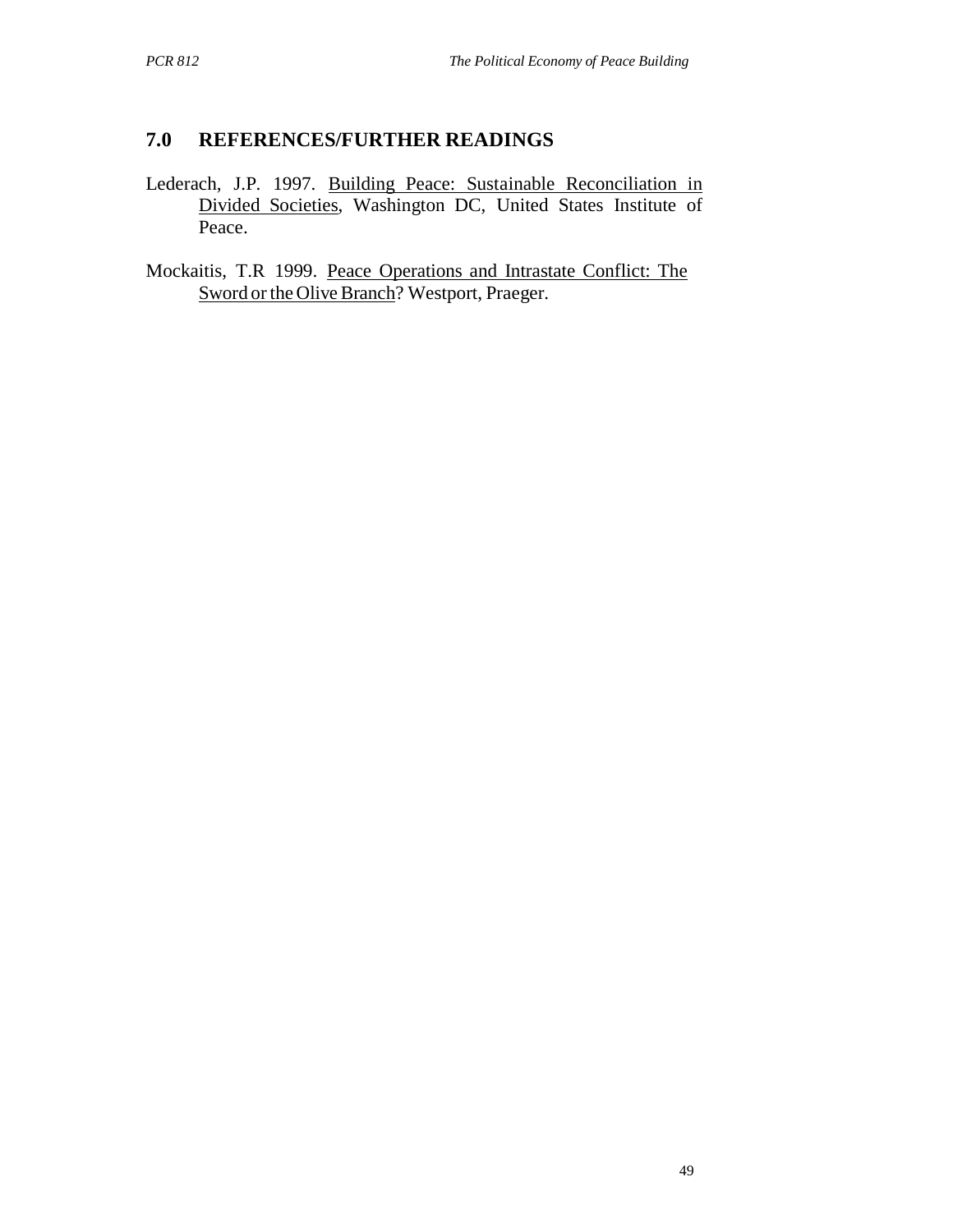# **UNIT 2 COORDINATION OF POINTS OF CONTACTS FOR PEACE BUILDING**

#### **CONTENT**

- 1.0 Introduction
- 2.0 Objectives
- 3.0 Main Body
	- 3.1 Vertical and Horizontal Coordination
	- 3.2 Peace building Agents
- 4.0 Conclusion
- 5.0 Summary
- 6.0 Tutor-Marked Assignment
- 7.0 Reference/Further Reading

# **1.0 INTRODUCTION**

Generally, it is recognized that peace building is a complex operation which requires as much as is possible the coordination of activities of the various actors, individuals, state institutions, local and international NGOS etc. towards attaining the objectives of the process. Therefore, being able to coordinate the points of contact for peace building is a necessity for efficiency in operations and attaining the set objectives.

### **2.0OBJECTIVES**

At the end of this unit, you should be able to:

- i) Explain the need for proper coordination during peace building;
- ii) Explain vertical and horizontal coordination of efforts;
- iii) Discuss the role of information and regular briefings in this effort; and
- iv) Explain the need for prioritization of objectives.

# **3.0 MAIN BODY**

# **3.1 Vertical and Horizontal Coordination**

Given the limited pledge and resources from various external organizations, any successful mission for peace building benefits from operational effectiveness. Co-ordination and teamwork are essential for maximisation of the effects of each component's operation. Peace building programs require both vertical and horizontal co-ordination among a large number of organizations, which have diverse responsibilities. In a multi- functional mission, with geographical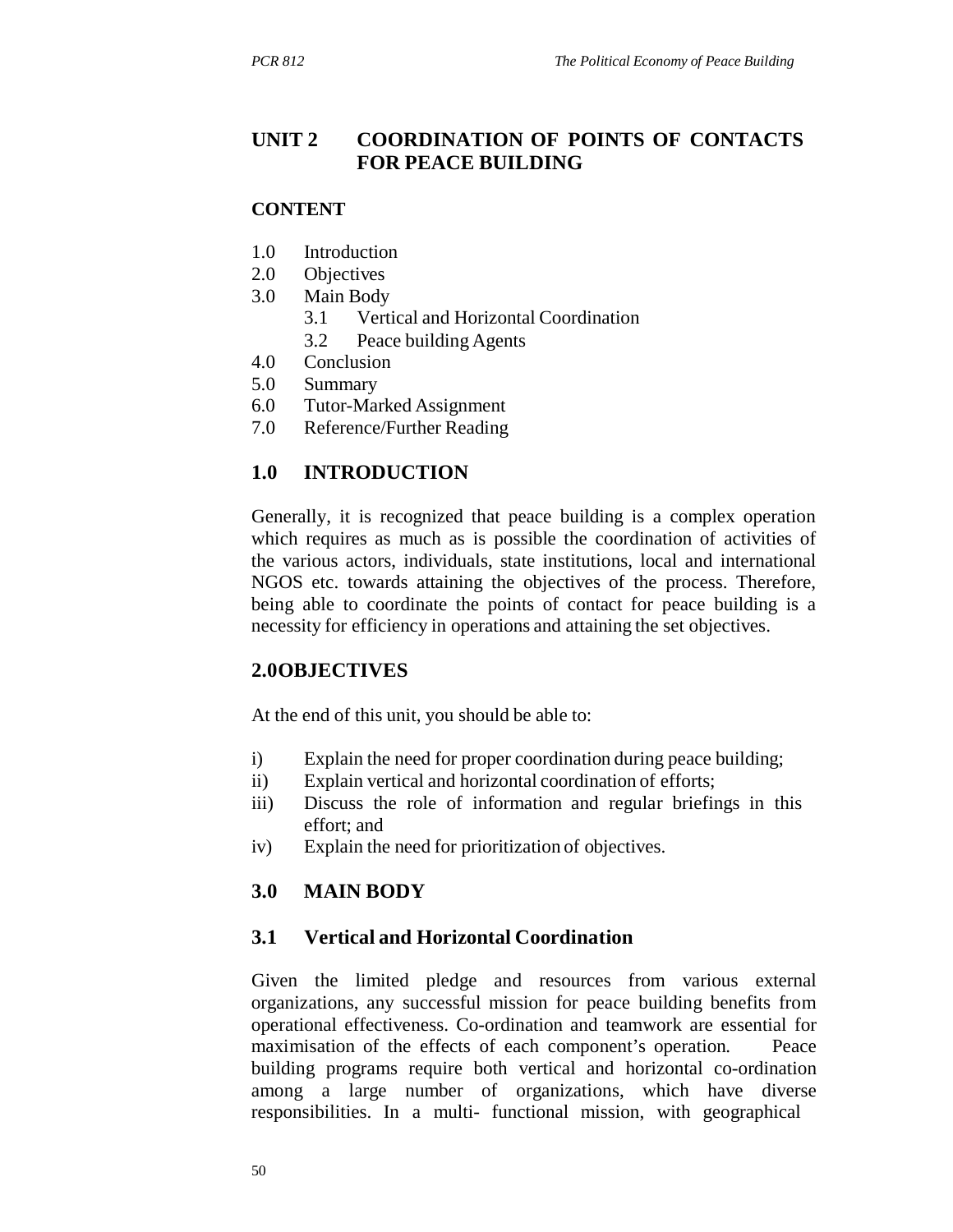diffusion, there is always a danger of miscommunication if each component reports only to its central headquarters without tangential contact at every level. Since various components of peace building missions often work in the same theatre of operation in remoteness and against each other, horizontal co-ordination is critical for promoting the alliance of actions among organizations.

At the same time, vertical co-ordination is also necessary for policy implementation across levels. 'The co-ordination of activities within a mission presupposes a certain unity of command to ensure that a coherent strategy is consistently carried out' (Mockaitis, 1999).

Through vertical communication, the local wealth of knowledge (which is necessary for strategic decision making) is passed up to higher-level agencies. Operation through vertical co-ordination is made through communication lines among various types of agencies at international, regional and local offices. Due to the limitations of major international organizations to reach local communities, NGOs fill in the gaps between decision- making agencies at the centre and local communities.

Co-ordination issues become complex because many organizations tend to go beyond competence in particular areas of expertise with the development of dual mandates in other areas. For instance, UNDP and UNICEF have long-term social and economic development goals, but they have recently been involved in short-term humanitarian emergencies. At the same time, development agencies begin to pay more attention to fostering human rights with a focus on long-term social needs.

Sometimes, economic and social reconstruction cannot be cocoordinated through a clear chain of command, which is common in war zones. Since co-ordination has to be based on consensus, leadership lies in the capacity to devise an articulate response around common objectives and set up priorities. In the absence of an effective coordinating entity, the elementary exchange of information can be achieved through regular briefing sessions.

The compatibility of field activities can be promoted by the cooperation of inter-agency frameworks for action with the establishment of task teams on specific issues. Clear structures for co-ordination among key agencies emerge from the division of labor among actors.

# **Self Assessment Exercise 2.1**

Coordination is essential for peace building. Discuss.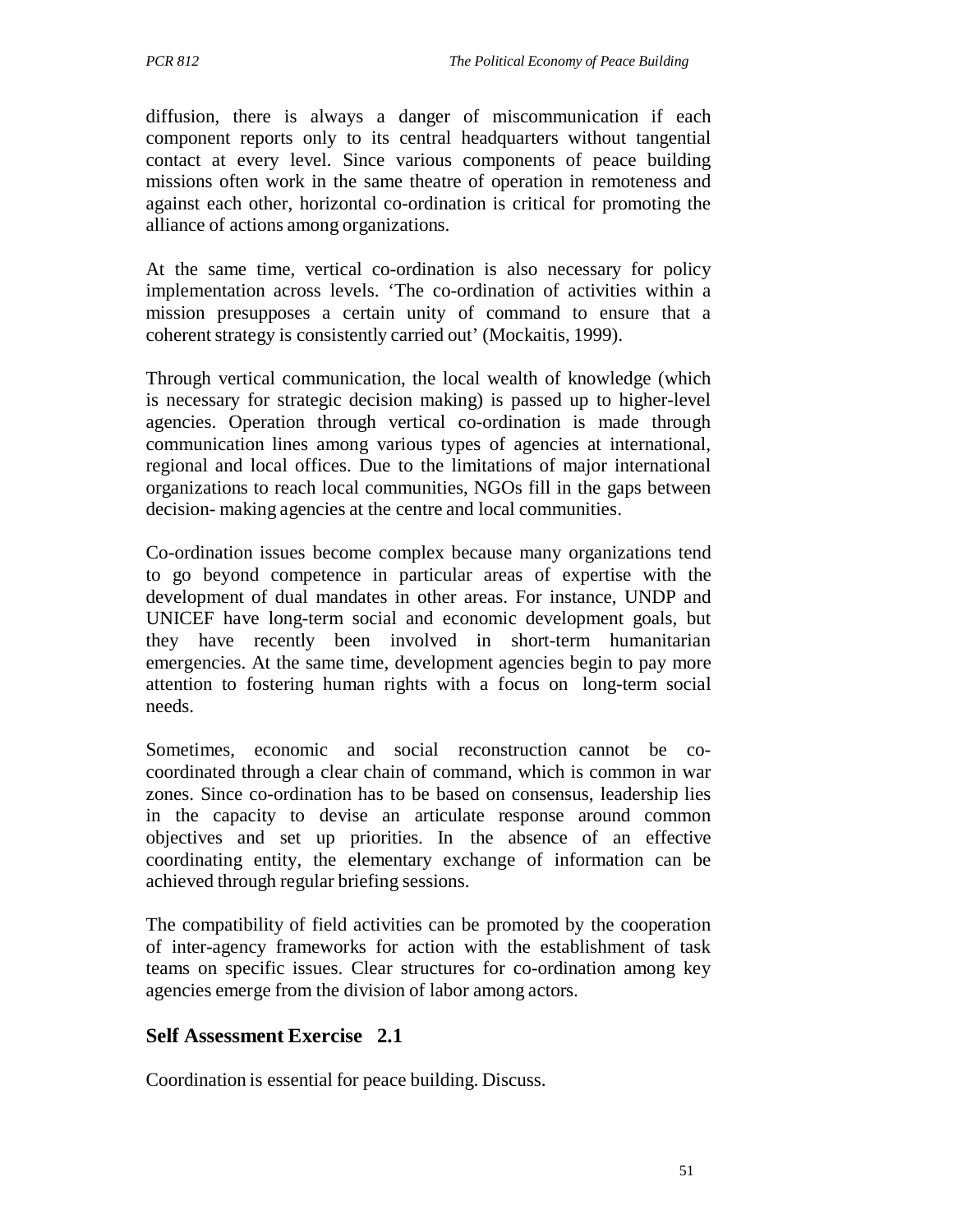### **3.2 Peace building Agents**

Peace building procedures must incorporate civil society in all efforts and include all levels of society in the post-conflict strategy. All society members, from those in best leadership positions, to religious leaders, to those at the working class level, have a role to play in building a lasting peace. John Paul Lederach model of hierarchical involvement levels has been used to make sense of the various levels at which Peace building efforts occur.

Because peace building measures involve all levels of society and target all aspects of the state structure, they require a wide variety of agents which serve as coordination of points of contact for their execution. These agents advance peace-building efforts by addressing functional and emotional dimensions in specified target areas, including civil society and legal institutions.

Nevertheless, outside parties usually play a vital role in advancing such Peace building efforts. Few Peace building plans work unless regional neighbors and other significant international actors support peace through economic development aid and humanitarian relief.

Various institutions provide the necessary funding for Peace building projects. While international institutions are the largest donors, private foundations contribute a great deal through project-based financing. Additionally, regional organizations often help to both fund and implement Peace building strategies. Finally, nongovernmental organizations (NGOs) often carry out small-scale projects to strengthen countries at the grassroots level.

Not only traditional NGOs but also the business and academic community and various grassroots organizations work to further these peace-building efforts. All of the groups help to address "the limits imposed on governmental action by limited resources, lack of consensus, or insufficient political will."

In addition, external actors must think through the broader ramifications of their programs. They must guarantee that funds are used to precede genuine Peace building initiatives rather than be swallowed up by corrupt leaders or channeled into armed conflict.

Higher-order peace, connected to improving local capacities, is not possible simply through third-party intervention. And while top-down approaches are important, peace must also be built from the bottom up. Many top-down agreements collapse because the ground below has not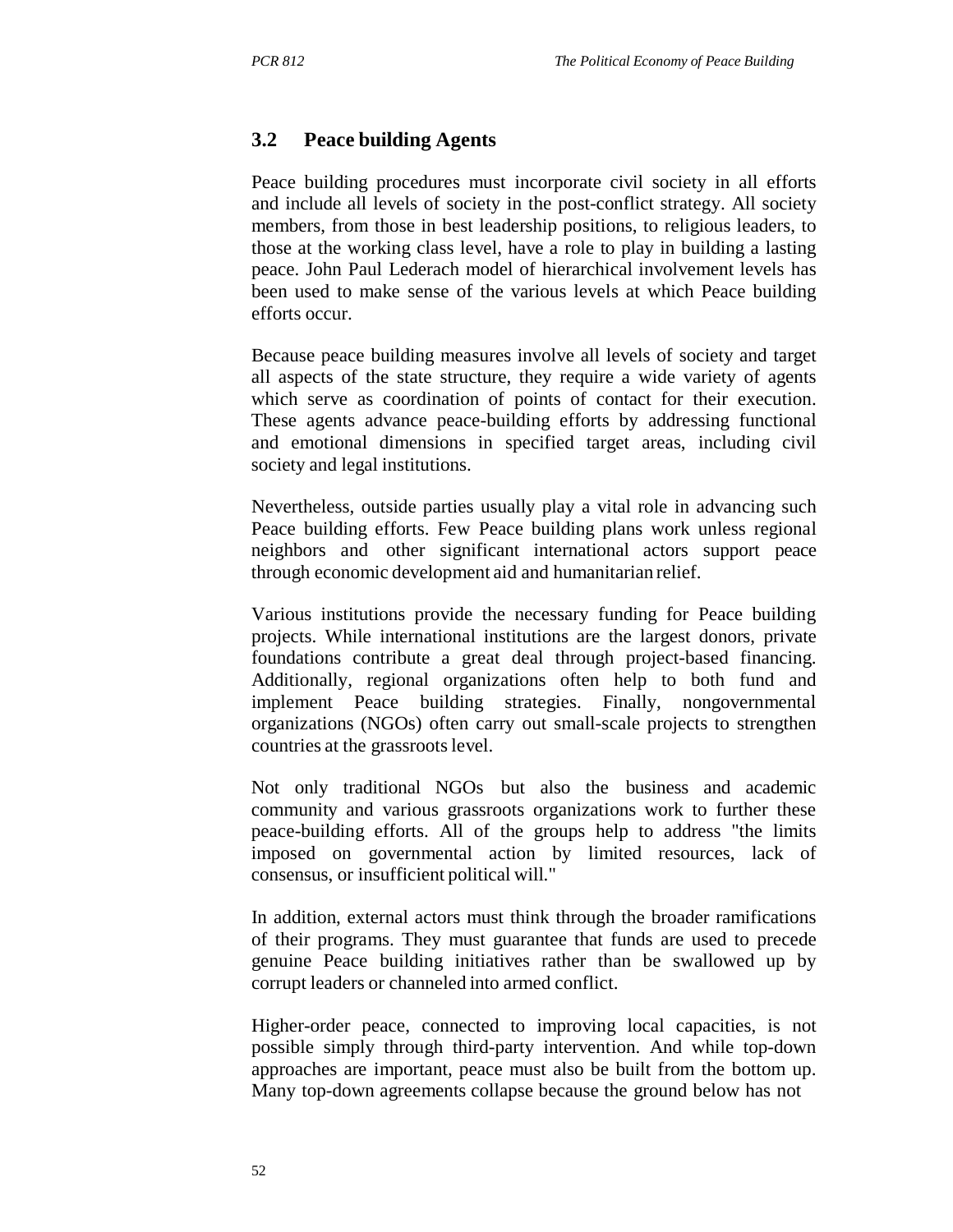been prepared. Top-down approaches must therefore be buttressed, and relationships built.

Effective Peace building also requires public-private partnerships in addressing conflict and greater harmonization among the various actors. International governmental organizations, national governments, bilateral donors, and international and local NGOs need to coordinate to ensure that every dollar invested in Peace building is spent wisely. To accomplish this, advanced planning and intervention coordination is needed.

There are various ways to attempt to coordinate peace building efforts. One way is to develop a peace inventory to keep track of which agents are doing various peace-building activities.

A second is to develop clearer channels of communication and more points of contact between the elite and middle ranges. In addition, a coordination committee should be instituted so that agreements reached at the top level are actually capable of being implemented.

Another way to better coordinate peace building efforts is to create peace-donor conferences that bring together representatives from humanitarian organizations, NGOs, and the concerned governments. It is often noted that "Peace building would greatly benefit from crossfertilization of ideas and expertise and the bringing together of people working in relief, development, conflict resolution, arms control, diplomacy, and peacekeeping."

Lastly, there should be efforts to link internal and external actors. Any external initiatives must also enhance the capacity of internal resources to build peace-enhancing structures that support reconciliation efforts throughout a society. [70] In other words, the international role must be designed to fit each case.

# **4.0CONCLUSION**

Sometimes Peace building involves a substantial number of actors, both local and international, requiring an appreciable mixture of the repertoire of peace building strategies. At this point, peace building becomes a complex operation where it is now necessary for the coordination of points of contact to achieve the set objectives. Usually, horizontal and vertical coordination of efforts become essential.

# **5.0SUMMARY**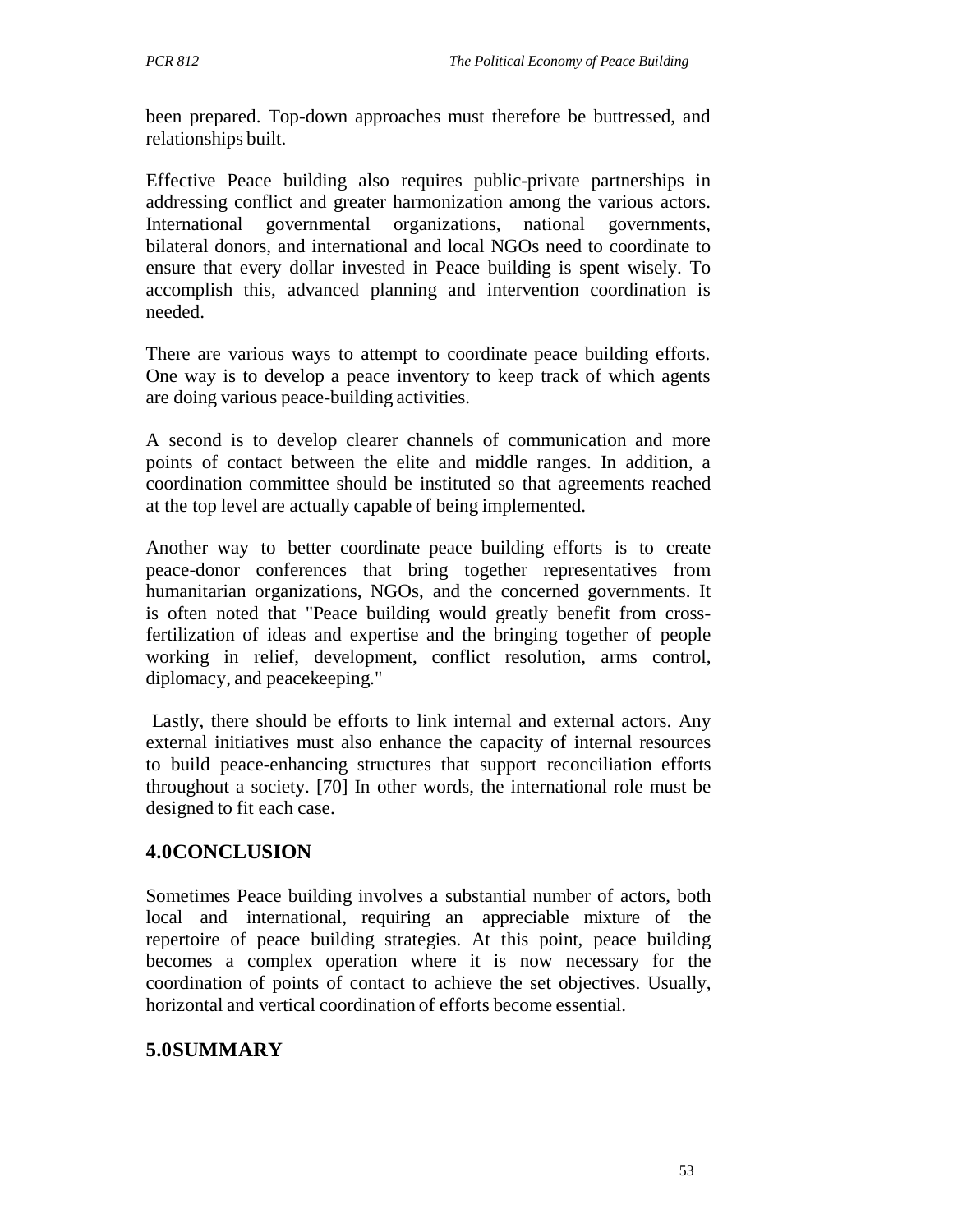We have discussed the necessity for coordination of points of contact in peace building, which to all intents and purposes is a complex project.

### **6.0 TUTOR-MARKED ASSIGNMENT**

Discuss horizontal and vertical coordination of points of contact in multilateral peace building.

### **7.0 REFERENCE/FURTHER READING**

Mockaitis, T.R. 1999. Peace Operations and Intrastate Conflict: the sword or Olive Branch? Praeger.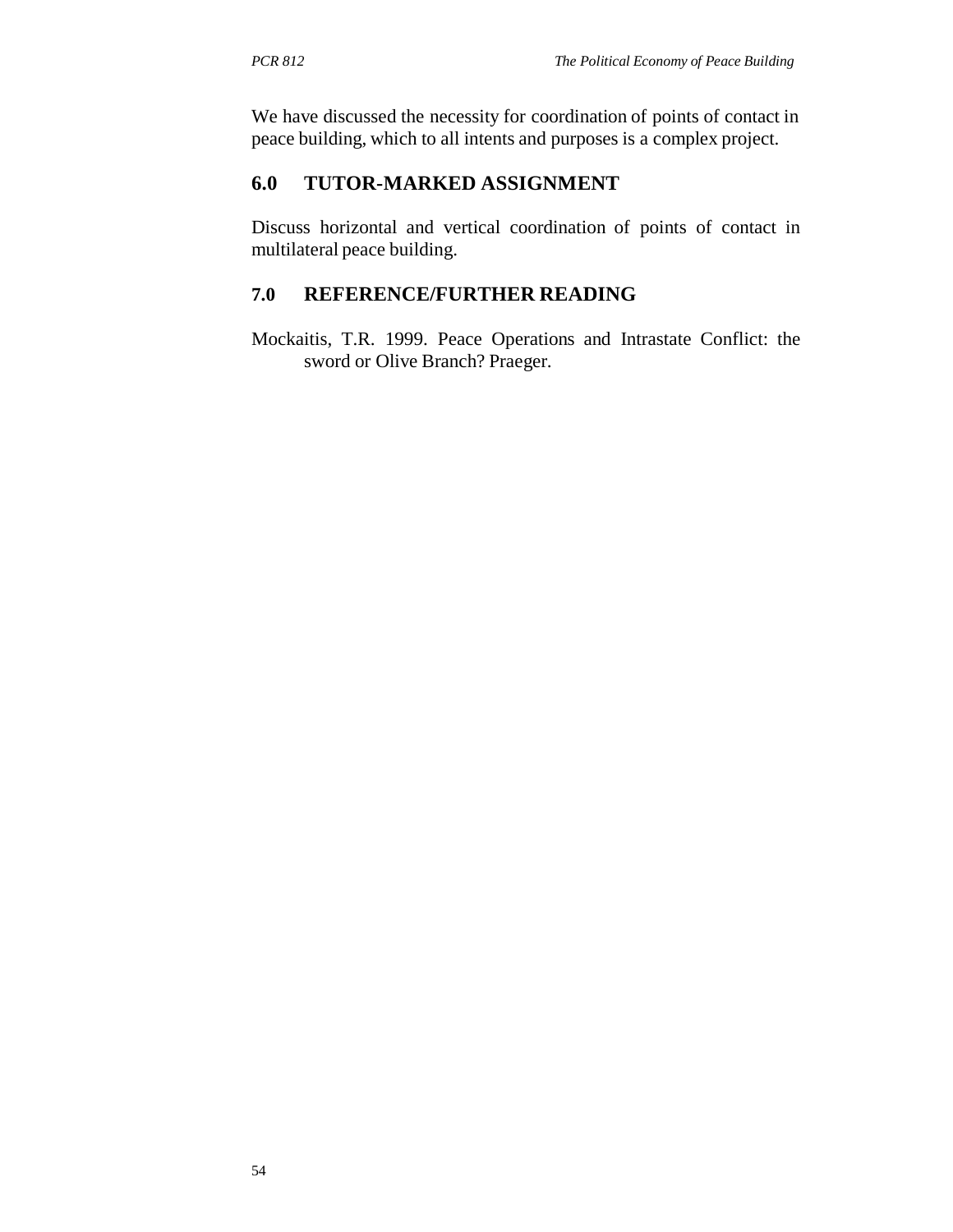# **UNIT 3 CHALLENGES FOR DESIGNING AND IMPLEMENTING PEACE ACCORDS**

# **CONTENT**

- 1.0 Introduction
- 2.0 Objectives
- 3.0 Main Body
	- 3.1 Spoilers in Peace building
	- 3.2 Dealing with Spoilers
- 4.0 Conclusion
- 5.0 Summary
- 6.0 Tutor-Marked Assignment
- 7.0 Reference/Further Reading

# **1.0 INTRODUCTION**

When internal conflicts appear to linger on, there are a number of economic factors that pose as a challenge to the implementation of peace. These challenges are induced by the competition for the limited resources available; in the already destabilized conflict zone, the rebel and government forces compete on gaining command and control of these resources thus creating trade-offs betweens brokering peace and providing justice, as was the case in Sierra Leone.

## **2.0 OBJECTIVES**

At the end of this unit you would be able to:

- i) Explain the various challenges that occur in implementing peace accords;
- ii) Define and critically assess spoilers and their characteristics;
- iii) Identify what gives rise to spoilers in a peace process; and
- iv) Discuss the economic factors that challenge the elimination of spoilers from the peace accord.

## **3.0 MAIN BODY**

## **3.1 Spoilers in Peace building**

The opportunities for self-enrichment over the period of conflict make it such that combatants of peace have a vested interest in effecting conflict. These opponents of peace have come to be known as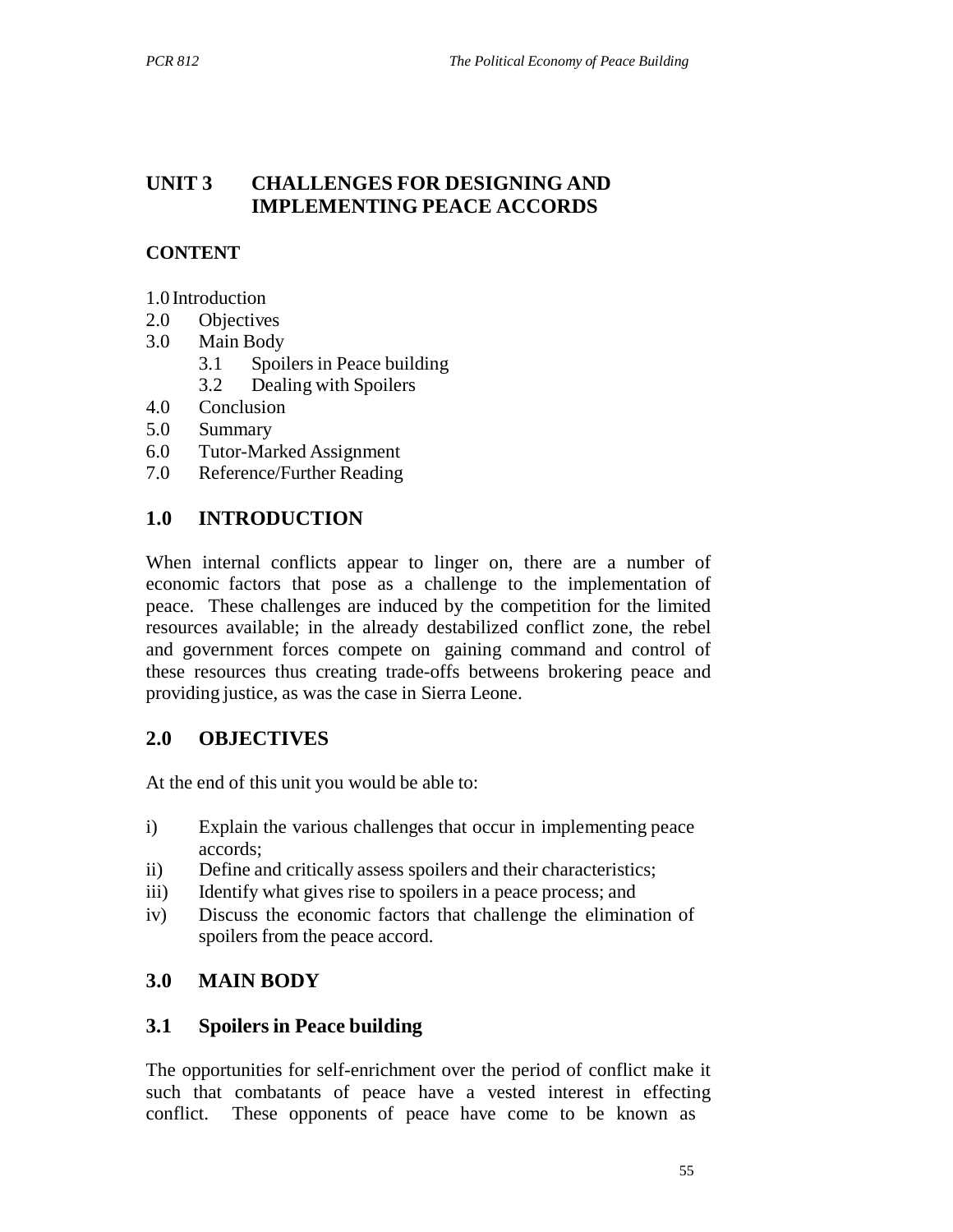"spoilers." Spoilers are actors either internal or external who use violence to oppose the implementation of peace and its components. Rebel groups for starters are weaker than the government and will likely resort to violent to get their cause out in public or to get compensation for whatever their bone of contention be; parties and third party mediators who use violence to undermine a peace process can be seen as spoilers. Thus any group of persons or party that threatens the sanctity of the state is illegitimate and should be viewed as spoilers. However it has been argued that state-centric or patriotic ideology can often shape and influence the design of such parties.

### **Conflict Profiteers**

War often bestows benefits that give various people a stake in the extension of conflict. Those who gain from war range from single persons to whole companies and nations. Conflict profiteers include political leaders, who gain their reputation and power from being "tough" and standing up to the other side, and military leaders whose reputation has been (or is being) earned by battle victories. In addition, young, uneducated men who have no other way of making a living may benefit from gaining employment as low-level military personnel. Another group that profits substantially from war consists of all the companies selling weapons and military technology. Others include illegal arms dealers and those who profit from illegal trade. War creates opportunities to plunder and to carry out illegal production and trade in drugs, diamonds, timber, and other commodities.

One can differentiate passive war profiteers from active war profiteers. Passive war profiteers make profits from war; they do not control the duration and outcome of a war or the way it is waged. Active war profiteers, on the other hand, are in a position to start and extend a war in order to increase their own profits. The idea that private incentive plays an important role in prolonging conflict is supported by the cases of Sudan, Sierra Leone, and Liberia.

#### **Extremists**

Most interest groups have supporters who take an extreme view of the conflict and tend to favor extreme and often cruel strategy. These individuals who are more radical than those of most of the people involved in a conflict can be called "extremists" or "hardliners", although those who are sympathetic to this extreme view may refer to the same people in more positive ways, such as "freedom fighters." In some cases hardliners are also "conflict profiteers".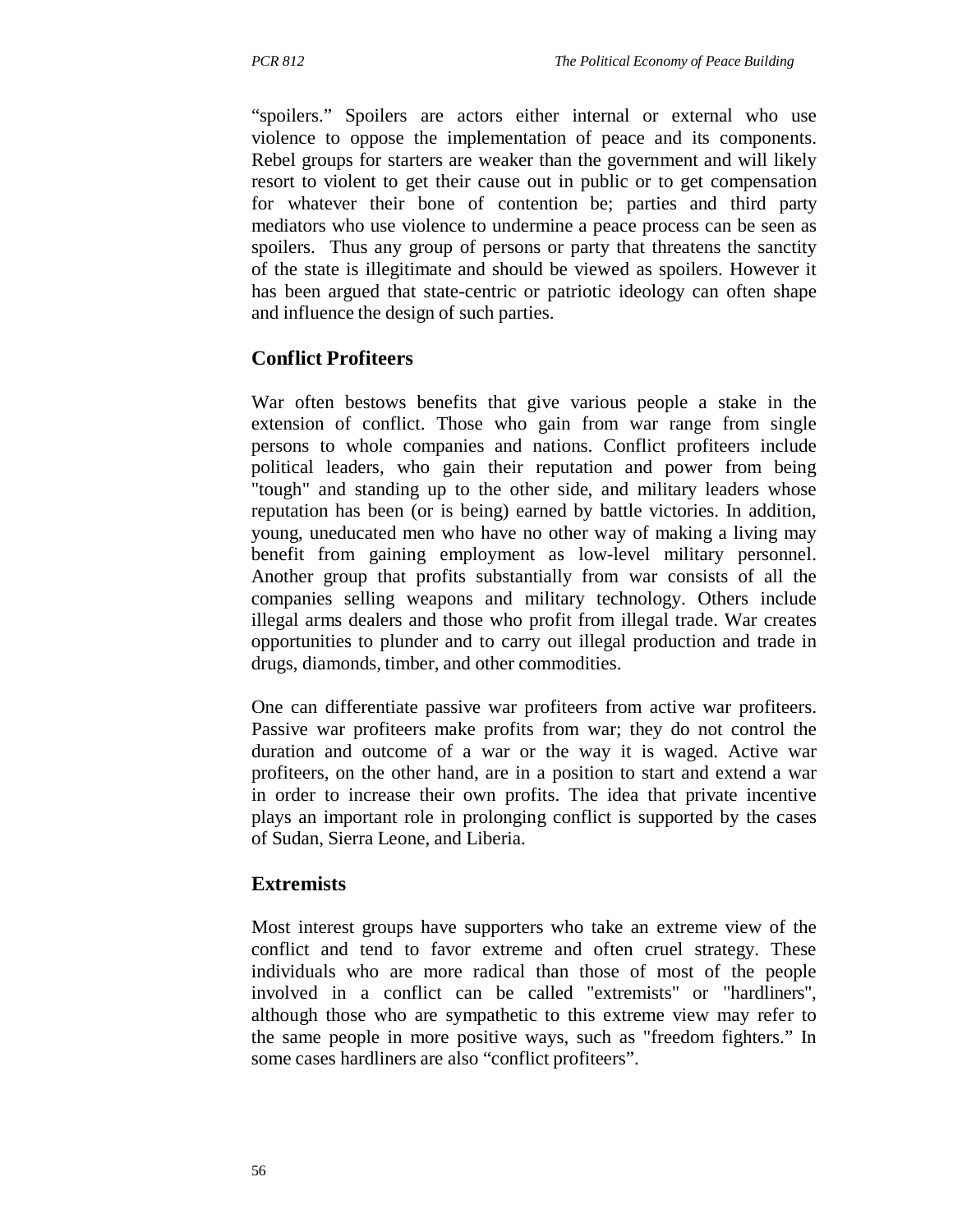Others are those who hold intense religious or nationalistic beliefs to the result that their group is better and that their opponent is morally inferior or even sub-human in their pursuit of complete victory, extremists often remain fixed on radical ideas and positions. Often they advocate more extreme confrontation strategies than those adopted by others involved in the dispute. Because extremists often believe that their opponent is deserving of extinction, they may look to violent tactics such as genocide and terrorism to achieve their goals.

In many cases, extremists are those who have lived in poverty and have inadequate access to access to healthcare, nutrition, education, and employment. Persistent experiences of oppression, insecurity, or humiliation may lead individuals and groups to adopt conflict strategies that seem appropriate in their dire circumstances.

In other instances, political leaders capitalize on these adverse conditions and reward extremism in order to gain power for themselves. For example, they may offer monetary awards to families or emphasize the benefits to "martyrs" in the afterlife in order to legitimize militant behavior and draw attention to their cause.

There are also instances where extremist actions are an effective strategy for gaining and maintaining power in a hierarchical environment where resources are scarce and there is an ongoing struggle for power. In short, individuals adopt extreme positions because extremism is effective. It can call attention to one's cause, damage one's opponent, and unite one's group against a common enemy.

However, because the extremists and other hardliners usually gain the most media coverage, it is easy to come to the conclusion that everyone on the other side feels that way. Even if only a minority of the group commits the violent acts, these acts may be attributed to the group as a whole. This leads opponents to conclude that they must respond with extreme tactics of their own and causes the conflict to escalate quickly, even when most of the people on both sides of the conflict are far more moderate in their views.

The provoking actions of extremists can also threaten broadly supported efforts to de-escalate conflicts**.** In fact, some extremists desire this sort of response. Spoilers often use extreme tactics in the hopes of disrupting peace processes that they believe will harm their cause. Examples are the many violent acts in the Middle East that were meant to derail the Israeli-Palestinian peace process. Such acts increase hostility, generate additional issues that require resolution, and make parties less willing to compromise.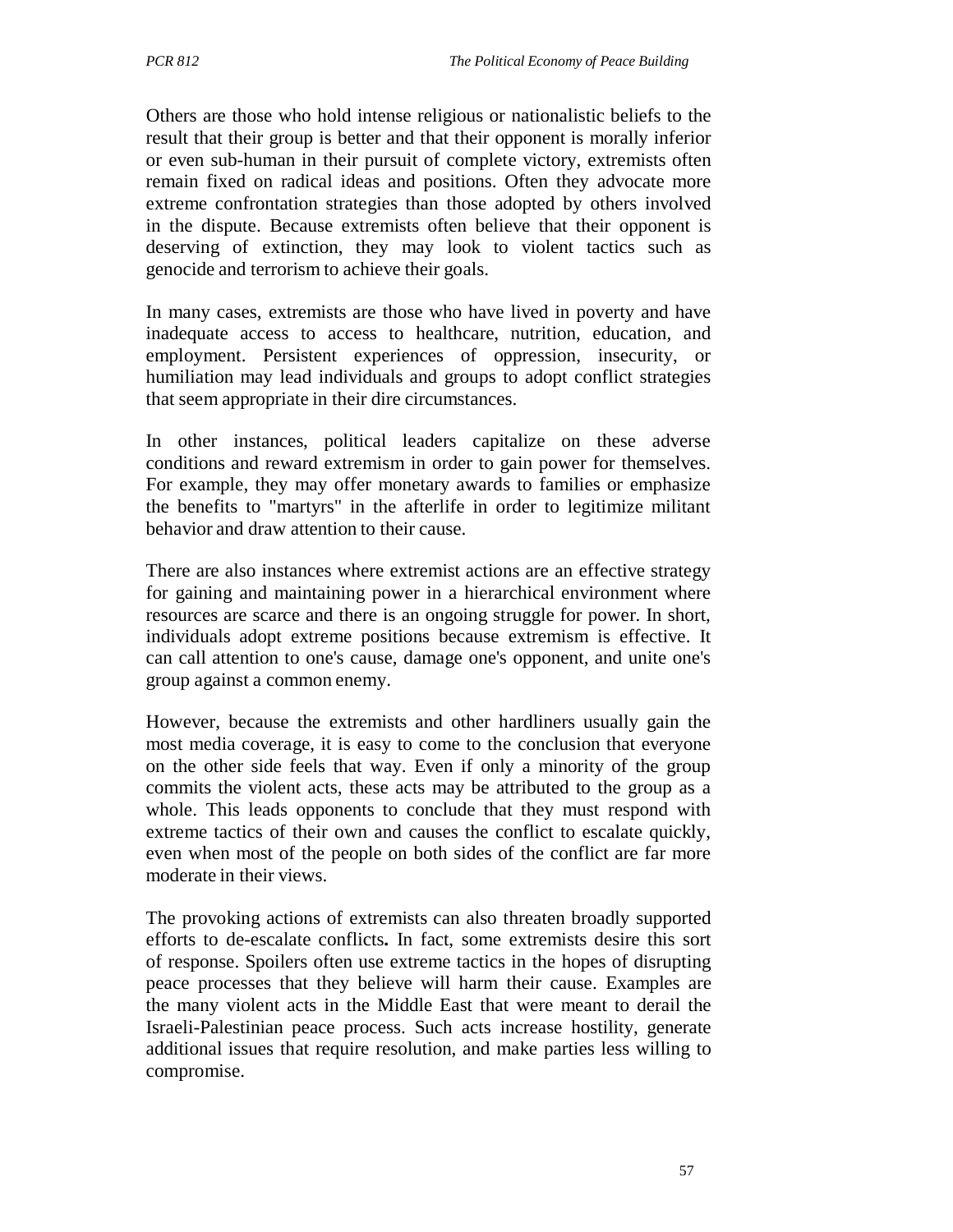Also, prevailing groups sometimes characterize the actions of marginalized groups as "extremist" in an attempt to maintain power and resist demands for change. In these cases, the term is used to discount potentially reasonable claims of the less powerful. These considerations suggest that we should be cautious about describing individuals and groups as extremists. In many cases, less stigmatizing terms may be more productive.

#### **Self Assessment Exercise 3.1**

When can a person or group be regarded as a combatant or spoiler of the peace process?

#### **3.2 Dealing with Spoilers**

There are a variety of approaches used to address spoilers in general, which fall on a range from total riddance of extremists to total engagement. The option of such strategies is usually determined by the viewpoint taken on the primary sources of extremism (from individual pathologies to social, political and economic conditions) as well as the level of representation of the larger population's legitimate interests that the extremists are able to secure. Some of the strategies aimed at addressing extremism include:

*Elimination:* Simply the use of information, the law, and force to identify, locate, and apprehend (or destroy) extremists or key leaders of extremist groups. Sometimes this involves using legal exercises to tie up economic resources, thereby crippling the ability of such groups to organize and function. Although elimination may work to remove key individuals and groups, it fails to address the underlying causes of extremism. These strategies are also often viewed as unjust by some, and can generate increased incidents of resistance and extremism from sympathizers; there is also an inclination to want to forfeit certain civil liberties and rights when working to directly eliminate extremism.

*Divide and conquer*: When one group is able to penetrate the opposing side's extremist groups, or establish relationships with hesitant members of those groups, they can begin to create a wedge between members. Such divisions can fester and be the undoing of groups, particularly when compliance and solidity is prized and betrayal is punished by extreme measures. Such strategies can go wrong and lead to increased group unity, and can be "flipped"; used by the extremist groups to gain information and resources from their opponents. As above, this is a somewhat shallow or temporary approach to addressing extremism.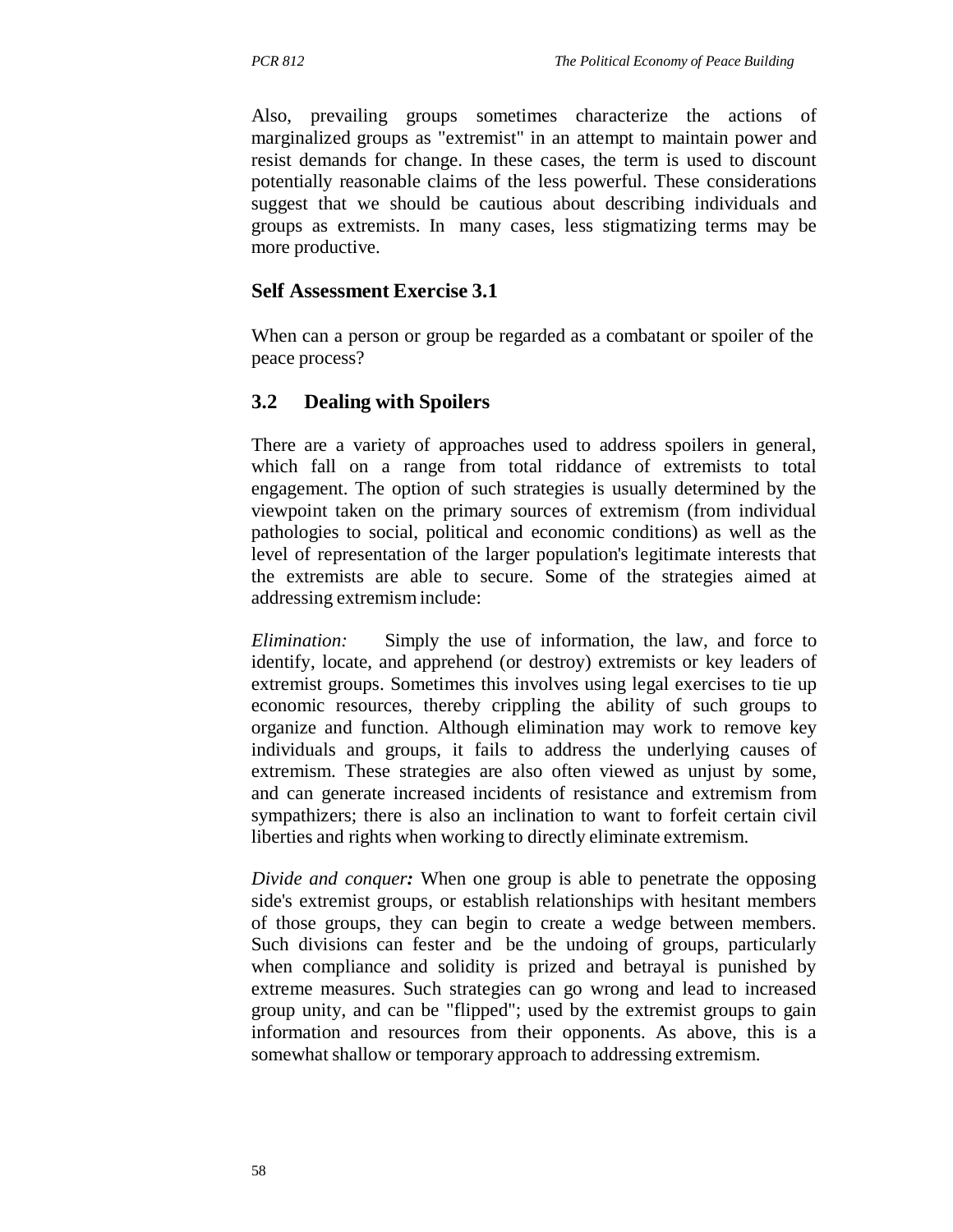*Isolation:* This strategy entails everything from a public distancing of the main group from extreme members and a condemnation of their actions to a more private withdrawal of support and backing from moderates. However, such strategies can intensify the intra group conflict (between moderates and extremists) and undermine the group. Such a state of vulnerability might also be seen as an opportunity to be seized by hardliners in the inter-group conflict.

*Inter-group cooperation against extremism:* Essentially, both groups agree to frame extremism and terrorism as a mutual problem to be solved jointly by the parties thus it entails cooperation between the parties involved in the inter-group conflict. This can be particularly effective on the heels of a peace agreement between the parties, where they attempt to expect and publicly label extremist responses to the agreement, thereby heading off the "spoiler" effects of destructive reactions. Such strategies are built on trust and assurances; trust which tends to be fragile at such an early stage of peace processes, if it fails can jeopardize the entire peace agreement.

*Peace building:* aimed at addressing the underlying conditions, which foster extremism and requires activities to work toward a reduction of inequity and oppression and the protection of human rights. Secondly, is the weakening of extremist ideologies and a reduction of militarism, racism, and sexism. Thirdly is the need for democratization and participatory governance and the strengthening of civil society

## **4.0 CONCLUSION**

In implementing the peace process it is important that the intentions and views of the parties are scrutinized to ascertain that it is in line with the state standards and does not infringe on its legitimacy and sanctity. Spoilers within the peace process are more concerned with what can be gained from the conflict zone and how much control they can gain.

## **5.0 SUMMARY**

We identified the challenges that exist during the peace process and defined spoilers as combatants of the implementation of peace as well examined ways in which the problem of spoilers can be addressed. Also the factors that give rise to spoilers and extremists was identified and assessed.

## **6.0 TUTOR-MARKED ASSIGNMENT**

What are the contributing factors to the emergence of spoilers in the implementation of peace accords?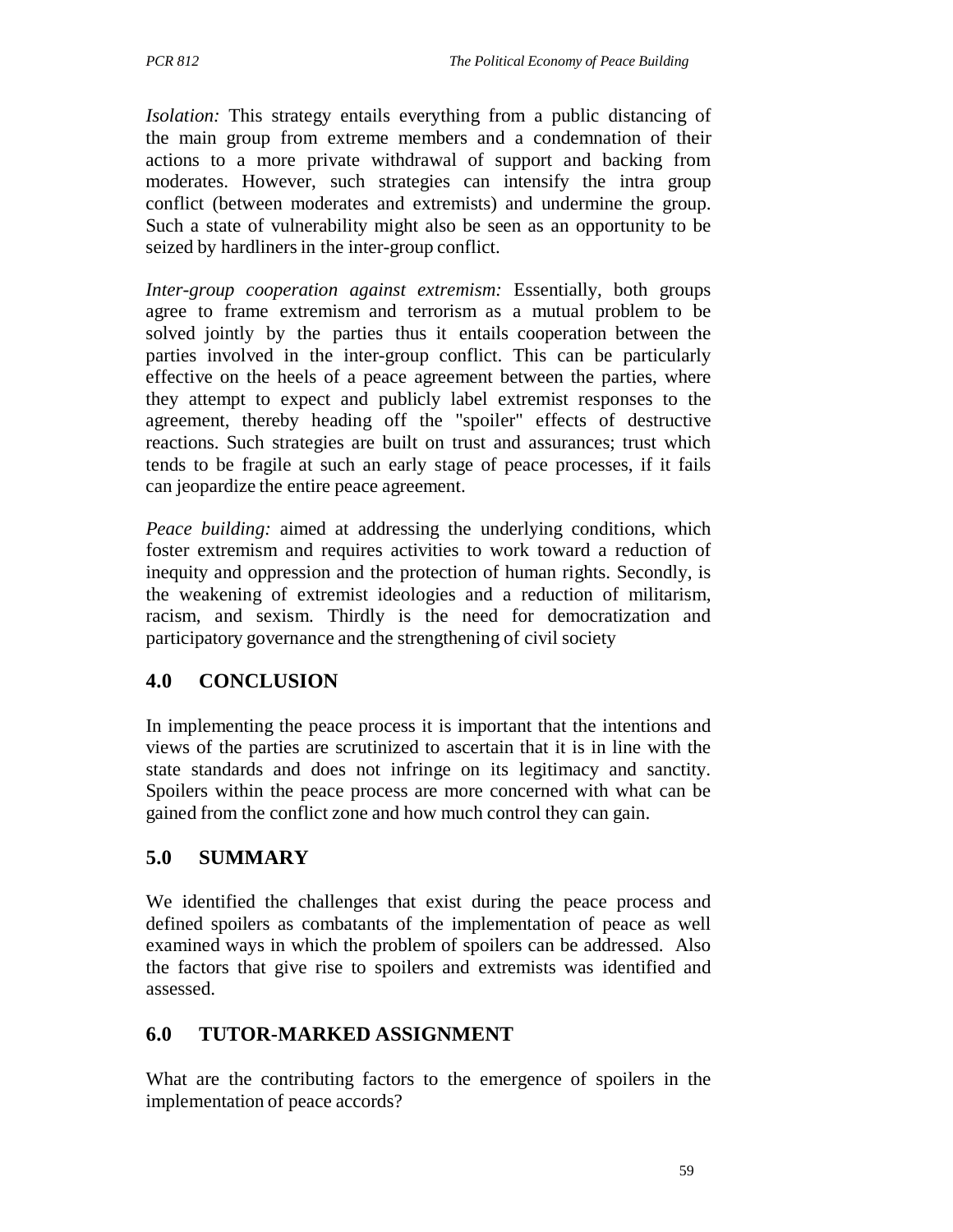## **7.0 REFERENCES/FURTHER READINGS**

- Abdallah, Ahmedou Ould. 2001"Stakeholders and Owners." In *Peacebuilding: A Field Guide*, Thania Paffenholz, Luc Reychler, Eds. Boulder, CO: Lynne Reiner Publishers,
- Stedman, Stephen John. 1997. "Spoiler Problems in Peace Processes." In *International Security*, Volume: 22 Issue: 2.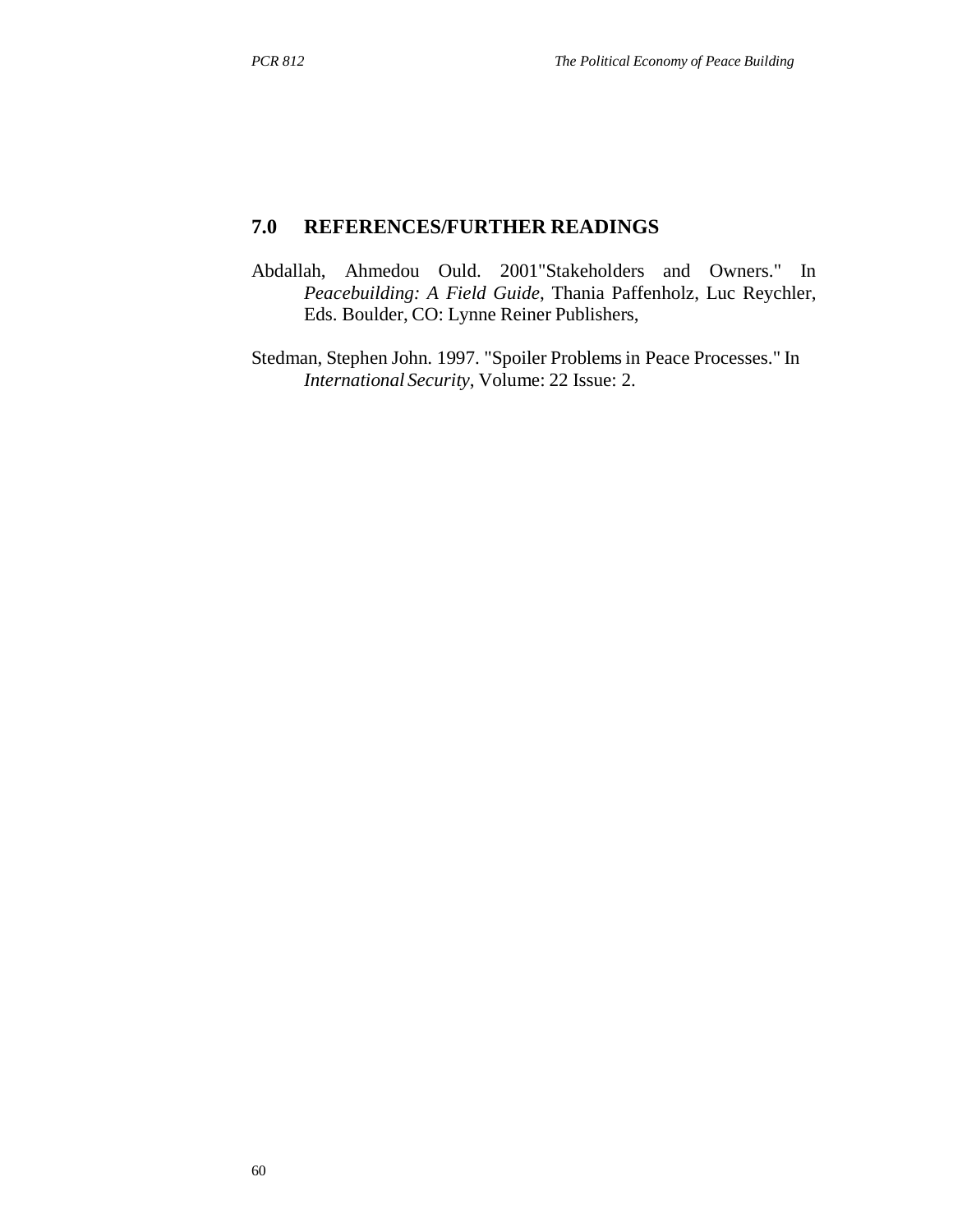# **MODULE 4**

- Unit 1 Operational Challenges for Peace Missions: Strategic Coordination
- Unit 2 Operational Challenges for Peace Missions: Disarmament, Demobilization and Reintegration
- Unit 3 Operational Challenges for Peace Missions: Intervention and Peace building
- Unit 4 Operational Challenges for Peace Missions: Conflict Prevention and Donor Aid
- Unit 5 Case Study: Sierra Leone

# **UNIT 1 OPERATIONAL CHALLENGES FOR PEACE MISSIONS: STRATEGIC COORDINATION**

# **CONTENT**

- 1.0 Introduction
- 2.0 Objectives
- 3.0 Main Body
	- 3.1 The function of "Friends Groups"
	- 3.2 Strategic Coordination
	- 3.3 The Importance of Strategic Coordination
- 4.0 Conclusion
- 5.0 Summary
- 6.0 Tutor-Marked Assignment
- 7.0 Reference/Further Reading

## **1.0 INTRODUCTION**

Strategic coordination is particularly vexing for peace implementation and for post-conflict Peace building because many more actors are engaged in implementation than in negotiation and the international policy process takes on much greater complexity. Several past cases including Guatemala, El Salvador, and Mozambique - demonstrate that the challenge of strategic coordination can be overcome by the use of coordination mechanisms such as "Friends Groups" or by major powers taking a lead role in conflict management.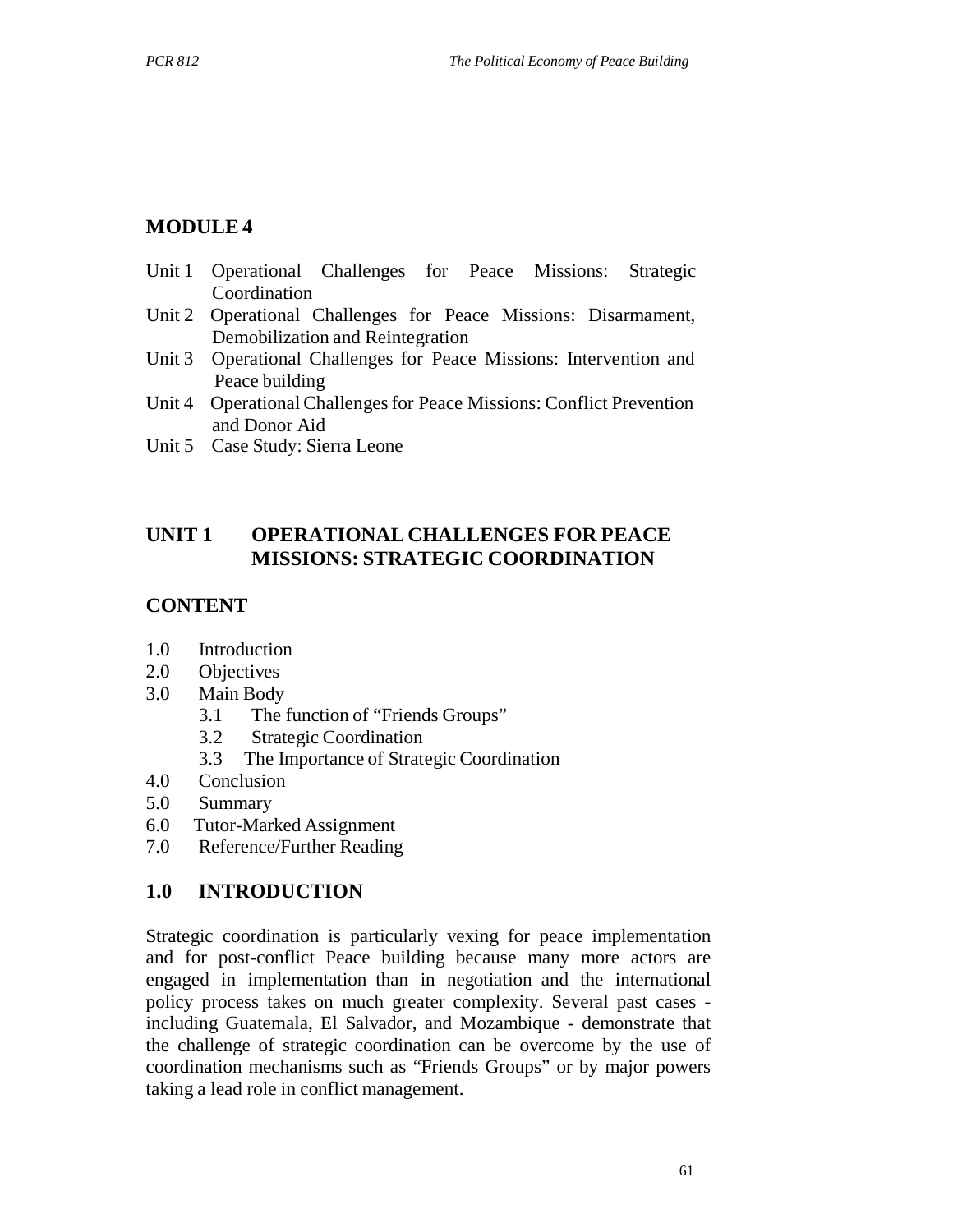Two aspects of these cases, however, powerfully limit their applicability elsewhere. First, in each case of effective coordination, no more than a handful of actors were directly involved in political dialogue, and even in the assistance aspects of peace accomplishment, the number of international and regional organizations was relatively small. Second, two necessary conditions for effective coordination were in place: a high degree of international commitment and a rough correspondence of interests of the major powers.

Recent efforts structures for strategic coordination on the ground, both within the UN and beyond, have been frustrated by the sheer numbers of actors involved, the limited extent to which these actors accept the coordinating authority of the UN, or analogous body, and the absence of policy-coordination structures at headquarters level.

# **2.0 OBJECTIVES**

At the end of this unit, you should be able to

- i) Highlight challenges of peace missions;
- ii) Explain how peace missions is co-ordinated; and
- iii) Explain the importance of strategic co-ordination.

#### **3.0 MAIN BODY**

#### **3.1 The Function of "Friends Groups"**

One of the striking commonalties among cases of successful implementation is the use of a "Friends Groups," or the creation of a deliberate process of bringing together key governments, to guarantee a degree of focus and harmony of approaches to the peace process. This machinery emerges as an imperative source of strategic coordination among bilateral actors and a means by which lead mediators and implementers can strengthen their authority, influence, and coordinating powers vis-à-vis the parties and the implementing agencies.

The Friends mechanism has been less frequently used in the African context, perhaps reflecting the lower levels of western commitment to peace processes on that continent. A similar mechanism was used in Rwanda, in the form of the "Five Musketeers," a group of the five most influential Ambassadors in the country. Rwanda's fate, however, cautions that the use of some sort of a bilateral coordination mechanism is no guarantee of success.

However, one of the distinctions between a Friends mechanism and a core group is that a formal Friends Group usually exists and meets not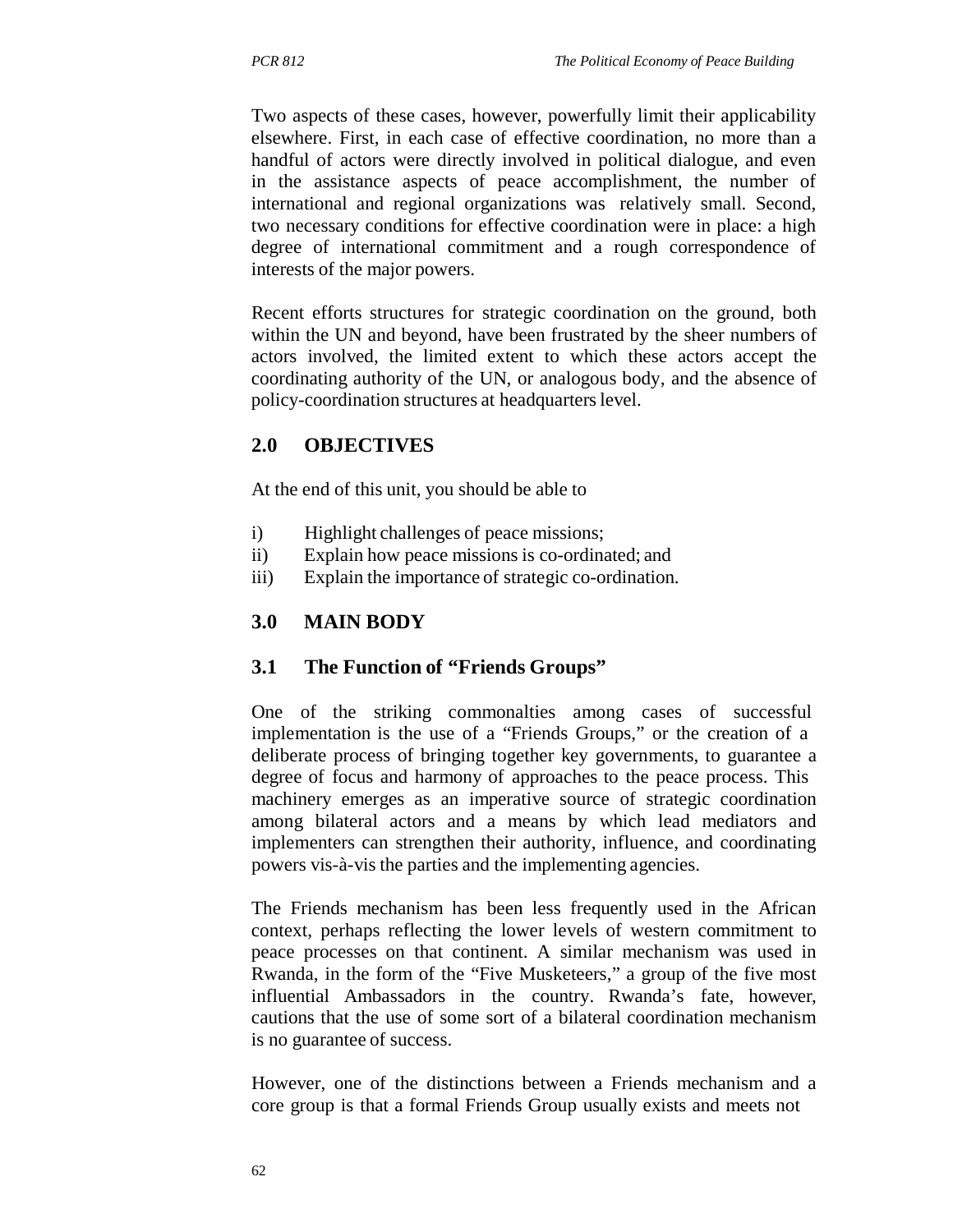only in country but also at the level of capitals and at the UN in New York. This signals a higher level of obligation to the peace process on the part of the respective members than is typically evidenced by alliance amongst in-country Ambassadors. This higher level of commitment typically results in higher levels of financial resources provided for the Peace building process.

The relationship between a Friends mechanism and a successful strategy of accomplishment depends on preexisting levels of commitment. Certainly, it is the case that strategic coordination cannot generate political commitments or resources. While donors often have at times argued that a lack of effective coordination is the source of their unwillingness to commit funds to peace execution processes, the fundamental relationship is more likely the reverse.

Although, it is not clear that there is a linear relationship between preexisting commitment and the level of strategic coordination. In context where a range of states are providing resources, coordination of their strategies for peace implementation may be a critical asset.

# **3.2 Strategic Coordination**

Strategic coordination" is a crucial constituent of any successful peace operation. It refers to efforts to manage several challenges often faced by third-party actors implementing peace accords: first, lack of coherence between settlement and implementation; second, conflicting approaches during these stages; and third, incoherent, if not contradictory, efforts to employ a given strategy.

Efforts at strategic coordination must mirror not only the complexities intrinsic in the conflict, but also resources, objectives, and interests of the United Nations, donors, and other actors. The presence of loot-able commodities, the prospect of spoilers, and the position taken by neighboring states, the number of combatants, and the comparative strength of the peace agreement provide a fairly dependable set of criteria by which to determine the likely obstacles to successful implementation. Given these challenges, it is particularly important that, when dealing with "new wars," the UN consider factors such as the transparency and complementarity of mandates, available financial and material resources, and the apparatus for coordination with other actors.

Often, however, the goals of various international actors implementing a peace agreement are conflicting. Consequently, political and operational suitability may come at the cost of the peace operation as a whole.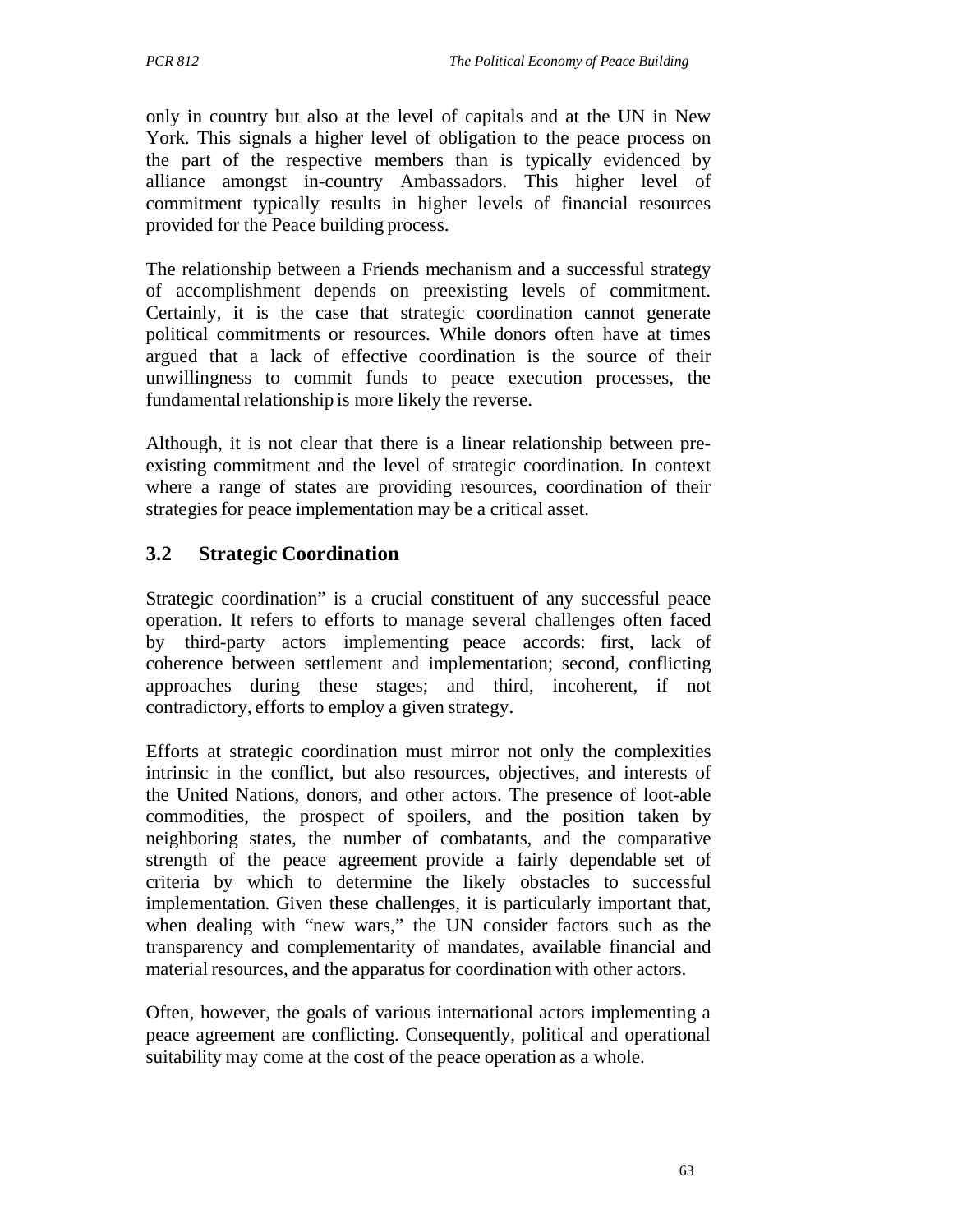As different from tactical coordination of programs – strategic coordination entails the reformation of policy interests of the external actors. In the governance field, a growing consensus among the major actors on what constitutes principles of good governance has lessened the challenge of strategic coordination. Divisions nevertheless remain. In Rwanda, donors were deeply divided over how far it could morally pressure the post-genocide government on any governance issue; in Afghanistan, donors are divided on how far to promote human rights and democracy if it endangers permanence; and in the Balkans, Cambodia and Afghanistan important external actors have diverging interests and priorities.

The 'war on terror' has further divided US and European actors on matters of when and how to introduce governance measures in the only two post-9/11 cases so far, i.e. Afghanistan and Iraq. Not only coordination of external actors is required, however. Three levels of coordination can be considered of importance: donor-donor (external); donor-government; and inter-ministerial (Renner 2004). There has been increasing acknowledgment of the attitude that the host government must be assisted to take on major coordination responsibilities. It has even been suggested that UNDP should only support in country, government-led development forums and not Round Tables and Consultative Groups. Only rarely is there insufficient local capacity to build on.

Not only coordination of external actors is required, however. Three levels of coordination can be considered of importance: donor-donor (external); donor-government; and inter-ministerial. There has been increasing recognition of the principle that the host government must be assisted to take on major coordination responsibilities. It has even been suggested that UNDP should only support in country, government-led development forums and not Round Tables and Consultative Groups. Only rarely is there insufficient local capacity to build on.

The system of departmentally based consultative groups to coordinate activities in the various program areas has functioned unevenly. Much depends upon the leadership of individual consultative groups. Some donors, moreover, do not observe the rules established by the Ministry of Finance to declare their activities in the relevant program areas, and to concentrate on a certain number of program areas.

#### **Self Assessment Exercise 1.1**

To what extent can strategic coordination be an operational challenge for peace missions?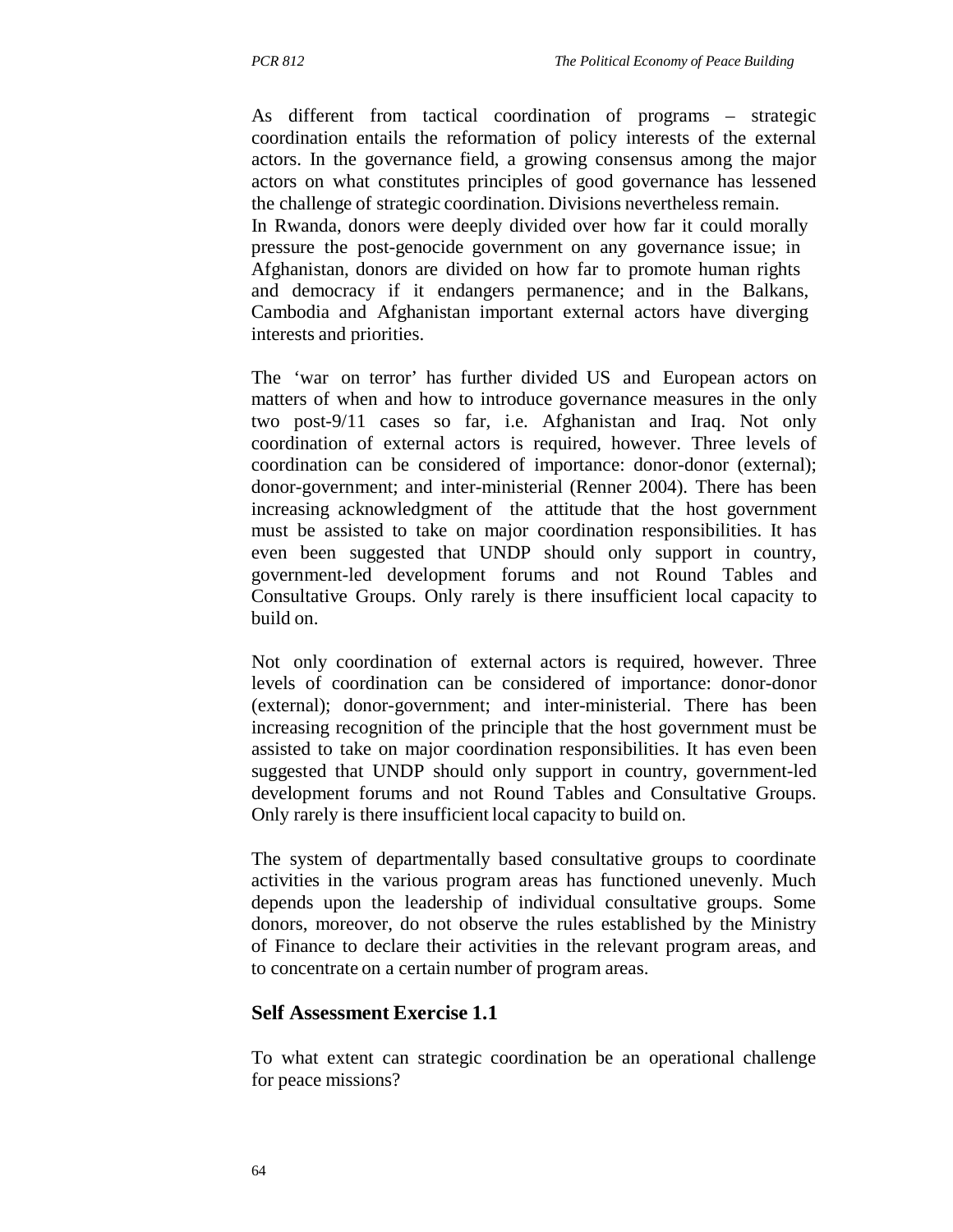# **3.3 The Importance of Strategic Coordination**

Coordination can strengthen peace processes, and a lack of coordination can weaken peace processes. Considering the complexity of inter-group conflict today, it is clear that complex responses are needed to address the relationship, substantive, and practical issues involved, and to address them at all levels of society. No single intervener can address each of these aspects of complex conflicts. A comprehensive range of responses by a varied set of actors is essential for successful Peace building. Given the necessity of many conflict resolution interveners in any major peace process, intervention coordination, too, is necessary for effective Peace building. Intervention coordination helps us make the most of the resources we direct at conflict resolution.

When interveners share information, the most common form of coordination, they may discover ways to improve their interventions. At the most basic level, information sharing allows interveners to learn more about the conflict and conflict resolution process, and thus to plan better. This planning might involve shifts in previous plans.

For example, two organizations planning conflict resolution workshops with overlapping participants might adjust their planned workshop dates so as not to conflict with each other. Shared analysis of the conflict and conflict resolution needs can lead to better strategies.

In-depth communication about plans and needs can also lead to areas where shared resources can maximize the impacts of separate initiatives, as when one intervener carries messages or materials for another into a hard to reach conflict zone, or when UN convoys transport NGO-based personnel. Thus, even when full-scale two-way initiatives do not make sense, coordination can lead to more efficient and effective Peace building.

# **4.0 CONCLUSION**

Uncoordinated interventions may have unplanned negative consequences. For example, a party to a conflict might go round-table shopping, engaging with a series of would-be mediators in an effort to find the best deal for themselves. Since mediators will be most successful when they work long-term and with the confidence of both parties, forum shopping is counter-productive to effective peacemaking. Other unintended negative consequences of uncoordinated interventions include: overloading the adversaries' attentiveness; conveying competing expectations; intermediaries acting to undercut one another's policies; and intermediaries pursuing incompatible policies.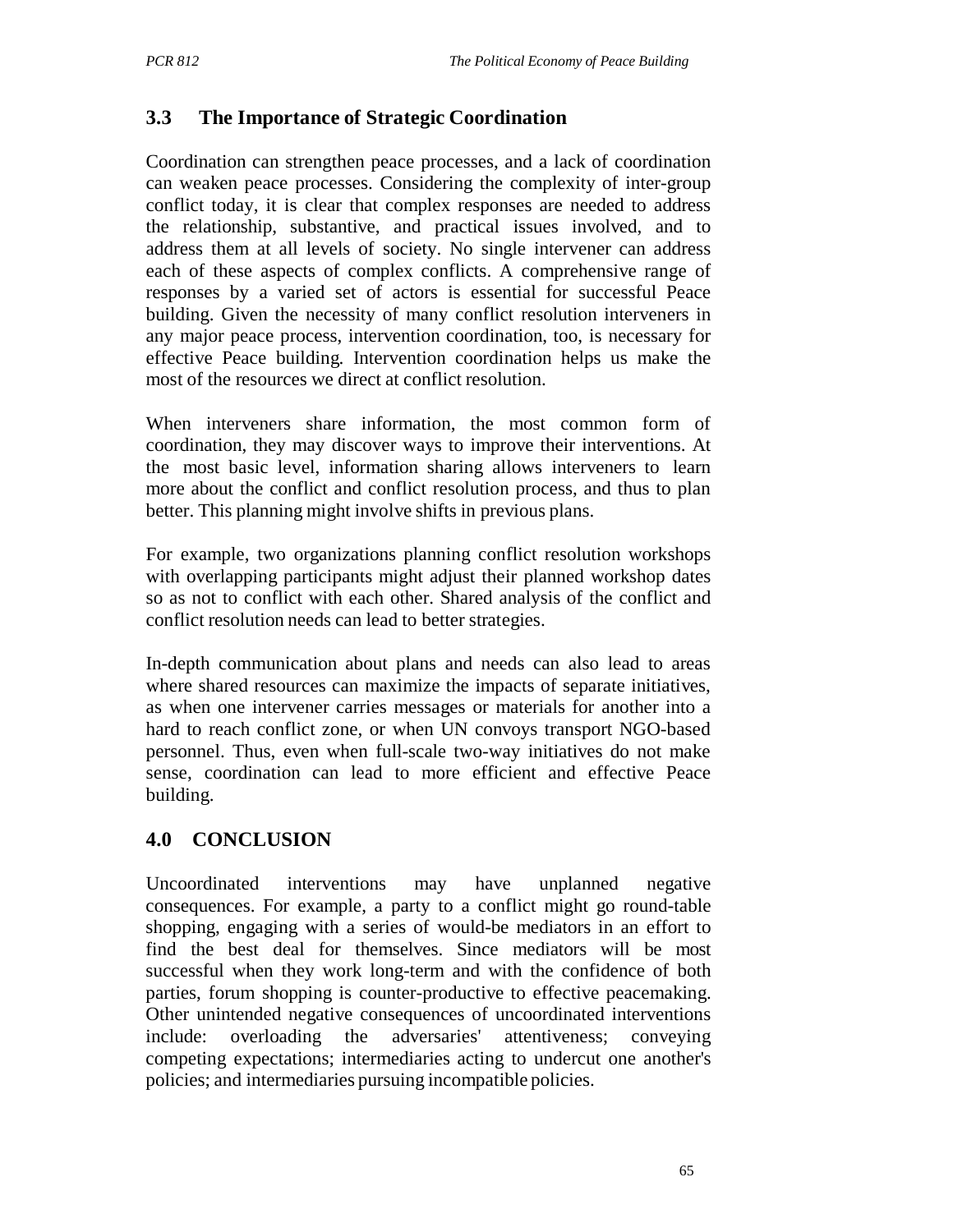# **5.0 SUMMARY**

In this unit, we have identified the importance and role of friends group in the strategic coordination of Peace building. Also strategic coordination as an operational notion and challenge has been examined and its necessity visited.

# **6.0 TUTOR MARKED ASSIGNMENT**

How effective can friends groups be in the strategic coordination of peace missions?

# **7.0 REFERENCE/FURTHER READING**

Jones, Bruce D. 2002. "The Challenges of Strategic Coordination." In *Ending Civil Wars: The Implementation of Peace Agreements*, Elizabeth M. Cousens et al Eds. Boulder: Lynne Rienner Publishers.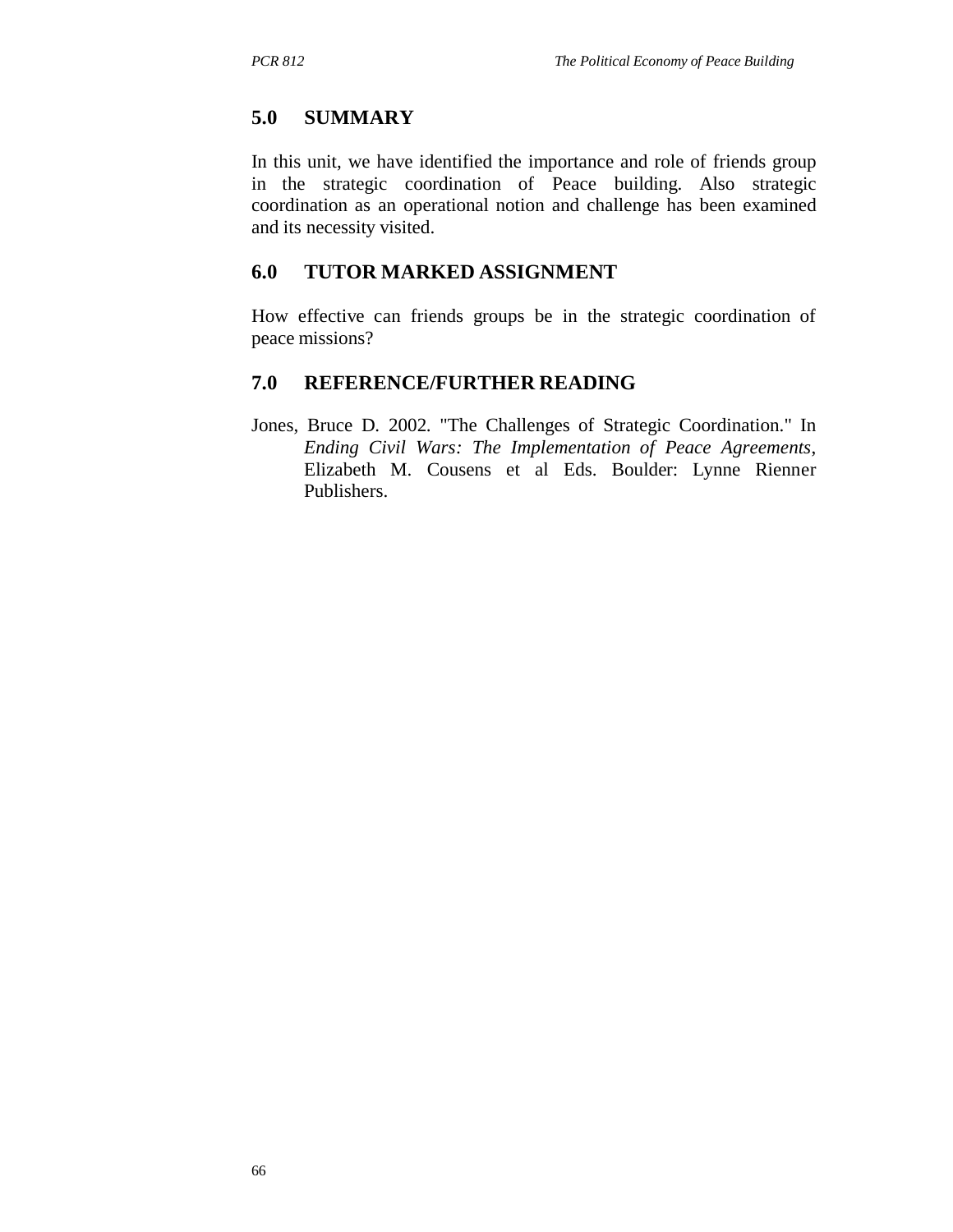# **UNIT 2 OPERATIONAL CHALLENGES FOR PEACE MISSIONS: DISARMAMENT, DEMOBILIZATION AND REINTEGRATION (DDR)**

### **CONTENT**

- 1.0 Introduction
- 2.0 Objectives
- 3.0 Main Body
	- 3.1 Participants and actors
- 4.0 Conclusion
- 5.0 Summary
- 6.0 Tutor-Marked Assignment
- 7.0 Reference/Further Reading

### **1.0 INTRODUCTION**

In November 1999, the President of the Security Council (SC) made a statement on behalf of the Council (S/PRST)/1999/34) under the item "Maintenance of Peace and Security and post-conflict peace-building" requesting the Secretary General (SG) to submit a report containing analysis, observations and recommendations regarding DDR.

The SG submitted his report (S/2000/101) "The Role of UN Peacekeeping in DDR." in February 2000. This exhaustive report included chapters on: Definitions of disarmament, demobilization and reintegration; Supporting DDR in a Peacekeeping environment, including planning phase, demobilization, disarmament and reintegration and; ensuring an effective response. DDR is defined as follow:

"Disarmament is the collection of small arms and light and heavy weapons within a conflict zone. It frequently entails the assembly and cantonment of combatants; it should also comprise the development of arms management programmes, including their safe storage and their final disposition, which may entail their destruction.

Demobilization refers to the process by which parties to a conflict begin to disband their military structures and combatants begin the transformation into civilian life. It generally entails registration of former combatants; some kind of assistance to enable them to meet their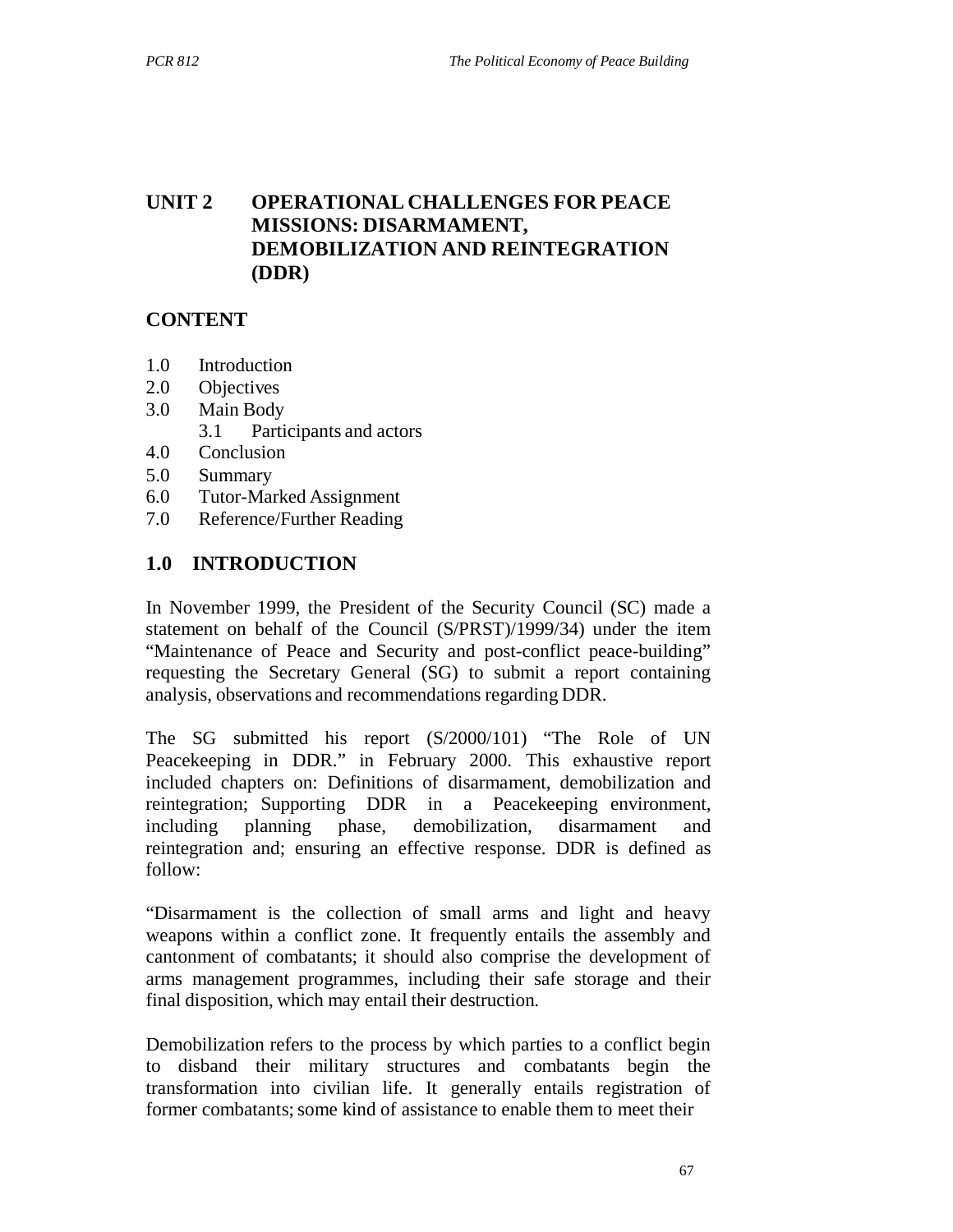immediate basic needs; discharge, and transportation to their home communities. It may be followed by recruitment into a new, unified military force.

Reintegration refers to the process that allows ex-combatants and their families to adapt, economically and socially, to productive civilian life. It generally entails the provision of a package of cash or in-kind compensation, training, and job- and income-generating projects. These measures frequently depend for their effectiveness upon other, broader undertakings, such as assistance to returning refugees and internally displaced persons; economic development at the community and national level; infrastructure rehabilitation; truth and reconciliation efforts; and institutional reform. Enhancement of local capacity is often crucial for the long-term success of reintegration."

While disarmament and demobilization have been studied at length and are fairly well comprehended as military processes (though less examined as social and economic processes), reintegration has received less consideration in terms of examination and resources, from the international community. It is apparent that unless former fighters become performance and prolific members of society, long-term peace will not be possible. There are reasons why reintegration has received somewhat little attention.

Firstly, the triumphant reintegration of former combatants needs a longterm and ongoing commitment.

Secondly, reintegration proposals do not result in easily proven results – there is no correspondent to hoards of weapons that can be locked or destroyed openly. Thirdly, disarmament and demobilization are generally included in peacekeeping directives and thus funded through peacekeeping operations; reintegration is often left to a host of actors ranging from UNDP and the World Bank to civil society organizations and international NGOs.

Fourthly, and most importantly, the reintegration of former combatants covers both the advance and security fields and presents more multifarious challenges than either disarmament or demobilization. These challenges are multidimensional and encompass the establishment of income-generating projects, the provision of education and training programs, the preparation of host communities for the return of excombatants, and the needs of special groups such as child soldiers and women and girls who have been abused during the war. Unlike disarmament and demobilization, which are time-bound, reintegration is a process.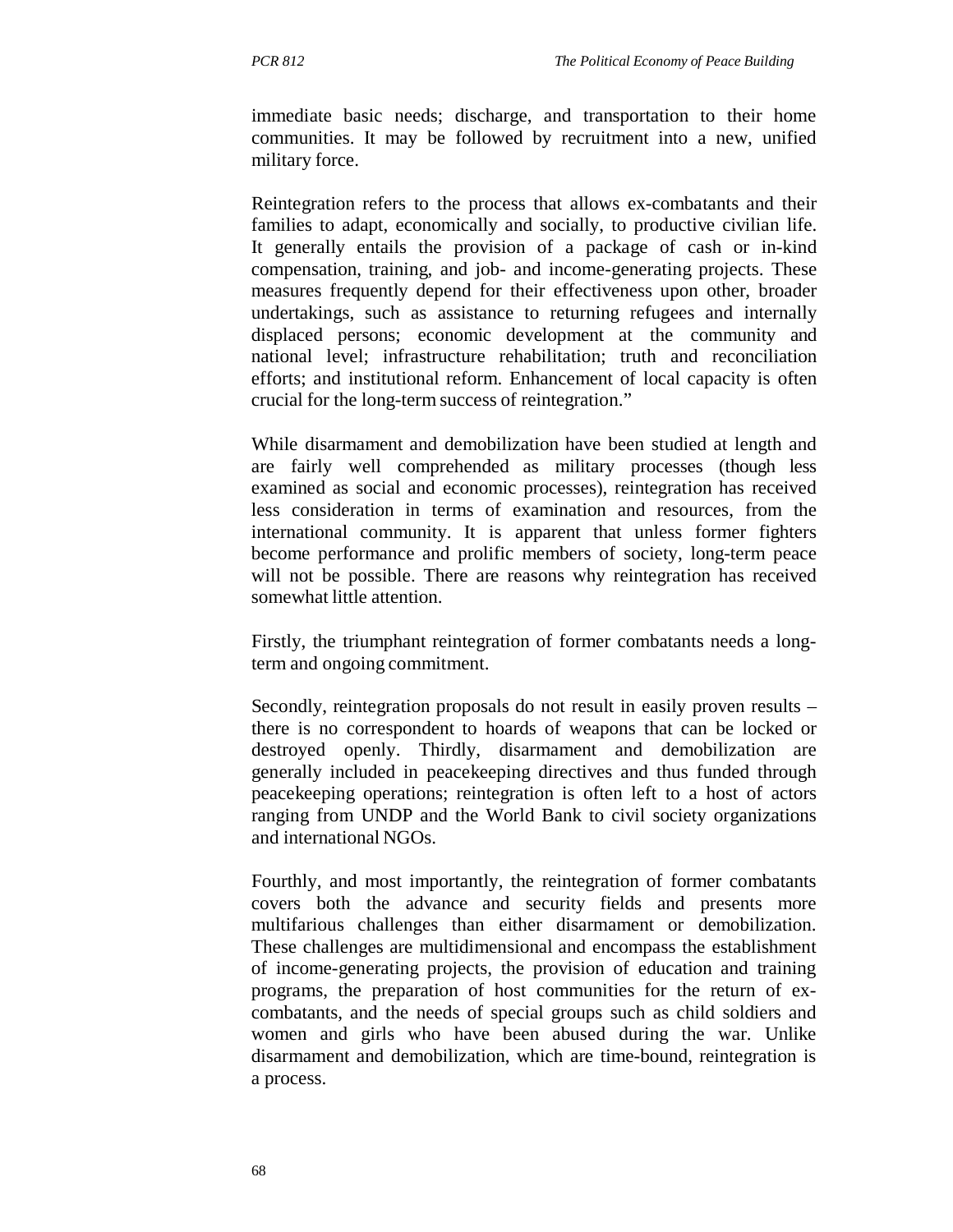Per se, it essentially involves many variables that are beyond the control of donors or the international community, including the compliance of ex-combatants to reintegrate and of communities to accept them. Political will is vital; unless the population and the government are committed to peace and combatants are ready to return to civilian life, DDR programs are unlikely to succeed.

## **2.0 OBJECTIVES**

At the end of this unit, you should be able to:

- i) Explain the concepts of disarmament, demobilization, and reintegration;
- ii) Distinguish between disarmament and reintegration; and
- iii) Identify various actors involved.

## **3.0 MAIN BODY**

#### **3.1 Participants and Actors**

Actors concerned in DDR programs vary from national and local government authorities, communities, UN agencies, the international financial institutions, bilateral donors, and international NGOs to local NGOs, grassroots organizations, and of course combatants, excombatants, and their dependents.

The appropriate role of the national government and rebel groups in the planning and execution of DDR programs is a vital issue as national ownership of the process is crucial for its success. While this means that the national government must regularly be the principal actor in developing and implementing DDR policies, national ownership should not be equated with government ownership. There is a bona fide danger that the government could use this prospect to amalgamate its power to the disadvantage of civil society and groups that were in armed conflict, thus sowing new seeds of grievance. Corrupt leaders could, for example, use resources allocated to DDR programs to further their own political ambitions (including buying support, rewarding past allegiances, discrediting opposition parties, or favoring particular constituencies such as ethnic or religious groups).

However, the importance of government authority for overall steadiness cannot be underestimated. Governance programs emphasizing transparency and accountability can help to mitigate the risk of government overreach and corruption. In addition, government control and responsibilities should be defined in the peace agreement, which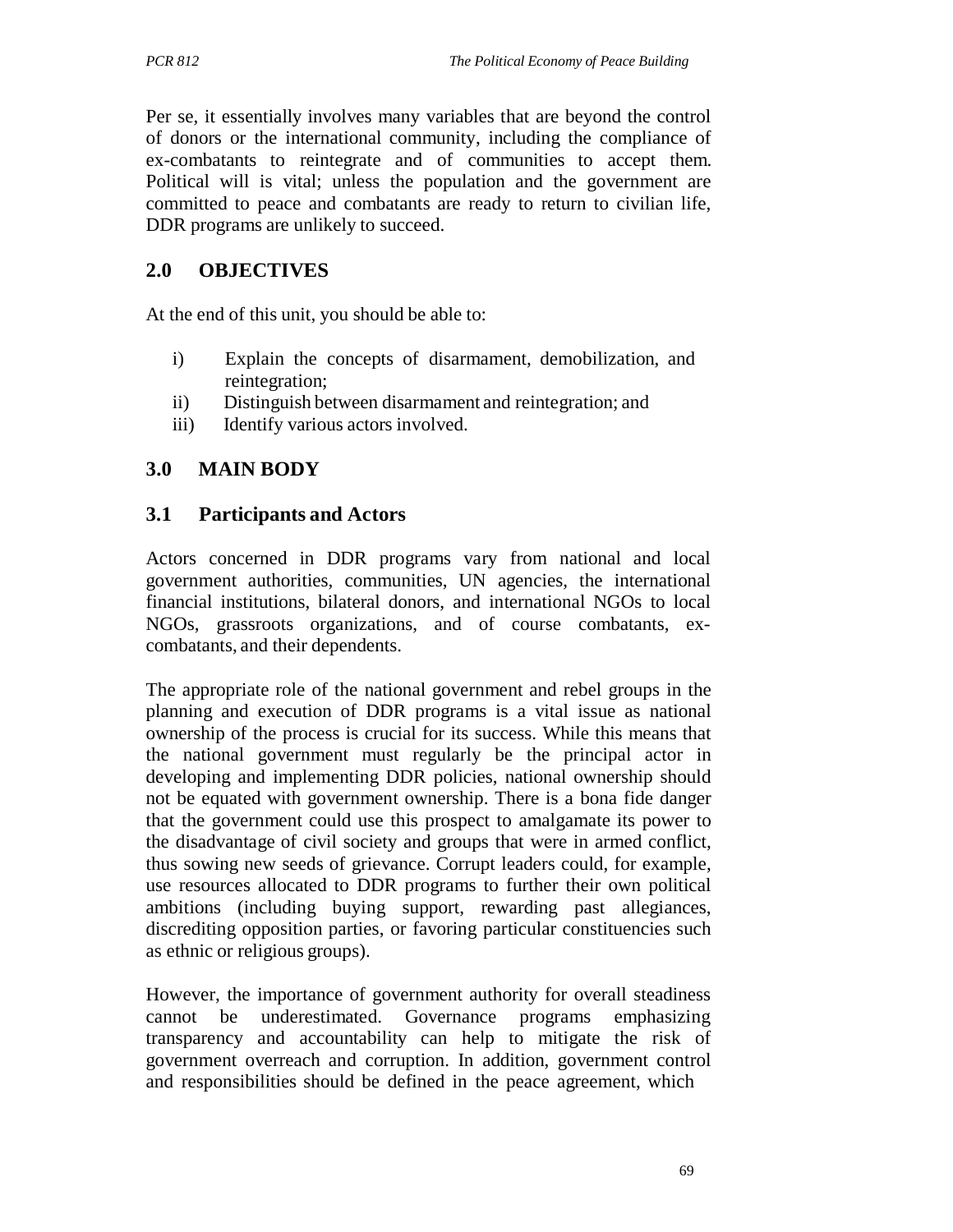also needs to provide for the equal treatment of all groups - including ex-combatants - regardless of their pre-peace allegiances.

In Mozambique, the peace agreement projected this need by creating a committee on reintegration chaired by the UN with government participation. A sense of ownership of the process can prevent excombatants from turning into spoilers of the peace. All relevant parties and rebel groups should therefore be included in the larger peace process as early as possible. There was consensus at the workshop on the need for an equally broad-based commission in planning and overseeing DDR programs.

Such bodies are most successful when they are specific and have an inadequate authorization and life span. One currently exists in Sierra Leone and, as mentioned above, a similar commission functioned in Mozambique; both were considered to be extremely important in strengthening national unity. A non-inclusive DDR process can strengthen existing inequalities while a well-conceived program can actually go some way to addressing existing social structures and stratifications. Involving ex-combatants in the design of reintegration programs can further strengthen their sense of ownership of the process and enhance the probability of its success. Their participation can also help to guarantee the formulation of practical and appropriate programs since ex-combatants, as well as other local actors, often have a better understanding of the social issues, networks, and structures that have developed during a conflict.

Involving ex-combatants in the design of reintegration programs can further strengthen their sense of ownership of the process and enhance the probability of its success. Their involvement can also help to ensure the formulation of feasible and appropriate programs since excombatants, as well as other local actors, often have a better understanding of the social issues, networks, and structures that have developed during a conflict.

The character, or self-conception, of ex-combatants, is of great concern. There is some threat that if ex-combatants are treated as a separate group, separate from the rest of society, they will continue to identify themselves as such, demanding special benefits and targeted financial opportunities over the long-term. Perhaps more importantly, excombatants who recognize of themselves as belonging to a group apart from the rest of society may have trouble reintegrating socially and psychologically.

Alternatively, it may simply be the case that most ex-combatants, marked by their war experience, are likely to continue to identify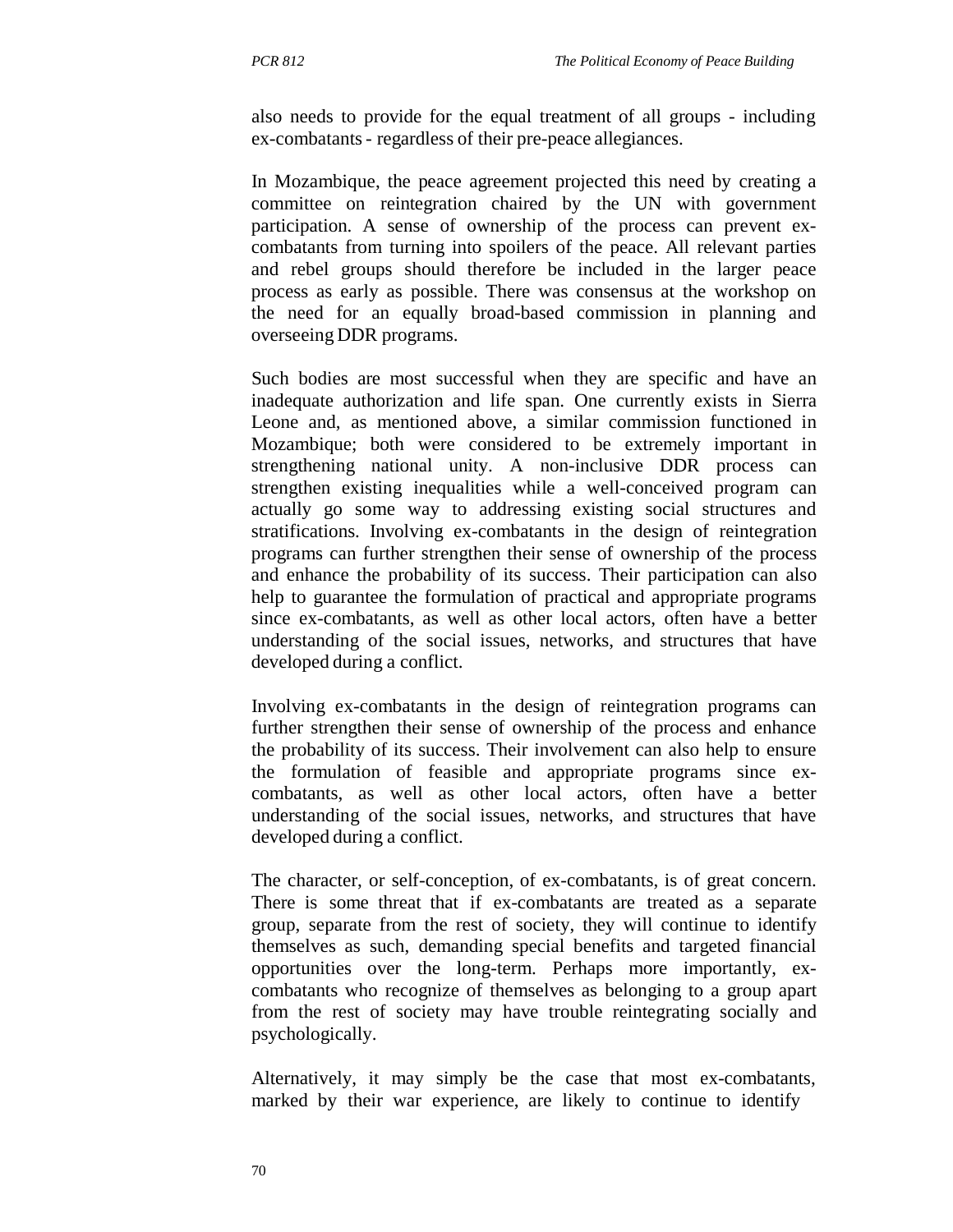themselves with this experience regardless of the framing of a DDR program. The alternative practical view, highlighting solidity rather than equality, maintains that since idle ex-combatants pose a serious threat to peace and security, they must indeed receive special attention. In Sierra Leone for example, dealing with large groups of disaffected and unemployed youth, many of whom are ex-combatants, is an issue of vital significance to the country's long-term recovery.

Even though the success of DDR programs is reliant on economic recovery, well-made reintegration programs can actually add, indirectly, to the growth of the economy. The constant lack of infrastructure and intense underdevelopment that exemplify countries emerging from conflict hinders economic recovery. Ex-combatants offer a ready source of labor for infrastructure projects and employing them in this fashion may, when DDR programs are financed by outside donors, lessen the burden on national governments. This can be particularly important, as spending cuts imposed by international financial institutions often make it very difficult for post conflict governments to free up money to generate economic opportunities and run job-creation programs.

## **Exercise 2.1**

Who are the participants and actors in the DDR process and how can they aid Peace building?

# **4.0 CONCLUSION**

The successful disarmament, demobilization and reintegration (DDR) of ex-combatants are crucial to achieving a lasting peace. While there has been a good deal of international focus of disarmament and demobilization, more analysis and resources are needed in reintegration. DDR programs should be part of an overall integrated recovery strategy that encompasses economic development, security sector reform, the integration of refugees and internally displaced persons, and justice and reconciliation. An effective strategy must take the regional dimensions of the conflict into consideration.

## **5.0 SUMMARY**

In this unit we have looked at the impact and importance of DDR in Peace building as well as its operational challenge for peace missions. The participants and actors of the process of DDR and their role were also identified.

## **6.0 TUTOR-MARKED ASSIGNMENT**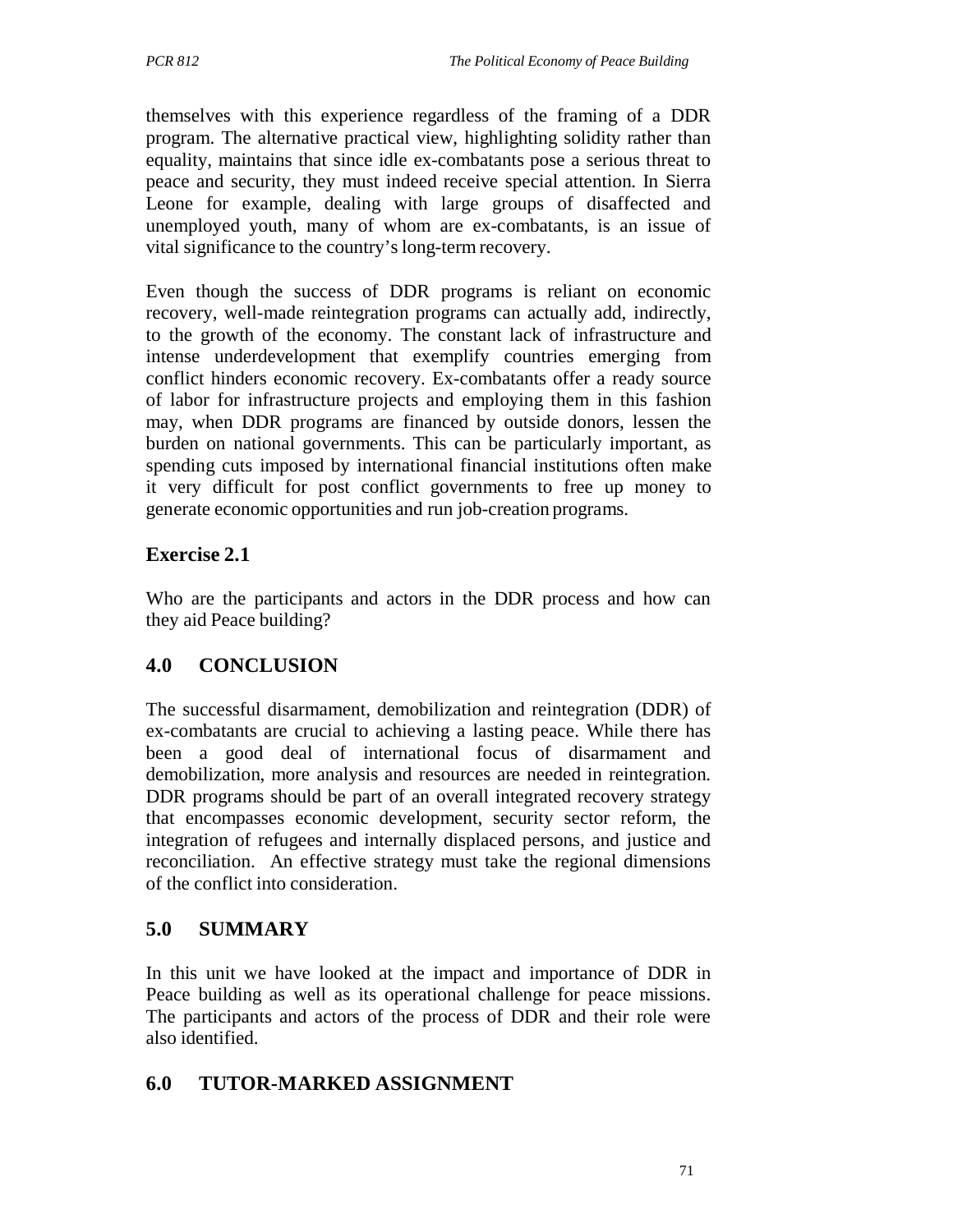To what extent does the re-integration of ex-combatants into the society aid the economic growth of the given country?

#### **7.0 REFERENCE/FURTHER READING**

Woodward, Susan L. 2002 "Economic Priorities for Successful Peace Implementation" in Stephen John Stedman, Donald Rothchild and Elizabeth M. Cousens, eds., *Ending Civil Wars: The Implementation of Peace Agreements*. Boulder: Lynne Rienner: pp. 183-214, 201-203.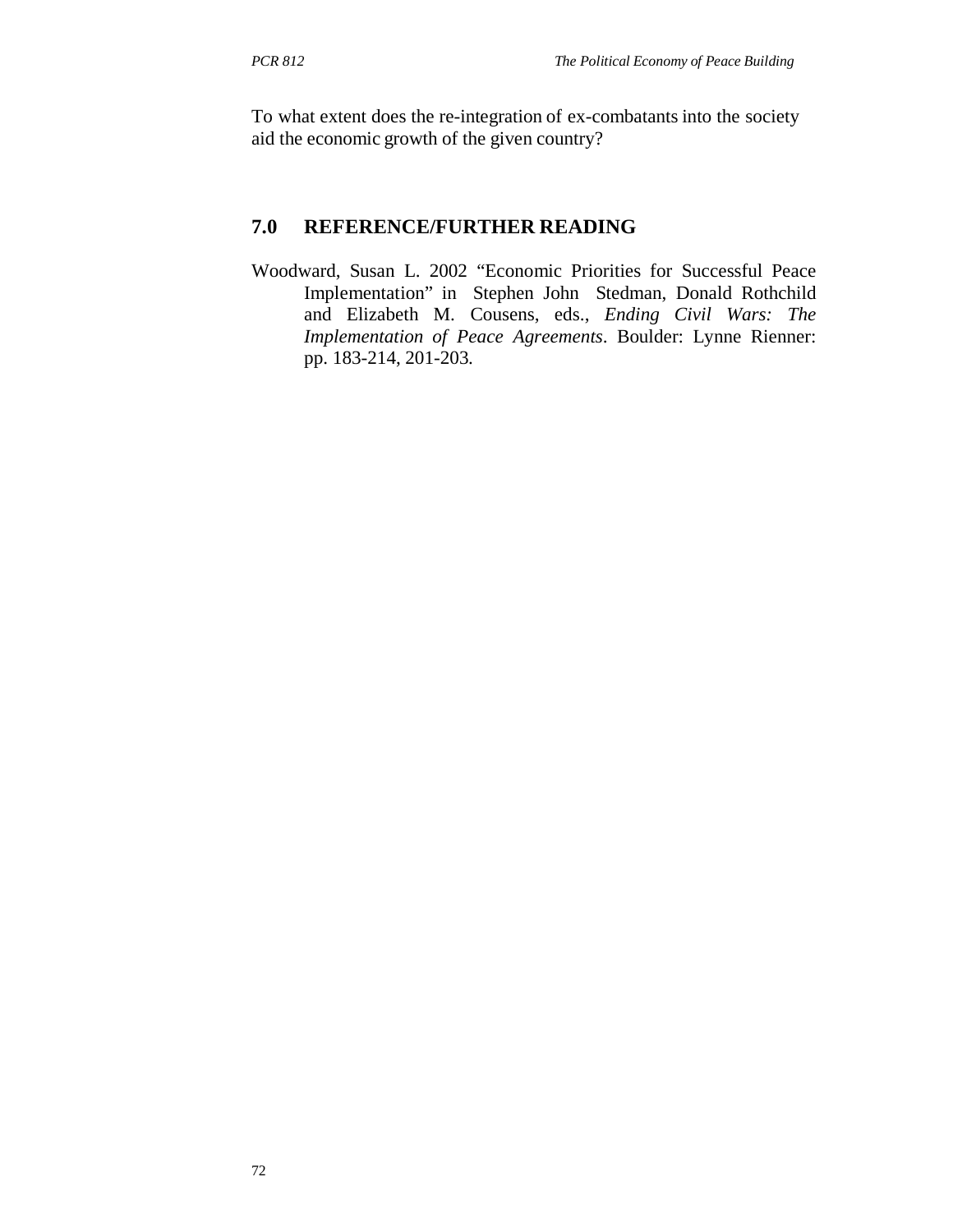# **UNIT 3 OPERATIONAL CHALLENGES FOR PEACE MISSIONS: INTERVENTION AND PEACE BUILDING**

#### **CONTENTS**

- 1.0 Introduction
- 2.0 Objectives
- 3.0 Main Body
	- 3.1 The challenge to Economic Sanctity
	- 3.2 Intervention Coordination
	- 3.3 Economic Effect of Intervention
- 4.0 Conclusion
- 5.0 Summary
- 6.0 Tutor-Marked Assignment
- 7.0 Reference/Further Reading

#### **1.0 INTRODUCTION**

Intervention takes the form of a grant by a third party to one of the combatants this could be either military or non-military. It is assumed that the grant is considered as a pure transfer. The third party is not directly involved in the conflict.

Under non-military intervention, one of the combatants, one of the combatants will necessarily be successful which enables him to appropriate some of the country's resources. In contrast, military intervention requires the direct participation of the third party in the conflict, where he fights both warring factions. An advantage of military intervention is that when the third party is successful in the conflict, then neither group is able to appropriate the country's resources.

Just as political reconstruction has to take into account specific country conditions and the nature of the civil war, economic reconstruction must start from the basic conditions of the economy in question. They include:

*Level of development,* which has implications for e.g. capacity to absorb large aid funds (including vulnerabilities to distortions).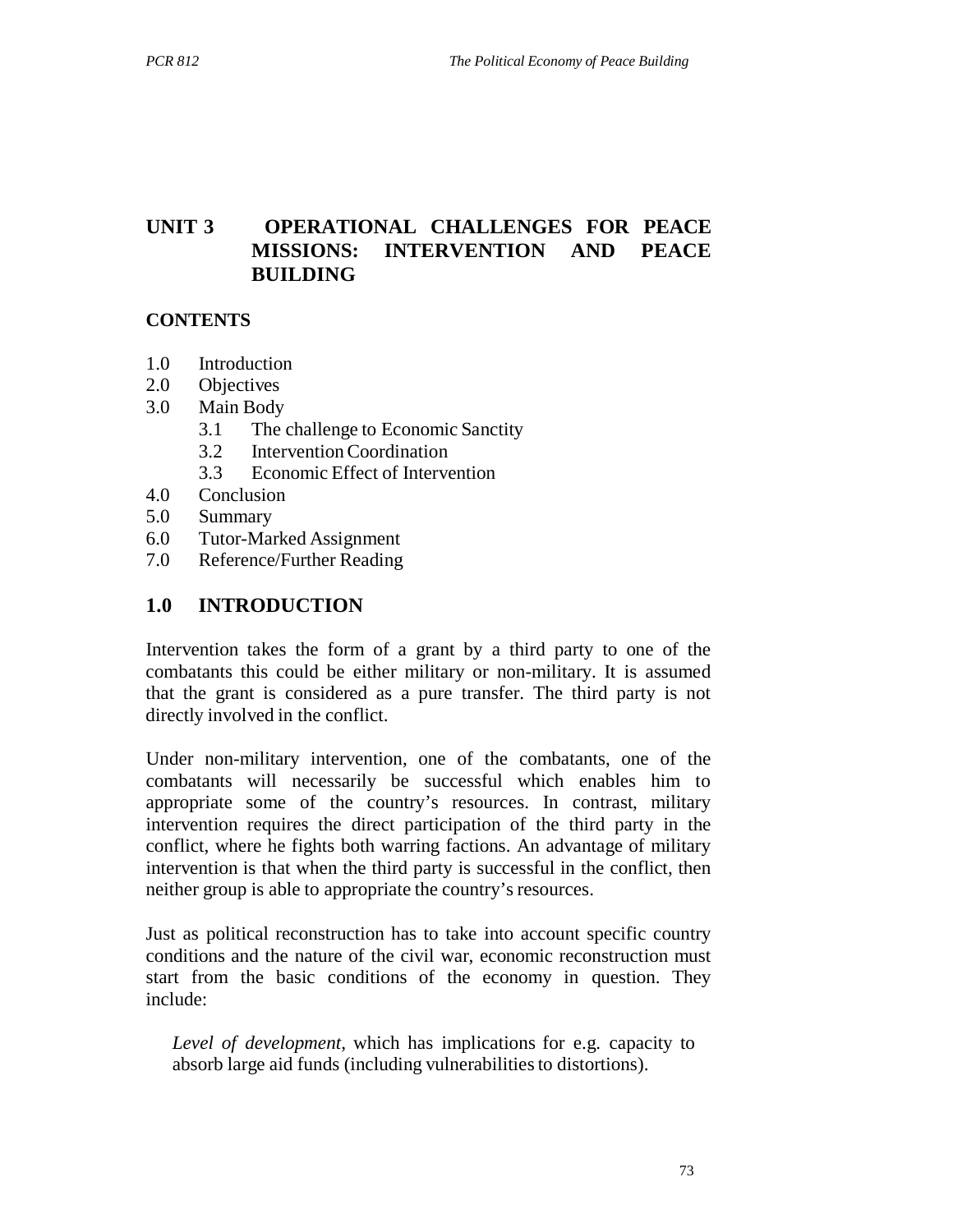*Level and type of war damage*, which require proper needs assessments.

*The economy of war and alternative opportunities*. To reverse beneficial war economies has proven very difficult, especially if employment generation and alternative opportunities in the regular economy are few and slow to develop.

*The capacity of the state apparatus*. Poor post-war countries may have limited public sector capacity to handle major reconstruction programmes and an influx of foreign aid.

*Special needs of the peace process*. Some peace processes may require special economic measures to address the underlying causes of the conflict.

When the third-party cares similarly about the warring groups and the rest of the population, then he will not intervene. If the third-party cares more about the warring factions, then he might intervene and will help the stronger faction unless he places an adequately higher burden on the benefit of the weaker faction. The stronger faction is able to correct more resources from the rest of the population.

However, the stronger faction might make the rest of the population better off, since this reduces the collective price of conflict. We also find that the third party is likely to intervene if success in the conflict is particularly responsive to effort. In the case of military intervention, the third-party is likely to intercede if he cares adequately about the rest of the population or cares about the net resources that will be left after the war. We present examples where the third-party chooses military intervention over non-military intervention and vice-versa. The weaker faction may lay down his arms, if the third-party intervenes militarily.

#### **2.0 OBJECTIVES**

At the end of this unit, you should be able to:

- i) Explain concept of intervention as a necessity for peace missions; and
- ii) Identify the economic effect of intervention.

#### **3.0 MAIN BODY**

#### **3.1 The Challenge to Economic Sanctity**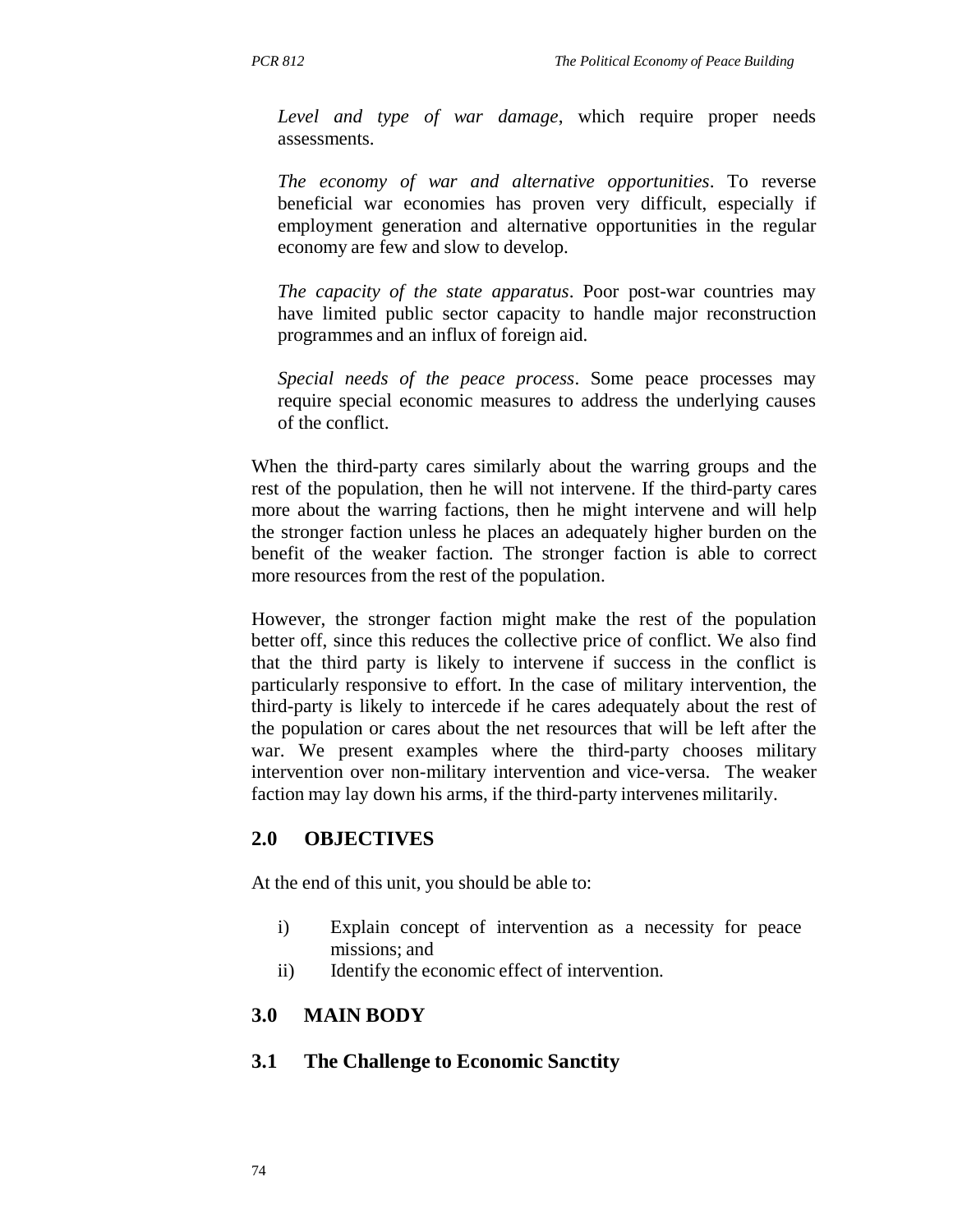The invasive criminalization of economic life prior to, during and after conflict is eminent. As legal establishments and social standards collapse, room is opened up for new economic opportunities, including crime. Additionally to illegal activities, armed groups and criminal organizations may gain control over major portions of formal economic sectors. This rise of black and informal markets during conflict is comprehended as neither an exit from "progress" nor as an evolving mayhem, but relatively as the formation of new systems of profit, power and protection in a highly loose environment.

Criminality poses a latent problem for conflict resolution and Peace building. The prosperity of unlawful activities during conflict may provide an impetus for continued conflict, thus encouraging the emergence of spoilers. In practice, however, it can be difficult to make a useful peculiarity between "legal" and "illegal" trade, as both types of activity use the same networks and may have similar impacts upon war. In many war-torn countries, informal markets and undercover trade may gratify fundamental economic needs, such as reacting to deficiencies of basic goods and services – notwithstanding often beside other, more "criminal" activities.

Bureaucratic corruption, which often escorts and facilitates persistent criminality, may also weaken efforts to establish peace, especially if economic assistance guaranteed for post-conflict rebuilding and other programs is redirected. This may result not only in a dearth of funds for serious programs, but also in the unwillingness of donors to provide future aid. Rebuilding the capacity of domestic institutions and promoting good governance is a long-term task. While earlier attention to issues of criminal behavior is certainly an improvement, criminalization may be in part structural.

## **3.2 Intervention Coordination**

Intervention coordination is any attempt to carry out pieces of a peace process for utmost combined impact. When conflict resolution professionals take on a peace process, they are intervening. There are many interventions by international and local governmental and non governmental organizations in every peace process. When these professionals seek to inform their own and others' interventions so that they build a stronger overall peace process together, that is intervention coordination. This admittedly wide definition allows for a series from the loosest to the closest forms of coordination and includes some activities that might be labeled teamwork.

Intervention coordination between separate organizations is usually controlled. Peacemakers choose to coordinate with each other in order to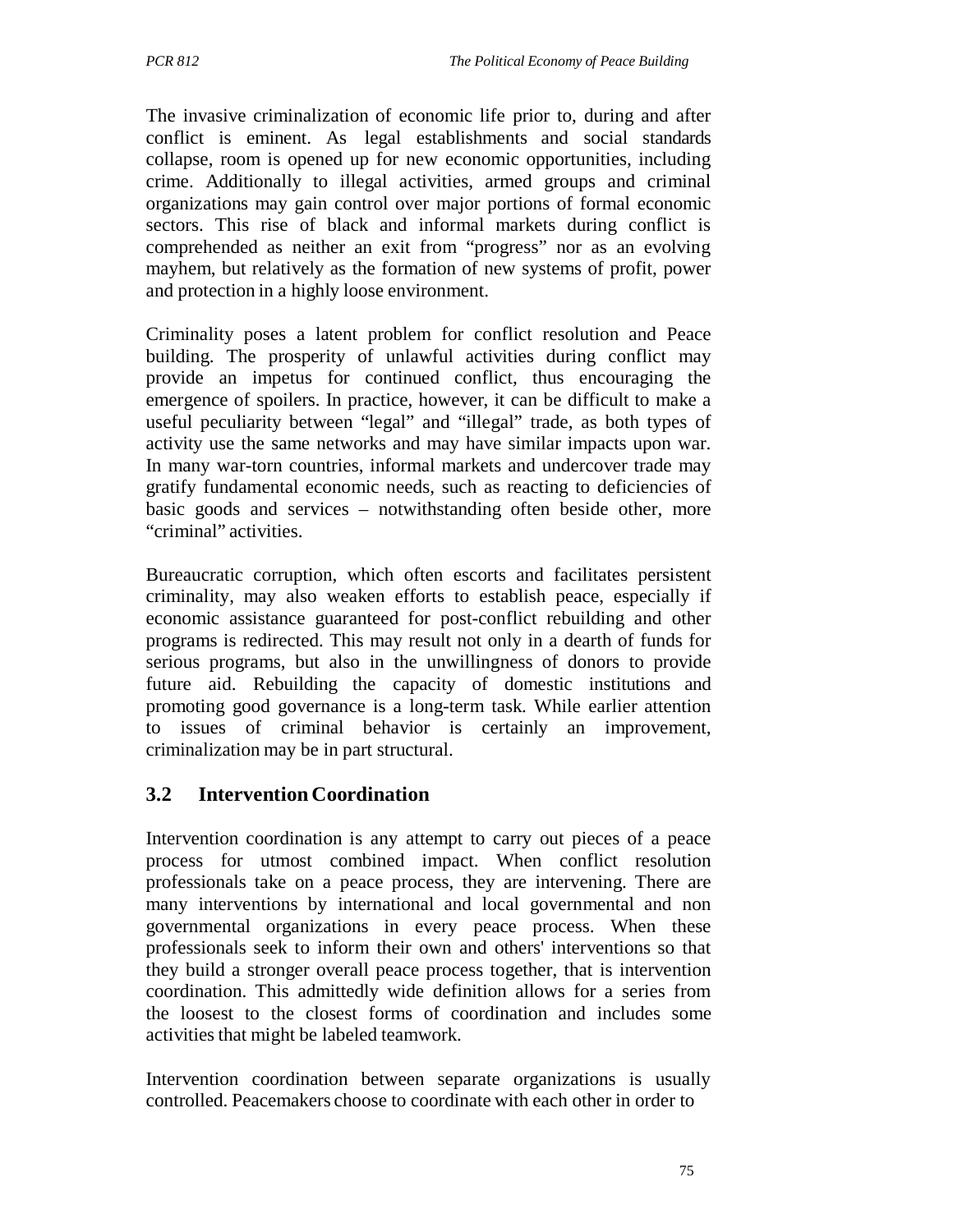support their shared goal of resolving a particular conflict. In some circumstances, coordination is mandated, such as within the UN system where the Office of Coordination of Humanitarian Affairs has an unambiguous mandate to coordinate international efforts to meet humanitarian needs. In other circumstances, diverse groups come together to share information, share resources, jointly analyze development, direct next steps, and even develop and implement joint programs together.

Although intervention coordination takes time and money, conflict resolution professionals may choose to organize because coordinated responses are most effective over the long term in progressing towards a shared goal of conflict resolution.

In other circumstances, conflict resolution professionals will coordinate simultaneous interventions. Intervention coordination can strengthen the work of the most diverse group of interveners. Groups that address the structural, political, and social aspects of conflict find that their work combines to build toward a shared goal.

Development and Peace building initiatives are integrally related in post-conflict zones. In addition to aiding groups working on different aspects of a peace process, coordination can also be useful when interveners' initiatives are very closely related. Thus, intervention coordination spans a range of activities that may be appropriate across the breadth of interactions surrounding peace processes.

## **3.3 Economic Effect of Intervention**

Humanitarian assistance has been increasingly targeted by combatants as part of the wider movement of predation upon civilian populations is no news. Although it remains complex to measure the economic impact of peace operations, it has become increasingly apparent that they can have various challenging, if not negative effects. These include the crowding-out of the aptitude of local organizations (which may have long term implications), aggravating social and economic differences, assisting the growth of crime, and creating brain drain and high foreign investments into the country.

The first step towards diminishing the negative impact of peace operations is to consider factors such as the pattern of international aid, the types of goods and services that can be acquired in the country, the prevailing socio-economic conditions, and the effect of interventions on these factors. For instance, employing the services of local suppliers may encourage the economy and speed economic recovery, depending upon who the recipients of this support are.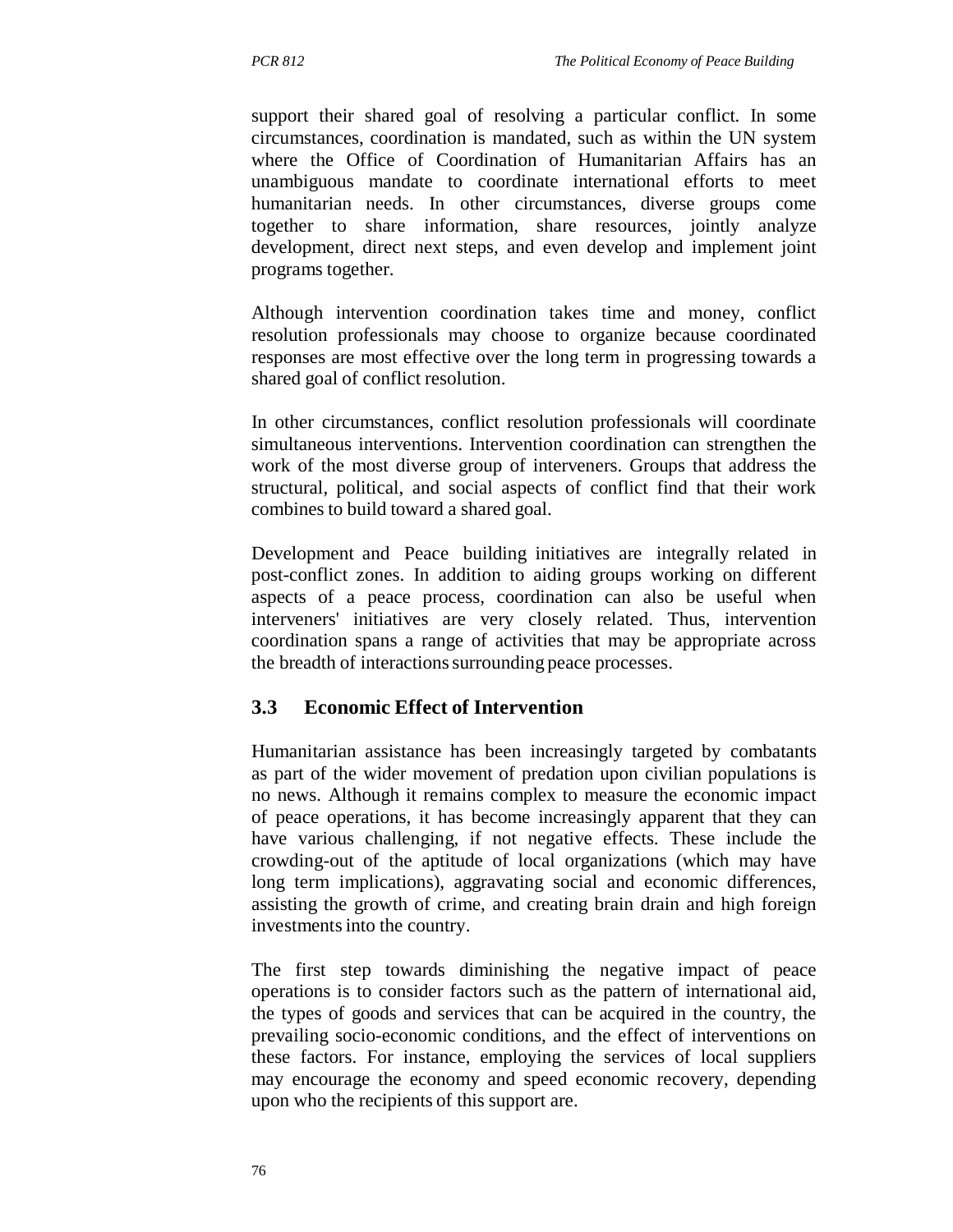Aid may strengthen power structures, which emerged through conflict, providing authority to these actors, while possibly also emphasizing corruption. Less evident are the fundamental practical rationales for how local actors may recognize the agencies involved in peace operations: as providers of resources for political action, as actors in the modification of economic structures, or as decision-makers who may affect the circulation of aid or become hindrances to its reallocation by others.

An alternative, or at least harmonizing, approach for extenuating conflict would be to focus on reducing the demand for illicit goods, as well as their (often unintentional) supply of arms, financial services and other goods and services to combatants.

### **Self Assessment Exercise 1.1**

What are the possible economic effects of intervention during conflict?

## **4.0 CONCLUSION**

Most intractable conflicts require outside intervention in order to be constructively transformed or resolved. This can take many forms. The most popular form of intervention is third party intervention, in which a neutral body, individual, a panel, an organization, or country will try to assist the disputing parties sort out their differences in a reciprocally tolerable way. However, this does not mean the have power to compel a resolution. Instead they facilitate the parties to elucidate their interests and needs, and their alternatives, in an attempt to find a solution. this reason, the success of intervention in conflict and in the facilitation of Peace building is a noteworthy challenge.

#### **5.0 SUMMARY**

In this unit, the meaning of intervention has been highlighted and the need for not only intervention, but also coordinated intervention has been examined. We have also addressed the likely economic effects that come out of intervention. Also the threat of intervention on the economic sanctity of the conflicting state was highlighted giving thought to the possible criminalization of economic life in the given state.

#### **6.0 TUTOR-MARKED ASSIGNMENT**

"Intervention as a means of facilitating Peace building is an opportunity to renewed conflict." Discuss.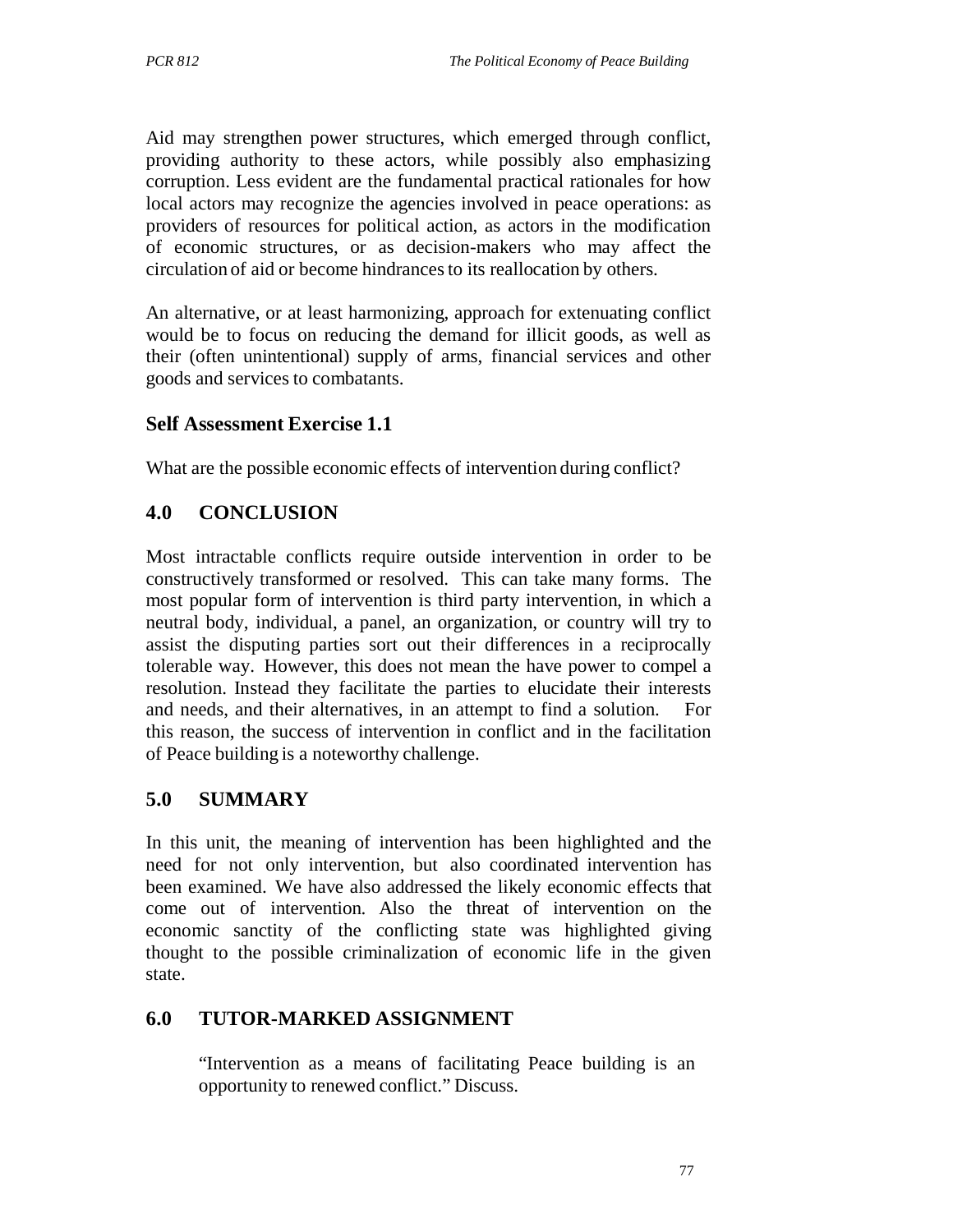#### **7.0 REFERENCE/FURTHER READING**

Prendergast, John. 1997, "Actors and Approaches to Peacebuilding: The Case of Sudan." In Building Peace: Sustainable Reconciliation in Divided Societies, Washington, D.C.: United States Institute of Peace.

## **UNIT 4 OPERATIONAL CHALLENGES FOR PEACE MISSION: DONOR AND DEVELOPMENT AID IN THE PREVENTION OF CONFLICT**

#### **CONTENT**

- 1.0 Introduction
- 2.0 Objectives
- 3.0 Main Body
	- 3.1 The Need for Donor and Development Assistance
	- 3.2 Challenges in the Provision of Aid and Development Assistance
- 4.0 Conclusion
- 5.0 Summary
- 6.0 Tutor-Marked Assignment
- 7.0 Reference/Further Reading

#### **1.0 INTRODUCTION**

The usefulness of intervention - whether positive in the form of aid or negative in the form of sanctions - usually differs throughout the course of a conflict. Generally, using remote economic measures as either incentives or disincentives to influence the course of violence is complex.

Conflicts negatively affect civilians both directly, and indirectly, through the resulting "complex emergencies" that extended conflicts create. In the immediate area of conflict, the primary aim is preventing human casualties and ensuring access to the basics for survival: water, sanitation, food, shelter, and health care. Away from the main fighting, the priority is to assist people who have been displaced, prevent the spread of conflict, support relief work, and prepare for remedy.

Parties may not be able to identify their own economic self-interest in moving toward peace or they may simply have other, more pressing imperatives. On the other hand, there are opportunities for the international community to avoid violent conflict through dealing with the root causes of conflict, such as economic decline, inequality, and exclusion.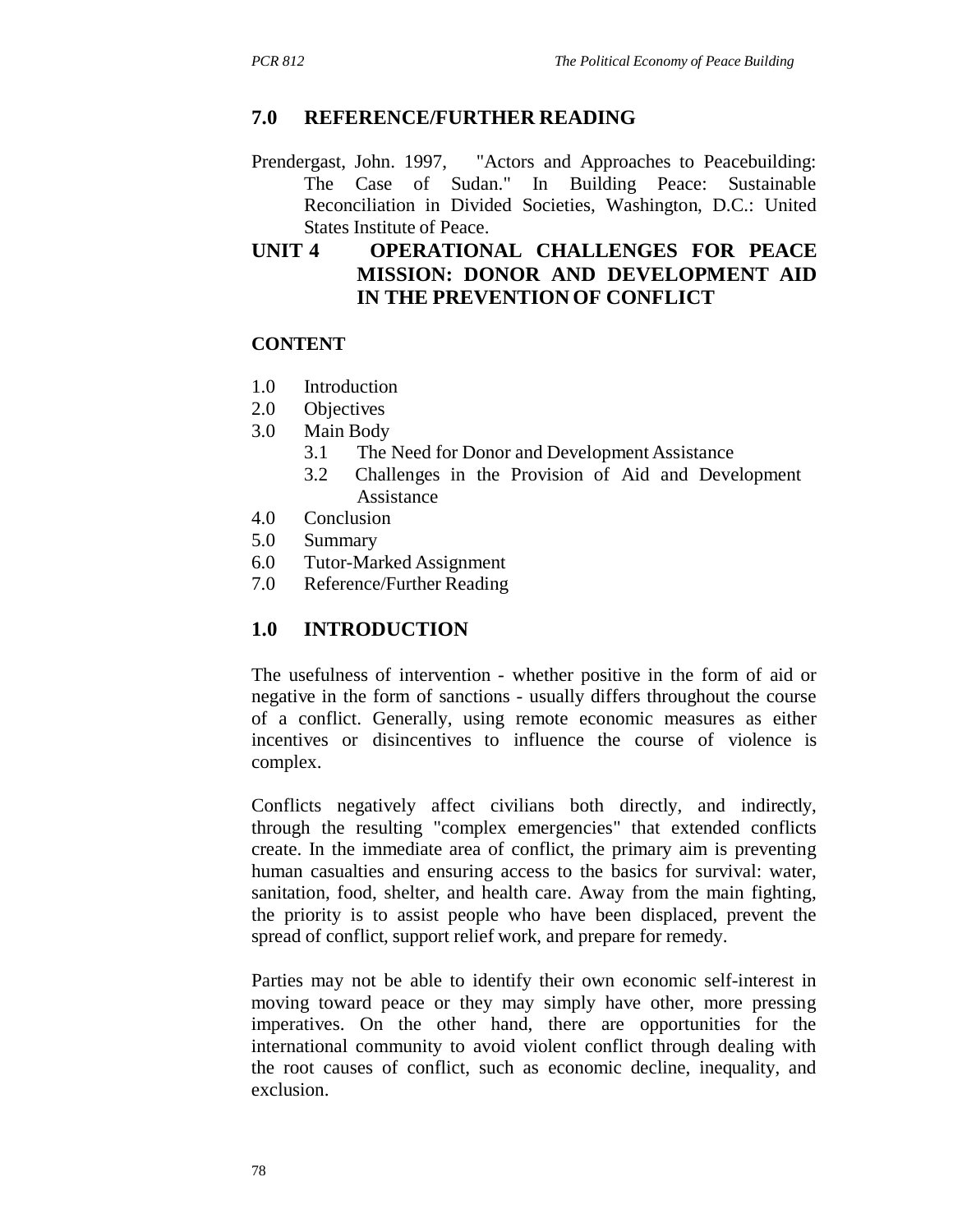Donors in enhanced programs of economic aid and civil society capacity building might achieve this through an extensive investment. During the hard evolution from conflict to peace, effective post-conflict Peace building requires reform of both the priorities and the timing of aid as currently practiced by donors.

Priorities should include establishing a protected environment, creating trust among the parties, and nurturing a sense of social inclusion including through early action to create expanded opportunities for employment. Short and medium term macro-economic considerations should therefore be subordinate to the immediate needs of sociopolitical confidence building. Economic development is an important component of successful post-conflict Peace building. According to the World Bank, targeting aid in the fourth through seventh year after conflict is most favorable for promoting development and sustaining peace.

# **2.0 OBJECTIVES**

At the end of this unit, you should be able to:

- i) Discuss Donor participation in peace mission
- ii) Identify why they are needed
- iii) Highlight the effects of Donor actions on development

## **3.0 MAIN BODY**

## **3.1 The Need for Donor and Development Assistance**

External development assistance, to reconstruct a country's infrastructure, institutions, and economy, is often a key part of the peace accord in the aftermath of war. This assistance ensures that the country can expand, instead of sliding back into conflict. The key requirements include:

Restoration of property and infrastructure: to assist return of the displaced security, governance, transport of food and supplies, and rebuilding of the economy.

Transition to usual security conditions: disarmament, demobilization, reintegration of ex-combatants and an adequate police force.

A functioning judiciary to enforce the rule of law and government services with a representative government to moderate conflict.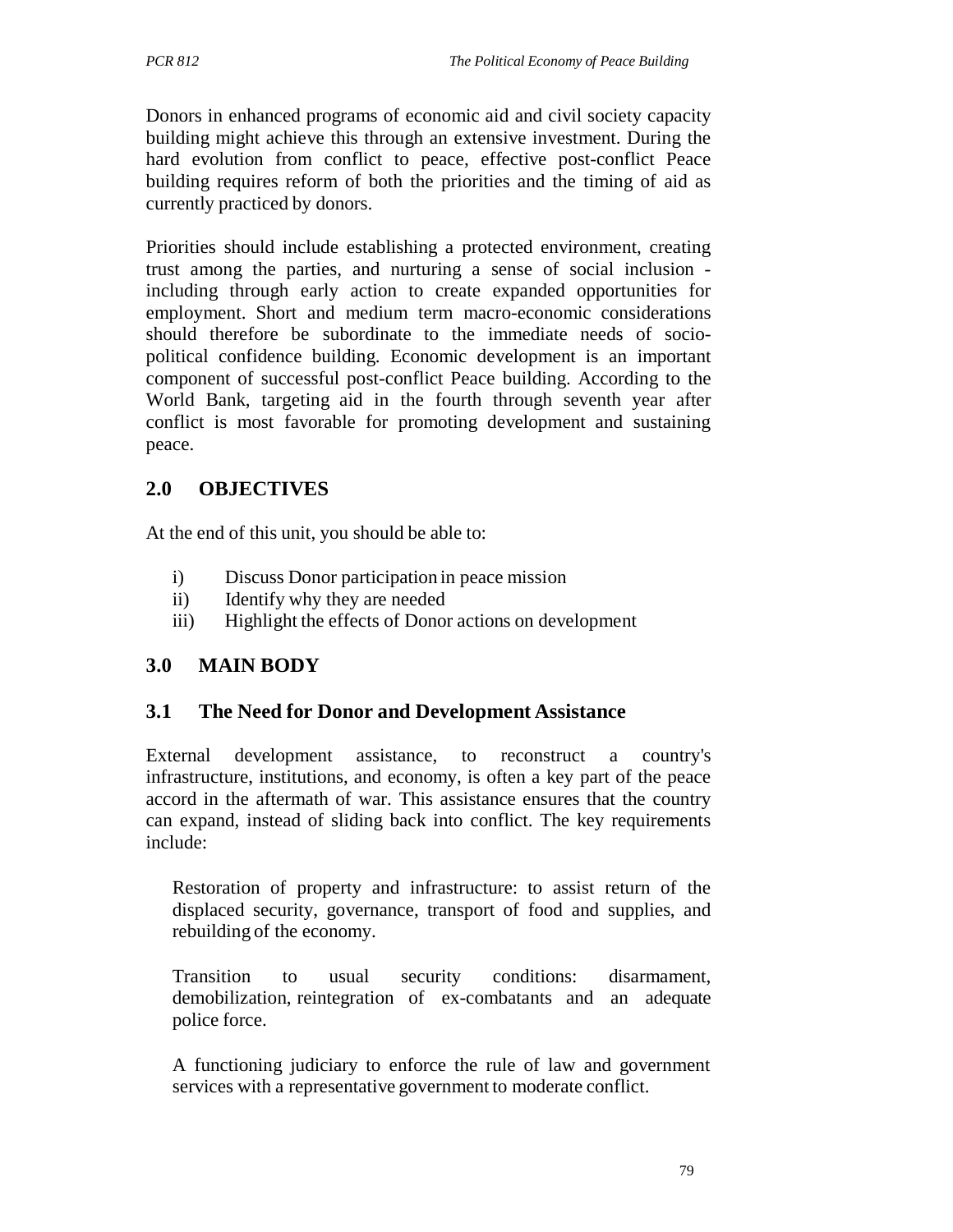Economic development and a stable macroeconomic environment to promote political stability and facilitate a solid financial base for government and local capacity building: because once the donors leave, the country needs to function independently of aid.

The link between underdevelopment and tendency to conflict makes development assistance vital also in the prevention of conflict. The structural factors contributing to conflict include political, economic, and social inequalities; extreme poverty; economic stagnation; poor government services; high unemployment and individual (economic) incentives to fight. Development assistance must attempt to reduce inequalities between groups, and reduce economic incentives to fight, by controlling illicit trade.

Perhaps the most important principle of development assistance is the use of conditionalities to promote economic and political practices that strengthen Peace building. Donor assistance is often conditional on acceptance of a peace settlement by all sides, and continued commitment to implementing and consolidating peace.

The actors in humanitarian aid and development assistance are primarily:

*International (IOs) and Regional Organizations (ROs) (or Intergovernmental Organizations (IGOs):* The most significant actor in the stipulation of aid and development assistance is the United Nations (U.N.) and its various agencies, funded by member states. The World Bank and regional development banks also fund development projects.

*Unilateral assistance:* As well as multilateral assistance, many countries also direct aid unilaterally through their own foreign-aid and development agencies. In addition to a sense of ethical responsibility, aid can be part of foreign policy.

*Non-Governmental Organizations (NGOs):* NGOs increasingly cooperate in providing aid and development assistance, both directly and as partners to U.N. agencies. They often have advantages over foreign governments. For example, they are less limited by political restraints and their assortment and independence allows them to work in very difficult places.

*The Military:* The military acts primarily to ensure a secure environment in which relief agencies can function. In some circumstances, the military may also provide aid directly, usually when these organizations find themselves unable to deal with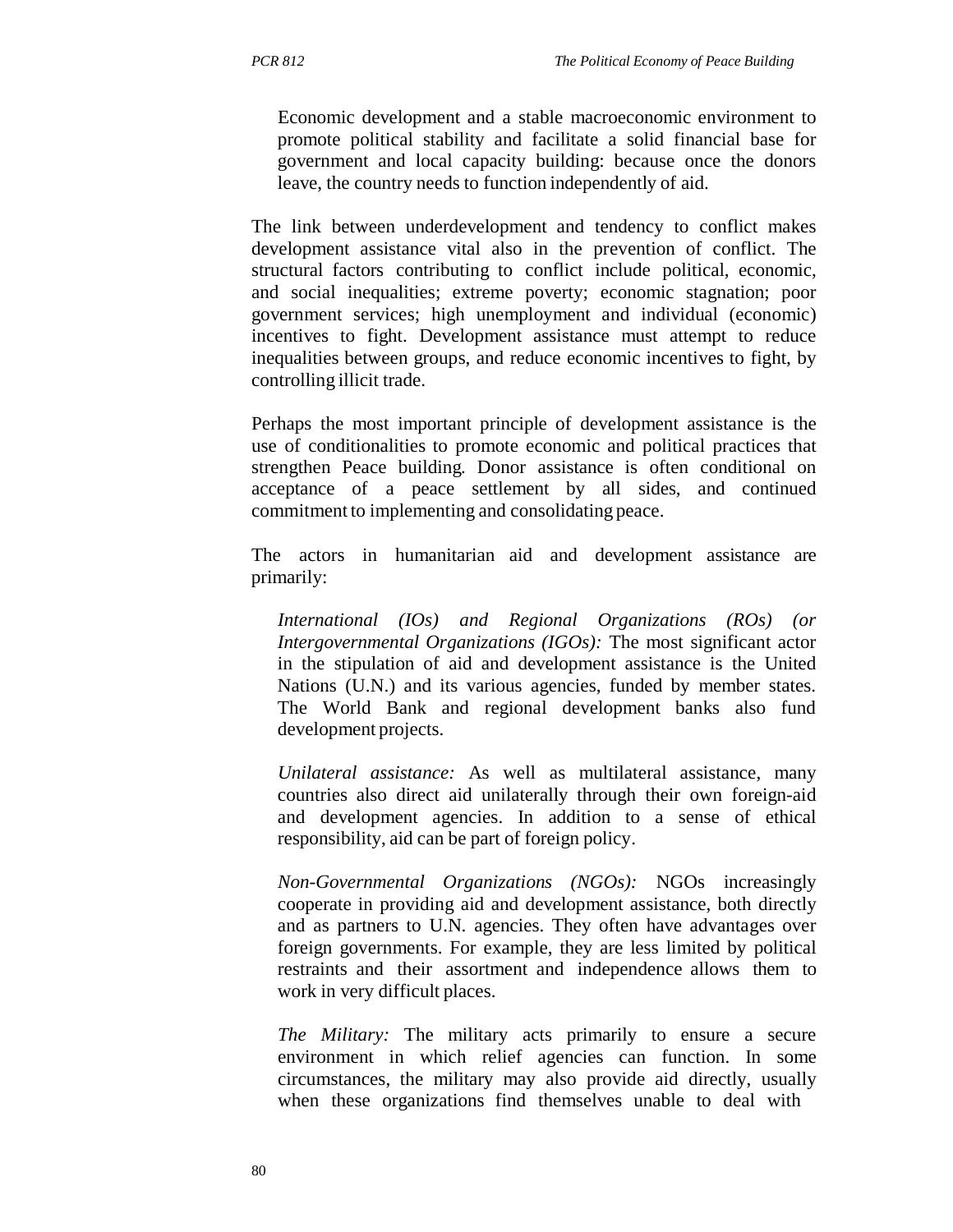security problems. The military can be used to administer and manage the overall humanitarian response and to deal with technically and physically demanding needs, such as restoring communications and supply routes.

# **3.2 Challenges in the Provision of Aid and Development Assistance**

An effective and timely humanitarian relief operation has the capacity to save thousands of lives. It is also, however, an extremely difficult undertaking. Potential beneficiaries may be located within a zone of conflict or in areas with poor infrastructure, making it difficult and dangerous for humanitarian agencies to deliver assistance. As a result, help may reach only the most accessible areas, with other potential beneficiaries being neglected.

The ever-increasing number of agencies on the ground, the difficulty of obtaining accurate intelligence, and the unpredictability of humanitarian crises make effective management and coordination extremely difficult. Solving this problem requires improved intelligence gathering and sharing, as well as tight management and coordination.

Aid that ensures that non-combatants are fed, sheltered, and healthy, but does not alleviate the violence around them, can lead to the "specter of the well-fed dead." Even more disturbing, the provision of humanitarian assistance can give non-combatants a mistaken sense of security and protection by the international community, with tragic consequences.

Aid can prolong and fuel conflicts, undermining its ultimate goal of saving lives because for fighting parties, aid can become a resource to be fought over. Aid leakage, or 'political taxation' of aid, refers to situations in which a portion of the aid goes directly to the fighting parties, who then use it themselves or sell it to buy weapons.

Aid is fungible; because populations and troops are being fed by aid, fighting parties no longer have to worry about providing for this need themselves and are thus able to put more resources into fighting.

Aid that helps only one side in a conflict can fuel tensions and competition between the sides. Simply ensuring equal distribution to different ethnic groups can reinforce divisions and 'labels' and make the groups less dependent on each other.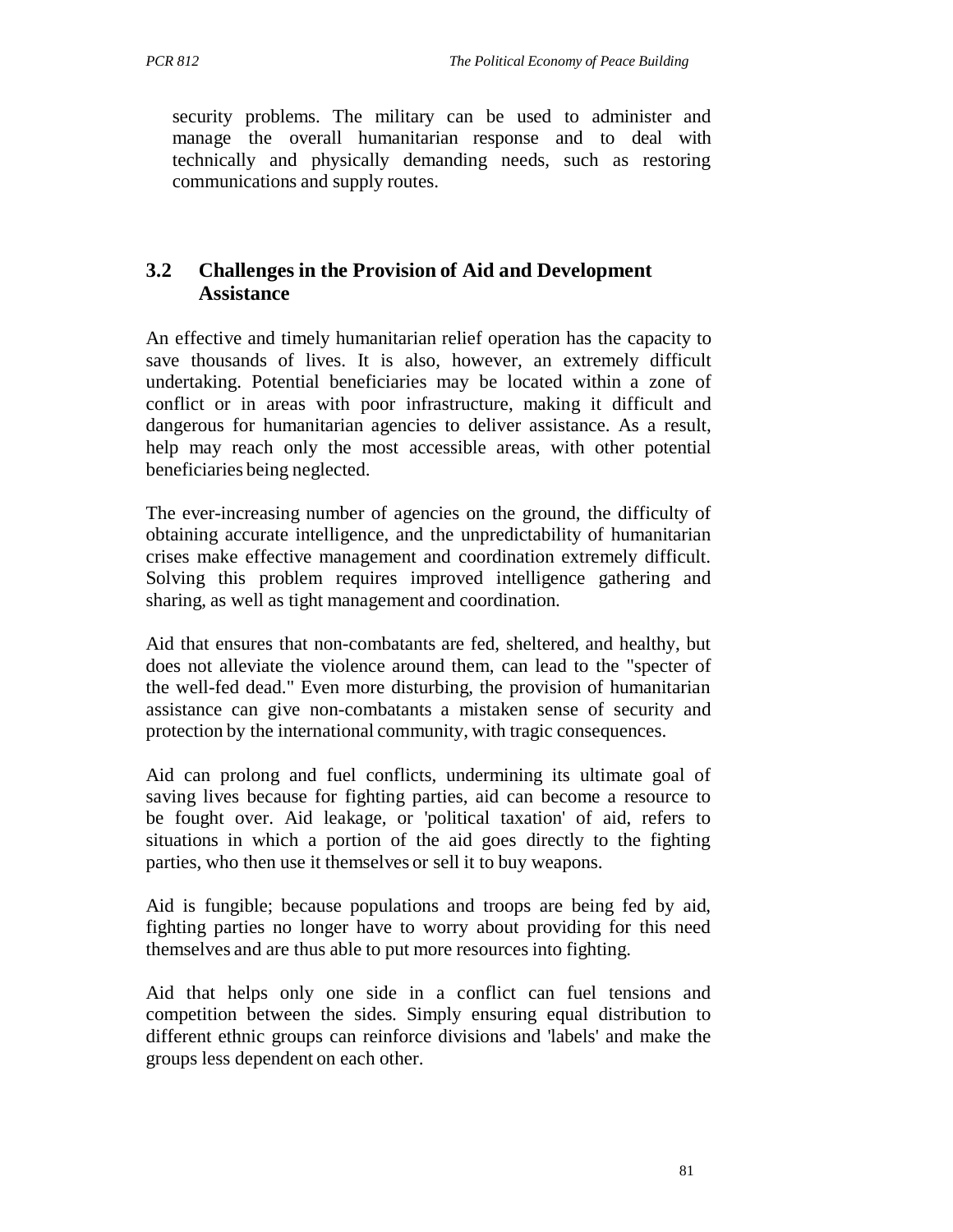Aid can create private incentives for continuation of the war, for example by paying relatively high wages to local people employed by aid agencies. Imported food aid can undermine the local economy and make an activity like agriculture less profitable.

Solving these problems through aid conditionality carries the risk of harming the poorest and most vulnerable members of society. 'Smart aid' responds to this dilemma by applying the principle of conditionality to aid that is of greatest benefit to warlords and political leaders.

Development assistance carries its own problems as donor governments unavoidably competing on multiple interests, only one of which is peace building. Economic and commercial interests are at stake, with roughly half of all bilateral aid tied to imports of goods and services from the donor country.

Secondly, most donors award funding on a yearly basis, thus making forward planning very difficult for agencies. In general, each year's funding has to be used up before the next year's funding can be obtained, even if that money could be more usefully spent at a later date. This means the creating of inadequate funding mechanisms.

#### **Self Assessment Exercise 2.1**

What is development assistance?

## **4.0 CONCLUSION**

More so, Governments may refuse to allow humanitarian agencies to assist their citizens and may object to conditionality of aid and development assistance, citing defense of their national sovereignty. However, there is a growing acceptance of the changing norm of sovereignty to "sovereignty as responsibility," which implies a government's responsibility for the well being of its citizens.

#### **5.0 SUMMARY**

In this unit we have discussed aid and development assistance and seeing the challenges it poses in the operation of peace building and conflict prevention.

#### **6.0 TUTOR-MARKED ASSIGNMENT**

The provision of aid and development assistance has a purely positive impact on Peace building and conflict prevention. Discuss.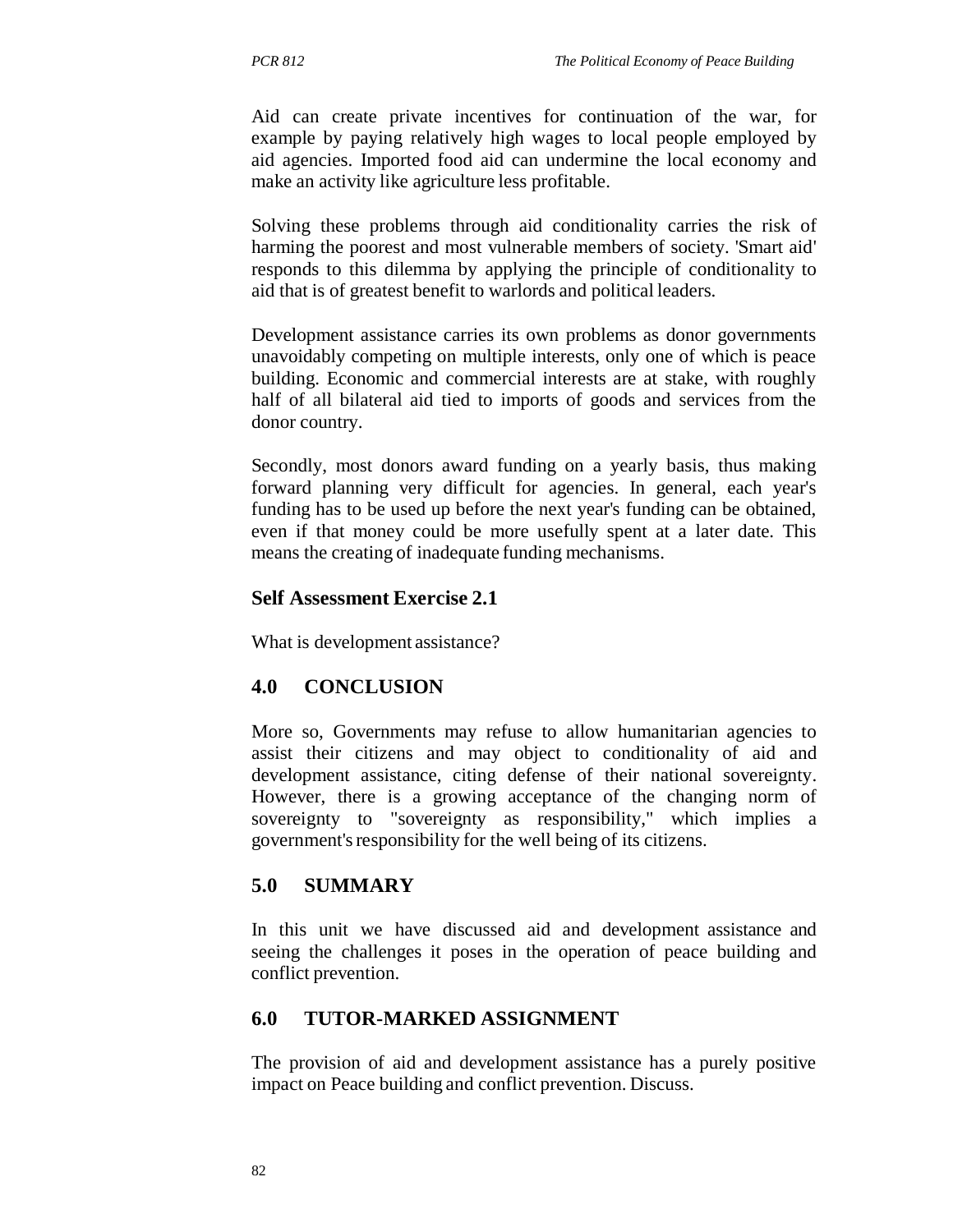# **7.0 REFERENCE/FURTHER READING**

Nafziger, E.W., Frances Stewart, R. Vayrynen, Eds. 2000. "War, Hunger and Displacement: The Origin of Humanitarian Emergencies, Volume One: Analysis." Volume: 1 Issue: Oxford: Oxford University Press.

## **UNIT 5 CASE STUDY: SIERRA LEONE**

## **CONTENT**

- 1.0 Introduction
- 2.0 Objectives
- 3.0 Main Body
	- 3.1 The Effects of the Sierra Leone Conflict
	- 3.2 Post-War Reconstruction in Sierra Leone
- 4.0 Conclusion
- 5.0 Summary
- 6.0 Tutor Marked Assignment
- 7.0 Reference/Further Reading

# **1.0 INTRODUCTION**

The conflict in Sierra Leone within a historical context has been as a result of political putrefy, economic decline, social segregation, regional volatility, and the indifference of the international community. Ruling elites increasingly relied upon oppression and bribery to maintain power; giving rise to a structure of benefaction network. The country's rapidly dilapidated economy fueled immense unemployment and social displeasure, thereby providing fertile ground for the Revolutionary United Front (RUF) rebellion.

This unpredictable situation was then aggravated by the materialization of a regional war economy related to the conflict in nearby Liberia. Finally, the international community, including Sierra Leone's former colonial ruler, the UK, ignored opportunities in the early 1990's to commit resources toward preventing civil war.

First, in a bid to end the civil war, a general reprieve was offered to RUF combatants and a ministerial post with control over diamond resources to Sankoh. This failed, as the RUF attempted to take political power by capturing Freetown, while also continuing to exchange diamonds for arms. Second, and more importantly, ECOMOG extracted its troops, but other international actors, including the UN and key member states, preferring to "enforce peace on the cheap," failed to entrust the basic resources for a just and strong settlement.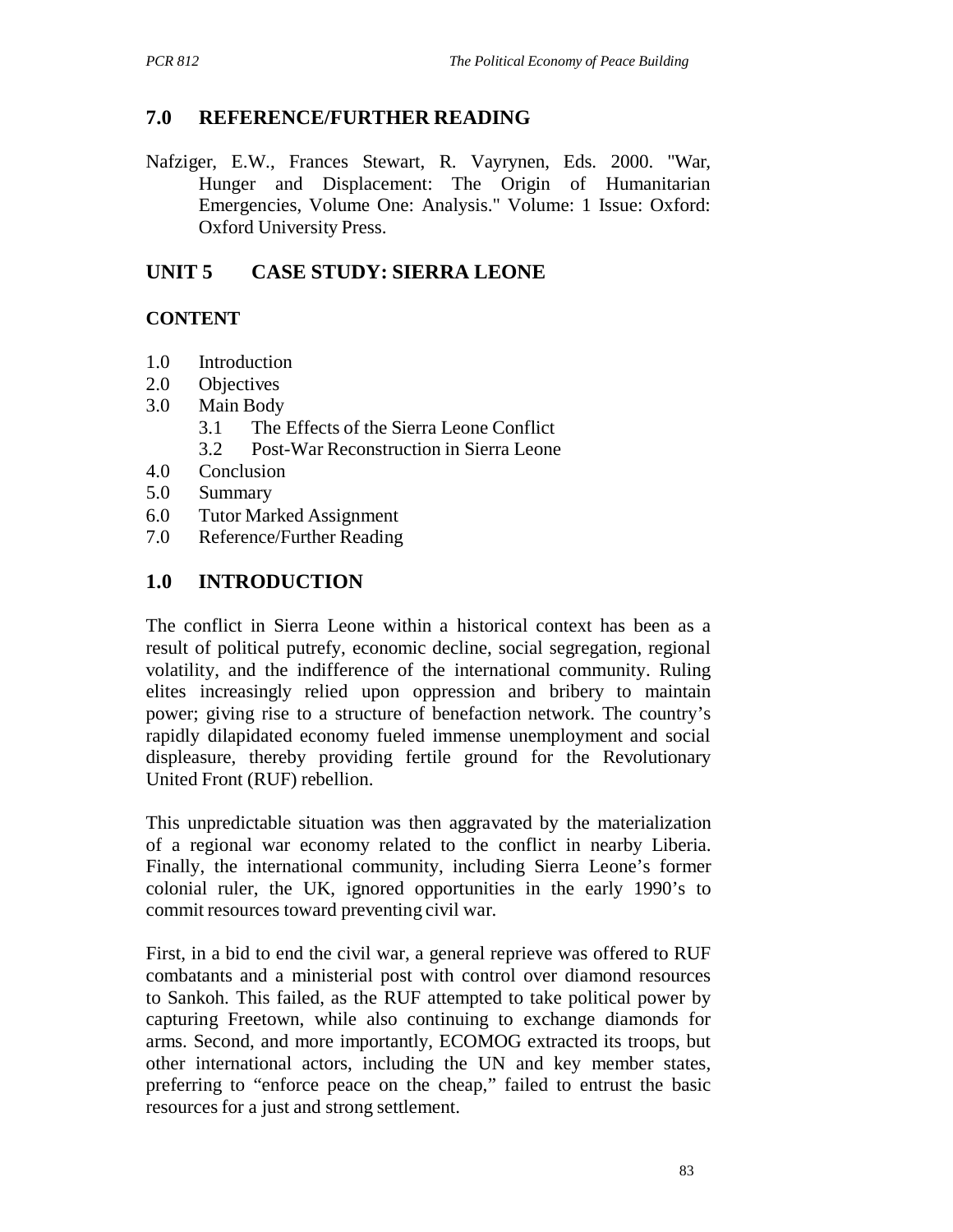Initial efforts by the United Nations Assistance Mission in Sierra Leone (UNAMSIL) to execute the Lomé Accord suffered a series of setbacks. However, there are a number of vital defense challenges that linger:

First, conflict in Sierra Leone has been closely tied to events in the surrounding region. The international community cannot only wait politically and financially engaged in peace accomplishment in Sierra Leone, but must also formulate a common tactic for the wider West African region, including Liberia in particular.

Moreover, the border of Sierra Leone remains permeable, posing a challenge for peacekeepers and local authorities aim on faltering the continuing flow of unlawful diamonds to Liberia. It is difficult to predict how the ongoing crisis in Liberia may impact Sierra Leone's peace process in the near future.

Second, the attention of the international aid community tends to be motivated by short-term crises. It remains to be seen whether sufficient funds can be secured for long term reintegration of former combatants, let alone to rectify unceasingly high levels of unemployment in the country.

Yet, lack of attention to these issues risks the return of some former combatants to criminality and predation, if only as a means of survival.

Third, the lack of effectual governance largely created the conditions for war in Sierra Leone. Reinstatement of social services, capacity-building for efficient management of resources, political and financial lucidity, and accountability are desperately needed.

## **2.0 OBJECTIVES**

At the end of this unit, you should be:

- i) Discuss the case study of Sierra Leone;
- ii) Define the effect of Sierra Leone;
- iii) Highlight the various post-war reconstruction programmes in Sierra Leone; and
- iv) Assess the impact of Post-war reconstruction in Sierra Leone.

#### **3.0 MAIN BODY**

#### **3.1 The Effects of the Sierra Leone Conflict**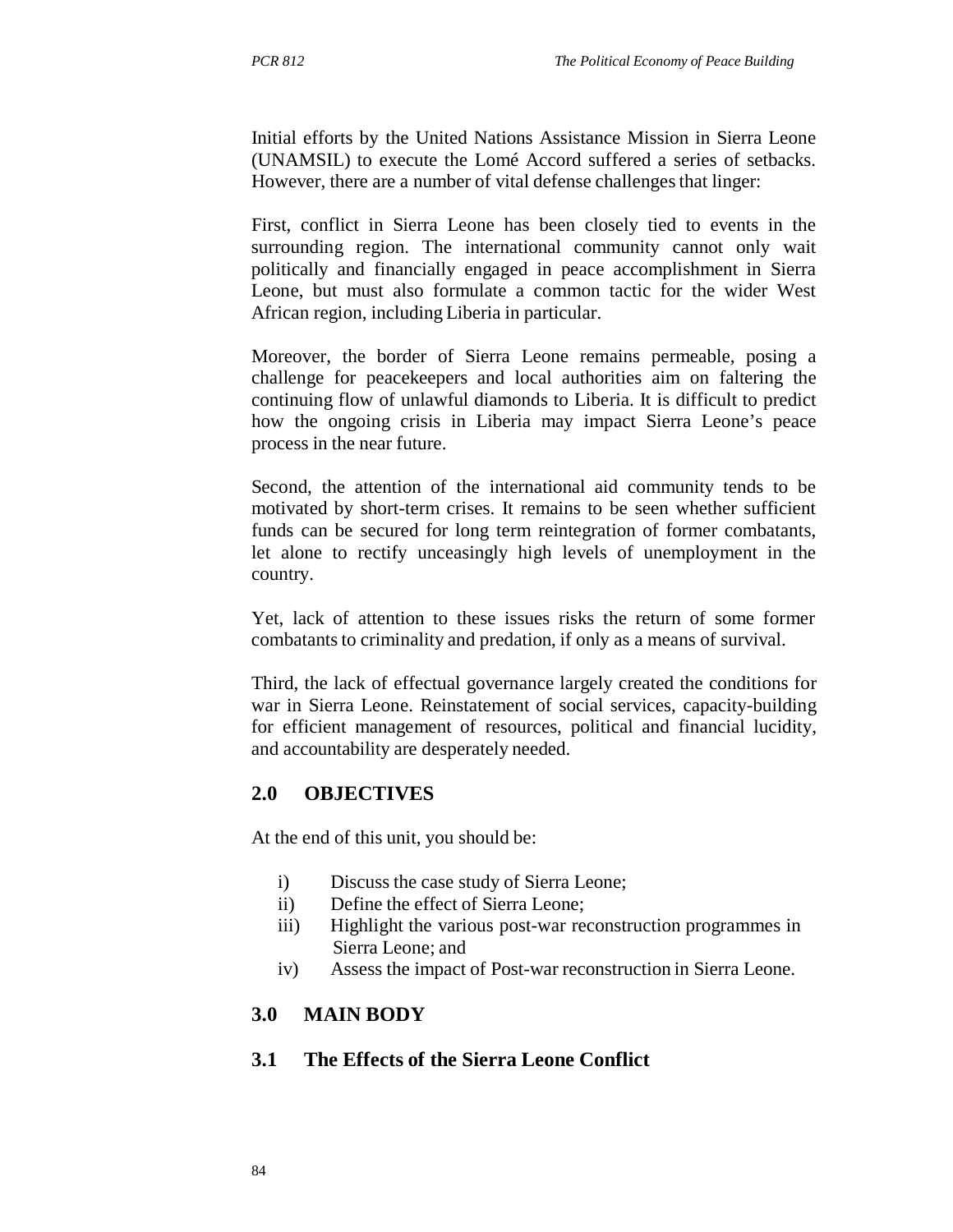The war, which exploded on March 23rd 1991 east of the country, was a spill out from the war in neighboring Liberia. It arose as a result of unchecked corruption; bad governance, deprivation and the elimination of a vast bulk of the population especially those in rural areas, the methodical dismantling of democratic institutions, social injustice and a culture of impunity in plundering state resources. It, however, ended with the disarmament of over 70,000 ex–combatants and the subsequent destruction of arms and ammunition in January 2002.

Many people lost their lives; properties were damaged, thousands relocated while others were required to seek refugee status in the subregion. Together with its provoked aim of wiping out corruption, political and social incompetence, underdevelopment and prevalent poverty, was its assistant problem of human rights breach and the break down of law and order.

The war cruelly hit the socio–economic order. The economy remained unstable; agriculture was seriously destabilized while prices of goods soared and unemployment subjugated the labour force. Poverty became widespread as living standards fell especially among the poorer parts of society.

Against this milieu, smuggling, especially of diamonds, remained persistent and unbearable. Similarly, the country's physical and social infrastructure was affected. Road networks were destroyed and lack of maintenance resulted in a depreciated power supply system. Human resources development was derelict while the literacy rate fell.

In the civil service, the quality of service declined as the majority of the middle and lower level staff lacked sufficient education and were preoccupied with second jobs due to poor salaries. The public health sector was left in an abysmal state: hospitals, health centers and clinics were looted, short-staffed and riddled with corruption. Health services were inadequate in many parts of the country and access depended entirely on how much one could afford to pay.

However, the exhilaration that greeted the eruption of the civil war could only be overcome with the construction of a need for a new set of priorities that would address such pressing issues as peace and reconciliation, health, education, capacity building, unemployment, agricultural inefficiency and an effective price control system. The provision of adequate, relevant, timely and available information is a pre–condition for development as well as the outcome of development. Post–war reconstruction cannot take place without the ideas and notions embedded in documents, which form the basis of our informed knowledge.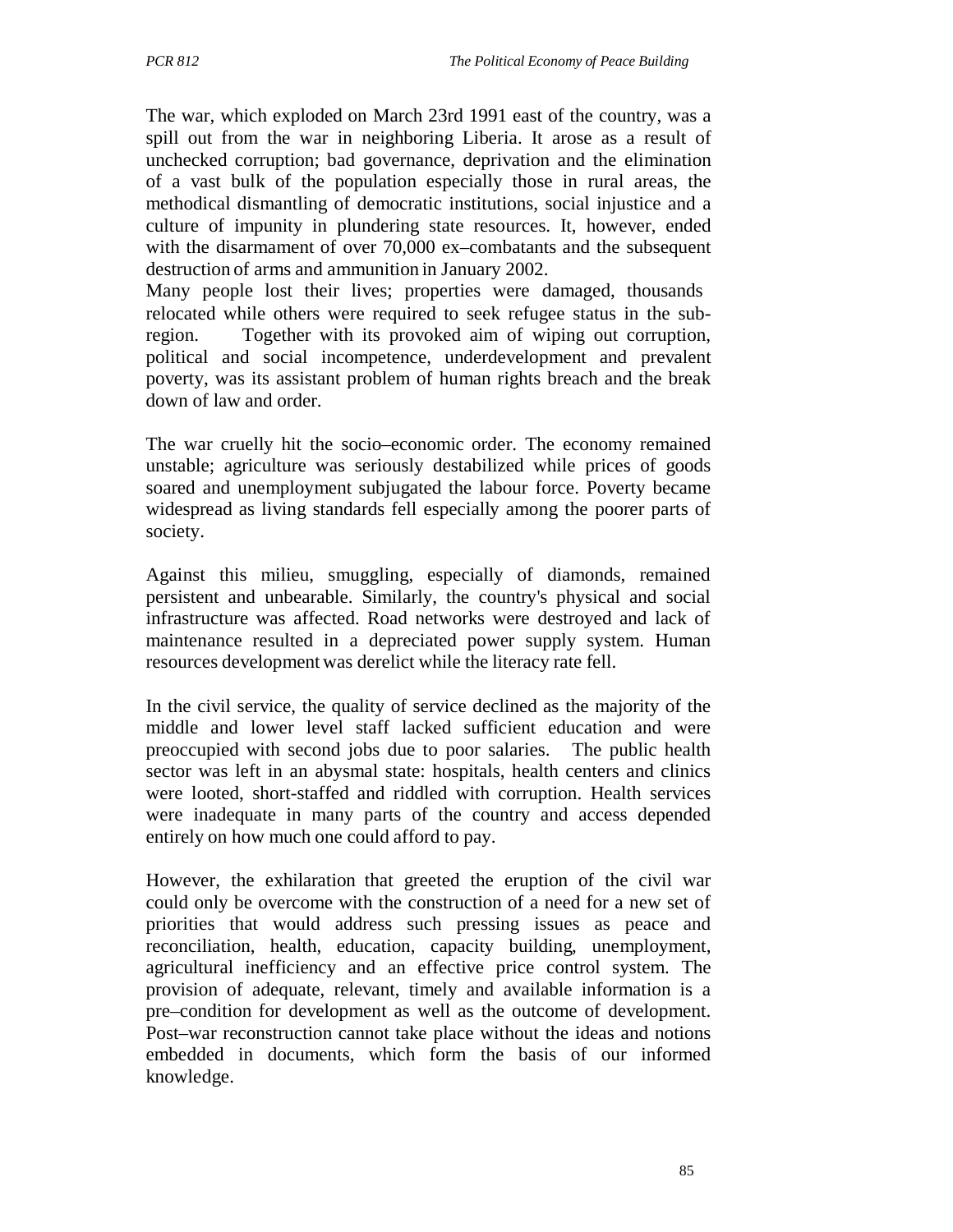#### **Self Assessment Exercise 5.1**

What in your opinion are the effects of conflict on Sierra Leone in general?

#### **3.2 Post-War Reconstruction in Sierra Leone**

As in the times of post–war reconstruction, rehabilitation and relocation, the fraught need for sustainable peace and security should not be overemphasized. The fight and challenge for peace and its improvement should be the accountability of both the state and the citizenry, even though the former is expected to play a leading role in ensuring that all the necessary and vital mechanisms for achieving peace are firmly in place.

In building peace all over the world and in Sierra Leone in particular, there is a need for precise, consistent and helpful information. Information is an essential resource for development, human rights promotion, conflict resolution, peace and security. The accessibility of information is, at the level of governance, a major measure of accountability, simplicity and predictability in a democratic society besides its impact on the economic sphere.

Regular and smooth communication channels through which healthy and sound information flows can lay the foundation for the effective functioning of a democratic system. Information promotes and authorizes citizens' contribution to the democratic process; it maintains the Rule of Law and creates a feasible outlet for the injection of public opinion. Information informs the policy–making process of political leadership, all of which nurtures the building of sustainable peace for the improvement of the State.

No nation can progress significantly without the accessibility of sound information networks such as the media, libraries and information services, educational institutions at all levels, and vibrant and relevant professional bodies. The unique and immeasurable role of these information agents for learning and information diffusion for the achievement of lasting peace should not be ignored in any society.

Rather, they should be seen as crucial for effectively supporting research, promotion, and awareness raising and as a means of attracting suitable support from the international community. In particular, this will no doubt hasten the speedier performance of the provision of the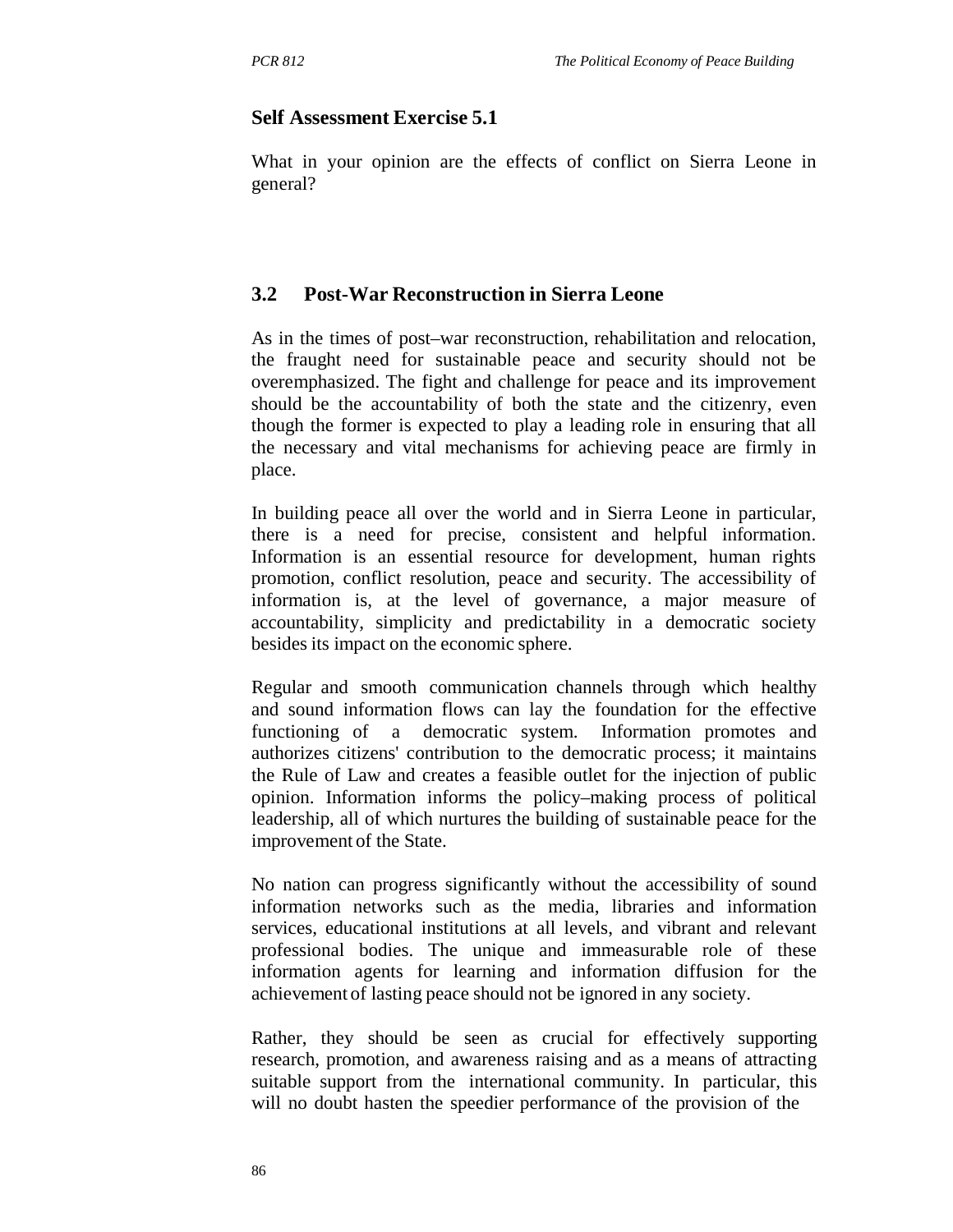Truth and Reconciliation Commission (TRC) as essential requirement for building peace and reconciliation and post–war reconstruction as provided for in the 1999 Lomé Accord in Sierra Leone.

The state of peace involves the practice of democratic norms and values, justice, universal economic and social well– being. Sierra Leone is going through a period of modification with the completion of innovative peace building and peace education activities. The underlying principle behind these is that since wars begin in the minds of men, it is in their minds that the defense of peace must be constructed. Sierra Leonean, therefore, must not only contribute, but should also be practical to enable the government and policy makers to adopt robust policies and strategies to finally attain a lasting peace.

While a majority of African countries have held multiparty elections in recent years, much more needs to be done to ensure that individuals feel protected, civil society is able to flourish and governments carry out their responsibilities successfully and clearly, unless people feel that they have a proper pledge in society lasting peace will not be possible and sustainable development will not be achieved.

Development is a human right, and is vital to the prospects for reducing conflict. Investment in human development is crucial, especially to ensure basic education and public health priorities. In addition, attention to social justice is fundamental if development and economic growth are to produce positive results and if society is to develop in a balanced way. In this direction, the institutional barriers that prevent women's exercise of equal rights must be identified and removed through broad policy reform.

**A**bove all, for peace and development in Africa to gain new momentum, sufficient political will is required from both Africa and the international community. Africa must display the will to reply upon political rather than military responses to problems and enact and adhere to reforms needed to promote economic growth. The international community must summon the political will to intervene where it can have an impact, and invest where resources are needed.

## **4.0 CONCLUSION**

Building durable peace in Sierra Leone would require good governance and sustainable development, respect for human rights and the rule of law are vital components of any effort to make peace durable, and are also cornerstones of good governance. Laws must be fairly and impartially enforced.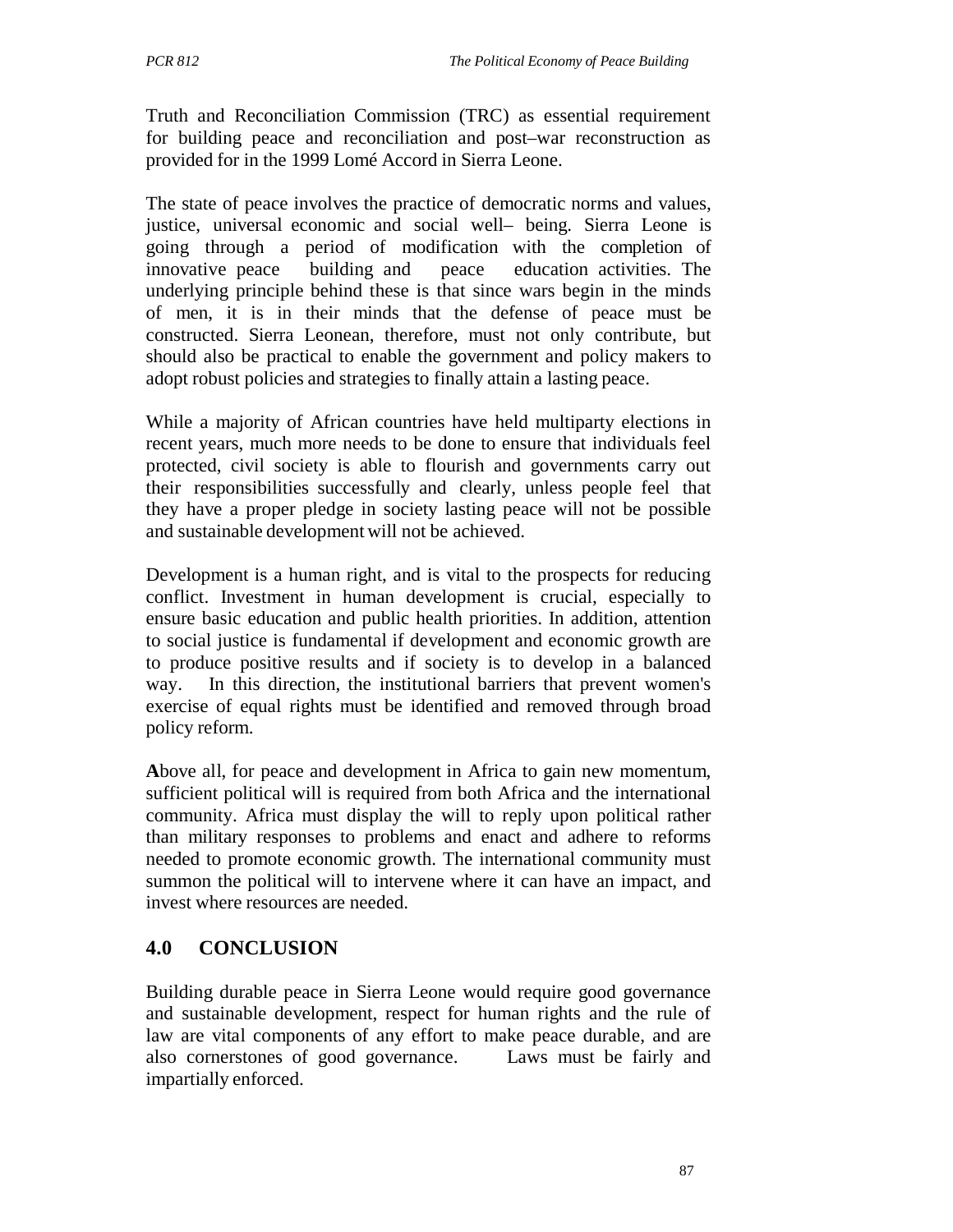### **5.0 SUMMARY**

In this unit, we have examined the conflict in Sierra Leone and its effect and peace process. The process of post-war reconstructions its challenges, requirements and process were discussed.

## **6.0 TUTOR-MARKED ASSIGNMENT**

What are the requirements for possible sustainable peace in Sierra Leone?

### **7.0 REFERENCE/FURTHER READING**

Garcia E**.** 1996, The Abidjan Peace Accord and Beyond: Taking Steps Towards a Sustainable Peace: A Layperson's Guide to the Peace Agreement. International Alert, London.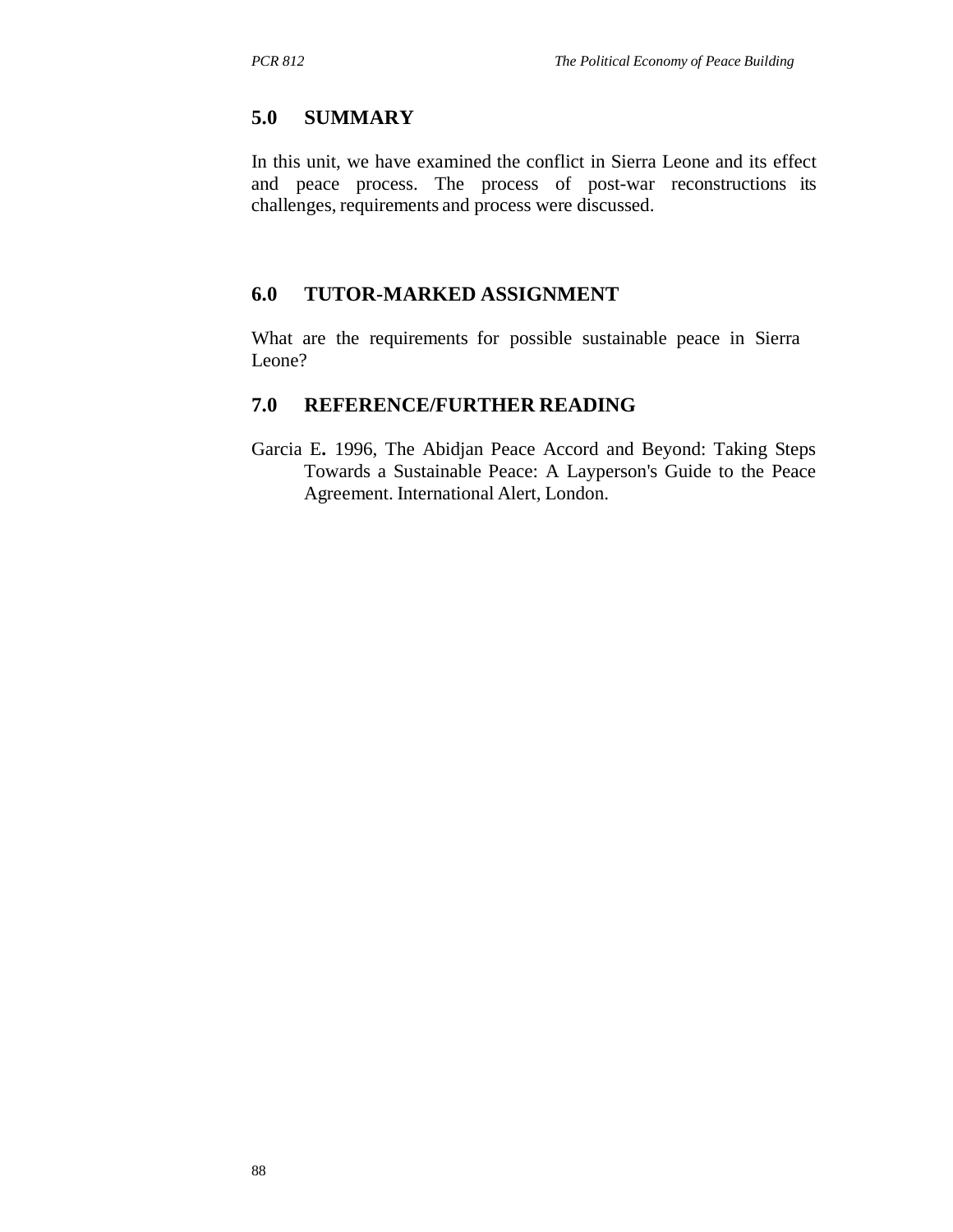# **MODULE 5**

Unit 1 Diplomacy and Peace building

Unit 2 Gender and Peace building

Unit 3 Democratization and Peace building

Unit 4 Coexistence and Conflict

Unit 5 Sustainability of Peace building

## **UNIT 1 DIPLOMACY AND PEACE BUILDING**

#### **CONTENTS**

- 1.0 Introduction
- 2.0 Objectives
- 3.0 Main Body
	- 3.1 Track I Diplomacy
	- 3.2 Informal (Track II) Diplomacy
- 4.0 Conclusion
- 5.0 Summary
- 6.0 Tutor-Marked Assignment
- 7.0 References/Further Readings

#### **1.0 INTRODUCTION**

Diplomacy is the practice of verbal discussion with the target to persuade, pass on an arrangement or confer on a given issue or condition for a jointly suitable result. It is often called an art because each state requires a unique mixture of understanding, persuasion, protest, and sweet-talk amongst other things.

It has traditionally been a method of conducting interstate relations involving discussions and negotiations between heads of state or their representatives in order to advance national interests. As one may imagine, these efforts may not always be sincere. More broadly, however, diplomacy often involves efforts to keep channels of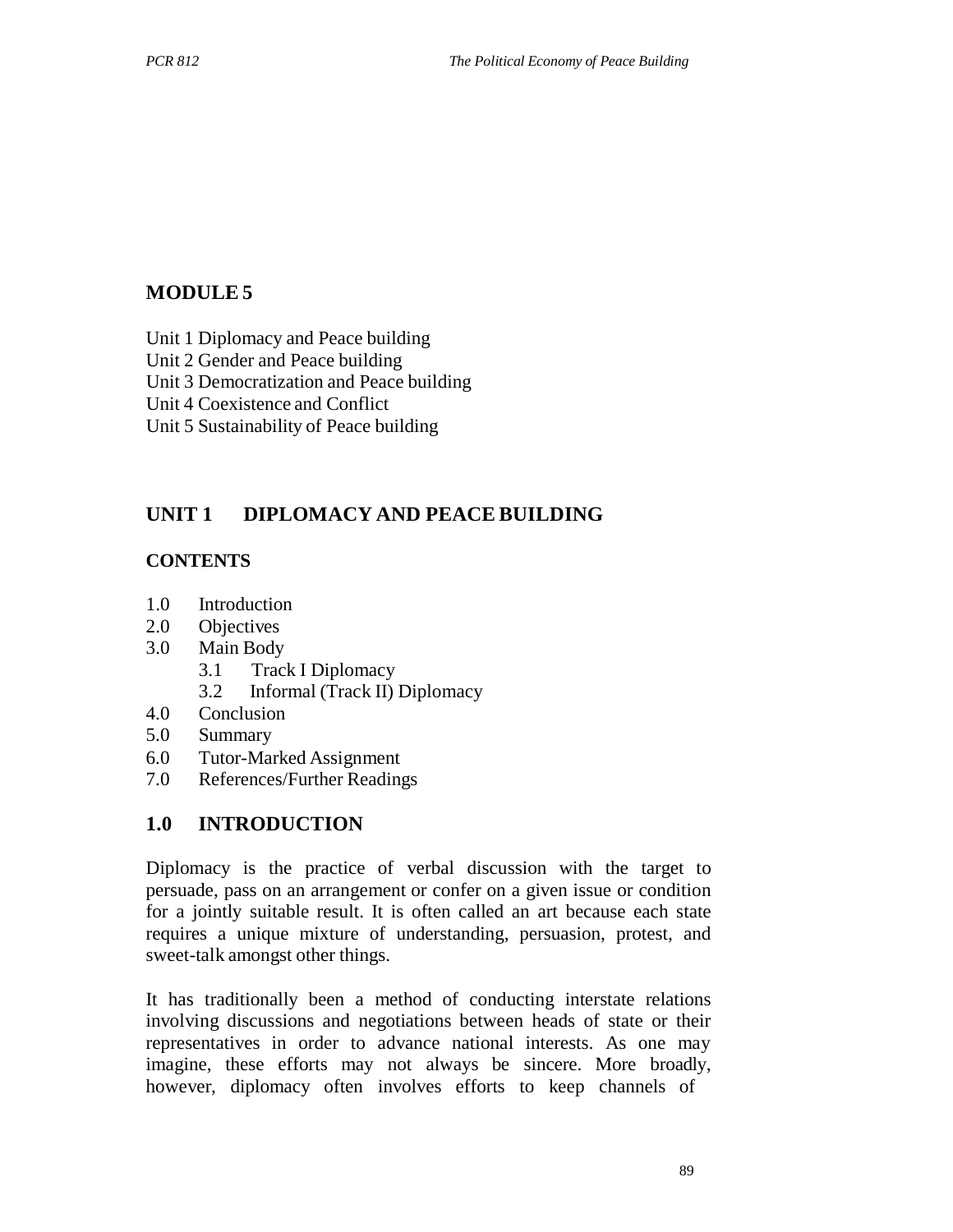communiqué open between different sides of a clash in the hopes that tension can be diffused and violence averted.

Modern diplomacy is in many ways more complicated with intergovernmental organizations and non-governmental organizations involved and the globalization of communication and transportation opening up new avenues for the demeanor of diplomacy and helped new participants get involved.

Much of modern diplomacy continues to entail the communication of state and/or official actors in what has become known as Track I diplomacy. These diplomats are acting in an official ability with the authority and on behalf of the state they are representing. The body they are representing may have a direct stake in the dispute or they may be acting as an intermediary.

In situations in which official, diplomatic communications between countries or between a government and an insurgent group have broken down, unofficial channels can often operate effectively. As originally conceived by Joe Montville, the term "track two diplomacy" refers to private citizens negotiating topics that are usually reserved for official negotiations–the formal resolution of an ongoing conflict or arms reductions, for example.

Over time, however, the term has come to be used more broadly: to encompass processes such as problem-solving workshops, dialogues, cultural and scientific exchanges, traveling artists, sports teams, or any other contacts between people whose groups are currently engaged in an intractable conflict.

Track II diplomacy is more subtle and personal, involving conflict resolution professionals from non-governmental organizations engaged in activity often through back channel measures. Track II diplomacy is important in maintaining support at the local level for negotiated agreements and terms to a peace settlement. Track II diplomats are also more often engaged "on the ground" in Peace building efforts in addition to their back channel peacemaking efforts.

#### **2.0 OBJECTIVES**

At the end of this unit, you should be able to:

- i) Explain the concept and essence of diplomacy
- ii) Identify various types of diplomacy
- iii) Highlight the criticisms of diplomatic tracks

## **3.0 MAIN BODY**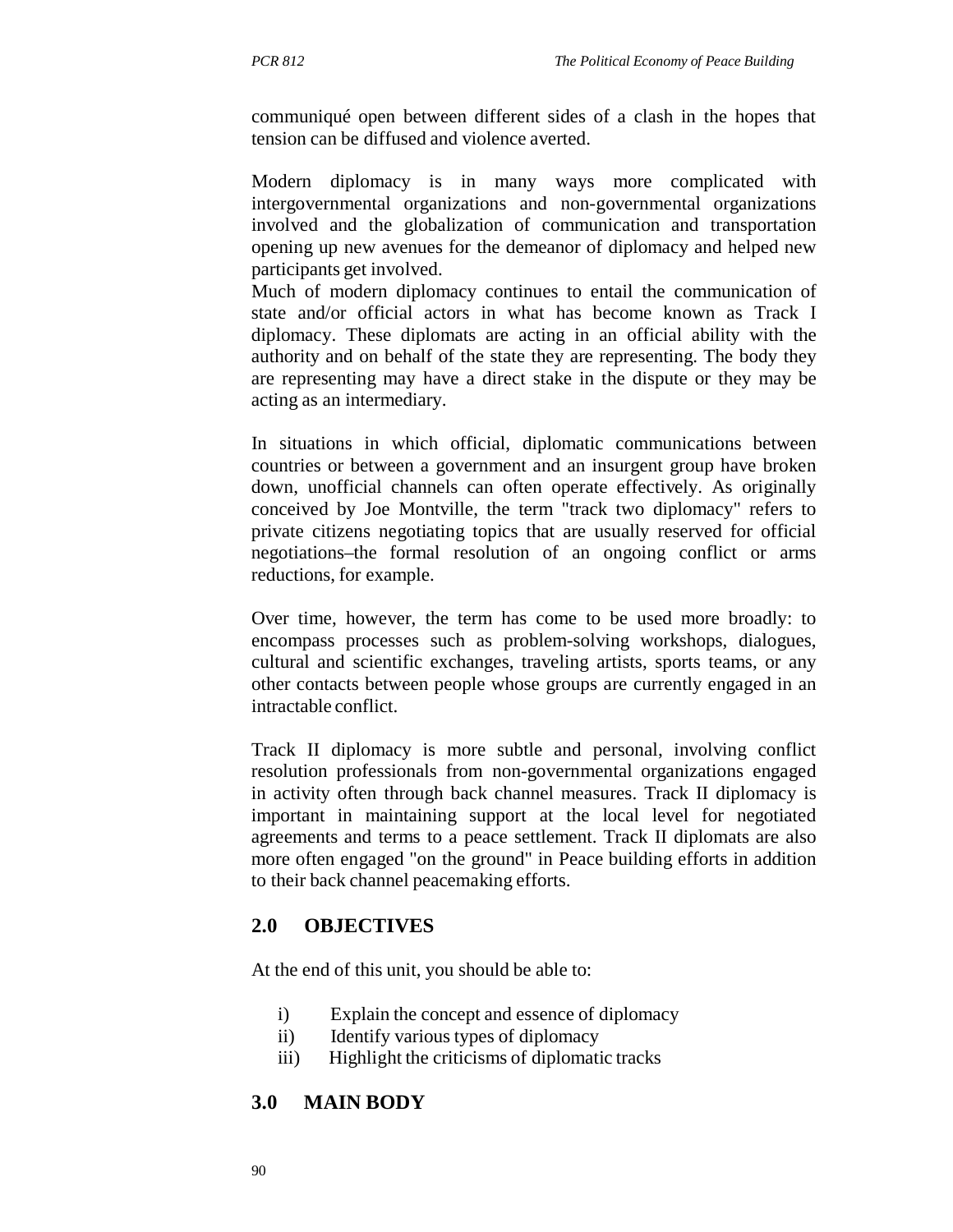## **3.1 Track I Diplomacy**

Termed as governmental diplomacy, or "a technique of state action, it is essentially a process whereby communications from one government go directly to the decision-making apparatus of another". It is carried out by official representatives of a state or state-like authority and involves relations with other state or state-like authorities: heads of state, state department or ministry of foreign affairs officials, and other governmental departments and ministries.

Track-one diplomacy may also be referred to as "first track" or "first tier" diplomacy. These official diplomatic efforts can be distinguished from unofficial interactions, which may involve conflict resolution specialists, private citizens, non-governmental organizations (NGOs), or businesses.

Such unofficial interactions are referred to as "track-two diplomacy." In the metaphor of track one and track-two diplomacy, each type of diplomatic effort proceeds along a different track, just as separate trains might follow different tracks.

Along the official track, track-one diplomacy may take place bilaterally between two states, or multilaterally when several states cooperate together, and even regionally or globally through inter-governmental organizations (IGOs).

The purpose and intentions of track-one diplomatic efforts may vary greatly: track-one diplomacy may be used coercively and may involve sanctions, ultimatums, and psychological intimidation; it may be used influentially and involve argumentation and/or compromise; it may be used as a means of adjusting states' relationship to and views of one another; Track-one diplomacy may be used by a third-party state to help bring about an agreement between other states.

Track-one diplomacy varies not only according to the different roles states play, but also according to the manner in which these track-one roles are carried out. Official interactions may be at the senior head-ofstate level, ministerial level, or involve lower- level officials.

Track-one diplomacy's application to conflict resolution is shaped by the interwoven web of international relationships that form the context for international conflicts. In this context, track- one diplomats take on many roles and utilize diverse techniques.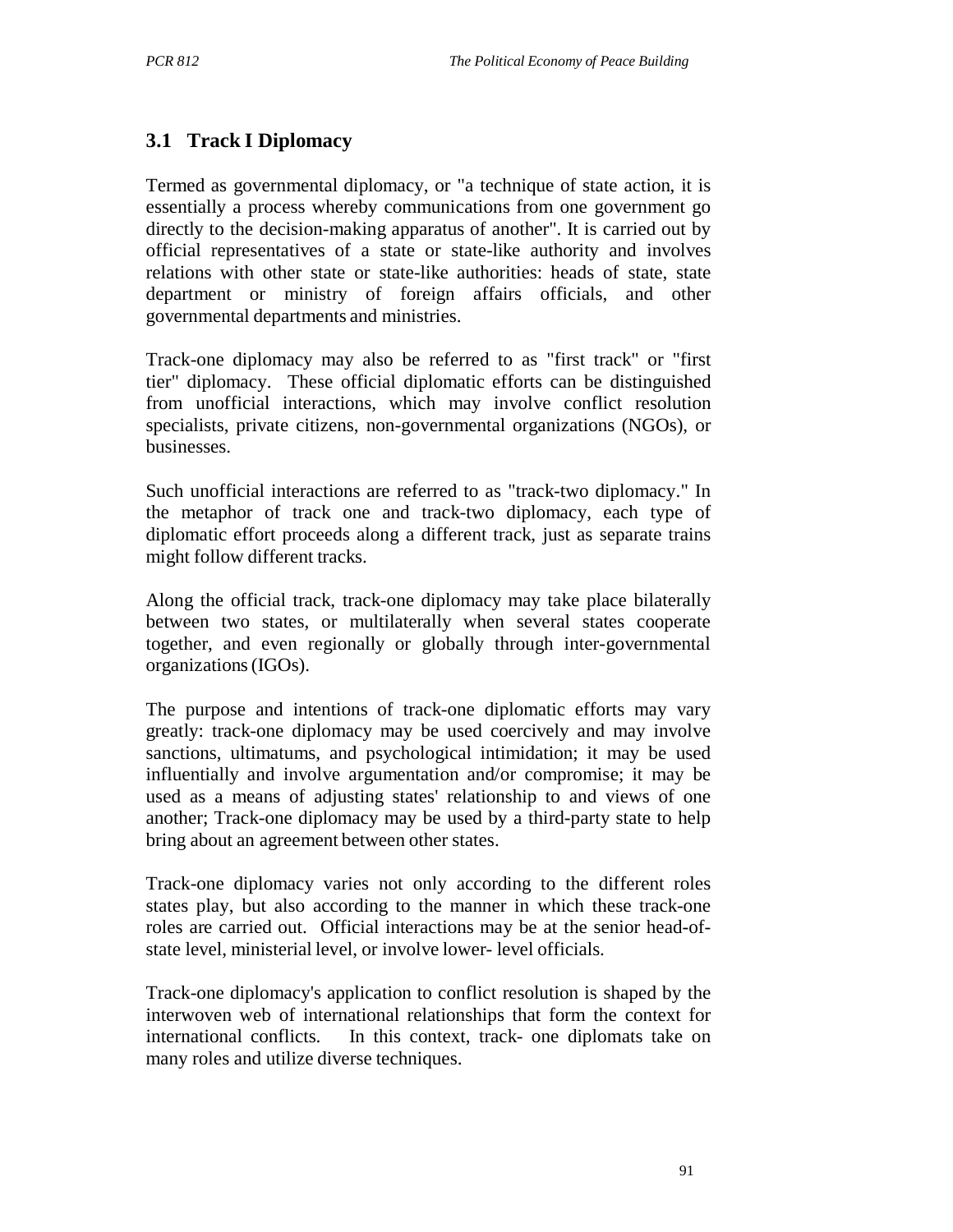Track-one diplomats can act as the primary parties to negotiations, support one or more of the primary parties, or act as third parties. These multiple roles, and issues of official recognition, complicate track-one diplomacy's application to conflict resolution.

#### **Criticisms Of Track I Diplomacy**

First Track diplomats are criticized due to their lack of pressure on the ground of the conflict. This could be because the fighters do not view the "diplomat" as a true representative of their cause, or because they do not agree with the settlement. Therefore steps must be taken to ensure that the fighters and the signatories are in contact and agreement during the Peacemaking process.

Lederach composed a leadership triangle which exemplifies the significance of coordination throughout all levels of actors in order to ensure a sustainable peace. He divides the actors into three different types: elites, community leaders and grassroots. Each group possesses its own responsibility in Peace building, from the elite's focal point on high-level negotiations, to the community leaders and grassroots work.

The leaders in Track 1 are reliant on the community leaders, who are reliant on the grassroots actors for successful conflict resolution. This is another example of the intertwining interaction between Track I and Track II. Without it, peace is endangered.

#### **Self Assessment Exercise 1.1**

What are the criticisms of Track I diplomacy?

### **3.2 Informal (Track II) Diplomacy**

Track II diplomacy is a specific kind of informal diplomacy, in which non-officials (academic scholars, retired civil and military officials, public figures, women, social activists) engage in dialogue, with the aim of conflict resolution, or confidence-building. Sometimes governments may fund such Track II exchanges.

At the inter-group or international level, the term covers a number of different terms: "track two diplomacy," citizen diplomacy, "multi-track diplomacy," supplemental diplomacy, pre-negotiation, consultation, interactive conflict resolution, back-channel diplomacy, facilitated joint brainstorming, coexistence work.

While varying in importance, agenda, and theoretical approach, these initiatives share many common goals. They attempt to present an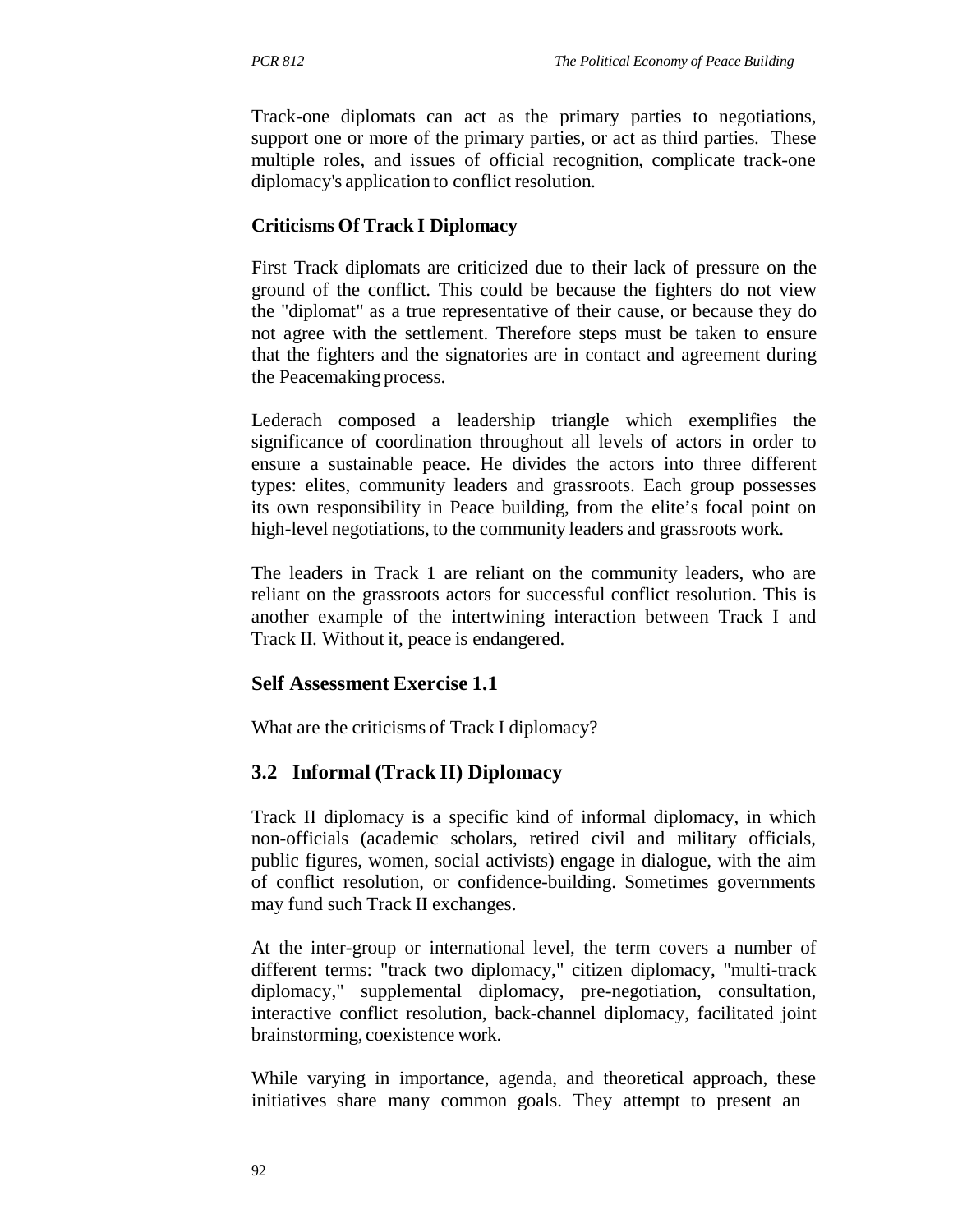environment that is low-key, non-judgmental, non-coercive, and safe, and to create a process in which participants feel free to share opinions, fears and needs, and to investigate ideas for resolution, free of the constraints of government positions.

The process is designed to persuade the development of mutual understanding of differing perceptions and needs, the creation of new ideas, and strong problem-solving relationships.

Normally, informal intermediaries are non-governmental actors, such as religious institutions, academics, former government officials, nongovernmental organizations, humanitarian organizations, and think tanks, among others.

In some cases, however, governments or government officials can act as informal intermediaries when they aid discussions among non-officials private citizens or groups of individuals -- from conflicting parties.

During the Peacemaking stage Track II diplomacy can help the official actors arrange for negotiated settlements by initiating discussions and finding common ground on which negotiations can be based. The efforts of the Track II actor help identify the real problems and issues underlying the conflict. When negotiations are not prepared to begin at the official level, Track II diplomacy can be used to act on behalf of the parties themselves. Using representatives from the opposing sides who are in direct connection to the leaders is one way to initiate a peace process.

Finally, Second Track diplomacy during the peace-building stage is one of the front linesmen for detecting early warning signs of re-occurring violence and of threats to the peace process at the local level.

### **Criticisms of Track II Diplomacy**

The Track II diplomat has a large task in any situation. The problems are abundant and issues of legality frequently arise. Since Track II diplomacy is usually driven by inter-personal relations, these can sway for or against any effort.

At times the Track II actor is given too much influence; other times not enough attention is given to the reports generated through Track II efforts. In some cases the agenda of the Track II actor is in conflict with the efforts of the Track I actors.

For example, a Track II agenda of seeking "justice" (such as uncovering human rights abuses), can threaten the negotiation process if the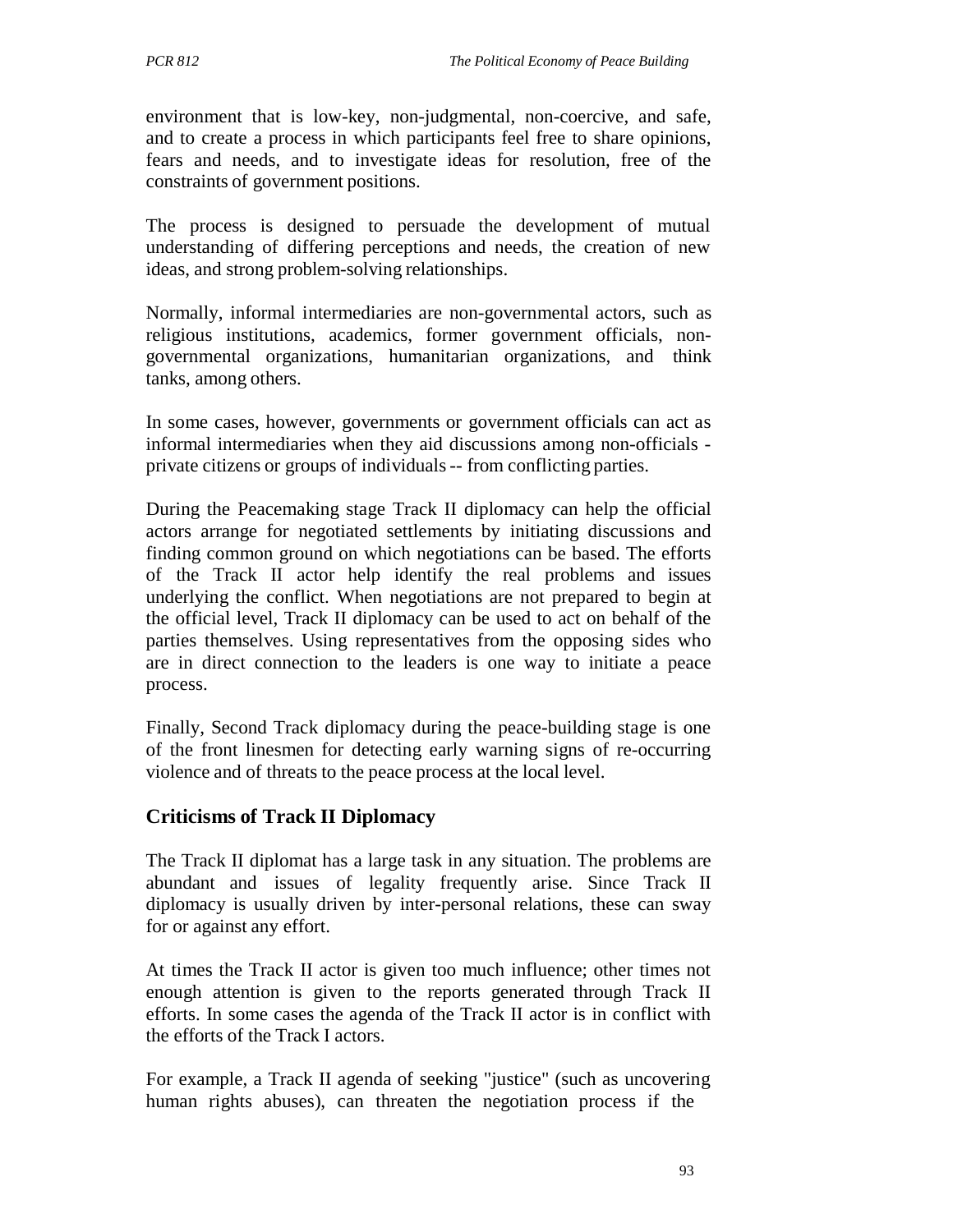participants feel they are going to be charged with violations once the cease-fires have been arranged.

Additionally, NGOs and other organizations dependent on conflict and suffering for their survival have the awkward position of needing the conflict, its atrocities and controversies for their continued existence.

## **4.0 CONCLUSION**

In situations in which official, diplomatic communications between countries or between a government and an insurgent group have broken down, unofficial channels can often operate effectively. The value of such unofficial contacts between opposing sides is that they can often de-escalate a conflict before any official negotiations can do so. These contacts can build bridges between people, increase trust, and foster mutual understanding.

They can serve to correct misperceptions and unfounded fears, and can reverse the trend toward dehumanization and the entrenchment of enemy images that often occurs in escalated conflicts. Often the deescalation that results from such contacts is necessary, before official negotiations will be considered politically possible.

## **5.0 SUMMARY**

In this unit, we have discussed diplomacy and its two main types, as well as the criticisms of these types of diplomacy. The importance and interrelatedness of diplomacy in Peace building has also been highlighted.

### **6.0 TUTOR MARKED ASSIGNMENT**

How important is diplomacy in the process of Peace building?

#### **7.0 REFERENCE/FURTHER READING**

Harold H. Saunders, 2001. "Prenegotiation and Circum-Negotiation: Arenas of the Multilevel Peace Process." In *Turbulent Peace: The Challenges of Managing International Conflict*, Pamela Aall, Chester A. Crocker, Fen Osler Hampson, Eds. Washington, D.C.: United States Institute of Peace**.**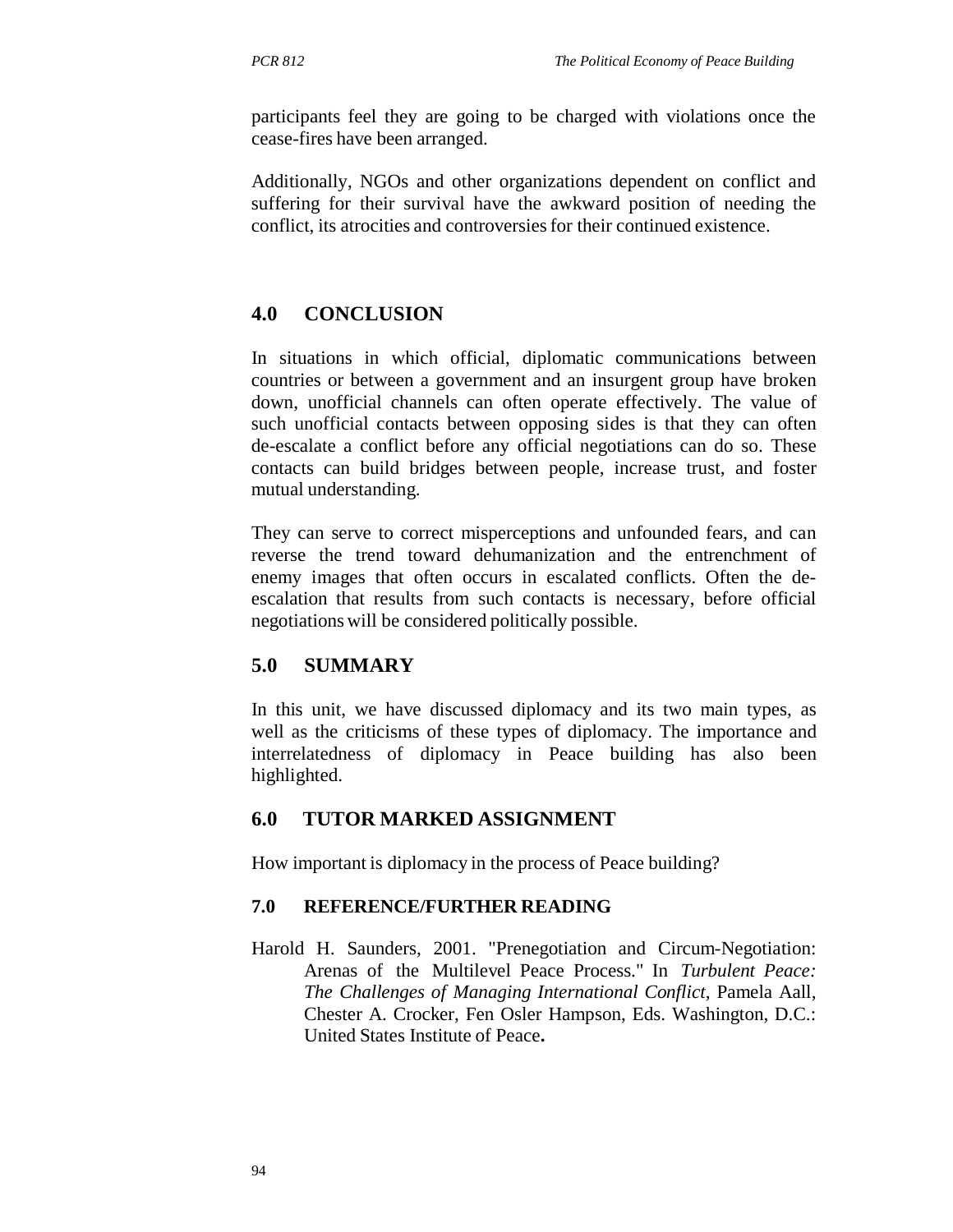# **UNIT 2 GENDER AND PEACE BUILDING**

### **CONTENT**

- 1.0 Introduction
- 2.0 Objectives
- 3.0 Main Body
	- 3.1 Women and Demilitarization
	- 3.2 Women and Development
	- 3.3 Women and Human Rights
	- 3.4 Women and the Environment
	- 3.5 Gender Related Policies for Peace building
- 4.0 Conclusion
- 5.0 Summary
- 6.0 Tutor-Marked Assignment
- 7.0 References/Further Readings

## **1.0 INTRODUCTION**

The gender aspect of Peace building is increasingly recognized as an area warranting meticulous consideration especially as the idea of security is expanded to include its human dimensions. Some of the many issues encompassed by gender and Peace building have received a lot of attention in other fields including feminist research and activism. Gender and Peace building captures the contexts leading up to and ensuing from conflict which must also be addressed from a gender perception as well as the roles and expectations of women and men which further enable or confine capacities to prevent conflict or rebuild after it.

In order to develop a broad framework and style to analyze and respond to the knowledge and participation of women and men in conflict, and the disintegrate of society it entails, as well as its resolution and aftermath, "gender and Peace building" better situates the attempt in the perspective of an assessment of women's involvement and interrelatedness with the various factions that influence Peace building; these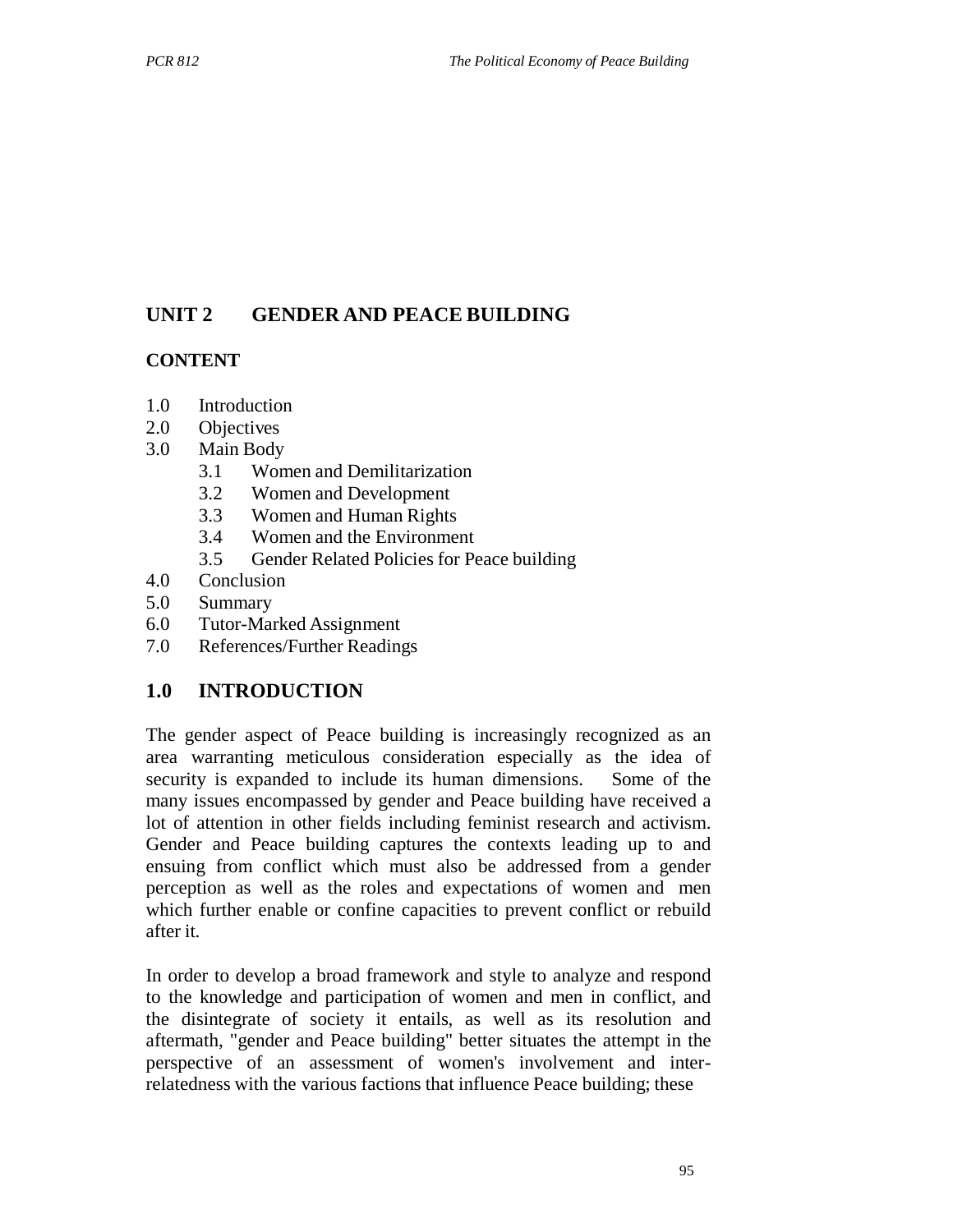including demilitarization, demobilization, development, environment and human rights and the relationship between them.

### **2.0 OBJECTIVES**

At the end of this unit, you should be able to:

- i) Explain the gender aspect of peace building;
- ii) Describe the role of women in development; and
- iii) Discuss women and human rights.

#### **3.0 MAIN BODY**

#### **3.1 Women and Demilitarization**

Long before the recognition of the role of women in the peace process, women have already been very much involved in peace building. As a social group, women have been suitably identified as being pro-peace. Women are highly visible in peace movements.

Polls show that women resist increases in military expenditures and operation of new weapons more frequently than men. In spite of all the obstacles of gender prejudice, women's interest in peace has been powerful. Women have been highly visible in the forefront of movements for nonviolence and peace worldwide. Women usually assume roles of peacemakers in families, in communities and in societies even though they have often always been victims.

### **3.2 Women and Development**

A growing number of advocates have been calling for a close connection between the idea of development and peace. There can be no peace without equitable development for all human beings irrespective of gender, and no development without peaceful conditions in society. Development practitioners never considered women's needs. Women were thought of as part of the household, which is headed by the male. However recently, more concentration to survival agriculture has led to a greater admiration of women's work.

Concern for wealth distribution has led to the awareness that women constitute a large portion of the poorest of the poor while still providing almost all the family's basic needs. Through the 70's, the rise of women's movements on development issues and supportive organizational development in United Nations other aid agencies led to a decisive link between women's rights, equality, equity, development and peace.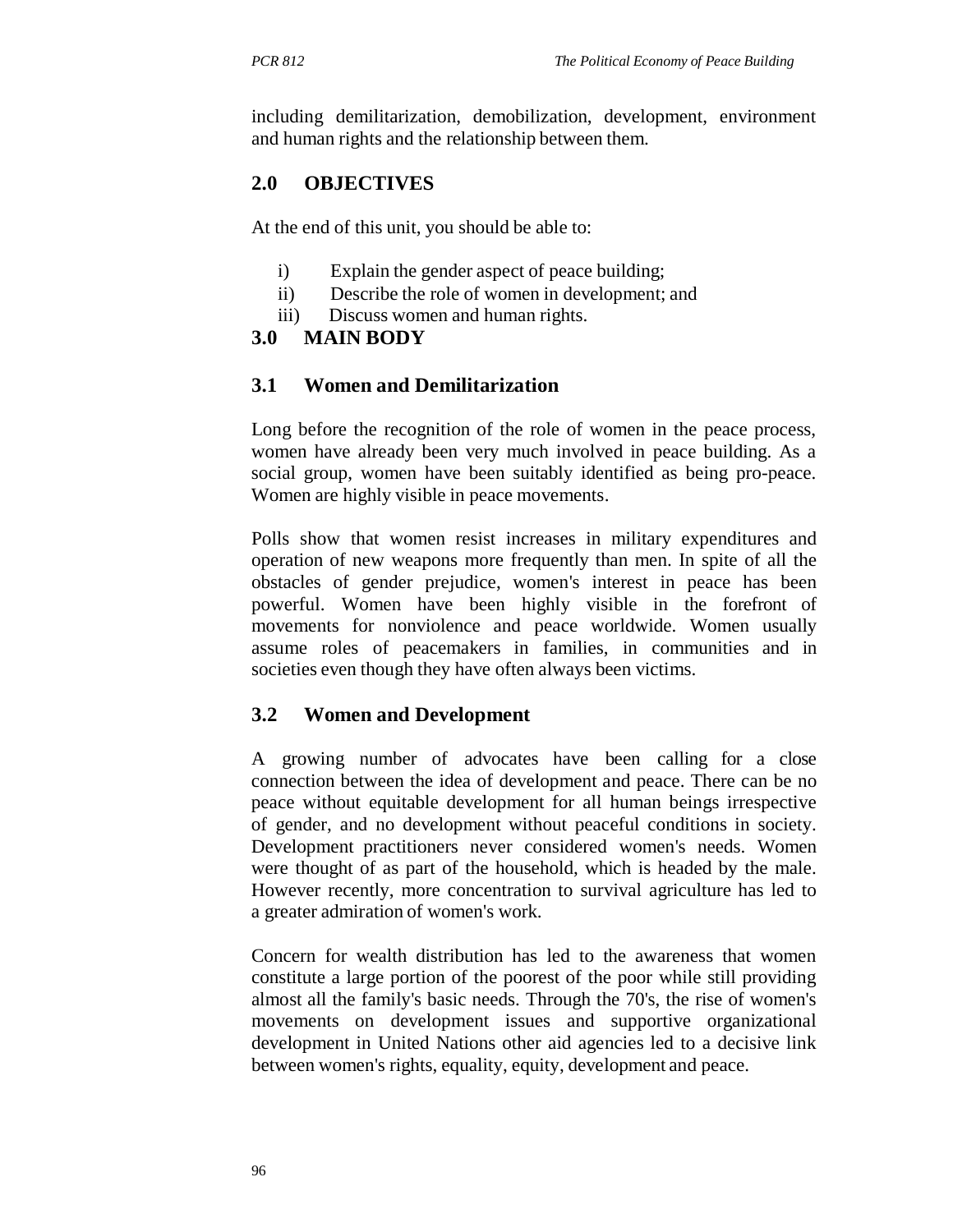Theorists and practitioners within the women's movement have advocated a succession of paradigms or frameworks on women and development problems, namely women in development, women and development, gender and development, women environment, and development for promoting greater fairness and input of women in development which they claim would lead to world peace.

## **3.3 Women and Human Rights**

Since the adoption by the General Assembly of an International Bill of Human Rights for Women called the 1979 Convention on the Elimination of All forms of Discrimination Against Women (CEDAW), many women's organizations have been working for the protection of the rights and dignity and needs of women. Although the gap between women and men in terms of human rights promotion remains great, such advocacy has yielded progress across many specific areas.

Women's rights is in an equal opportunity concept which have been impeded by civil and political limitations placed on them, social laws economic and cultural laws and an emergent one is their marginalization even in the spiritual realm. In addition to the original issues being mentioned as violations of women's rights, like equal pay for equal jobs, equal opportunity, and so on, some other issues have gained currency in public debate about women's rights. Gender based violence has become a human rights paradigm. Rights of women of color are gradually seeping especially in the discourse on feminization of poverty.

It believed that international human rights law has not been applied effectively to redress the disadvantages and in justices experienced by women. In this sense respect for human rights fails to be general.

Also those in the East and South must be equally cautious not to subscribe to the reverse notion that accepts the division and believes that the East and South is "superior," more "communal" and "less self centered", believing that human rights law was instituted by colonizing powers to replace indigenous, religious, and social traditions.

## **3.4 Women and the Environment**

In recent years, the dimension of environmental violence and environmental care has also been increasingly recognized as vital to women's development and peace. In all South regions, environmental degradation and destruction have impacted severely on women's livelihood and subsistence. This analytical deepening has been referred to as "women, environment and development".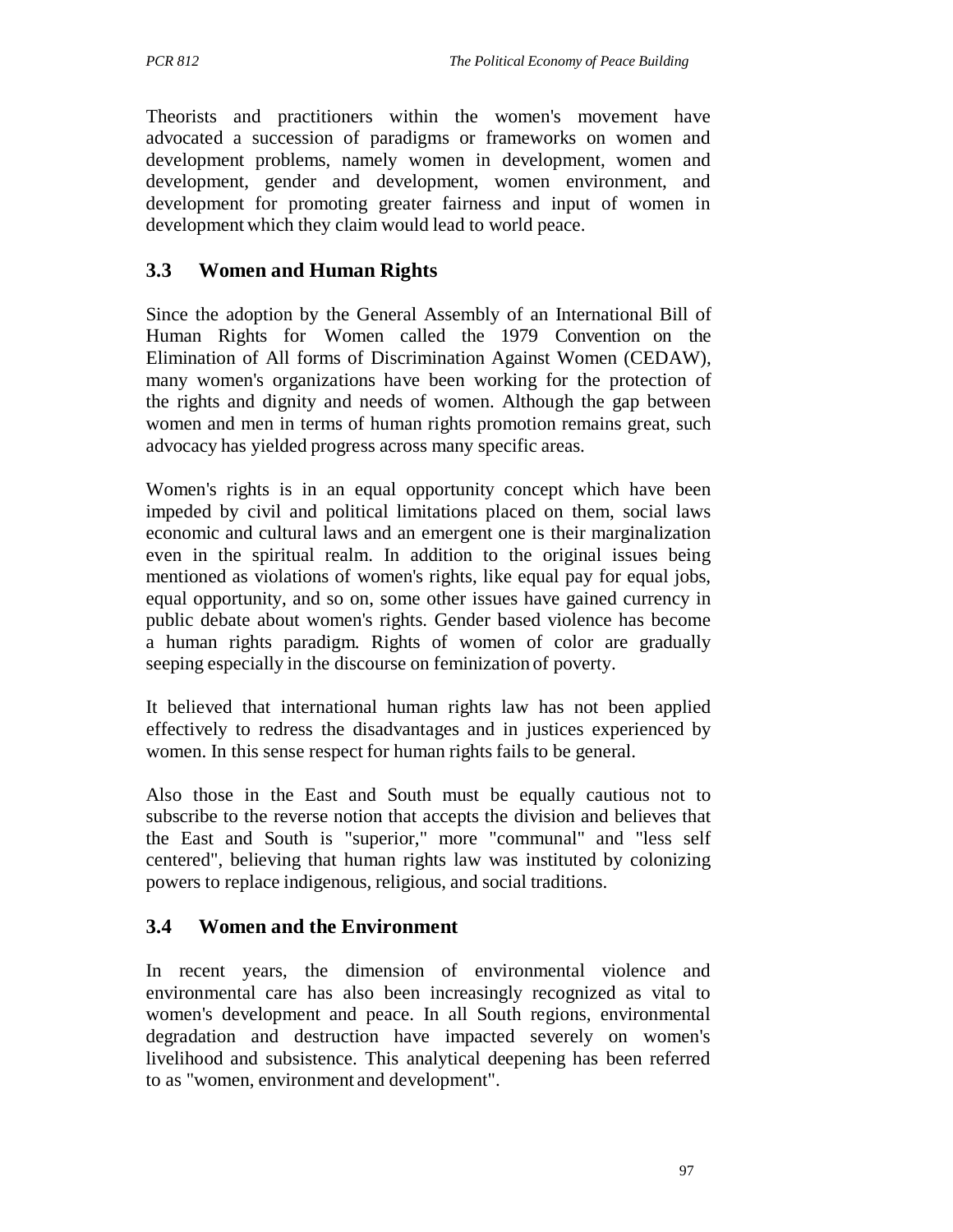There is a commonly held opinion that women are liable for much of the environmental degradation that is taking place in rural areas. Laying blame on the women is to ignore the globally linked causes of environmental damage, which have created and continued to create a situation of scarcity that often forces women into ecologically destructive actions. The women and environmental movement is based on the full recognition of the fact that without a healthy environment there is no life.

### **3.5 Gender Related Policies for Peace building**

Peace building needs to integrate specific policies geared towards meeting women's needs, as a vital part of short term Peace building for negative peace and for long term transformative processes.

It also showed the need to find ways to challenge the supremacy of masculinity within key institutions in order to encourage longer term Peace building. Here, ways to encourage institutional change, as well as strategies to move towards positive peace, and of developing a genderaware perspective on Peace building will be highlighted.

- i) *Avoiding a gendered peace*, where a gendered peace is a post conflict situation in which Peace building policies address the needs of women less effectively than those of men, or which result in a decline in the situations of women. The achievement of such objective would also have wider positive subsidiary effects for society in general, because of the important post-conflict roles commonly played by women (e.g. caring for survivors, managing social networks, and educating children). Furthermore, minimizing, or removing such disparity also represents a move towards positive peace in itself.
- ii) *Working with women as change agents in society* to embark upon ingrained violent and aggressive behavior which is rooted in forms of masculinity. This purpose is highly attuned with the aforementioned (i), and is expected to develop the situation for women as well as having positive outcomes for Peace building generally.
- iii) *Working with men as change agents in society* to tackle entrenched violent and aggressive behavior, which is rooted in forms of masculinity. This objective is highly compatible with objectives i. and ii, although it requires quite a different set of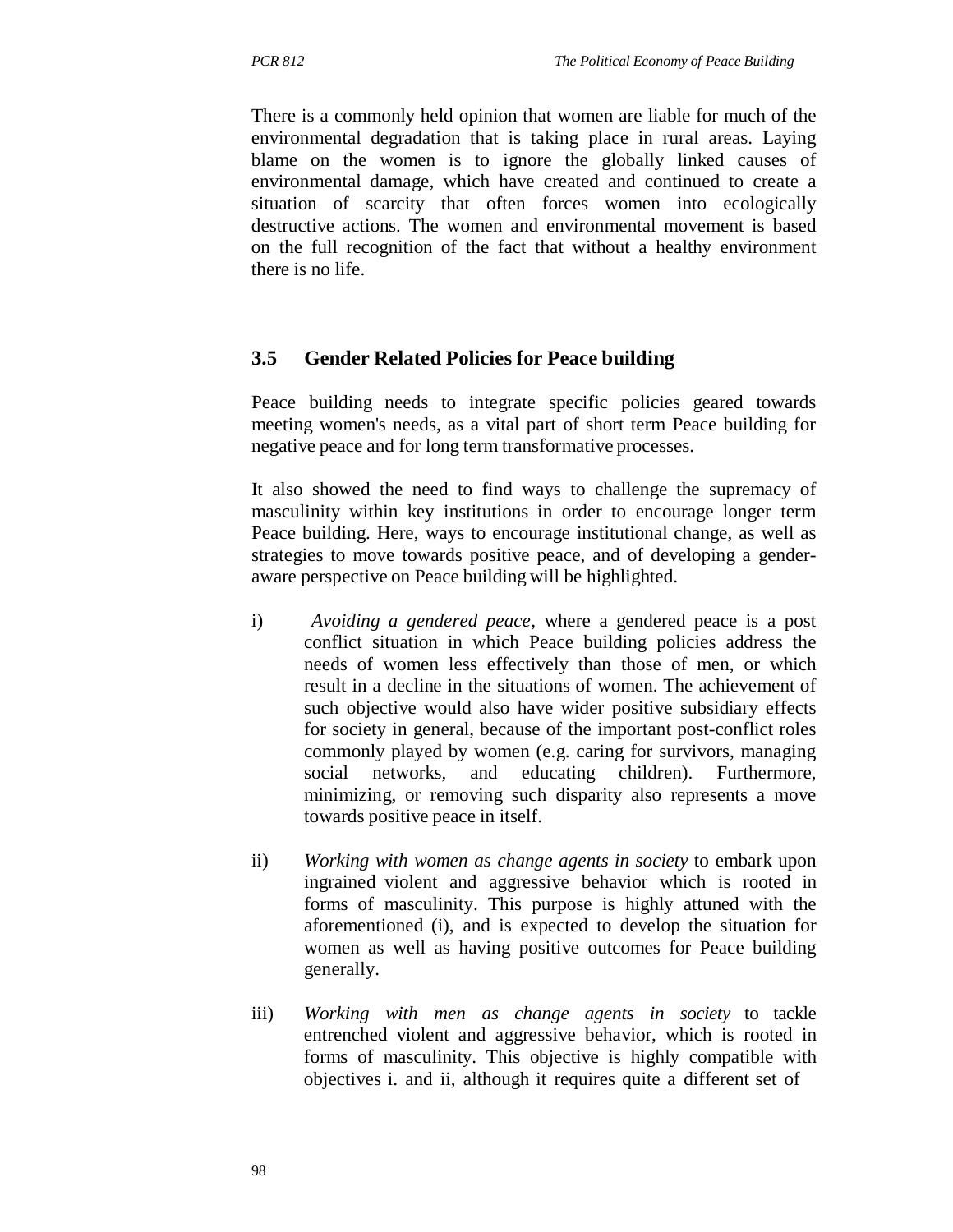activities. It is also expected to have positive outcomes for Peace building generally.

iv) *Attention to participation of women and the promotion of gender equality in peace agreements.* Peace agreements are crucial components of peace processes. They not only indicate the official termination of armed conflict but also offer the basis for a constitutional framework for sustainable peace and construction of the political, legal, economic and social structures and institutions of post-conflict societies.

The Security Council resolution 1325 (2000), in paragraph 8, highlights the significance of bringing gender perspectives to the negotiation and implementation of peace agreements. Gender equality is an important social goal in itself and an essential factor in Peace building and for achieving sustainable peace.

Unambiguous language in a peace agreement to encourage gender equality and women's participation can assist proactive implementation and ensure that the gender specific penalty of armed conflict and the rights, needs and priorities of women and girls in the aftermath of conflict are fully addressed.

#### **Self Assessment Exercise 2.1**

How can gender related policies aid Peace building or promote the peace process?

## **4.0 CONCLUSION**

A culture of peace requires that the violence of economic and social deprivation are confronted. Poverty and social injustices such as exclusion and discrimination weigh heavily on women. Efforts to move towards a culture of peace must be present in all sectors of human existence. Women as peace makers have been contributing to the building of a culture of peace in their multidimensional involvement by weaving a cultural tapestry of peace, observing the seven principles, norms, values of compassion, constructiveness, conciliation, communion, commitment, and contemplation which are indispensable in building this culture of peace.

### **5.0 SUMMARY**

In this unit the role of gender in Peace building has been highlighted, more so the importance of women and gender policies in the peace process has been examined.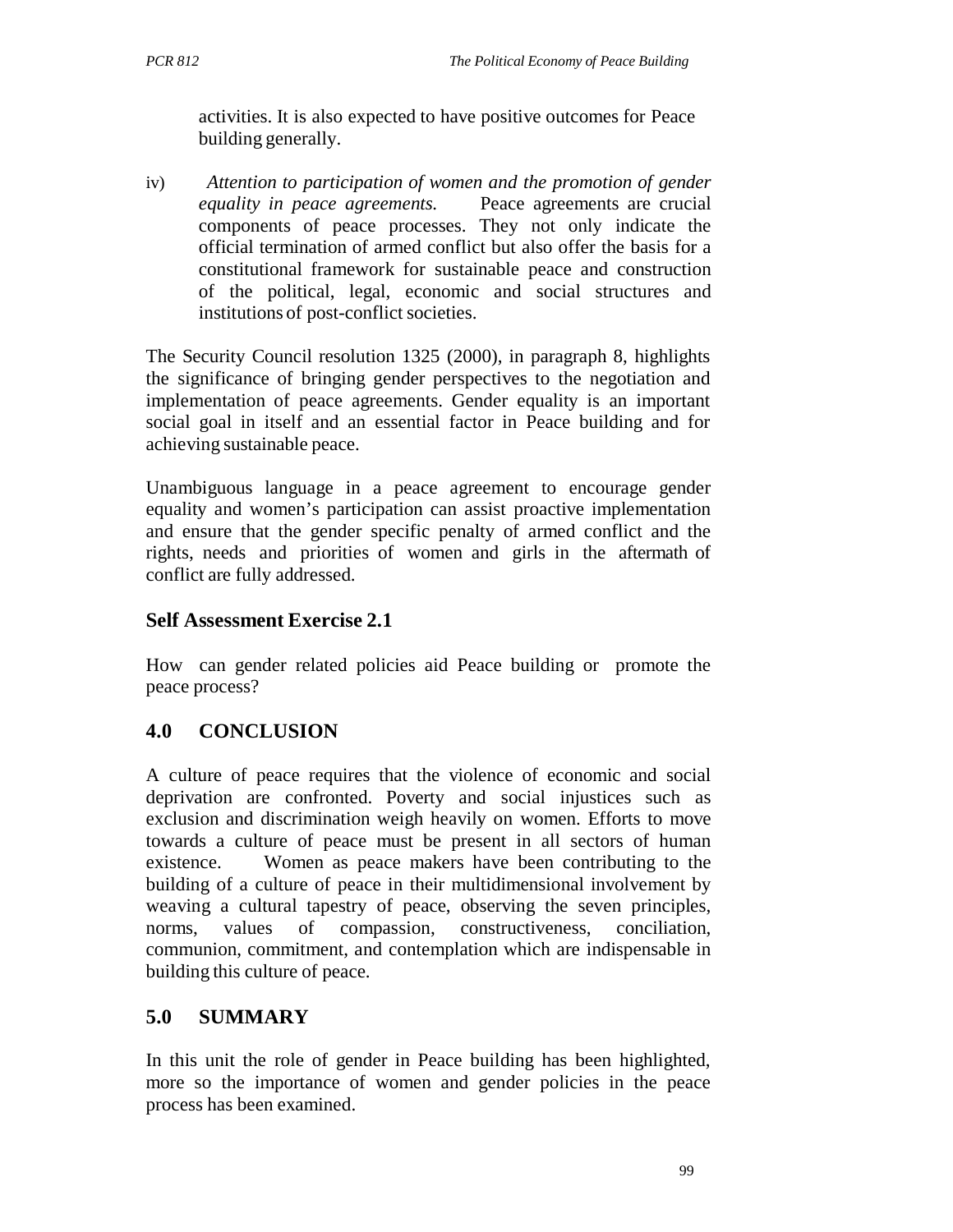### **6.0 TUTOR MARKED ASSIGNMENT**

How can the process of Peace building approach the effects of violence against women before, during and after conflict to ascertain its nonoccurrence in future?

### **7.0 REFERENCE/FURTHER READING**

El-Bushra, J. (2000). 'Transforming conflict: Some thoughts on a gendered understanding of conflict processes'. In Jacobs, S et al. (eds.) *States of conflict: Gender, Violence and Resistance.*  London Zed Books Ltd.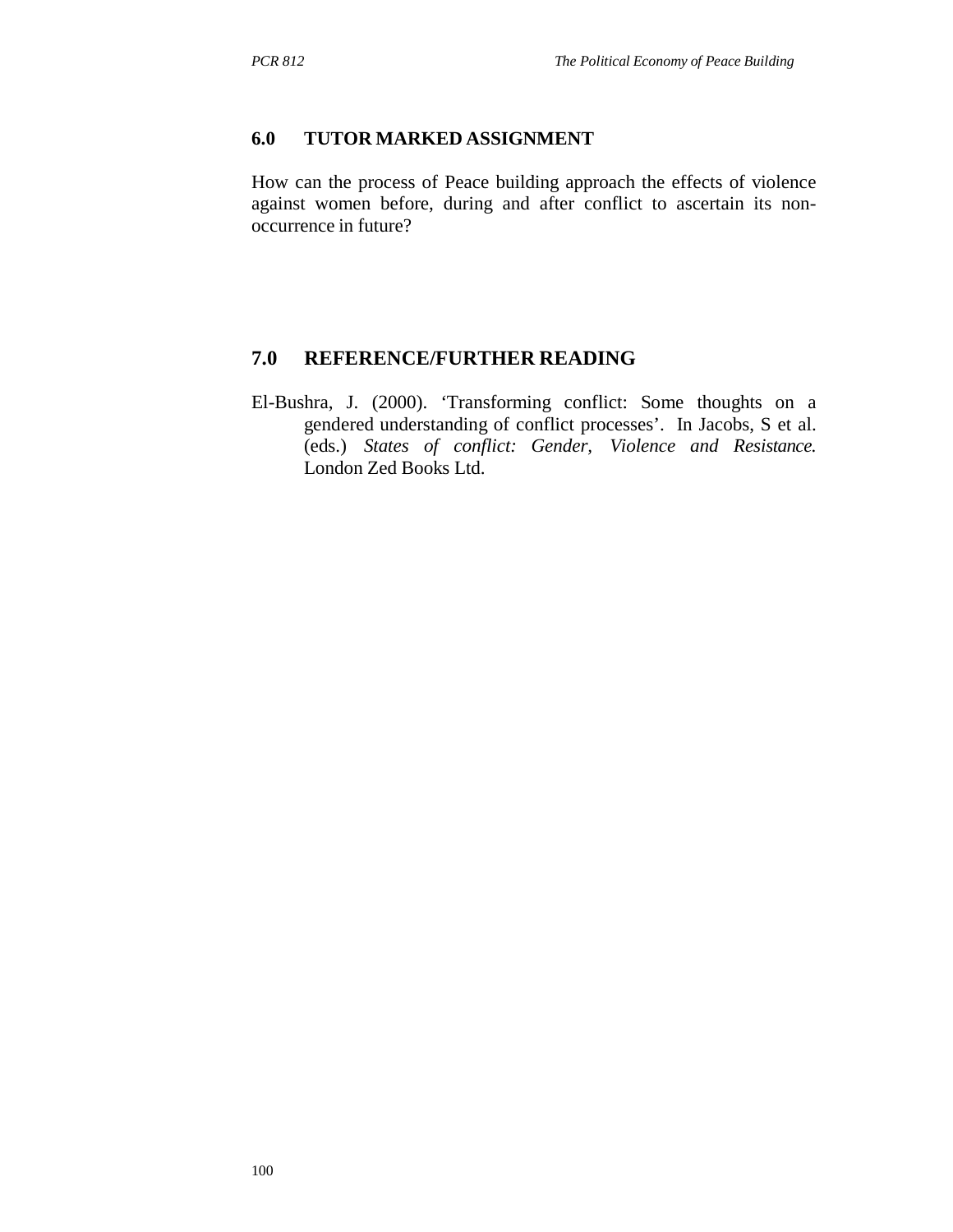## **UNIT 3 DEMOCRATIZATION AND PEACE BUILDING**

## **CONTENTS**

- 1.0 Introduction
- 2.0 Objectives
- 3.0 Main Body
	- 3.1 The Importance of Democratization
	- 3.2 Democratization in the Process of Peace and Peace Building
- 4.0 Conclusion
- 5.0 Summary
- 6.0 Tutor-Marked Assignment
- 7.0 References/Further Readings

## **1.0 INTRODUCTION**

Democratization is one of the most significant concepts in modern political science, one whose significance is being understood by conflict-resolution practitioner. On one level, it is a relatively simple idea, since democratization is simply the establishment of a democratic political regime. However, in practice, democratization has not been easy to achieve. Democratization seeks to set up justifiable and firm political institutions and civil liberties that allow for meaningful competition for political power and broad participation in the selection of leaders and policies.

Many point to democratization as a key way to create these sorts of peace-enhancing structures. It is imperative for governments to stick to values of clearness and inexorableness, and for laws to be adopted through an open and public process. For the purpose of post-conflict Peace building, the democratization process should be part of an allinclusive project to rebuild society's institutions.

## **2.0 OBJECTIVES**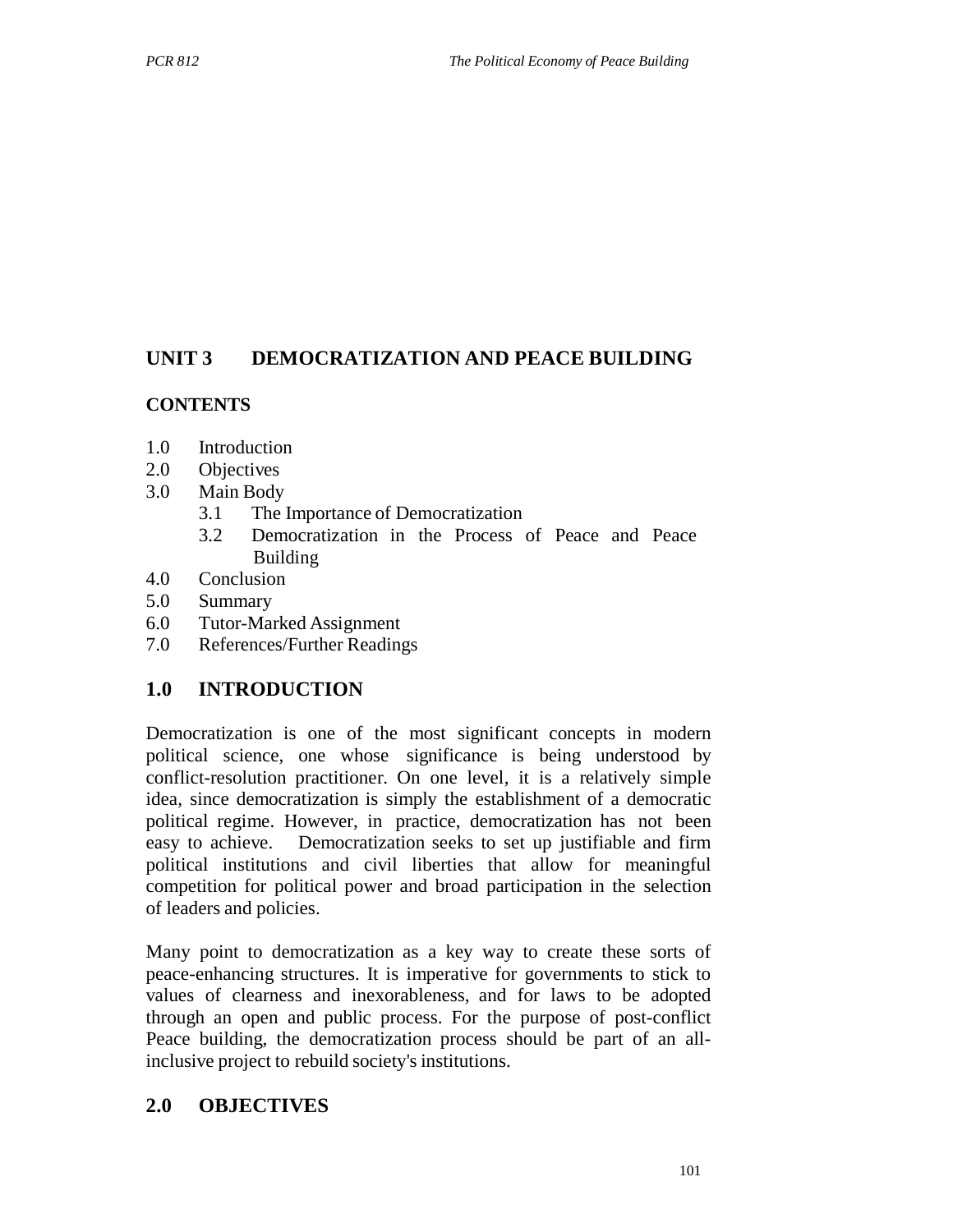At the end of this unit, you should be able to:

- i) Explain concept of democratization;
- ii) Discuss democratization and peace building;
- iii) Highlight the role of women in reintegration and rehabilitation; and
- iv) Differentiate between the concepts of reintegration and rehabilitation.

## **3.0 MAIN BODY**

#### **3.1 The Importance of Democratization**

The importance of democratization is easy to see at first glance but is much more complex in practice. Democratization is fundamental because of one of the most widely (but not universally) accepted trends in international relations, known as the democratic peace.

Put plainly, it does not mean that democracies cannot go to war with each other, but there is something about democracy and the relationship between democracies that allows them to resolve their disputes peacefully.

There is no conformity about why the democratic peace exists. Some political scientists assert the cultural notion of trust and tolerance, which trigger democracy. There is the emphasis on the institutions democracies build up for nonviolent conflict resolution, including elections and legislatures.

Yet others emphasize the cultural and economic relations that have increasingly tied the wealthy democracies to each other. Whatever the exact mix of causes, there is little debate that the wealthy democracies have become what a "zone of peace" according to Max Singer and Aaron Wildavsky in which war has become all but inconceivable.

Whatever the precise set of factors that give to democratic peace, democratization is principally vital in countries which have gone through an extended period of intractable conflict. The institutions and value systems that make democracy possible are based on the progress of the trust, tolerance, and competence for cooperation that make constant peace and reconciliation achievable in the conflict-resolution process.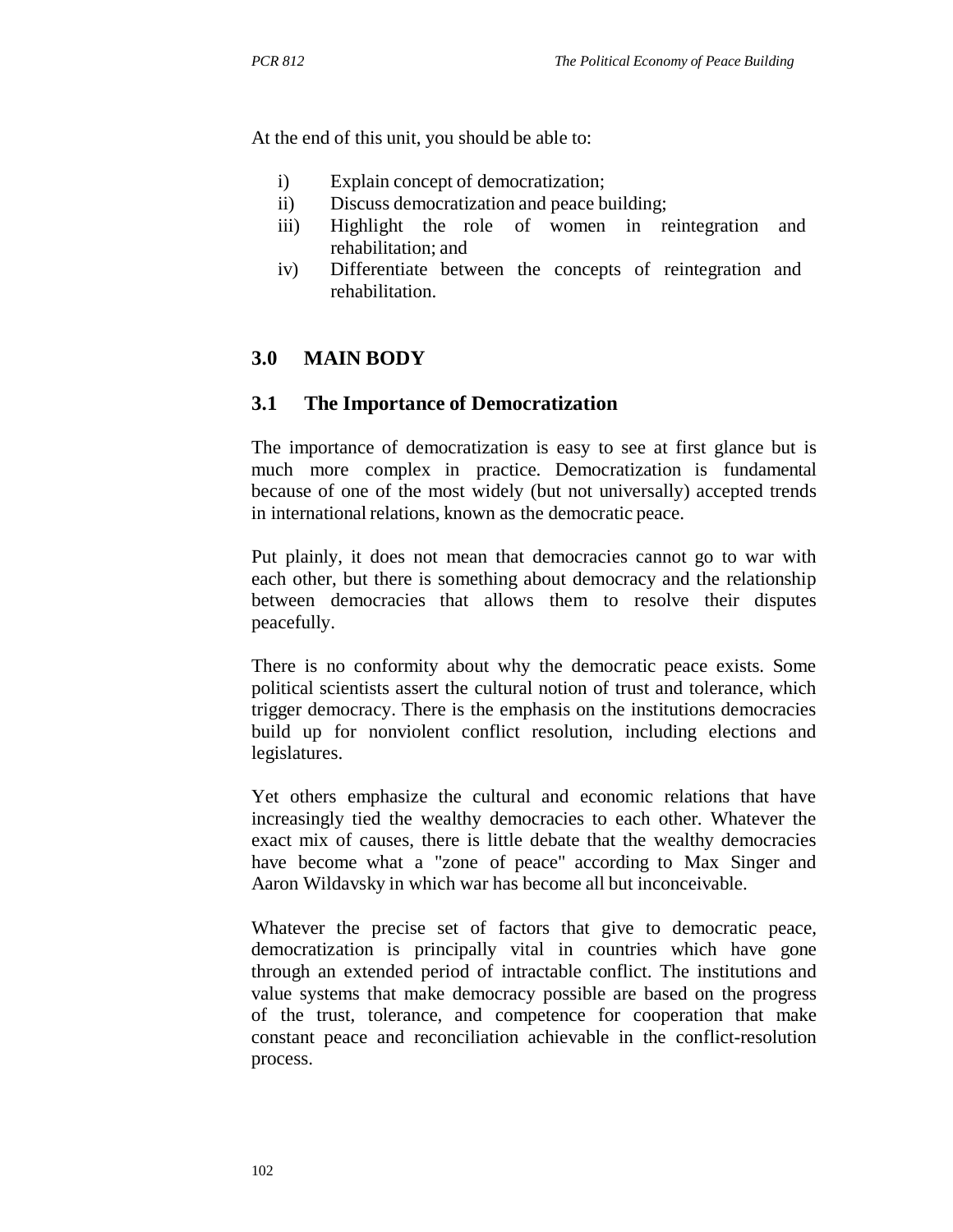Unfortunately, the very same reasons that make democratization important make it hard to attain. The ethnic and other tensions that give rise to obstinate conflict generate so much mistrust and intolerance that cooperation is very difficult to achieve.

Indeed, there are very few countries that have been able to move from intractable conflict to democracy quickly or easily.

Nigeria which returned to democracy in 1999, after more than a decade of brutal and corrupt military rule, the country actually saw a sharp increase in political violence after the Third Republic was created, including riots over whether or not the Miss Universe Contest should be held in the Muslim-dominated northern region of the country and other incidents which has claimed hundreds if not thousands of lives.

## 3.2 **Democratization in the Process of Peace and Peace Building**

Political structural changes center on political development, state building, and the establishment of successful government institutions. This often involves election reform, judicial reform, power-sharing initiatives, and constitutional reform. It also includes establishing political parties, creating institutions that provide procedures and apparatus for effectively handling and resolving conflict, and establishing mechanisms to monitor and protect human rights.

Such institution building and infrastructure development normally requires the dismantling, strengthening, or reformation of old institutions in order to make them more effective. It is crucial to set up and preserve the rule of law, and to implement rules and procedures that constrain the powers of all parties and hold them accountable for their actions. This can help to ease tension, create stability, and lessen the likelihood of further conflict. For example, an independent judiciary can serve as a forum for the peaceful resolution of disputes and post-war grievances.

Also, societies need a system of criminal justice that deters and punishes banditry and acts of violence. Fair police mechanisms must be established and government officials and members of the police force must be trained to observe basic rights in the execution of their duties. In addition, legislation protecting minorities and laws securing gender equality should be advanced. Courts and police forces must be free of corruption and discrimination.

## **3.3 The Role of Women in Reintegration and Rehabilitation**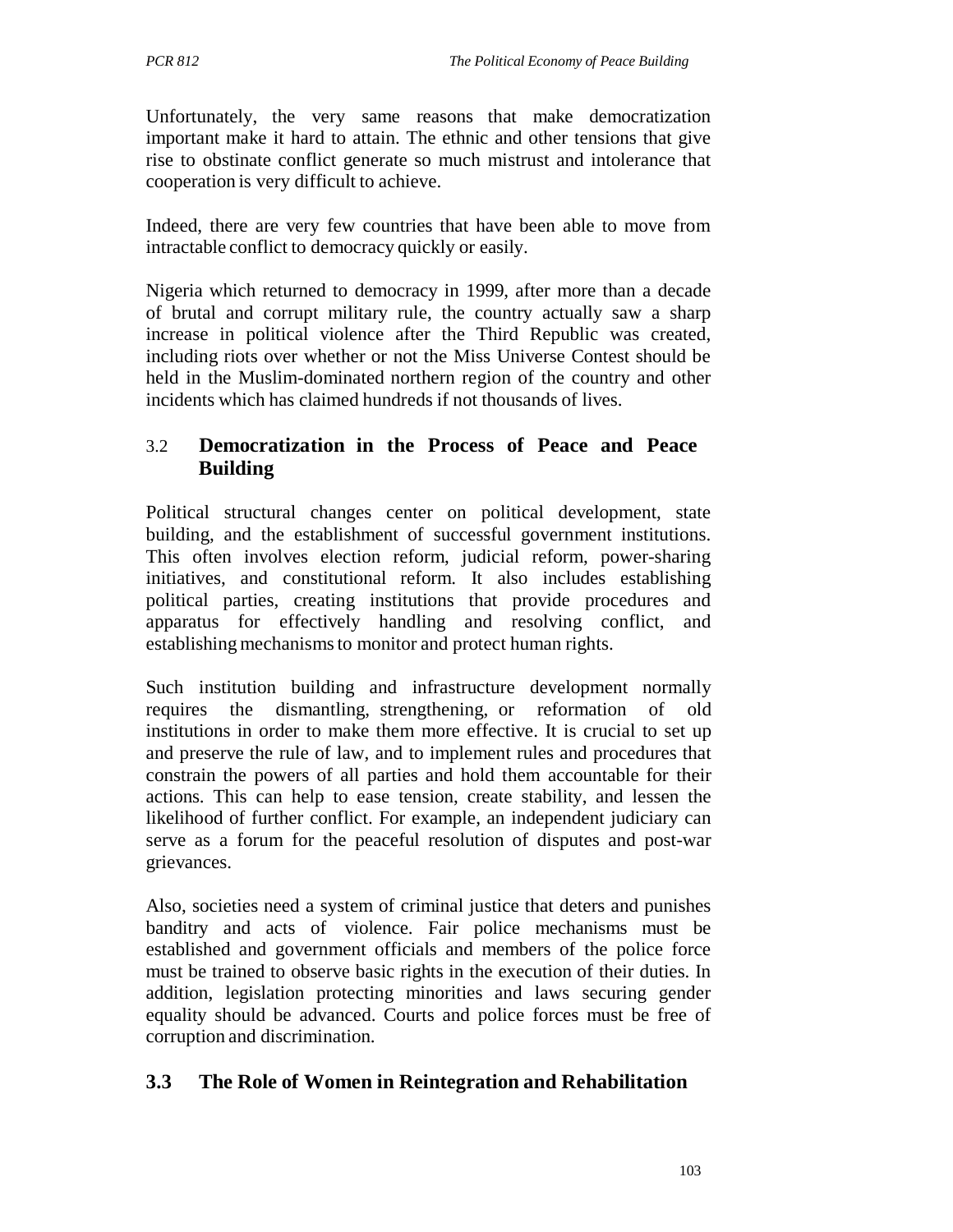In addition to women's participation in general community activities, they have committed to women's organizations, these groups has, in fact, led to the restoring of some execution problems and gaps in the reintegration process for both men and women.

In reaction to endless needs, women have developed a range of practical projects that targeted the most disadvantaged groups and continue to lead reconstruction efforts in rural and urban areas today.

The near elimination of women and girls from DDR programs meant a loss of access to reintegration assistance in Sierra Leone, thus worsening their problems of material deficiency, separation from family and a deficiency in of access to education. As a result of difficult conditions, riots increased in 2002, particularly among former child and adolescent combatants, in which national DDR implementing agencies were attacked.

It was reported that youth women and girls were at times the leaders of these protests. Without support or care from their former "partners" or "husbands," their own families, the community, or the state, many of the young women—particularly those with children born as a result of their captivity—have resorted to civil unrest as a means of accessing basic goods for the survival of their children.

For these young women and girls, the stakes are, in effect, greater than for some of the men and boys. Even more extensive, the elimination of women and girls from official programs and assistance has significant social consequences including poverty, crime, prostitution, and an increase in HIV/AIDS. Moreover, the exclusion of single mothers means the exclusion of their children and the emergence of another generation of disaffected marginalized youth.

National women's organizations are taking the lead in rebuilding schools and educating children including ex-combatants. Local community women and informal networks and groups support some of those who did not pass through DDR programs or receive benefits. Still, women's work is often undocumented and unacknowledged in official processes, and they receive limited support from the international community and donor governments.

The significance of women's involvement in reconciliation, reconstruction and Peace building cannot be highlighted enough. In Sierra Leone, one can only conjecture that the improved participation of women during negotiations, when DDR plans are laid, led to an open appreciation of the existence of women and girls in fighting forces.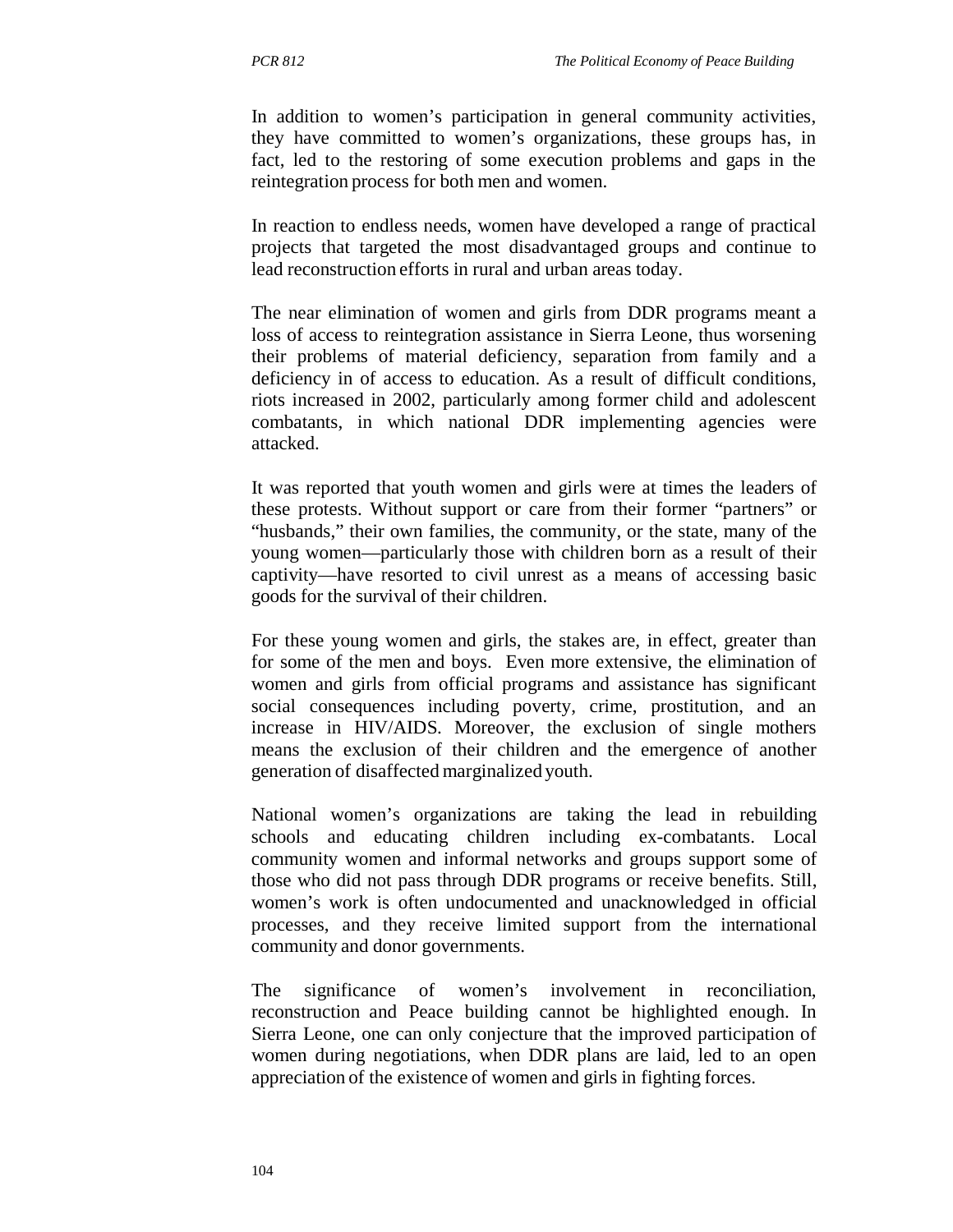Women play numerous roles during war, reaching beyond traditional gender roles and learning new skills, despite the horrors of the situation. In Sierra Leone, women symbolized tremendous social capital greatly required in the post-conflict environment.

Their practical skills, such as radio communications, nursing, and organization, combined with their leadership skills can and must be built upon to contribute to post-conflict peace building.

In Sierra Leone, as women's organizations are usually active at the local level, they are mainly aware of the needs of the community and the former fighters and have developed programs to address them. Women, individually and collectively, have no "exit strategy" and are invested like no other group in the pursuit for sustainable peace. Supporting these women's efforts at informal and unofficial reintegration is a costeffective and necessary measure to prevent future violence.

More importantly, it is important to understand the consequences of failing to include women's needs and concerns in DDR planning and implementation. In Sierra Leone, where women have been particularly abandoned from the process, girls are now beginning to riot and there are reports of former fighters moving through the region to join other rebel groups. Not only is there a loss of social capital when women are excluded, but there is a tendency that security may not be established when a percentage of combatants are excluded from disarmament programs and from reintegration support. The longer-term consequences include a rise in crime, the potential for renewed violence, widespread possession and use of small arms.

### **Self Assessment Exercise 3.1**

What role can women play in the process of rehabilitation and reintegration to promote democracy and initiate Peace building?

## **4.0 CONCLUSION**

Finally, a more substantial conclusion to draw from these Although the nature of the conflicts was very different, there are lessons to be learned, comparisons to be drawn, mistakes to be aware of, and positive planning to replicate. Ensuring these experiences are documented and distributed is essential to successful DDR planning in the future. National and international actors must look for, and recognize, the roles that women play during war so that they might fully participate in programs for former combatants, their skills might be capitalized on during the peace, and their dignity restored.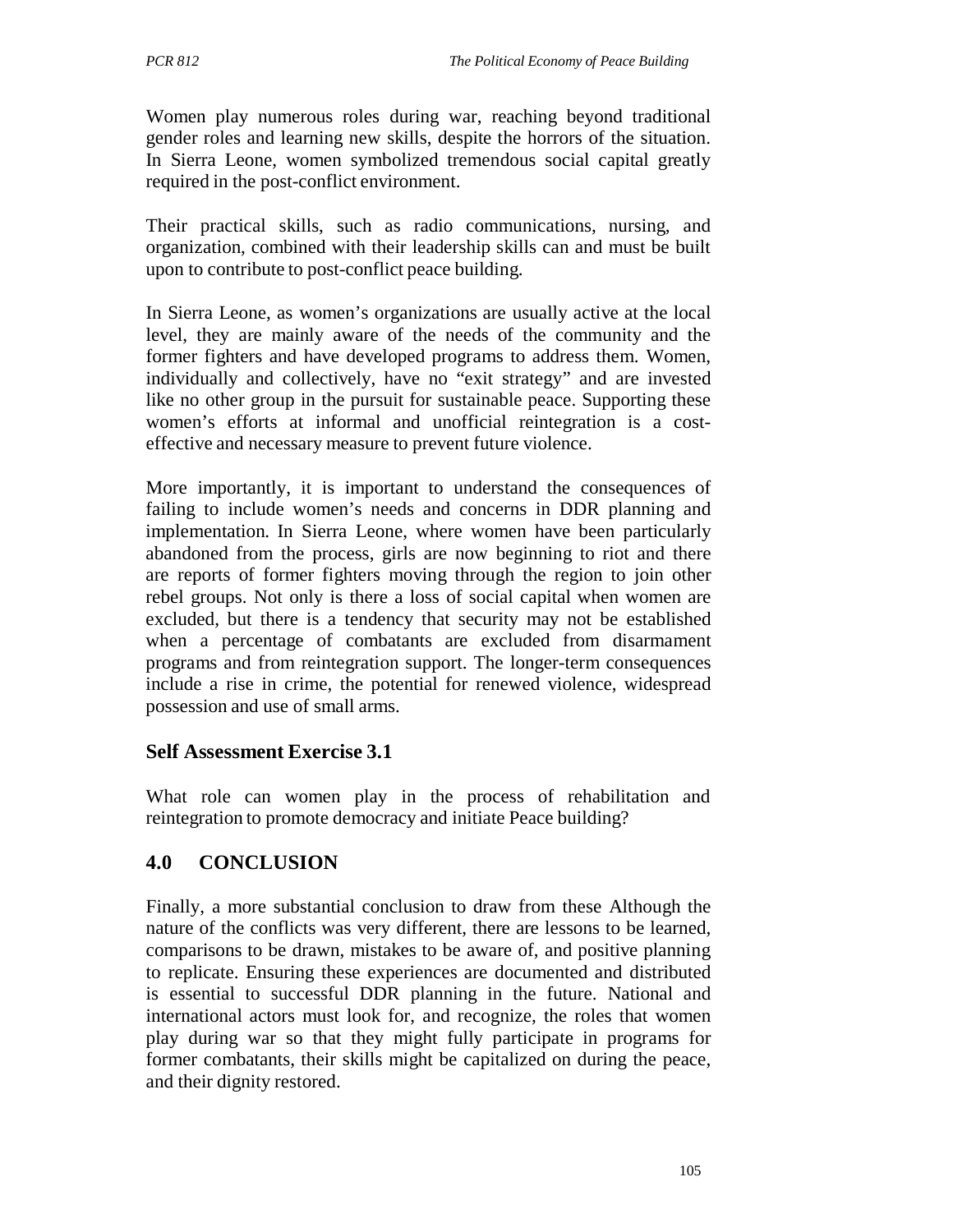## **5.0 SUMMARY**

In this unit we have identified the meaning of democratization and its relationship with Peace building. Having noted the importance of gender in Peace building we have in this unit examined the role that women play in the sub-section of democratization that is reintegration and rehabilitation.

## **6.0 TUTOR-MARKED ASSIGNMENT**

What is the significance of democratization in the process of attaining peace?

## **7.0 REFERENCES/FURTHER READINGS**

- Farr, Vanessa. (2002). "Gendering Demilitarization as a Peacebuilding Tool." BICC Paper 20. Bonn, Germany: Bonn International Center for Conversion.
- Luciak, Ilja A. (2001). After the Revolution: Gender and Democracy in El Salvador, Nicaragua, and Guatemala. Baltimore, MD: The Johns Hopkins University Press.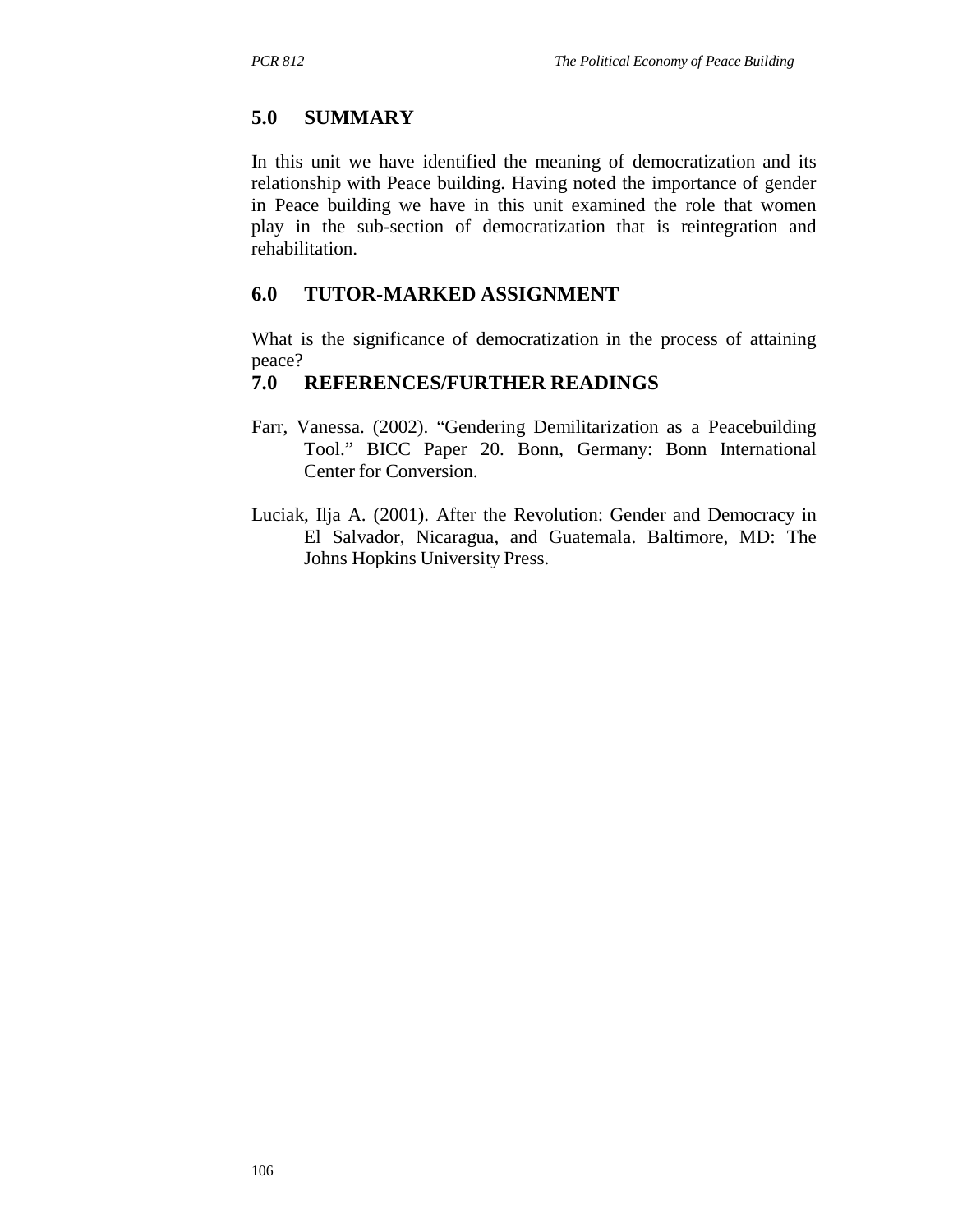## **UNIT 4 COEXISTENCE AND CONFLICT**

### **CONTENT**

- 1.0 Introduction
- 2.0 Objectives
- 3.0 Main Body
	- 3.1 Types of Coexistence
	- 3.2 The Importance of Coexistence
	- 3.3 Coexistence and Social Justice
- 4.0 Conclusion
- 5.0 Summary
- 6.0 Tutor Marked Assignment
- 7.0 References/Further Readings

## **1.0 INTRODUCTION**

Coexistence is a condition in which two or more groups are living collectively while respecting their differences and resolving their conflicts nonviolently. The thought of coexistence is not new; the term came into common usage during the Cold War. Originally, it was a cover up for belligerence, but then it developed as a tool for reframing the relationship between states. In the late '80s, the policy of peaceful coexistence included principles such as "nonaggression, respect for autonomy, national independence, and noninterference in internal affairs."

Coexistence has been defined in various ways:

To exist together (in time or place) and to exist in communal tolerance.

To learn to know and live with one another's differences.

To interact with a commitment to tolerance, mutual respect, and the agreement to settle conflicts without recourse to violence.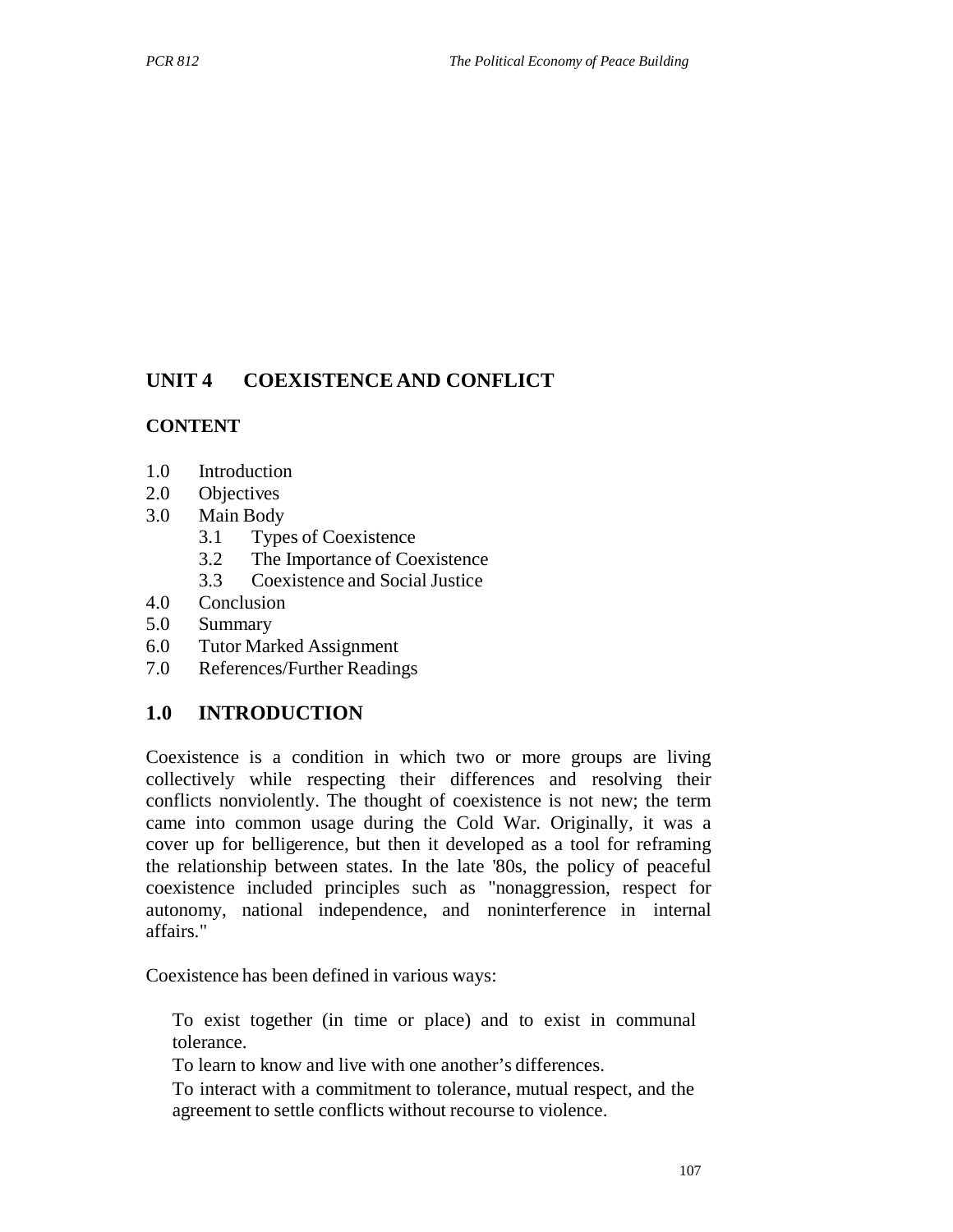At the center of coexistence is the consciousness that individuals and groups vary in various ways including class, ethnicity, religion, gender, and political proclivity. These group identities may be the causes of conflicts, donate to the causes of conflicts, or may be hardened as conflicts develop and escalate. A plan of coexistence, however, reduces the possibility that identity group differences will escalate into a damaging or obdurate conflict.

### **2.0 OBJECTIVES**

At the end of this unit, you should be able to:

- i) Explain the concept of coexistence as a necessity for peace;
- ii) Discuss coexistence and conflict; and
- iii) Distinguish between coexistence and justice in peace process.

### **3.0 MAIN BODY**

#### **3.1 Types of Coexistence**

Coexistence exists before and after violent conflict. However, it is not stationary. Like all social environments, it alters from violent conflict to active coexistence, depending on the level of social communication. Coexistence exists in situations where individuals and communities actively recognize and accept diversity (active coexistence) and where individuals and communities simply bear other groups (passive coexistence).

**Passive coexistence**: This arises where relationships are characterized by imbalanced power relationships, little inter-group contact, and little equity. The principles of social justice are not noticeable here. While this type of environment may lack violence, the continuation of unequal relationships is unlikely to lead to the resolution of conflict. Institutions in this environment are not designed to support egalitarianism; consequently unjust and repressive structures can be maintained. These structures often encumber community growth, peace processes, and the development of democracy. Yet since inter-group conflict is not widespread, the groups can still be said to coexist without violence.

*Active coexistence:* In this category of coexistence, relationships are described by an acknowledgment and value for diversity and a dynamic acceptance of difference, equal access to resources and opportunities,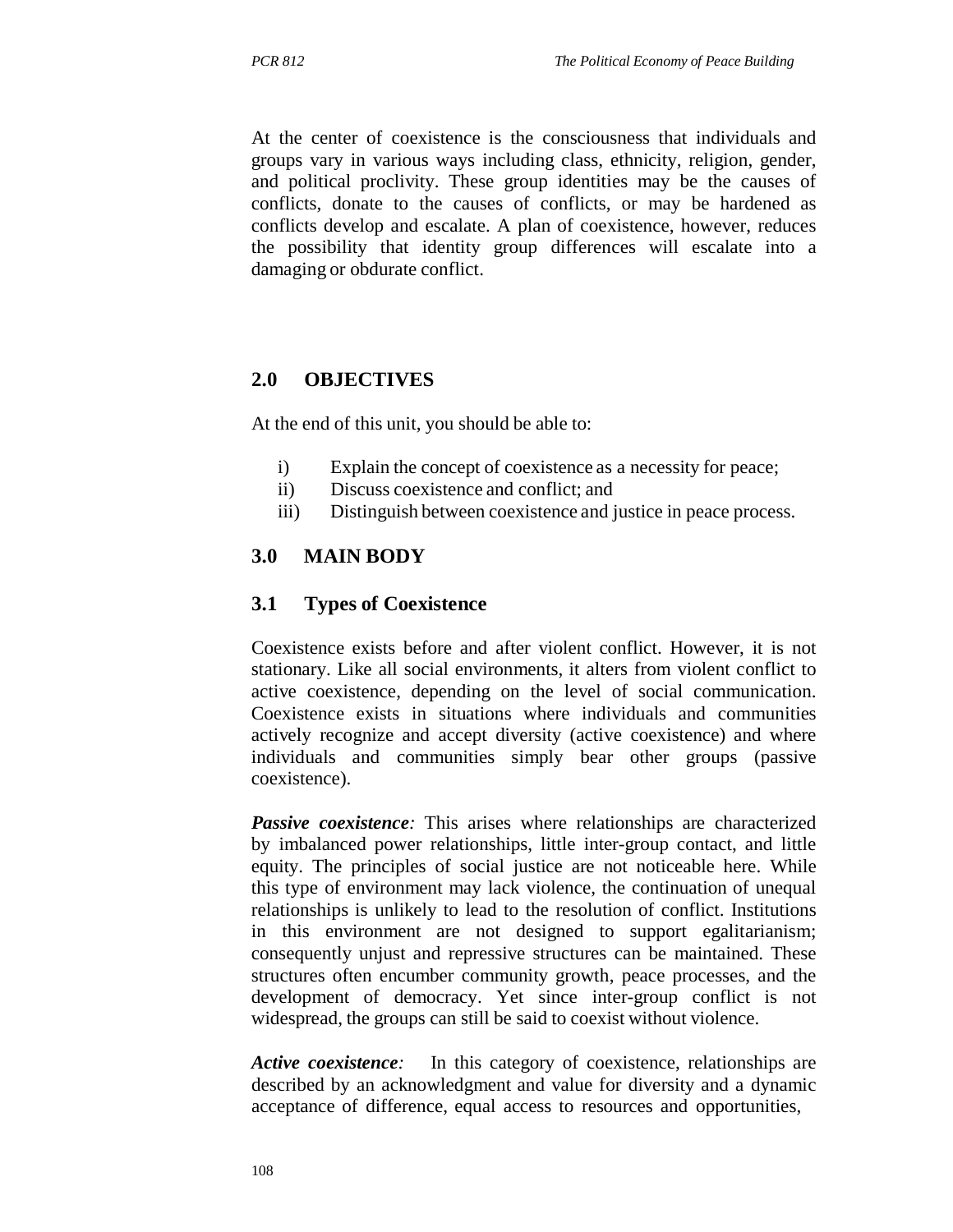and impartiality in all aspects of life. This type of coexistence fosters peace and social cohesion based on justice, equality, inclusion, and equity. In addition, institutions in this environment are designed to ensure fairness.

### **3.2 The Importance of Coexistence**

Finding peace in the tumultuous nature of war is a hard and sometimes unfeasible task: The prolongation of carnage that goes with wars tends to affect odium and encourage vengeance, hence fueling the persistence of the conflict. Such emotions not only deter efforts to resolve the conflict, but create conditions that make the restitution of war more possible.

Coexistence is seen as being an ability to tolerate difference. Tolerance is the appreciation of diversity and the ability to live and let others live. It is the ability to exercise a fair and objective attitude towards those whose opinions, practices, religion, nationality and so on differ from one's own. As William Ury notes, "tolerance is not just agreeing with one another or remaining indifferent in the face of injustice, but rather showing respect for the essential humanity in every person."

Coexistence like tolerance is essential to different groups relating to one another in a respectful and understanding way. In cases where communities have been deeply ingrained in violent conflict, being able to coexist tolerably helps the affected groups endure the pain of the past and resolve their differences.

A state of coexistence provides psychological and physical conditions for individuals, organizations, and/or communities to diminish tensions, and for peacemakers to try to resolve the causes of the conflict. This period of nonviolence is especially useful post-war, as it provides an environment in which the causes of conflict can be addressed and peace can be envisioned, negotiated, and achieved.

The beginning of a coexistence period allows common interests (such as economic ones) to materialize among the opponents, giving both parties a strong chance in making the provisional arena a permanent one. It is this constant dynamic that creates the idea of coexistence a predominantly useful one in the resolution of difficult ethnic conflicts.

Coexistence work moves "societies away from violent interaction and helps maintain a non-violent system of dealing with conflict within societies. It recognizes and addresses the root causes of conflicts to enable individuals and societies to develop strategies for existing without destroying the enemy." Coexistence work is that which brings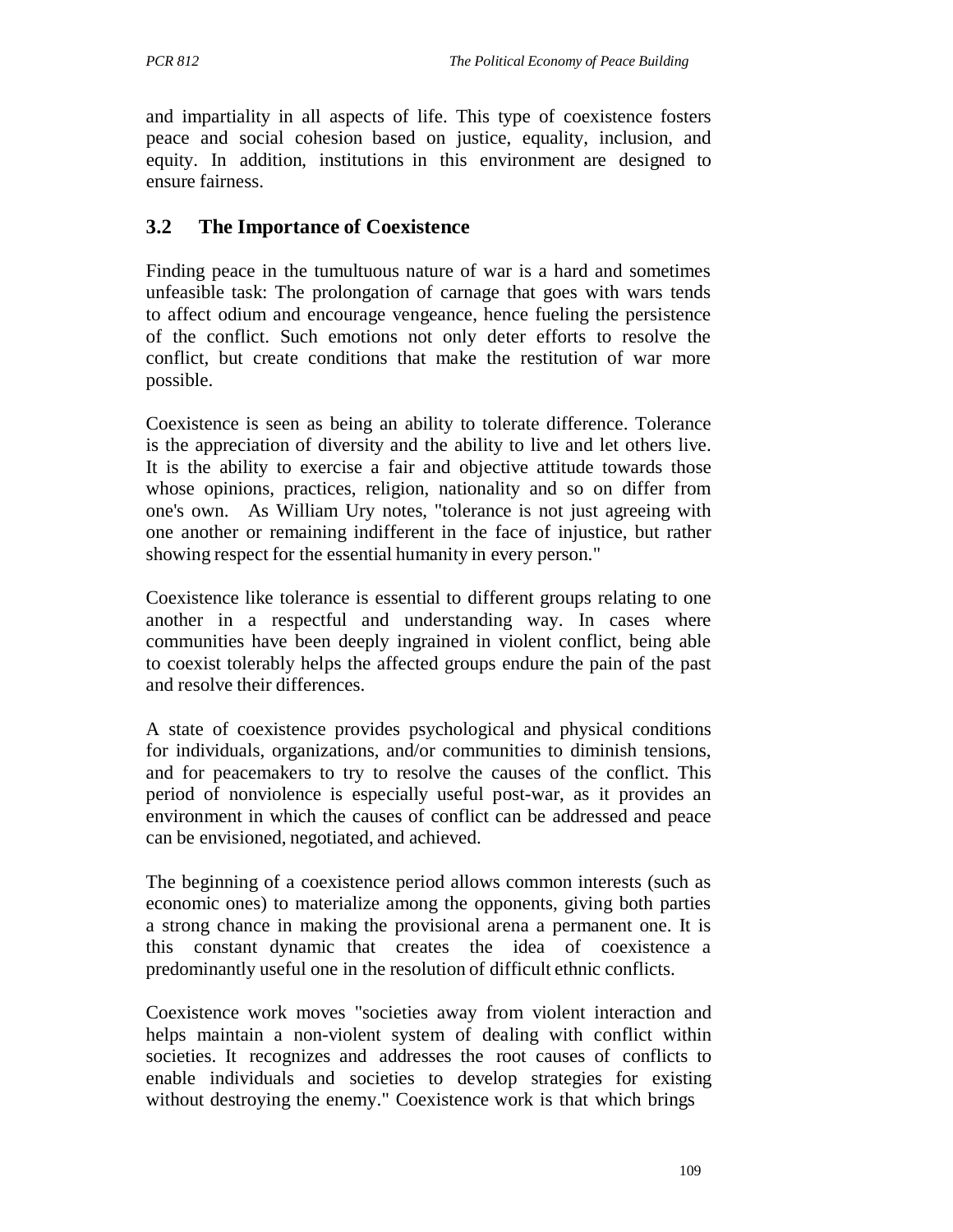individuals, communities, and/or nations away from hostility and towards social unity. This includes efforts that aim to address past wrongs, search for justice and forgiveness, build/rebuild communities, and investigate ways for community structures and systems to symbolize fairness, justice, and equity. Thus taking the role of a Peace building initiative or process or a peacekeeping process as peace could rightly be the status quo.

The tools of coexistence are all geared towards preventing, reducing, and eliminating violence in an effort to take societies towards increased amalgamation. In addition to functioning as a framing apparatus, coexistence therefore becomes a term with which different types of peace work can be discussed.

This practice unconditionally promotes a multi-pronged advance to conflict prevention and resolution, one that looks not at a single field for a resolution, but that recognizes the need for multi-sectored i.e. conflict resolution and economic development and multi-leveled (from grassroots to policy) efforts.

This wide and all-encompassing advance is primary in the conversion from war to submissive coexistence and then to active coexistence, to the development of peace practice, and to the creation of sustainable peace.

With an increasingly multifaceted international political system and a multifaceted field of stakeholders, our language and concepts must acclimatize to the realities of conflict, violence, and combat. Efforts to mainstream the idea of coexistence in both the Peace building and conflict-resolution fields and in everyday communication are precedence.

The opportunity that increased coexistence presents - a reduction in violence, an active embracing of diversity, and collaboration within and across fields - is of increasing value and significance worldwide. The promise of coexistence is that it provides a needed pause from violence, and a springboard into stronger, more respectful inter-group relationships.

### **Self Assessment Exercise 4.1**

How significant is the notion of Coexistence as an alternative to conflict?

### **3.3 Coexistence and Social Justice**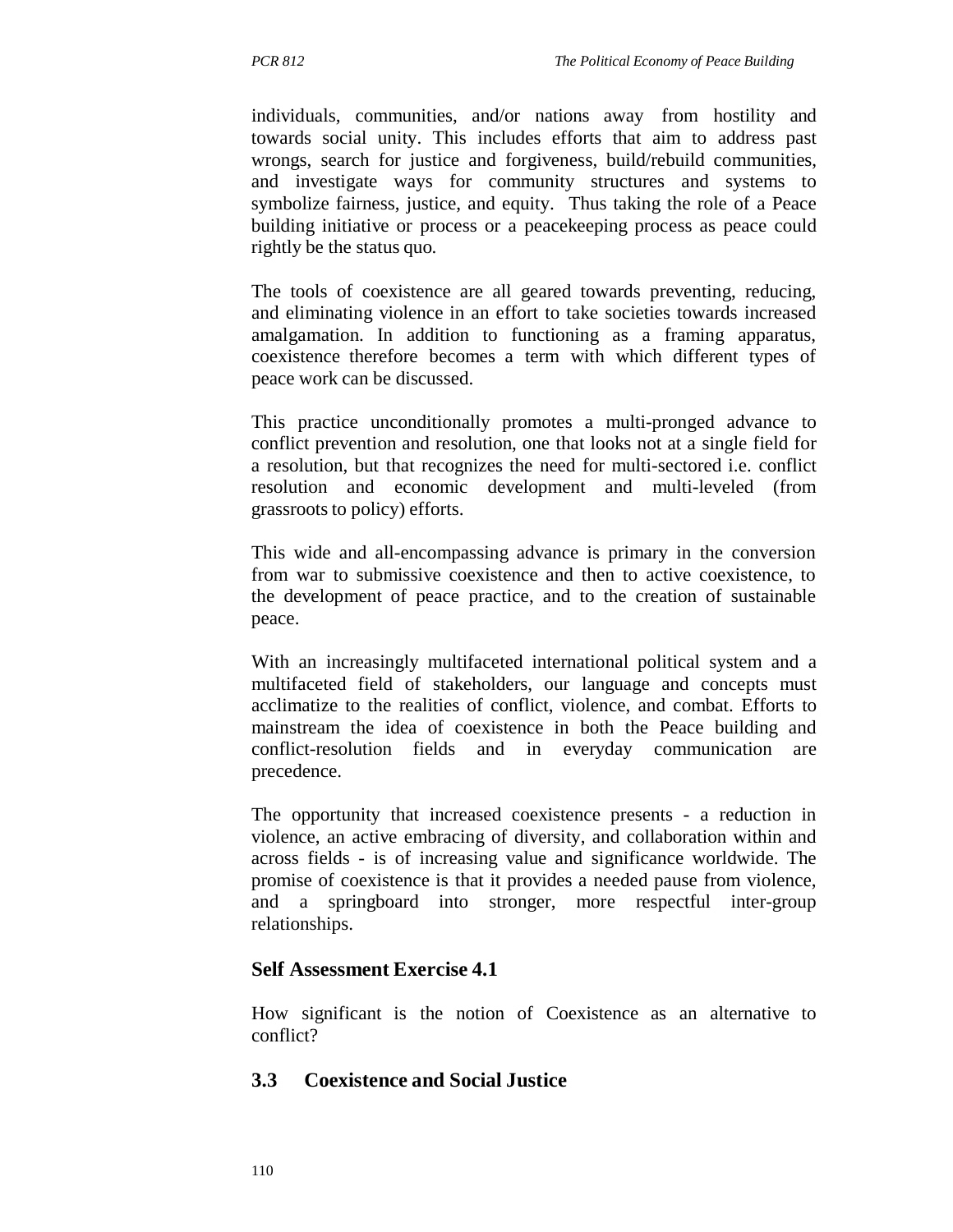The use of the word "coexistence" is inclusive of Peace building, as well as a range of other dispute resolution theories and practices (Clements, 1998). However, the term, both in theory and practice, is used in a narrower sense among some.

For instance, coexistence theory and practice as described by Weiner (1998), editor of the seminal text in this area, *The Handbook of Interethnic Coexistence*, represents a thorough exodus from both the human rights based problem solving based on legal protections and formal negotiations and strategies of socio-economic development. Instead, it focuses on the lives of individual persons and communities: Coexistence work deliberates neither on the deep psychological level nor on the macro-societal, political, and economic levels. It does not imagine to resolve either deep-seated, long-lasting hatreds or essential, structural injustice.

Coexistence work goes on where ethnic enemies actually relate: in the street, in neighborhoods, in institutions of higher learning, in hospitals, in sports clubs, in business enterprises, in community groups, in religious organizations.

Its 'live and let live' idea informs its work mainly within the institutions of civil society. Thus coexistence work, while taking a soft view of human nature, is nonetheless militant, practical, incremental - and hopeful.

As a whole, the coexistence "field" focuses chiefly on preventing and premeditating direct violence rather than *structural* violence (Lederach, 1999). While it recognizes the value of revolutionizing basic inequalities in social arrangements that destructively affect people and likely precipitate direct violence, it argues that existence is rather a necessary precondition for other kinds of efforts to bring about structural change.

Lederach identifies three gaps in Peace building efforts to date. Most relevant is what Lederach terms "the justice gap." To address this gap, Lederach makes several suggestions, which integrate goals of economic and civic development: Increase the ability of peace building practitioners, both governmental and nongovernmental to incorporate social justice building with direct violence reducing processes.

Enlarge the understanding of Peace building to amalgamate the fields of conflict transformation, restorative justice, and socio-economic development.

Reorient our investment (funding, research, and practice) such that we are not negotiation-centric at the expense of developing practices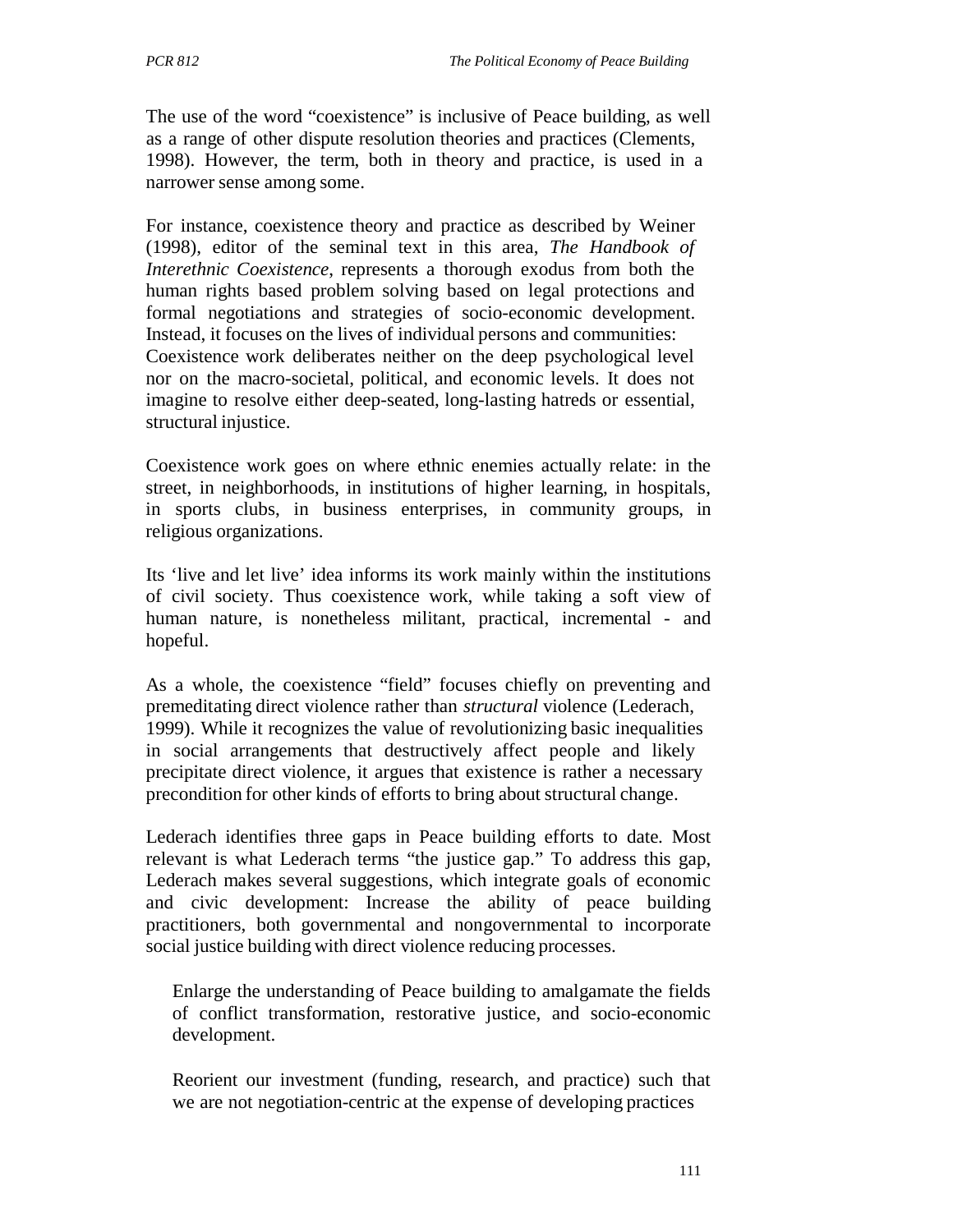and frameworks for understanding how to create and sustain collaborative, nonviolent processes of structural change (1998, p. 32).

## **4.0 CONCLUSION**

Coexistence is not only a notion is theory but can be ingrained into conflicting societies by the use of educative tools, the media and various agents in civil society. Though it is seen as an alternative dispute resolution tool, it still holds water as a Peace building tool.

## **5.0 SUMMARY**

In our examination of the idea of coexistence, we have addressed its significance in society and amongst conflicting societies. Also we have identified its inter-relatedness with social justice as well as identified its continuum.

## **6.0 TUTOR -MARKED ASSIGNMENT**

"The promotion and practice of coexistence as a Peace building tool is like trying to square a circle." Discuss.

## **7.0 REFERENCE/FURTHER READING**

Weiner, Eugene 2000. "Coexistence Work: A New Profession." In *The Handbook of Interethnic Coexistence*, ed. Eugene Weiner. New York: The Abraham Fund.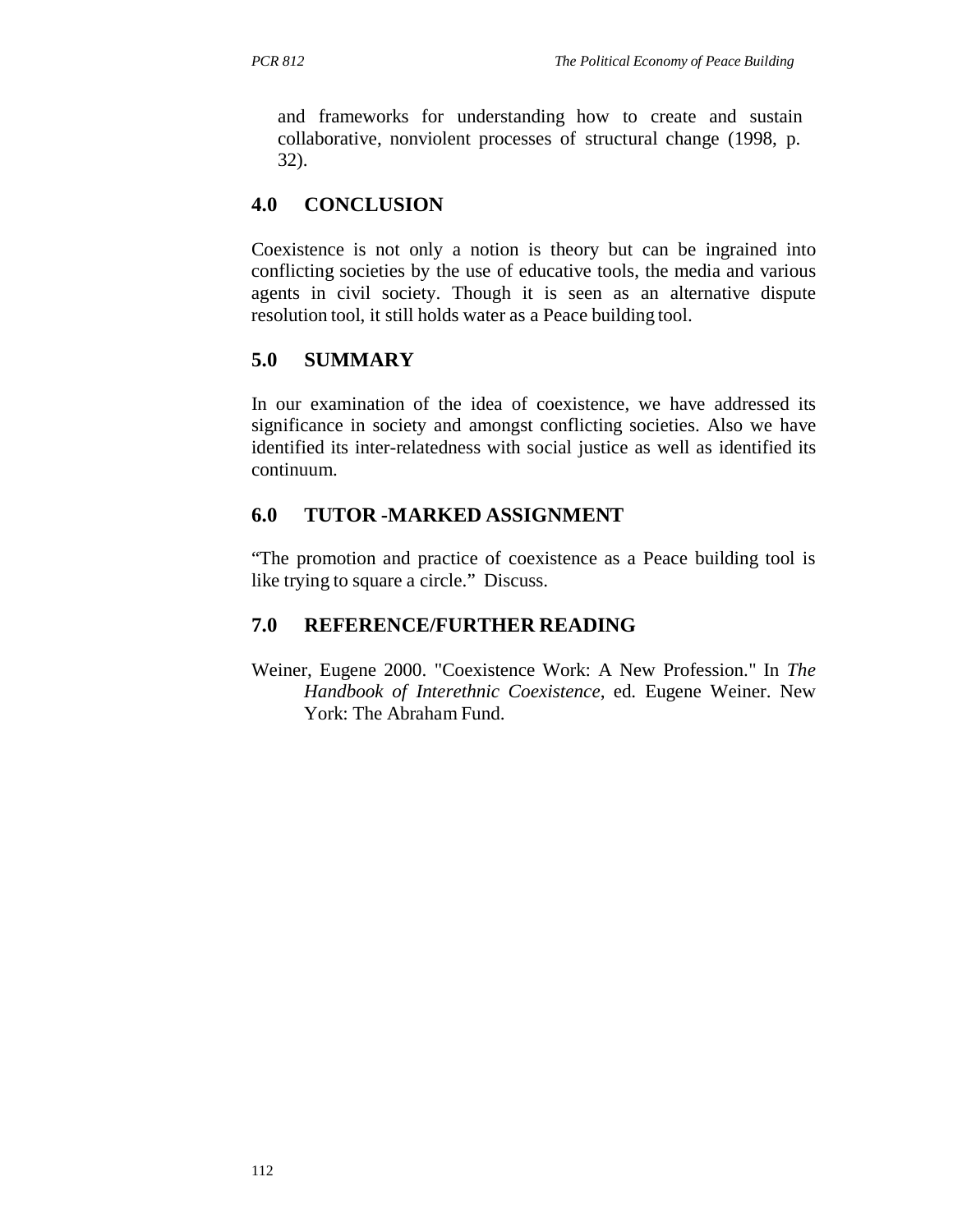## **UNIT 5 SUSTAINABILITY OF PEACE BUILDING**

## **CONTENT**

- 1.0 Introduction
- 2.0 Objectives
- 3.0 Main Body
	- **3.1 Components of a Just Peace (The Israeli/Palestinian Case)**
	- 3.2 Sustaining and Building Long-Term Peace
- 4.0 Conclusion
- 5.0 Summary
- 6.0 Tutor-Marked Assignment
- 7.0 Reference/Further Reading

## **1.0 INTRODUCTION**

In ascertaining the durability of peace and the sustainability of Peace building in conflict regions, this unit will aim to identify and examine the various notions and practices that will aid stable peace when Peace building is in progress or its sustainability is probable. Thus in the sustainability of Peace building and attainment of stable peace, it is imperative that the components necessary for just, stable and positive peace be thoroughly practices in the society.

## **2.0 OBJECTIVES**

At the end of this unit, should be able to:

- i) Discuss durability of peace and sustainability of peace building;
- ii) Explain the components of a Just Peace; and
- iii) Discuss the case study of Israeli / Palestinian conflict.

## **3.0 MAIN BODY**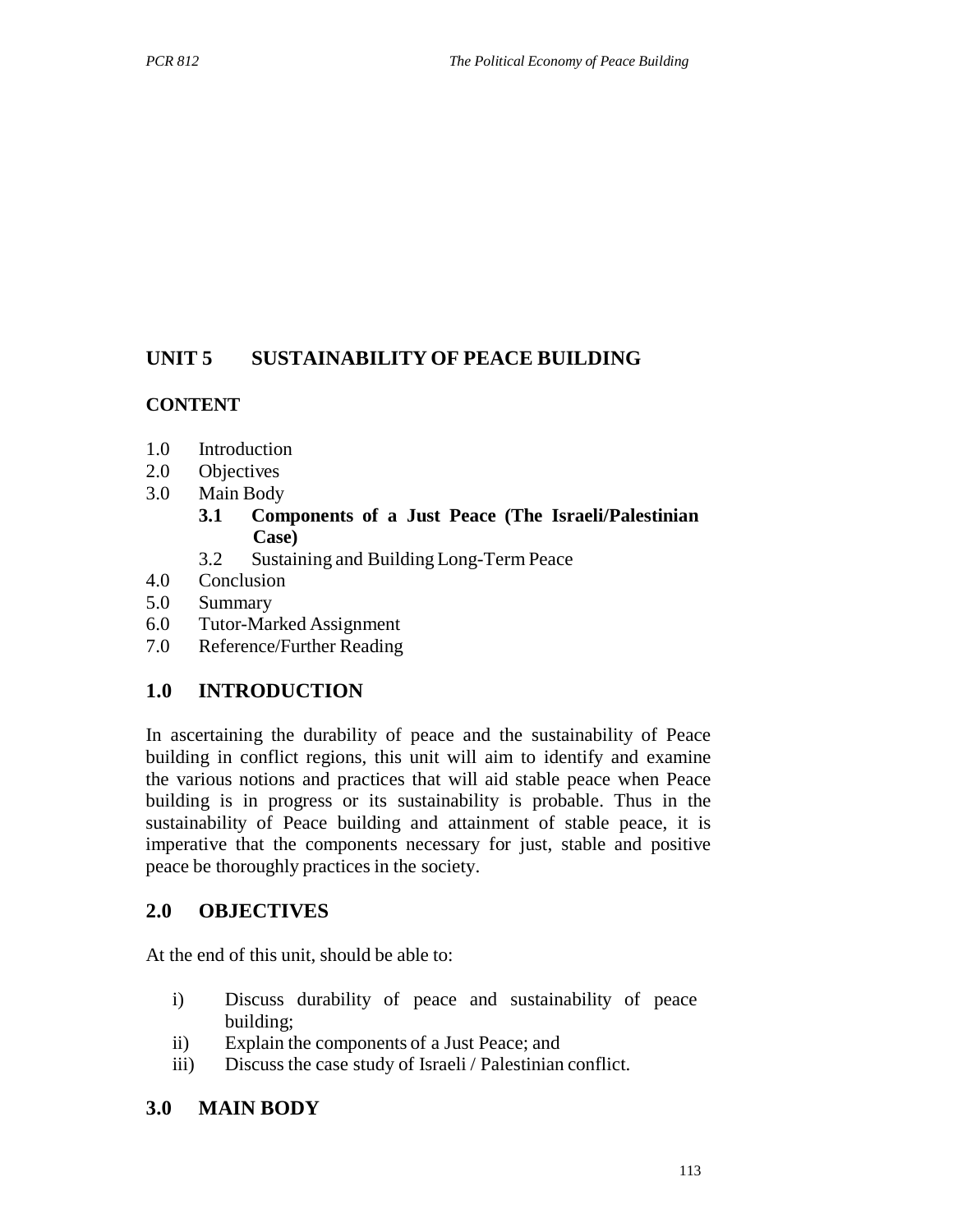### 3.1 Components Of A Just Peace (The Israeli/Palestinian Case)

*Self-determination:* Self-determination has been a leading principle in the breakup of colonial empires and in the creation of independent states in the Twentieth Century. The truth is that Israelis have already exercised their right to national self-determination and now have their own state. The Palestinians continue to be denied that right.

In accordance with its ethical and religious beliefs and with international law, international organization and non-governmental organizations have consistently upheld peoples' rights to self-determination. Specifically, the assertion of the right of Israelis and Palestinians to live as sovereign peoples in their own homeland, a right that encompasses the possibility of choosing two separate states.

However, other options such as bi-national state and confederation are being discussed. Ultimately it will be up to both parties to determine national boundaries. Since the issue here is of one land and two peoples, no one's right to self-determination should be exercised at the expense of someone else's.

Consideration of this issue should address, in a timely way, the repatriation of refugees. Any settlement of boundaries must be based upon respect for the rule of law and for the right of both peoples to determine their own future. Both parties should be guided by an ethic of reciprocity: what holds true for one side in a conflict should hold true for the other as well. This ethic will help address the very real power imbalance that currently exists between Israelis and Palestinians, an imbalance that works against mutually acceptable and just agreements; thus allowing for coexistence if not peace and inevitably stable peace.

*Rights:* The same principles of reciprocity present in self-determination must also extend to the discussion of human rights, which provide the foundation to any building of peace. Human rights include the freedom to practice one's religion, the freedom of assembly, free speech, and free press, the right to education and adequate nutrition, and civil rights for all people, regardless of race, religion, gender, sexual orientation, political orientation, nationality, or ethnicity.

Rights of minorities within the Israeli state and within a future Palestinian state must be safeguarded. Other important rights include the right to legal representation, a fair trial, and protection against discrimination in employment, housing, education, and health care. The right to freedom of movement within borders and freedom from collective punishment, because these rights often have been denied.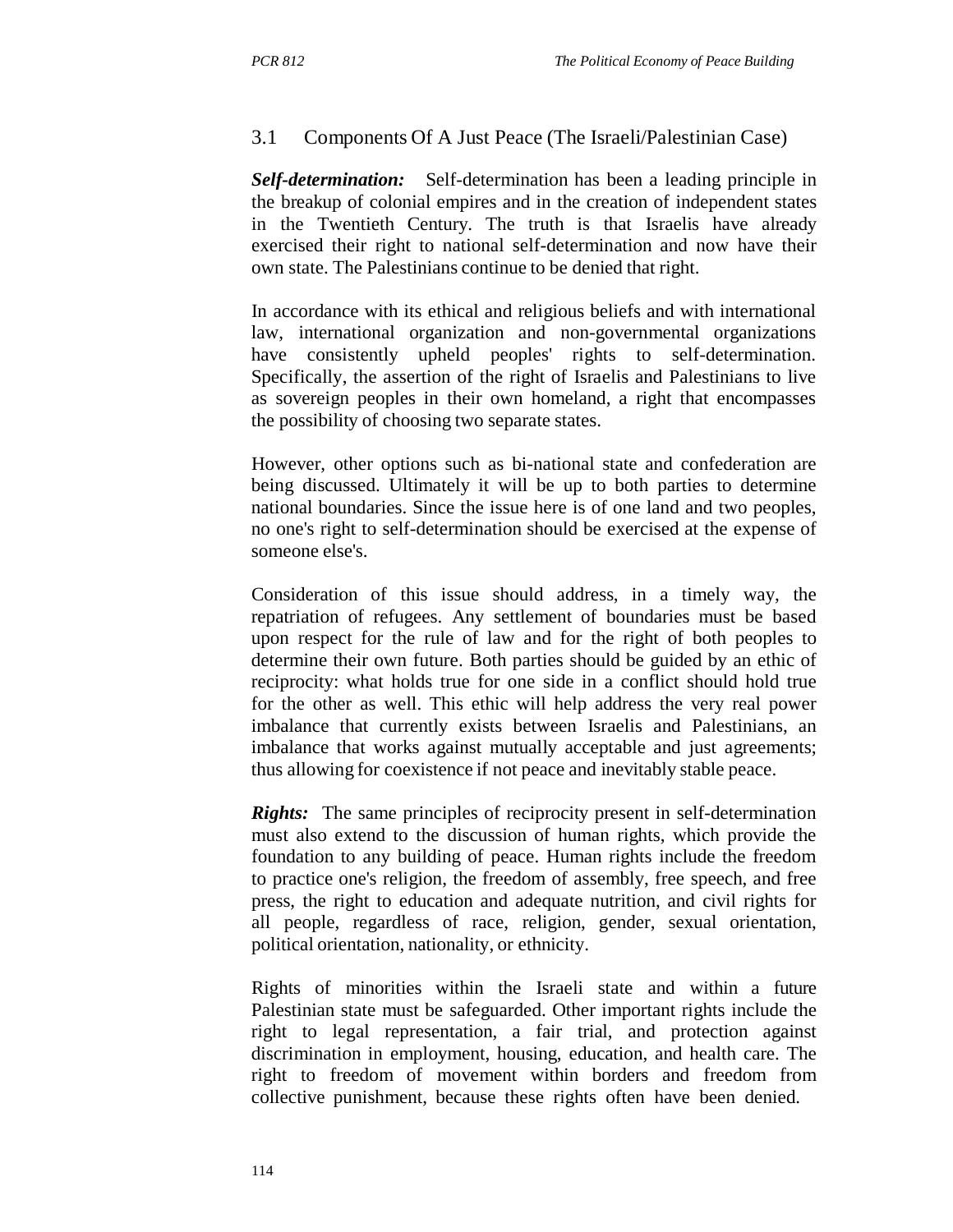These rights ought to be secured not only at the end of the peace process, but also to inform the process itself. Therefore just ends can be accomplished only through just means.

*Economic Justice and Natural Resources:* All parties need to take action to ensure equitable access to resources such as land and water. Fair taxation and distribution of resources are critical elements to establish and maintain peace, not only between Israelis and Palestinians, but also within each separate society.

It is important that people, goods, and services be able to move freely in the region. People should have the right to build and live anywhere, but not as a result of unwarranted land confiscation and illegal settlements. Mobility for trade, employment, education, and residence is critical to establishing and sustaining peace. These issues can be addressed before, during, and after any political solution to the conflict.

*Governance:* The rights of both Palestinians and Israelis to choose their forms of governance are widely supported. We affirm our support for a democratic process that is accountable to its entire people as the surest means of achieving sustainable and just political structures.

*Security:* The foundations of security are to be found in trust, respect, and mutual recognition of the humanity and past and present sufferings of both parties. Security is contingent upon the achievement of selfdetermination and the promotion and protection of basic human rights. Such security does not currently exist. While it is tempting to suppose that only military strength can achieve and guarantee security, it could be maintained that military might only increases fear and distrust and exacerbates the power differences that already exist between conflicting parties. Accordingly, the substantial reduction of armaments to all states in the Middle East is supported by many international organizations, because the accessibility of arms contributes to the prevalence of violence and causes the use or threat of violence to be the first resort to settle any personal, communal, or national dispute.

Various internal actors play an important role in Peace building and reconstruction efforts. The government of the affected country is not only the object of Peace building, but also the subject. While Peace building aims to transform various government structures, the government typically oversees and engages in this reconstruction process.

A variety of the community specialists, including lawyers, economists, scholars, educators, and teachers, contribute their expertise to help carry out Peace building projects. Some suggest that governments, NGOs, and intergovernmental agencies need to generate categories of funding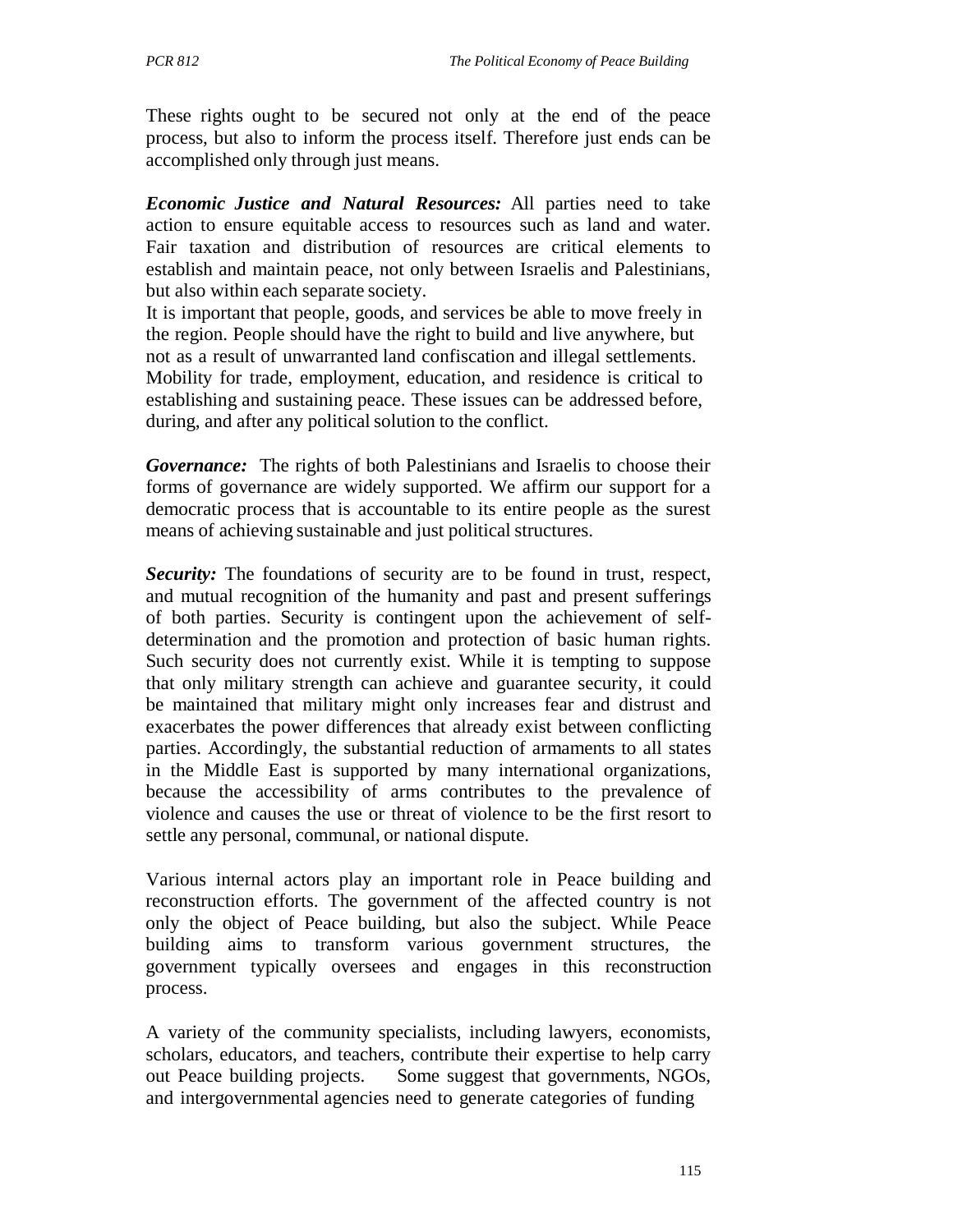related to conflict transformation and Peace building. Funds are often difficult to secure when they are intended to finance preventive action.

Middle-range initiatives, infrastructure building, and grassroots projects do not typically attract significant funding, even though these sorts of projects may have the greatest potential to sustain long-term peace. Those providing resources for Peace building initiatives must look to fill these gaps.

Thus, an important task in sustaining peace is to build a peace constituency within the conflict setting. Middle-range actors form the core of a peace constituency. They are more flexible than top-level leaders, and less vulnerable in terms of daily survival than those at the grassroots level.

Middle-range actors who strive to build bridges to their counterparts across the lines of conflict are the ones best positioned to sustain conflict transformation. This is because they have an understanding of the nuances of the conflict setting, as well as access to the elite leadership.

Many believe that the greatest resource for sustaining peace in the long term is always rooted in the local people and their culture. Parties should strive to understand the cultural dimension of conflict, and identify the mechanisms for handling conflict that exist within that cultural setting.

### **Self Assessment Exercise 5.1**

What in your opinion constitutes just peace?

## **3.2 Sustaining and Building Long-Term Peace**

According the United Nations (UN) document *An Agenda for Peace*, Peace building consists of a wide range of activities associated with capacity building, reconciliation, and societal transformation as we have seen in previous units.

Peace building is a long-term process that occurs after violent conflict has slowed down or come to a halt. Thus, it is the phase of the peace process that takes place after peacemaking and peacekeeping. Thus for its sustainability, it is vital that certain structures, institutions and regulations be put in place.

Many non-governmental organizations (NGOs), on the other hand, understand Peace building as an umbrella concept that encompasses not only long-term transformative efforts, but also peacemaking and peacekeeping. In this view, the sustainability of Peace building includes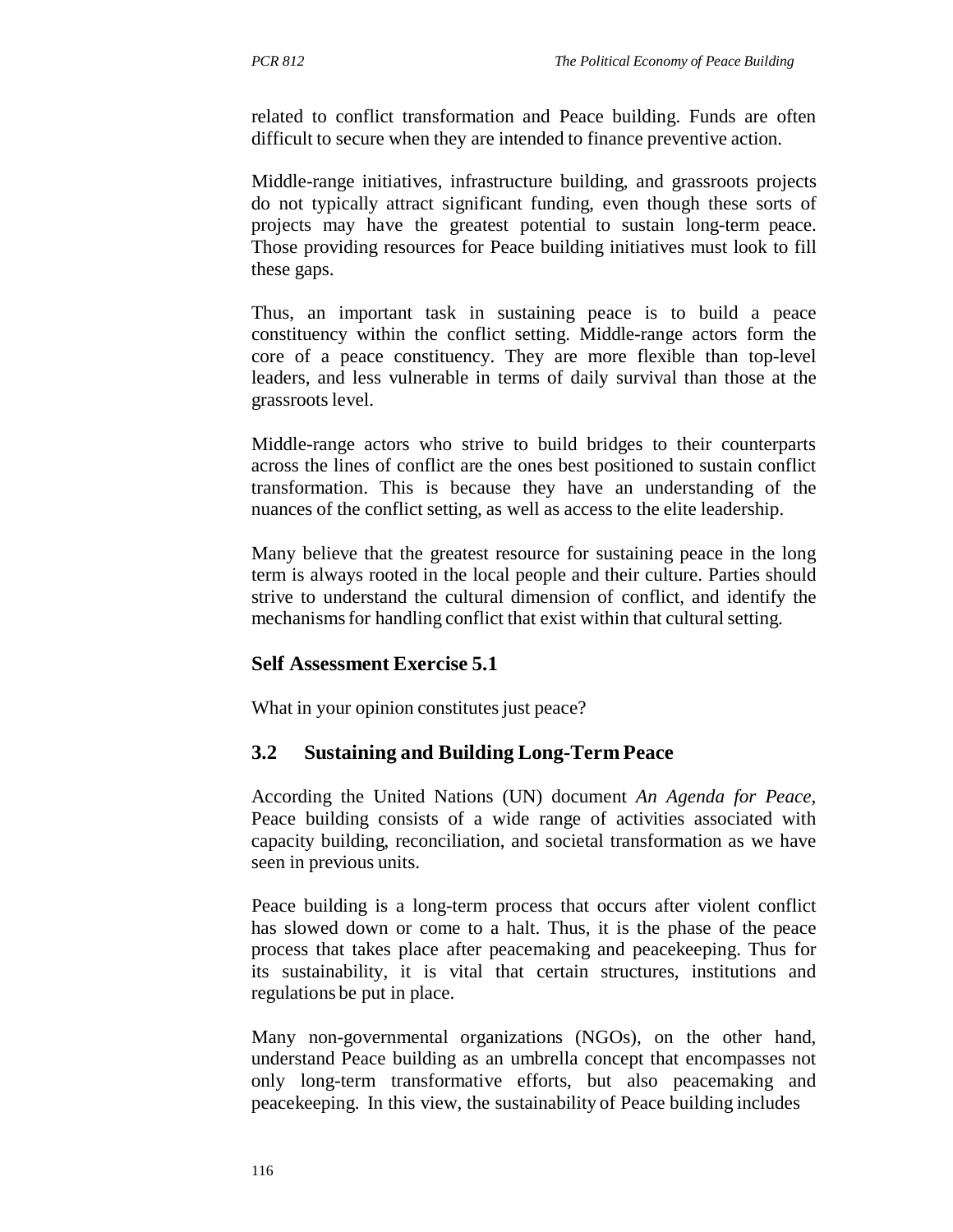violence prevention, advocacy work, civilian and military peacekeeping and the establishment of peace zones.

In its narrower sense, Peace building is a procedure that facilitates the establishment of long term peace and tries to prevent the recurrence of violence by addressing root causes and effects of conflict through reconciliation, capacity building, and political as well as economic transformation. This consists of a set of physical, social, and structural initiatives that are often an integral part of post-conflict reconstruction and rehabilitation.

It is generally agreed that the central task of Peace building is to create positive peace, a "stable social equilibrium in which the surfacing of new disputes does not escalate into violence and war." Peace building initiatives try to fix the core problems that underlie the conflict and change the patterns of interaction of the involved parties. They aim to move a given population from a condition of extreme vulnerability and dependency to one of self-sufficiency and well being.

Long-term Peace building systems are designed to achieve stable peace, and to address the underlying substantive issues that brought about conflict. This longer-term perspective is crucial to future violence prevention and the promotion of a more peaceful future; thus it involves articulating desirable structural, systemic, and relationship goals. These might include sustainable economic development, self-sufficiency, equitable social structures that meet human needs, and building positive relationships.

Peace building measures also aim to prevent conflict from reemerging. Through the creation of mechanisms that enhance cooperation and dialogue among different identity groups, these measures can help parties manage their conflict of interests through peaceful means. This might include building institutions that provide procedures and mechanisms for effectively handling and resolving conflict. For example, societies can build fair courts, capacities for labor negotiation, systems of civil society reconciliation, and a stable electoral process. Such designing of new dispute resolution systems is an important part of creating a lasting peace.

## **4.0 CONCLUSION**

Sustainable peace is characterized by the absence of physical and structural violence, the elimination of discrimination, and selfsustainability. Moving towards this sort of environment goes beyond problem solving or conflict management. Building on cultural resources and utilizing local mechanisms for handling disputes can be quite